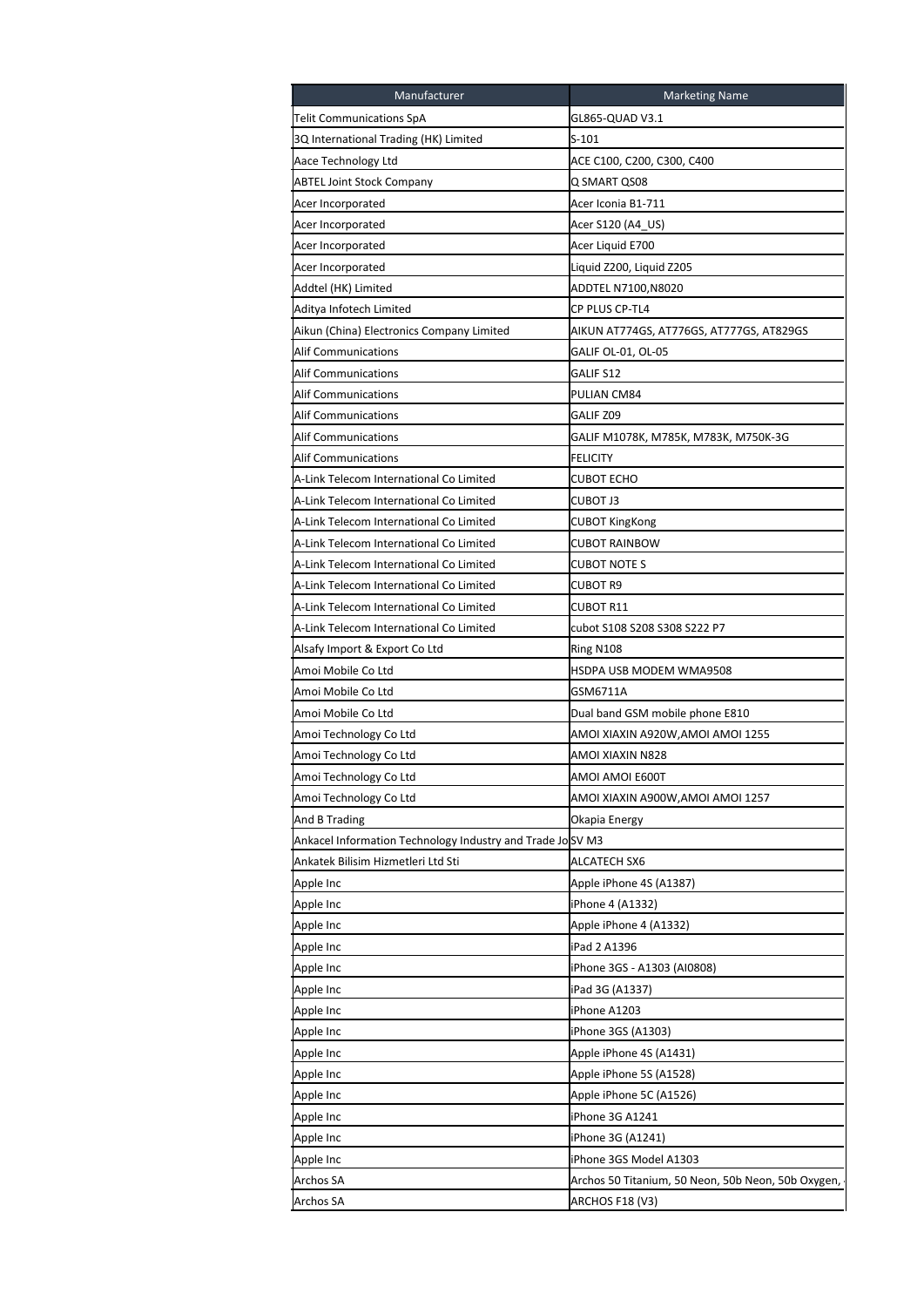| Arex Global Private Limited                                                       | Arex RB-3                           |
|-----------------------------------------------------------------------------------|-------------------------------------|
| Arex Global Private Limited                                                       | Arex RB-4                           |
| Arima Communications Corp                                                         | 7510                                |
| Ascend Group Company Limited                                                      | GPS TRACKER                         |
| Asiatelco Technologies Co                                                         | MiniTrack                           |
| Asion-Star Technology (Hong Kong) International Co LtVXTEL G005,G006S,G008,G009   |                                     |
| Asion-Star Technology (Hong Kong) International Co LtYXTEL W666, W588, W168, W568 |                                     |
| Asmobile Communication Inc                                                        | ASUS V57                            |
| ASUSTek Computer Inc                                                              | <b>ASUS Tablet</b>                  |
| <b>ASUSTek Computer Inc</b>                                                       | ASUS A601CG ZenFone6                |
| ASUSTek Computer Inc                                                              | ASUS ZenFone 5 A501CG               |
| ASUSTek Computer Inc                                                              | ASUS ZenFone6                       |
| ASUSTek Computer Inc                                                              | ZenFone6                            |
| ASUSTek Computer Inc                                                              | ASUS FE170CG Fonepad 7              |
| ASUSTek Computer Inc                                                              | ASUS ZenPAD10                       |
| ASUSTek Computer Inc                                                              | ASUS ZC500TG ZenFone Go             |
| <b>ASUSTek Computer Inc</b>                                                       | ME175CG (ASUS Fonepad 7)            |
| <b>ASUSTek Computer Inc</b>                                                       | <b>ASUSTek Computer Inc ME370TG</b> |
| ASUSTek Computer Inc                                                              | Zenfone 4 A400CG                    |
| ASUSTek Computer Inc                                                              | ASUS TOOE                           |
| ASUSTek Computer Inc                                                              | ZenFone 4 A400CXG                   |
| ASUSTek Computer Inc                                                              | ASUS ZB500KG                        |
| ASUSTek Computer Inc                                                              | ASUS A68M                           |
| ASUSTek Computer Inc                                                              | ASUS FE7010CG MeMO Pad 7            |
| ASUSTek Computer Inc                                                              | V36                                 |
| ASUSTek Computer Inc                                                              | ASUS KOO4                           |
| ASUSTek Computer Inc                                                              | ASUS ZB452KG ZenFone                |
| ATwin Comm & Tech Co Ltd                                                          | 013x                                |
| Auto Leaders Co Limited                                                           | GPS tracker ST-901A                 |
| <b>Autoliv Electronics AB</b>                                                     | 220 4194 K / 220 4194 M             |
| <b>Autoliv Electronics AB</b>                                                     | P <sub>1</sub> B                    |
| Avea llelisim Hizmetleri A.S                                                      | Avea Jet HuaweiE3531                |
| Avea Ilelisim Hizmetleri A.S                                                      | Avea Jet Wifi                       |
| Aveicellular Ida                                                                  | <b>ZTC C320</b>                     |
| Avenir Telecom                                                                    | EM10                                |
| Azzam Farid Trading Est.                                                          | Tele One T2                         |
| Azzam Farid Trading Est.                                                          | Tele One T3                         |
| <b>BandRich Inc</b>                                                               | C270                                |
| BandRich Inc                                                                      | C170                                |
| <b>Baochi Communications</b>                                                      | IS-102                              |
| Baoji Jia Yu Yu Tong Electronic Co Ltd                                            | JAYU JY-G5                          |
| Baoji Jia Yu Yu Tong Electronic Co Ltd                                            | JAYU JY-G4                          |
| <b>Baricall Management Ltd</b>                                                    | SUPRA M847G,M121G,M72AG             |
| Basicom Group Co Ltd                                                              | KEBAO KEBAO B368                    |
| <b>BBK Electronics Corp Ltd</b>                                                   | vivo vivo Y13T                      |
| <b>BDL Gulf FZCO</b>                                                              | Quantum Q-Wave101                   |
| Beafon Mobile GmBH                                                                | S50                                 |
| Beijing Tianyu Communication Equipment Co Ltd                                     | K-Touch E56                         |
| Beijing Tianyu Communication Equipment Co Ltd                                     | K-Touch E50                         |
| Beijing Tianyu Communication Equipment Co Ltd                                     | CU710/SEAGULL                       |
| Beijing Tianyu Communication Equipment Co Ltd                                     | K-Touch K-Touch W68a                |
| Beijing Tianyu Communication Equipment Co Ltd                                     | K-Touch G86                         |
| Beijing Tianyu Communication Equipment Co Ltd                                     | K-Touch K-Touch E619                |
|                                                                                   |                                     |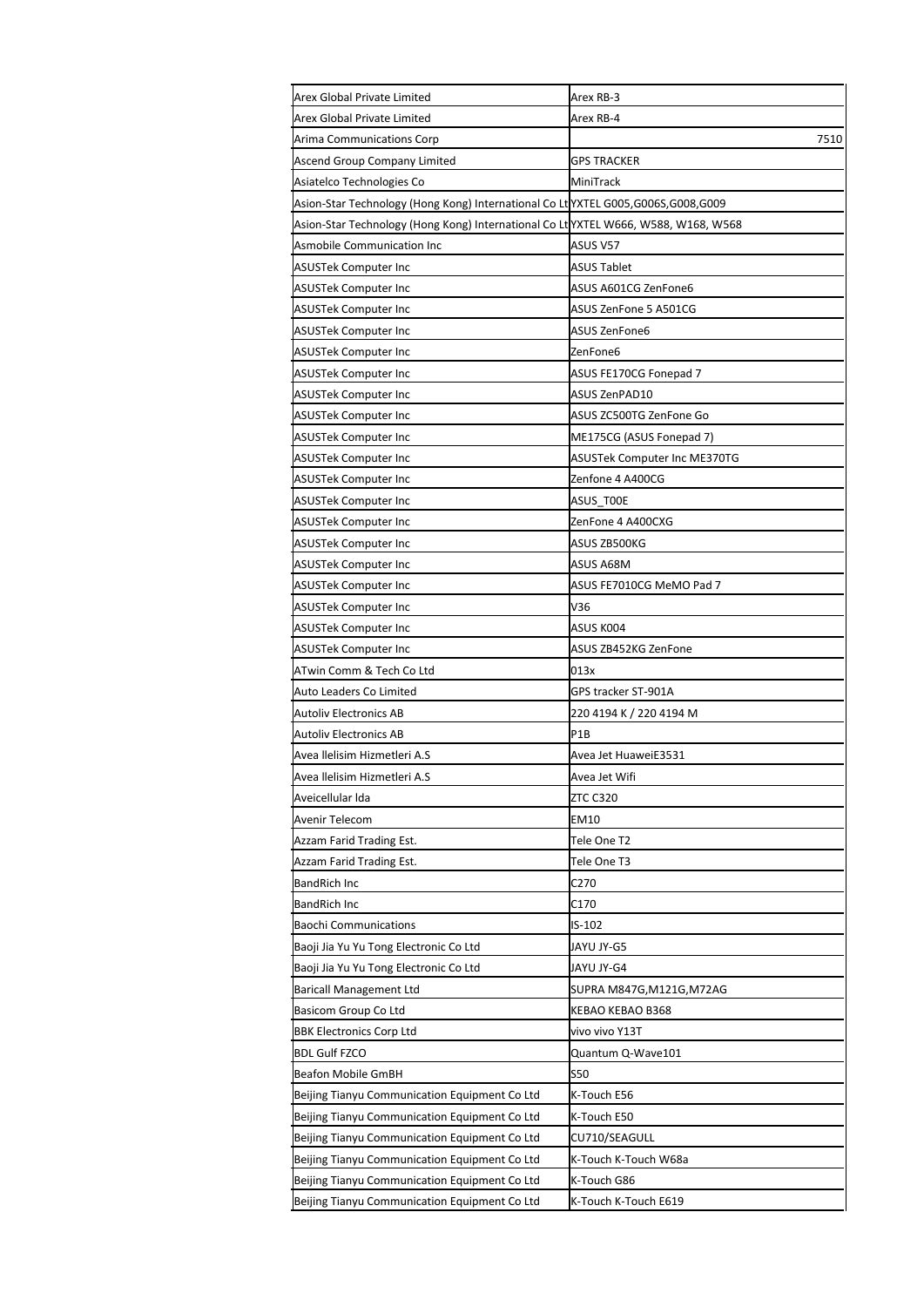| Beijing Tianyu Communication Equipment Co Ltd                        | K-Touch K-Touch S5                               |
|----------------------------------------------------------------------|--------------------------------------------------|
| BenQ Co Ltd                                                          | E61                                              |
| BenQ Co Ltd                                                          | BenQ-Siemens CF61                                |
| BenQ Denmark Aps / Siemens Mobile Phones A/S (Nor <mark>I</mark> C72 |                                                  |
| <b>Best Electronic Company</b>                                       | TRIDENT W-T2                                     |
| <b>Binatone Electronics International Limited</b>                    | Speakeasy GSM                                    |
| Binatone Electronics International Limited                           | <b>Binatone The Brick</b>                        |
| BlackBerry Limited                                                   | Blackberry 9780                                  |
| <b>BlackBerry Limited</b>                                            | 9780 RCN72UW/RCN73UW (FDD I, IV, VIII) (Generic) |
| <b>BlackBerry Limited</b>                                            | Blackberry 9300                                  |
| BlackBerry Limited                                                   | BlackBerry 9900                                  |
| <b>BlackBerry Limited</b>                                            | 9700                                             |
| <b>BlackBerry Limited</b>                                            | BlackBerry 9105                                  |
| <b>BlackBerry Limited</b>                                            | 9700 RCM71UW (FDD I, II, V/VI) (Generic)         |
| BlackBerry Limited                                                   | 9700 (Generic)                                   |
| <b>BlackBerry Limited</b>                                            | 9700 (TMO-US Black)                              |
| <b>BlackBerry Limited</b>                                            | BlackBerry 9720                                  |
| <b>BlackBerry Limited</b>                                            | 8520                                             |
| <b>BlackBerry Limited</b>                                            | Blackberry 9810                                  |
| <b>BlackBerry Limited</b>                                            | Blackberry 9800                                  |
| <b>BlackBerry Limited</b>                                            | 9780 RCN72UW/RCN73UW (FDD I, IV, VIII) (TMO-US V |
| BlackBerry Limited                                                   | BlackBerry 9790                                  |
| <b>BlackBerry Limited</b>                                            | BlackBerry 9100                                  |
| <b>BlackBerry Limited</b>                                            | 9780 RCN72UW/RCN73UW (FDD I, IV, VIII) (TMO-US B |
| <b>BlackBerry Limited</b>                                            | 9800                                             |
| <b>BlackBerry Limited</b>                                            | 9650                                             |
| <b>BlackBerry Limited</b>                                            | Blackberry 9930                                  |
| <b>BLU Products Inc</b>                                              | BLU KSHR                                         |
| <b>BLU Products Inc</b>                                              | BLU Zoey 2.4 3G                                  |
| <b>BLU Products Inc</b>                                              | BLU Z3 M                                         |
| <b>BLU Products Inc</b>                                              | <b>BLU Z3 MUSIC</b>                              |
| <b>BLU Products Inc</b>                                              | <b>BLU Diva Flex</b>                             |
| <b>BLU Products Inc</b>                                              | <b>BLU Dash c music</b>                          |
| <b>BLU Products Inc</b>                                              | BLU DIVA FLEX 2.4                                |
| <b>BLU Products Inc</b>                                              | <b>BLU TANK II</b>                               |
| <b>BLU Products Inc</b>                                              | <b>BLU VIVO AIR</b>                              |
| <b>BLU Products Inc</b>                                              | <b>BLU STUDIO ENERGY</b>                         |
| <b>BLU Products Inc</b>                                              | <b>BLU JOY</b>                                   |
|                                                                      | <b>BLU Advance 5.0</b>                           |
| <b>BLU Products Inc</b>                                              |                                                  |
| <b>BLU Products Inc</b>                                              | <b>BLU Grand M</b>                               |
| <b>BLU Products Inc</b>                                              | BLU Neo 4.5                                      |
| <b>BLU Products Inc</b>                                              | <b>BLU ZOEY FLEX 3G</b>                          |
| <b>BLU Products Inc</b>                                              | Aria                                             |
| <b>BLU Products Inc</b>                                              | <b>BLU SELFIE</b>                                |
| <b>BLU Products Inc</b>                                              | <b>BLU Energy X2</b>                             |
| <b>BLU Products Inc</b>                                              | <b>BLU STUDIO VIEW</b>                           |
| <b>BLU Products Inc</b>                                              | BLU DASH M                                       |
| <b>BLU Products Inc</b>                                              | <b>BLU DASH XL</b>                               |
| <b>BLU Products Inc</b>                                              | <b>BLU Studio 5.0S</b>                           |
| <b>BLU Products Inc</b>                                              | BLU ADVANCE 4.0 L3                               |
| <b>BLU Products Inc</b>                                              | <b>BLU Life pro</b>                              |
| <b>BLU Products Inc</b>                                              | <b>BLUC5</b>                                     |
| <b>BLU Products Inc</b>                                              | BLU Advance 4.0 L2                               |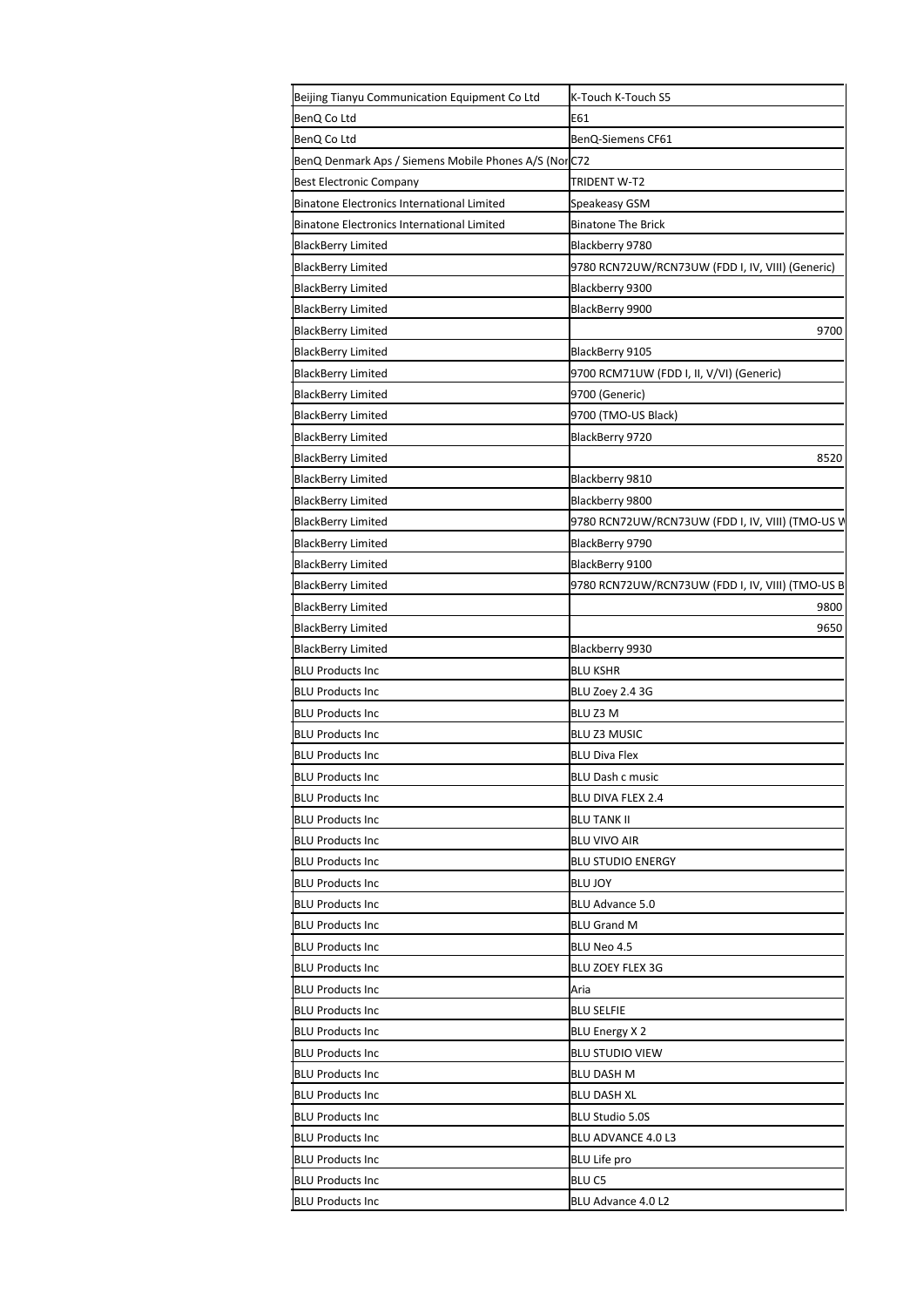| <b>BLU Products Inc</b>                      | <b>BLU Studio Pro</b>          |
|----------------------------------------------|--------------------------------|
| <b>BLU Products Inc</b>                      | <b>BLU ZOEY FLEX</b>           |
| <b>BLU Products Inc</b>                      | <b>BLU DASH L2</b>             |
| <b>BLU Products Inc</b>                      | BLU JENNY TV 2.8               |
| <b>BLU Products Inc</b>                      | <b>BLU STUDIO XL</b>           |
| <b>BLU Products Inc</b>                      | <b>BLU Studio X8 HD</b>        |
| <b>BLU Products Inc</b>                      | BLU Studio G                   |
| <b>BLU Products Inc</b>                      | BLU <sub>C6</sub>              |
| <b>BLU Products Inc</b>                      | BLU GRAND M2                   |
| <b>BLU Products Inc</b>                      | BLU Dash music II              |
| <b>BLU Products Inc</b>                      | <b>BLU STUDIO X</b>            |
| <b>BLU Products Inc</b>                      | BLU Advance 4.0 M              |
| <b>BLU Products Inc</b>                      | BLU <sub>Z3</sub>              |
| <b>BLU Products Inc</b>                      | BLU Z5                         |
| <b>BLU Products Inc</b>                      | <b>BLU ADVANCE A4</b>          |
| <b>BLU Products Inc</b>                      | BLU STUDIO G2 HD               |
| <b>BLU Products Inc</b>                      | BLU Studio 5.0S II             |
| <b>BLU Products Inc</b>                      | BLU ADVANCE 4.0 L              |
| <b>BLU Products Inc</b>                      | BLU Jenny / Jenny TV           |
| <b>BLU Products Inc</b>                      | BLU Star 4.5                   |
| <b>BLU Products Inc</b>                      | <b>BLU Zoey</b>                |
| <b>BLU Products Inc</b>                      | <b>BLU Studio 5.0C</b>         |
| <b>BLU Products Inc</b>                      | BLU Studio 5.5                 |
| <b>BLU Products Inc</b>                      | BLU TOUCHBOOK M7               |
| <b>BLU Products Inc</b>                      | BLU Studio 6.0 HD              |
| <b>BLU Products Inc</b>                      | <b>BLU ENERGY X PLUS</b>       |
| <b>BLU Products Inc</b>                      | BLU Studio 5.0C HD             |
| <b>BLU Products Inc</b>                      | <b>BLU STUDIO G4</b>           |
| <b>BLU Products Inc</b>                      | <b>BLU Energy JR</b>           |
| <b>BLU Products Inc</b>                      | <b>BLU Life one X</b>          |
| <b>Blue Idea Limited</b>                     | Smart Watch TAKIT V01          |
| BONTEL TECHNOLOGY CO., LIMITED               | 8200                           |
| <b>BONTEL TECHNOLOGY CO., LIMITED</b>        | bontel 5710                    |
| <b>BONTEL TECHNOLOGY CO., LIMITED</b>        | K3+                            |
| Bopel International (HK) Co Limited          | VINKO C1,C2,C3,C4,C5           |
| Bopel International (HK) Co Limited          | Invens Royal R5                |
| Bopel International (HK) Co Limited          | VINKO 1002, 1003, 1004, 1005   |
| <b>Briowireless</b>                          | BP32G-W-UFL                    |
| <b>Bullitt Group Limited</b>                 | <b>B25</b>                     |
| <b>Bullitt Group Limited</b>                 | CAT B25                        |
| Burg Realisation Hong Kong Limited           | BURG/SIMWATCH 11, 12, 13, 15   |
| Caron (HK) Information Technology Co Limited | VISEN V21i, V27i, V7562, V3770 |
| CATS S.A.                                    | Module MO110D                  |
| CCT Ltd / CCT R&D Ltd (Hong Kong)            | C6688                          |
| CDM Miami Inc                                | MEGA ULTRA OK                  |
| CEC Telecommuncations Co. Ltd (CEC Building) | CECT TY301                     |
| CEC Telecommuncations Co. Ltd (CEC Building) | <b>CECT G3200</b>              |
| Celkon Impex Private Limited                 | Celkon Hulk                    |
| Celkon Impex Private Limited                 | Celkon C107                    |
| Celkon Impex Private Limited                 | Celkon C 345                   |
| Celkon Impex Private Limited                 | Celkon C 344                   |
| Celkon Impex Private Limited                 | Celkon Millennia Everest       |
| Cell8 Pty Ltd                                | ASPERA Digicel Max             |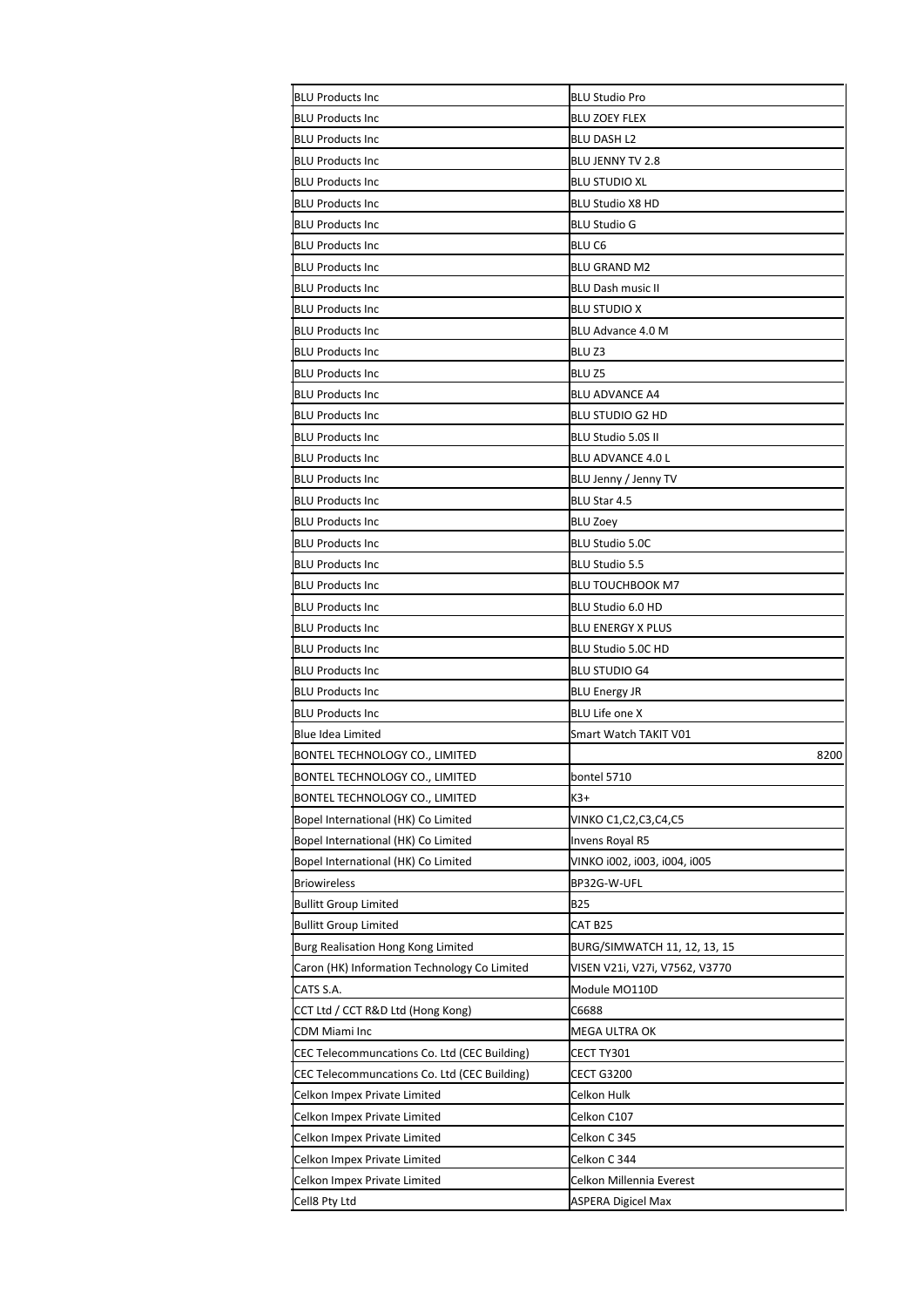| Cellcom                                                  | <b>EVERTEK EverVivid</b>                         |
|----------------------------------------------------------|--------------------------------------------------|
| Cellon France                                            | CT 1638                                          |
| Century City Trading LLC.                                | enet E733,E733F,E735,E736                        |
| Century Exports Ltd                                      | GAVA ARC 4                                       |
| Century Exports Ltd                                      | ARC                                              |
| CG Mobile Shanghai Company Limited                       | cloudgate CG100                                  |
| Chabridge Telecom Co Ltd                                 | VK500N                                           |
| Character (HK) International Group Investment CompaM2418 |                                                  |
| China Bird HK Ltd                                        | Bmobile AX745                                    |
| China Trade Group S.A.S                                  | ED1                                              |
| <b>CHN International</b>                                 | AY PHONE E91                                     |
| Chongqing Blephone Technology Co Ltd                     | ephone K10                                       |
| Chunghsin Technology Group Co Ltd                        | HR6070                                           |
| <b>CIDE Interactive</b>                                  | <urio phone<="" td=""></urio>                    |
| Cipherlab Co Ltd                                         | CIPHERLAB RS30                                   |
| Cirkuit Planet Espana S.L                                | Cirkuit Planet MWG359 GIII,MWG459 GIII,MWG509 G  |
| Cisco Systems                                            | HWIC-3G-HSPA-G                                   |
| Cisco Systems                                            | HWIC-3G-HSPA                                     |
| Cisco Systems Inc (including all affiliates)             | Cisco MC8705V                                    |
| City Capital Consultant Kft                              | gpsmart                                          |
| CK Telecom Limited                                       | COEUS                                            |
| <b>CK Telecom Limited</b>                                | SWAN , NG-800, DS7700, DUAL INFINITY, H820       |
| <b>CLC Hong Kong Limited</b>                             | plum Tag 2 - 3G                                  |
| Co-Comm Servicios de Telecomunicaciones S.L.             | ORANGE GAMA 800                                  |
|                                                          |                                                  |
| ComCom Communications L.L.C                              | AFONE, AFOM,VOK F55 A300 H880 660 GC900          |
| Compal Communications Inc. (Pa-Teh Road)                 | TCS                                              |
| Compal Electronics Inc                                   | CAT B15Q                                         |
| Concox Information Technology (Hong Kong) Co Ltd         | JC100/JC200                                      |
| Concox Information Technology (Hong Kong) Co Ltd         | Concox GS503                                     |
| Concox Information Technology (Hong Kong) Co Ltd         | Maxvi C20,Maxvi C23,Maxvi K15n,Maxvi C25,Q2/GT30 |
| Concox Information Technology (Hong Kong) Co Ltd         | Wetrack Lite/ET25                                |
| Concox Information Technology (Hong Kong) Co Ltd         | OB22                                             |
| Concox Information Technology (Hong Kong) Co Ltd         | Maxvi C20, GT06                                  |
| Concox Information Technology (Hong Kong) Co Ltd         | ET200 / Wetrack2                                 |
| Concox Information Technology (Hong Kong) Co Ltd         | AiVision Cam/C28                                 |
| Concox Information Technology (Hong Kong) Co Ltd         | Maxvi C20,Maxvi K15n,JC900                       |
| Concox Information Technology (Hong Kong) Co Ltd         | AT4                                              |
| Concox Information Technology (Hong Kong) Co Ltd         | GT06E/GT06F/GV20                                 |
| Concox Information Technology (Hong Kong) Co Ltd         | Concox GT06/GT06N/TR06                           |
| Concox Information Technology (Hong Kong) Co Ltd         | GT06N/GT06F                                      |
| Concox Information Technology (Hong Kong) Co Ltd         | JH09                                             |
| Concox Information Technology (Hong Kong) Co Ltd         | GT800/X3/TR06                                    |
| Concox Information Technology (Hong Kong) Co Ltd         | Qbit/Q3/Q1                                       |
| Concox Information Technology (Hong Kong) Co Ltd         | Maxvi C20,Maxvi K15n,MT200/JV200/TR02            |
| Connect Ltd                                              | Ċ                                                |
| Connect Ltd                                              | M110                                             |
| Connect Ltd                                              | D514                                             |
| Connect Ltd                                              | K207                                             |
| Connect Ltd                                              | D525                                             |
|                                                          |                                                  |
| Cwell Technology Co Limited                              | V808G                                            |
| Cyrus Technology GmbH                                    | CM17XA                                           |
| D.G. Enterprise                                          | НІМАХ НЗЗ, Н99, Н786, Н98                        |
| Dai Telecom SpA                                          | Telit GE864-QUAD, Telit GE864-PY                 |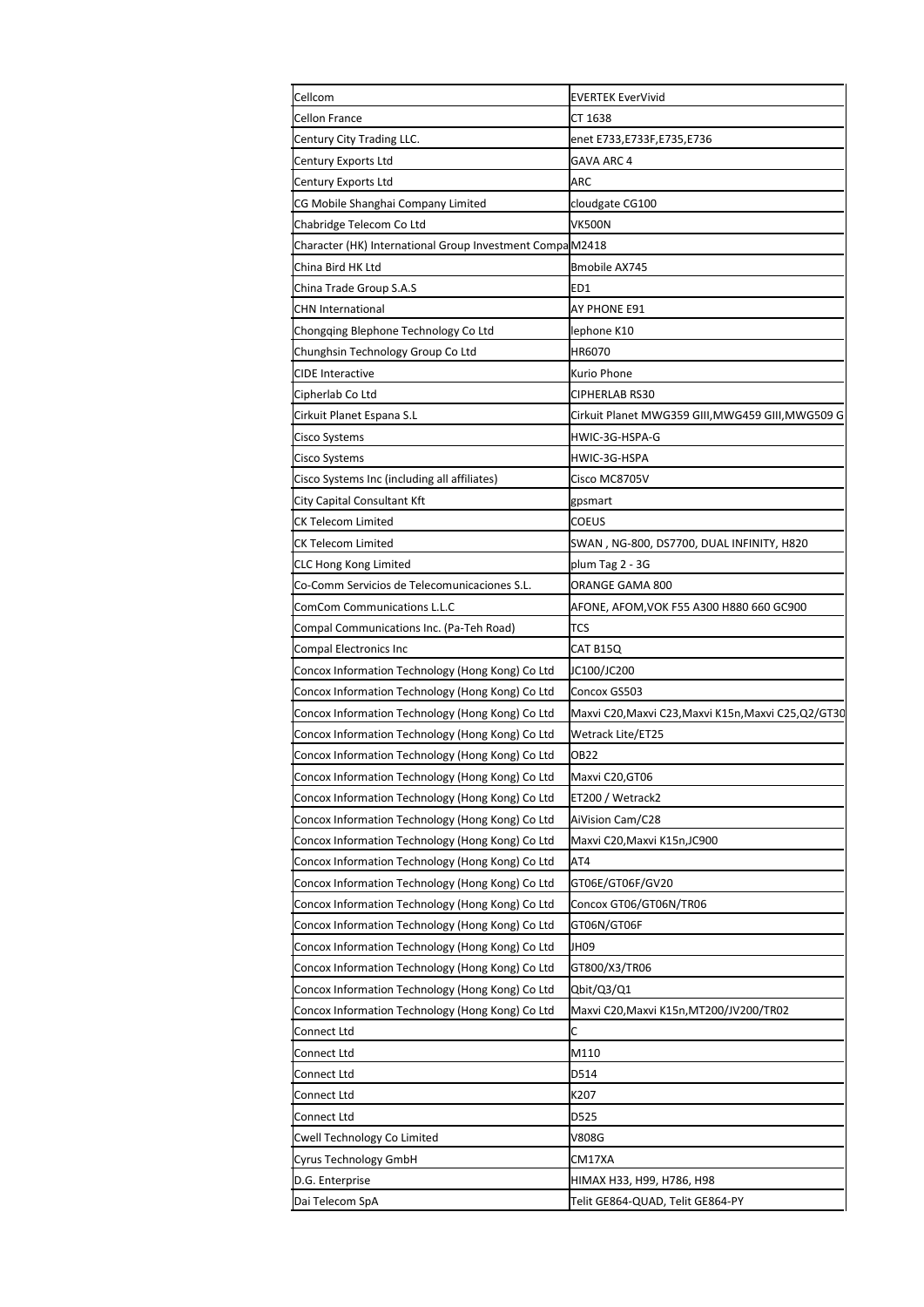| Dai Telecom SpA                                             | GM862GPRS                                       |
|-------------------------------------------------------------|-------------------------------------------------|
| Dai Telecom SpA                                             | Telit GM862-QUAD                                |
| Daopu Electronics Technology Co Ltd                         | doopro P4                                       |
| Daxing Communications (HK) Co Ltd                           | SOLOKING N7200,E750,V70,C103                    |
| <b>DDM Brands LLC</b>                                       | ANDY 4EI2                                       |
| Deao International Group Limited                            | <b>TK108</b>                                    |
| Deao International Group Limited                            | DEAO GT003                                      |
| DF Plus Ltd                                                 | X-treme PQ16                                    |
| DG HomTom Group Co Limited                                  | HOMTOM HT3                                      |
| DG HomTom Group Co Limited                                  | HOMTOM HT7                                      |
| Digicom Trading PVT Limited                                 | QMobile Z3                                      |
| Digicom Trading PVT Limited                                 | QMobile i1                                      |
| Digicom Trading PVT Limited                                 | QMobile E440                                    |
| Digicom Trading PVT Limited                                 | QMobile X30                                     |
| Digicom Trading PVT Limited                                 | QMobile E500i Music                             |
| Digicom Trading PVT Limited                                 | <b>OMobile E4</b>                               |
| Dingcheng Global Trade Limited                              | DC-TEL C3262, LT25i, I8750, LT29i               |
| Dinuotong Technology (HK) Co Limited                        | Gresso C105, C4, E440, E550, X2-02              |
| Dinuotong Technology (HK) Co Limited                        | Gresso 110, G1000, J5000, X2-02                 |
| D-Link Corporation                                          | D-Link DWR-921E LTE Router                      |
| D-Link Corporation                                          | D-Link MF210V                                   |
| D-Link Corporation                                          | D-Link D-Link 3G Mobile Router                  |
| D-Mobile Ltd                                                | K33                                             |
| D-Mobile Ltd                                                | Goldphone                                       |
| Doke Communication (HK) Limited                             | Blackview A60                                   |
| Doke Communication (HK) Limited                             | <b>Blackview A30</b>                            |
| Doke Communication (HK) Limited                             | Blackview BV5500                                |
| Doke Communication (HK) Limited                             | Blackview BV1000                                |
| Dongguan Yidalong Communication Technology Co LtcFORME D888 |                                                 |
| Doro AB                                                     | Doro PhoneEasy 625                              |
| Doro AB                                                     | Doro PhoneEasy 625;Doro Secure 628              |
| Doro AB                                                     | Doro PhoneEasy 615                              |
| Doro AB                                                     | Doro Liberto 820                                |
| Doro AB                                                     | Doro PhoneEasy 615 Doro PhoneEasy 615 AU/NZ OPE |
| Doro AB                                                     | Doro PhoneEasy 605                              |
| Doro AB                                                     | Doro PhoneEasy 613                              |
| Doro AB                                                     | Primo 401                                       |
| Doro AB                                                     | Doro PhoneEasy 612                              |
| Doro AB                                                     | Doro 6520;Doro 6521                             |
| Doro AB                                                     | Doro 6530;Doro 6531                             |
| Doro AB                                                     | Doro 2404, Doro 2400                            |
| Doro AB                                                     | Primo 413                                       |
| Doro AB                                                     | Doro PhoneEasy 612, PhoneEasy 611               |
| Doro AB                                                     | Doro PhoneEasy 506/PhoneEasy 507                |
| Doro AB                                                     | Doro 6050, Doro 6051                            |
| Doro AB                                                     | Doro 2424                                       |
| Doro AB                                                     | Doro PhoneEasy 510                              |
| Double Well Limited                                         | Alfatel A4,A6,A8,A10,A20                        |
| Dragon-Inn Communications Co Ltd                            | AMGOO AM248                                     |
| Duality Elektronik Lietisim Hizmetleri Tic. San. A.S        | DUALINFINITY E63i                               |
| Dynamic Tech Holdings Limited                               | D-MOBILE i3 i5 i7 i8 i9                         |
| EKIT. COM, INC                                              | JT Travel Buddy                                 |
| Elalamy for Import & Export                                 | Celphy BM50+                                    |
|                                                             |                                                 |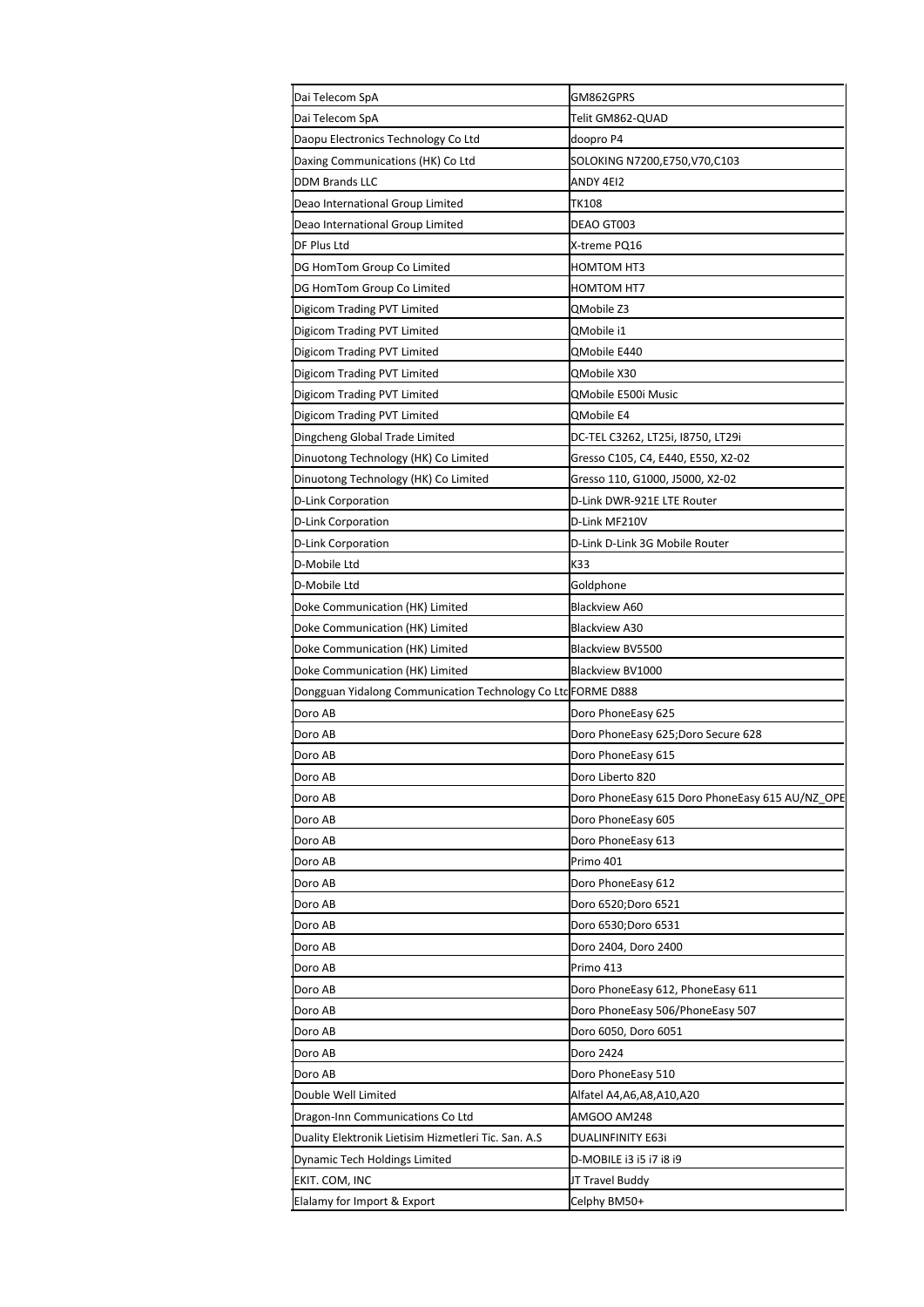| Electronic Sistems (Alkotel) Ltd                                       | TM-B217                                     |
|------------------------------------------------------------------------|---------------------------------------------|
| Electronic Sistems (Alkotel) Ltd                                       | TM-404                                      |
| <b>Element Mobile</b>                                                  | EleMobile deux                              |
| Eliya Co Ltd                                                           | ELIYA i306                                  |
| Emporia Telecom GmbH & Co KG                                           | emporiaGLAM                                 |
| Enfora                                                                 | GSM0308-10                                  |
| Enfora                                                                 | UDFD                                        |
| Enfora                                                                 | GSM0308-11                                  |
| Enfora                                                                 | GSM0108                                     |
| Enfora                                                                 | GSM1318-50                                  |
| Enfora                                                                 | GSM1308-50                                  |
| Enfora                                                                 | GSM0208-01                                  |
| Enfora                                                                 | GSM0208-91                                  |
| Enfora L.P.                                                            | GSM0108                                     |
| Enfora L.P.                                                            | GSM0108-01                                  |
| Enjoy Group (HK) Co Ltd                                                | <b>ENJOY Israel</b>                         |
| Enjoy Group (HK) Co Ltd                                                | W101                                        |
| Enjoy Group (HK) Co Ltd                                                | ENJOY W03 EZZY                              |
| Enjoy Group (HK) Co Ltd                                                | Enjoy W83                                   |
| Enjoy Group (HK) Co Ltd                                                | Avvio L800                                  |
| Enjoy Group (HK) Co Ltd                                                | enjoy ezzy5                                 |
| Enjoy Group (HK) Co Ltd                                                | enjoy W60                                   |
| Enjoy Group (HK) Co Ltd                                                | enjo ezzytrendy                             |
| Enjoy Group (HK) Co Ltd                                                | enjoy ezzytrendy                            |
| Enjoy Group (HK) Co Ltd                                                | Enjoy ezzy4                                 |
| Enjoy Group (HK) Co Ltd                                                | Enjoy EZZYFLIP                              |
| Erco & Gener SA                                                        | GenPro 20e                                  |
| Erco & Gener SA                                                        | GenPro20e                                   |
| Erco & Gener SA                                                        | Schneider-Electric SR2MOD03                 |
| Ericsson AB                                                            | Ericsson N5321                              |
| Ericsson AB                                                            | Ericsson H5321                              |
| Ericsson AB                                                            | Ericsson F5521gw                            |
| Ericsson AB                                                            | Ericsson F5321                              |
| Ericsson AB                                                            | F3507g                                      |
| Ericsson AB                                                            | Ericsson C5621                              |
| Ericsson Mobile Comms AB                                               | GM29                                        |
| Ericsson Mobile Comms AB                                               | T600                                        |
| Ericsson Mobile Comms AB                                               | Z600                                        |
| Ericsson Spain SA                                                      | F221m, F251m, F2411m, F2412m, F2413m, F201m |
| Erkayasan Telekomunikasyon Elektronik Otomotiv Tek: quatro F 1453 Plus |                                             |
| Ertebat Hamrah Guya Arvand                                             | <b>GLXP</b>                                 |
| Ertebat Hamrah Guya Arvand                                             | <b>GLX W005</b>                             |
| Factor LLC                                                             | <b>DEXP Larus S9</b>                        |
| Factor LLC                                                             | DEXP Ixion ES750                            |
| <b>Factor LLC</b>                                                      | DEXP HX10                                   |
| Factor LLC                                                             | <b>DEXP Larus S6</b>                        |
| Fastrack Communications Pvt Ltd                                        | Lemon Duo 309                               |
| Fibocom Wireless Inc                                                   | FIBOCOM H350                                |
| Fibocom Wireless Inc                                                   | FIBOCOM G510                                |
| Fibocom Wireless Inc                                                   | G510                                        |
| Fibocom Wireless Inc                                                   | H330S                                       |
| <b>Fibocom Wireless Inc</b>                                            | FIBOCOM G510S                               |
| Fida International (S) Pte Ltd                                         | PROLINK PRT7006H/PHS600                     |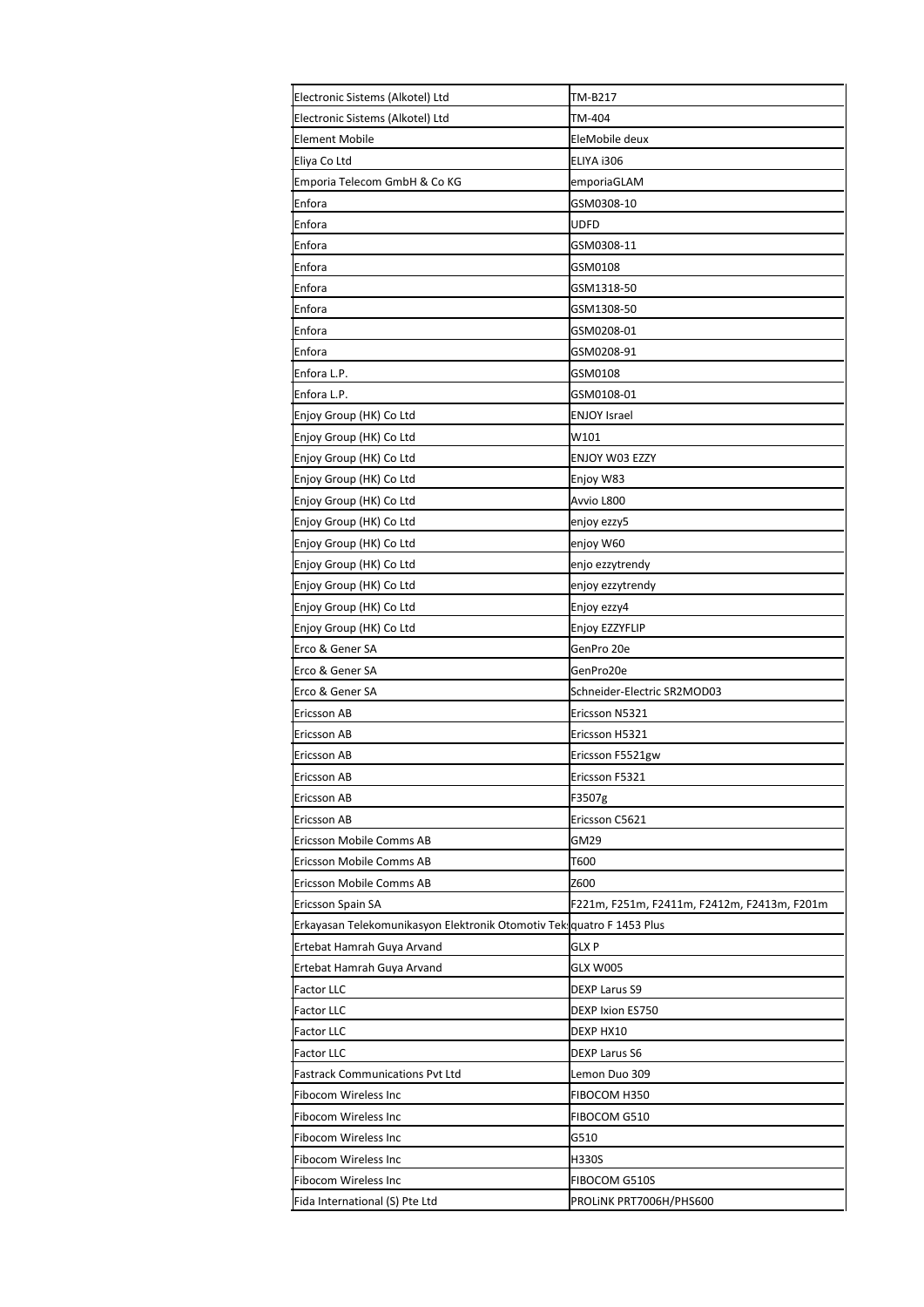| Fly Mobile DMCC                          | FF249                                                   |
|------------------------------------------|---------------------------------------------------------|
| Fly Mobile DMCC                          | FF281                                                   |
| Fly Mobile DMCC                          | FF245                                                   |
| Fly Mobile DMCC                          | Ezzy Trendy 3                                           |
| Fly Mobile DMCC                          | FF178                                                   |
| Fly Mobile DMCC                          | Stratus 6                                               |
| Fly Mobile DMCC                          | Ezzy 7+                                                 |
| Fly Mobile DMCC                          | Nimbus 9                                                |
| Fly Mobile DMCC                          | Flip                                                    |
| Fly Mobile DMCC                          | FF190                                                   |
| Fly Mobile DMCC                          | TS113                                                   |
| Fly Mobile DMCC                          | FF2801                                                  |
| Forme Communications Technology Limited  | FORME S700/S900/C3520                                   |
| Forme Communications Technology Limited  | FORME X11/K08/K10/K11                                   |
| Foxconn International Holding            | Mr. 7                                                   |
| Fujitsu Ltd                              | FMP35-COBALT, FOMA F905i                                |
| Fully Holdings (HK) Co Limited           | C11                                                     |
| Fully Holdings (HK) Co Limited           | C10                                                     |
| Fully Holdings (HK) Co Limited           | <b>OUKITEL U22</b>                                      |
| Fully Holdings (HK) Co Limited           | C8                                                      |
| Fully Holdings (HK) Co Limited           | OUKITEL C2                                              |
| Fully Holdings (HK) Co Limited           | OUKITEL Original One, Original Pure, Original Shock, Ki |
| Fully Holdings (HK) Co Limited           | C12                                                     |
| Fully Holdings (HK) Co Limited           | OUKITEL C1                                              |
| Fully Holdings (HK) Co Limited           | OUKITEL C5                                              |
| Fully Holdings (HK) Co Limited           | L3                                                      |
| Futureway HK Limited                     | <b>GPS Tracker</b>                                      |
| G Maxx Mobile Technology Company Limited | NANON SupremeChief                                      |
| G Maxx Mobile Technology Company Limited | VANO                                                    |
| G Vill Technology (Hong Kong) Co Limited | G Vill G206,G3-01,G611,G52                              |
| G. Telecom (HK) Limited                  | GAMMA C2-3-4-5                                          |
| Gamma (HK) Technology Limited            | GIVA 101                                                |
| GB International FZE                     | R107 Ryte Mobile                                        |
| Gemalto M2M GmbH                         | Cinterion EHS6                                          |
| Gemalto M2M GmbH                         | Cinterion EHS5-US                                       |
| Gemalto M2M GmbH                         | Cinterion EHS5-E                                        |
| Gemalto M2M GmbH                         | Cinterion Wireless Module PH8-P                         |
| Gemalto M2M GmbH                         | Cinterion AGS2-W                                        |
| Gemalto M2M GmbH                         | Cinterion BGS2-W                                        |
| Gemalto M2M GmbH                         | <b>Cinterion BGS3</b>                                   |
| Gemalto M2M GmbH                         | Cinterion PHS8-P                                        |
| Gemalto M2M GmbH                         | Cinterion MC55i                                         |
| Gemalto M2M GmbH                         |                                                         |
|                                          | MC35i                                                   |
| Gemalto M2M GmbH                         | MC55i                                                   |
| Gemalto M2M GmbH                         | <b>HC25</b>                                             |
| Gemalto M2M GmbH                         | Cinterion Wireless Module MC55i                         |
| Gemalto M2M GmbH                         | Cinterion TC65i                                         |
| Gemalto M2M GmbH                         | <b>MC55</b>                                             |
| Gemalto M2M GmbH                         | Cinterion MC35i, MC39i                                  |
| Gemalto M2M GmbH                         | EU3-E                                                   |
| Gemalto M2M GmbH                         | Cellular Engine MC35i                                   |
| Gemalto M2M GmbH                         | Cinterion PXS8                                          |
| Gemalto M2M GmbH                         | TC65i                                                   |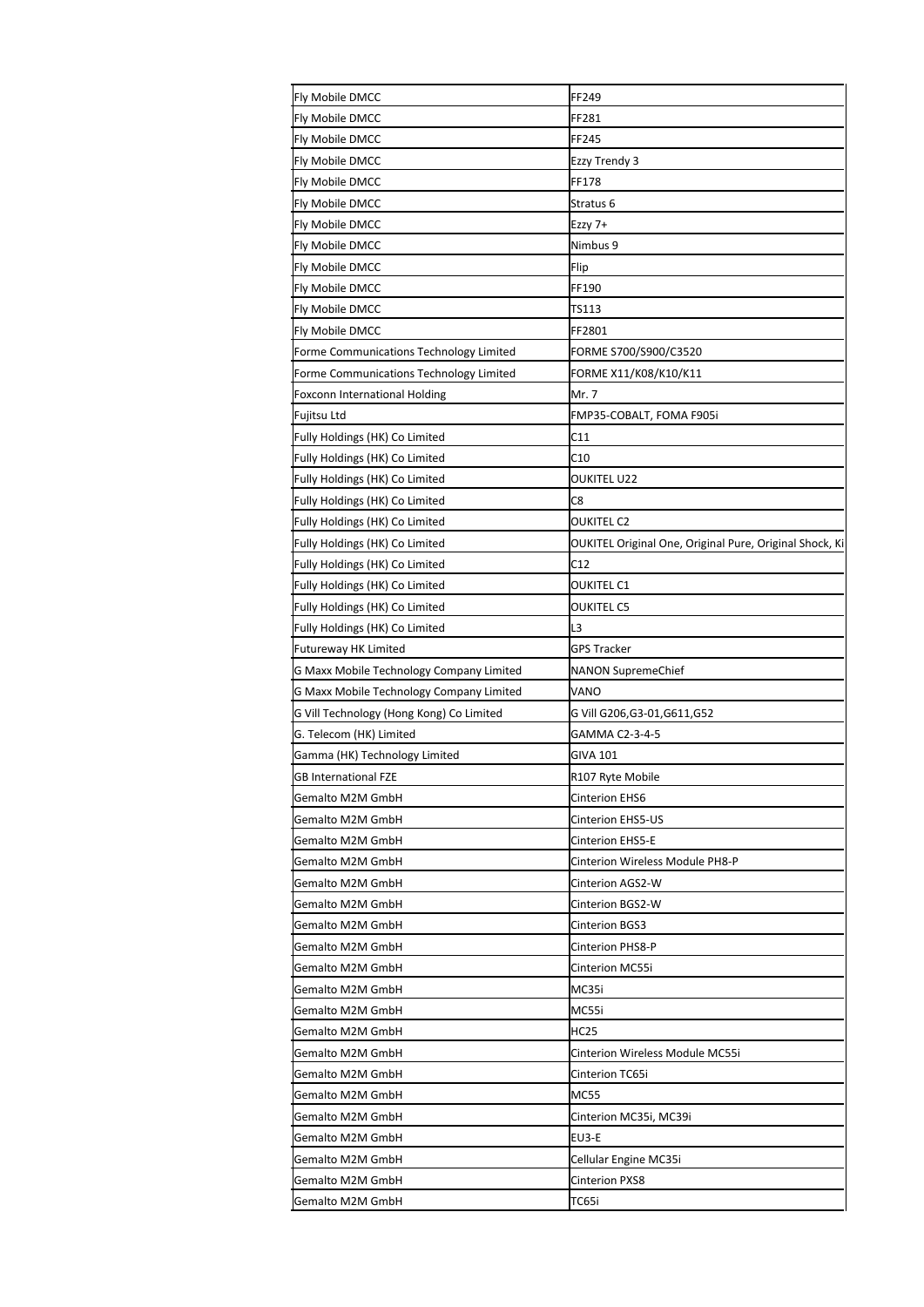| Gemalto M2M GmbH                                              | BGS3                              |
|---------------------------------------------------------------|-----------------------------------|
| Gemalto M2M GmbH                                              | BGS2-W                            |
| Gemalto M2M GmbH                                              | Cinterion Wireless Module PHS8-E  |
| Gemalto M2M GmbH                                              | MC39i                             |
| Gemalto M2M GmbH                                              | Cinterion Wireless Module MC55i-W |
| Gemalto M2M GmbH                                              | Cinterion EHS6-A                  |
| Gemalto M2M GmbH                                              | MC75i                             |
| Gemalto M2M GmbH                                              | Cinterion MC55i-W                 |
| Gemalto M2M GmbH                                              | TC35i                             |
| Gemalto M2M GmbH                                              | Siemens Cellular Engine XT75      |
| Gemalto M2M GmbH                                              | Cinterion EES3                    |
| Gemalto M2M GmbH                                              | EGS3                              |
| Gemalto M2M GmbH                                              | Cinterion PH8-P                   |
| Gemalto M2M GmbH                                              | <b>Cinterion EHS8</b>             |
| Gemalto M2M GmbH                                              | Cinterion PDS6                    |
| <b>Gemalto M2M GmbH</b>                                       | <b>Cinterion TC65</b>             |
| Gemalto M2M GmbH                                              | BG2-W                             |
| Gemalto M2M GmbH                                              | <b>Cinterion BGS2-E</b>           |
| Gemalto M2M GmbH                                              | Cinterion AHS3-W                  |
| <b>Gemalto M2M GmbH</b>                                       | <b>TC65</b>                       |
| Gemalto M2M GmbH                                              | Siemens Cellular Engine XT65      |
| General Mobile Inc                                            | GENERAL MOBILE GM Q3              |
| General Mobile Inc                                            | GENERAL MOBILE DISCOVERY          |
| Gfive International                                           | GFIVE U909,U909S                  |
| <b>Giant Star Mobile Limited</b>                              | L8star BM50                       |
| <b>Giant Star Mobile Limited</b>                              | L8star BM10                       |
| <b>GIGA-BYTE Communications Inc</b>                           | <b>GSmart Roma RX</b>             |
| <b>GIGA-BYTE Communications Inc</b>                           | GSmart Arty A3                    |
| <b>GIGA-BYTE Communications Inc</b>                           | GSmart Saga S3                    |
| <b>GIGA-BYTE Communications Inc</b>                           | <b>GSmart Alto A2</b>             |
| <b>GIGA-BYTE Communications Inc</b>                           | GSmart T4                         |
| <b>GIGA-BYTE Communications Inc</b>                           | GSmart Classic Pro                |
| Ginwave Mobile Group Limited                                  | GM, MF6301, B8402, KM60,3501      |
| Gionee Communication Equipment Co Ltd                         | GIONEE N68                        |
| <b>Global Communications Impex</b>                            | <b>ROCKY 2009</b>                 |
| Glyn GmbH & Co KG                                             | <b>EVBs</b>                       |
| Goldberg                                                      | SPIRIT                            |
| Golden Life HK                                                | SUPERB S11 S22 S33 S55            |
| Golden Life HK                                                | ROKEA R500 R600 R700 R38          |
| Gonggingcheng Cellon Communication Technology ColGLPT118PA    |                                   |
| Gonggingcheng Cellon Communication Technology Co ZIMA A1026   |                                   |
| Gongqingcheng Cellon Communication Technology Colcellon C3033 |                                   |
| Gosuncn Technology Group Co Ltd                               | MW3650-W                          |
| Gotron (HK) Electronic Co Limited                             | S11/Note 7/S11 Pro                |
| Gotron (HK) Electronic Co Limited                             | S7                                |
| Gotron (HK) Electronic Co Limited                             | S8                                |
| Gotron (HK) Electronic Co Limited                             | ulefone U5, U5S, L55, U45, U69    |
| Gotron (HK) Electronic Co Limited                             | S1                                |
| Gotron (HK) Electronic Co Limited                             | Armor Mini                        |
| Gotron (HK) Electronic Co Limited                             | Armor X6                          |
| Group Acquisitions Limited                                    | Ezzy 9                            |
| <b>Group Acquisitions Limited</b>                             | Fly FF301                         |
| Group Acquisitions Limited                                    | Ezzy8                             |
|                                                               |                                   |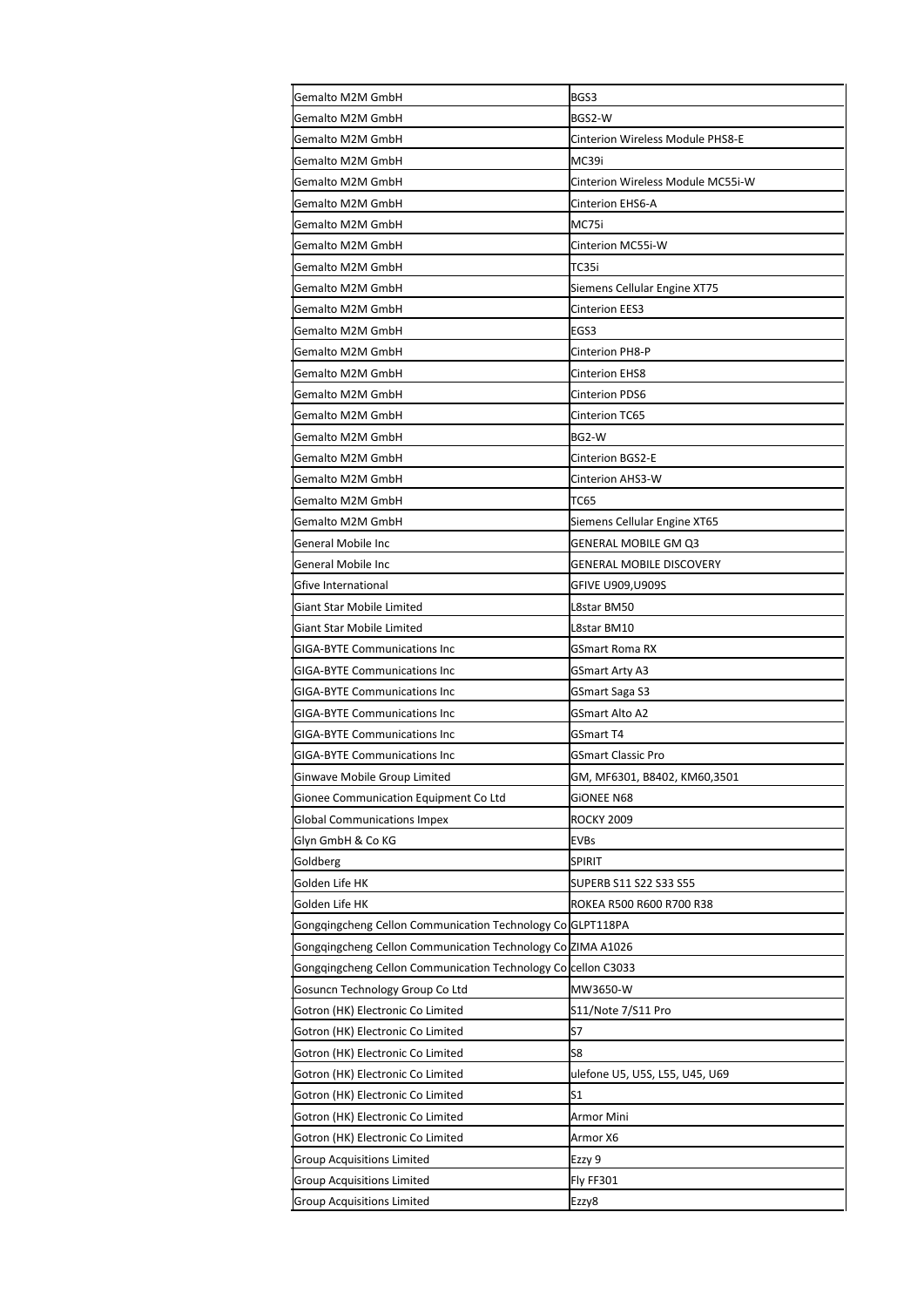| Guang Dong Gaoke Times Electronics Industrial Co Ltd GK767              |                                         |
|-------------------------------------------------------------------------|-----------------------------------------|
| Guangdong Creator & Flyaudio Electronic Technology (FLYAUDIO GALAXY8000 |                                         |
| Guangdong Oppo Mobile Telecommunications Corp Lt A33w                   |                                         |
| Guangdong Oppo Mobile Telecommunications Corp Lt OPPO Neo 5             |                                         |
| Guangdong Oppo Mobile Telecommunications Corp Lt OPPO 1201              |                                         |
| Guangdong Oppo Mobile Telecommunications Corp LtOPPO R1001              |                                         |
| Guangdong Oppo Mobile Telecommunications Corp Lt OPPO Joy 3, OPPO A11w  |                                         |
| Guangzhou Babyeton Electronic Technology Co Ltd                         | Bayi A89                                |
| Guangzhou Jinpeng Group Co Ltd                                          | A5689                                   |
| Guangzhou Jinpeng Group Co Ltd                                          | A5618                                   |
| Guangzhou Jinpeng Group Co Ltd                                          | A7111                                   |
| Ha Wah Technology Electronic Limited                                    | HX G9, F3, WP7, F1, F8, G8              |
| Ha Wah Technology Electronic Limited                                    | kulinda ku9 ku6 ku3 power               |
| Ha Wah Technology Electronic Limited                                    | kulinda youth,aurora,ku8,lover          |
| Haier Communication Co Ltd                                              | M80                                     |
| Haifan Communications Equipment Co Ltd of Shenzhei HAIFAN HAIFAN T6     |                                         |
| Handxom S.A                                                             | handxom t1                              |
| Harman/Becker Automotive Systems GmbH                                   | Porsche PCM3.1                          |
| Harman/Becker Automotive Systems GmbH                                   | AUDI PPiS with AH6A-W                   |
| Harman/Becker Automotive Systems GmbH                                   | Audi MMI3G                              |
| Harman/Becker Automotive Systems GmbH                                   | Porsche PCM3 and Audi MMI3G             |
| Hedy Holding Co Ltd                                                     | M98                                     |
| <b>HEDY Holding Co Ltd</b>                                              | HEDY V10                                |
| Hewlett Packard Company                                                 | HP hs3110 (MU736)                       |
| Hewlett Packard Company                                                 | HP hs2340 HSPA Mobile Broadband         |
| <b>Hewlett Packard Company</b>                                          | HP hs2350                               |
| <b>Hewlett Packard Company</b>                                          | lt4132 LTE/HSPA+ 4G Mobile              |
| <b>Hewlett Packard Company</b>                                          | HP hs3210 HSPA+ Mobile Broadband Module |
| Hewlett-Packard                                                         | HP un2430/2435 Mobile Broadbrand        |
| Hewlett-Packard                                                         | HP Slate 3G/Slate10 HD                  |
| Hezhengxun Information (Hong Kong) Co Limited                           | S225                                    |
| Hi-Power (Shenzhen) Technology Co Limited                               | HIKING X2                               |
| HK Aardmen Electronics Technology Limited                               | ADMET B20,B33,C100,C600                 |
| HK Chuangxinqi Communication Co Limited                                 | iNEW P50, V3, V5C, V8                   |
| HK Darago Technology Co Limited                                         | C5212+                                  |
| HK Darago Technology Co Limited                                         | DARAGO 208,G3,225,220,M9i               |
| HK Elephone Communication Tech Co Limited                               | A3                                      |
| HK Elephone Communication Tech Co Limited                               | Α1                                      |
| HK Elephone Communication Tech Co Limited                               | ELE S1                                  |
| HK Guang Shen Xin Electronics Technology Limited                        | DEEPHONE                                |
| HK Guang Shen Xin Electronics Technology Limited                        | PULIAN T98                              |
| HK Jin Hui Ma Technology Limited                                        | ONE A9                                  |
| HK Jin Hui Ma Technology Limited                                        | M-HORSE TOP_i7                          |
| HK Jin Hui Ma Technology Limited                                        | HOT 7                                   |
| HK Jin Hui Ma Technology Limited                                        | V1                                      |
| HK Jin Hui Ma Technology Limited                                        | Mars20                                  |
| HK Jin Hui Ma Technology Limited                                        | Μ1                                      |
| HK Jin Hui Ma Technology Limited                                        | Mars9                                   |
| HK Jin Hui Ma Technology Limited                                        | Mars30                                  |
| HK Jin Hui Ma Technology Limited                                        | M-HORSE TOP_S7                          |
| HK Jin Hui Ma Technology Limited                                        | Mars6                                   |
| HK Jin Hui Ma Technology Limited                                        | 8110                                    |
| <b>HMD Global Oy</b>                                                    | Nokia 3310 3G                           |
|                                                                         |                                         |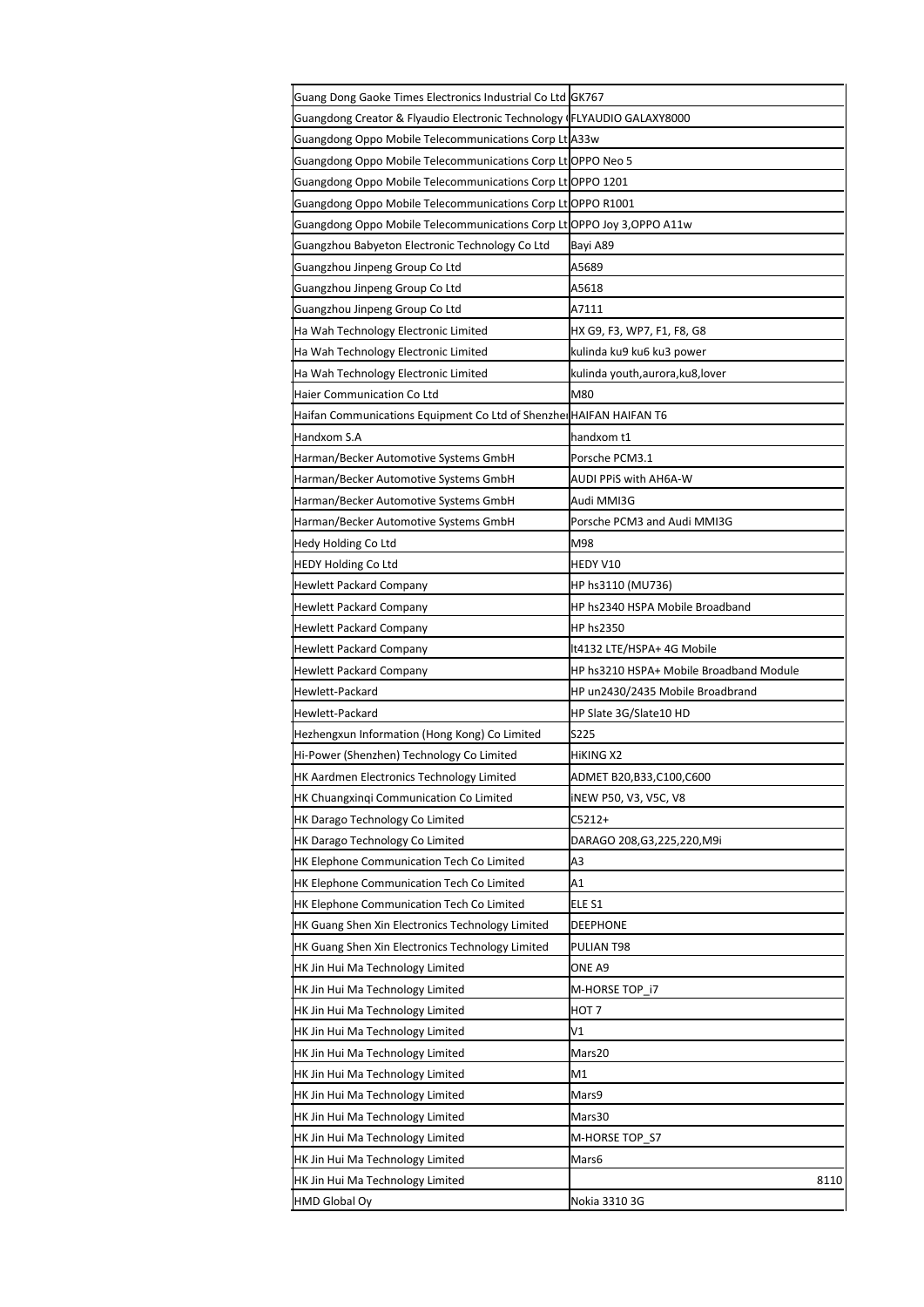| HMD Global Oy                               | Nokia 105 SS                         |
|---------------------------------------------|--------------------------------------|
| HMD Global Oy                               | Nokia 105                            |
| HMD Global Oy                               | Nokia 3310 3G SS                     |
| HMD Global Oy                               | Nokia 150 DS                         |
| HMD Global Oy                               | Nokia 106 DS                         |
| HMD Global Oy                               | TA-1036                              |
| HMD Global Oy                               | Nokia 230 DS                         |
| HMD Global Oy                               | Nokia 105 DS                         |
| HMD Global Oy                               | TA-1034                              |
| HMD Global Oy                               | RM-1172, Nokia 230 DS                |
| HMD Global Oy                               | Nokia 216 DS                         |
| HMD Global Oy                               | Nokia 110                            |
| HMD Global Oy                               | Nokia 230 Dual SIM                   |
| HMD Global Oy                               | Nokia 3310 SS                        |
| <b>HMD Global Oy</b>                        | TA-1010                              |
| HMD Global Oy                               | RM-1134, Nokia 105                   |
| HMD Global Oy                               | Nokia 150                            |
| HMD Global Oy                               | Nokia 210                            |
| HMD Global Oy                               | Nokia 5310                           |
| HMD Global Oy                               | Nokia 125                            |
| <b>HMD Global Oy</b>                        | RM-1187, Nokia 216 DS                |
| HMD Global Oy                               | RM-1133, Nokia 105 DS                |
| HMD Global Oy                               | RM-1190, Nokia 150 DS                |
| HMD Global Oy                               | Nokia 130 DS                         |
| HMD Global Oy                               | Nokia 3310                           |
| <b>HMD Global Oy</b>                        | Nokia 3310 DS                        |
| HMD Global Oy                               | Nokia 3310 DS 3G                     |
| HMD Global Oy                               | Nokia 3310                           |
| HMD Global Oy                               | Nokia 130                            |
| HMD Global Oy                               | C1                                   |
| HMD Global Oy                               | RM-944, Nokia 108 DS                 |
| HMD Global Oy                               | Nokia 3310 3G SS                     |
| <b>HMD Global Ov</b>                        | RM-1188, Nokia 216                   |
| HMD Global Oy                               | RM-1189, Nokia 150                   |
| HMD Global Oy                               | Nokia 130 SS                         |
| HMD Global Oy                               | RM-1136, Nokia 222 DS                |
| HMD Global Oy                               | RM-1173, Nokia 230                   |
| HMD Global Oy                               | Nokia 216 SS                         |
| HMD Global Oy                               | RM-1035, Nokia 130 DS                |
| Hona (HK) Tech Limited                      | MACH V909                            |
| Hona (HK) Tech Limited                      | NAIDE K5, K7, K8, K11                |
| Honeywell International Inc                 | Dolphin 99EX                         |
| Hong Kong Ema Telecom (Brand) Co Limited    | INOVA TE 3020, 6800, 8088, C7000     |
| Hong Kong Joyful Import & Export Co Limited | PIERRE CARDIN P8, P10, P11, P12, P13 |
| Hong Kong Karasnn Limited                   | ZOPO ZP980, ZP1000                   |
| Hong Kong Shenhexun Technology Co Limited   | ZTK P1108,P1208,P1308,P1608          |
| Hong Kong Weize Technology Limited          | tennzo, A905                         |
| Hong Kong Xile Technology Co Ltd            | XLTEL ONE,T800,Lumia 925, lumia 920  |
| Hongkong IPRO Technology Co Limited         | A8 mini                              |
| Hongkong IPRO Technology Co Limited         | A10mini                              |
| Hongkong IPRO Technology Co Limited         | V7                                   |
| Hongkong IPRO Technology Co Limited         | A15                                  |
| Hongkong IPRO Technology Co Limited         | S8                                   |
|                                             |                                      |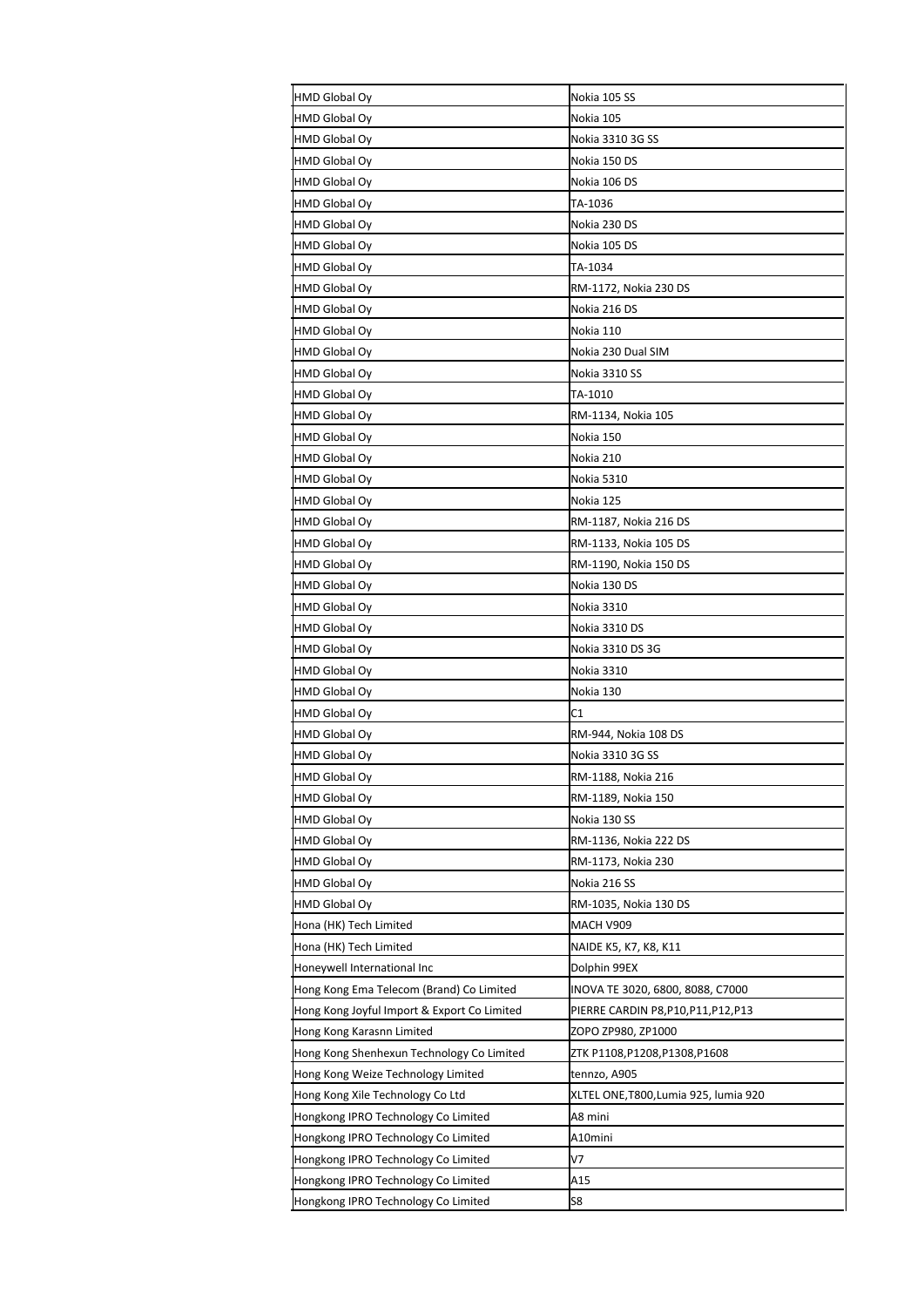| Hongkong IPRO Technology Co Limited              | A8                                      |
|--------------------------------------------------|-----------------------------------------|
| Hongkong IPRO Technology Co Limited              | Amber6                                  |
| Hongkong IPRO Technology Co Limited              | V10                                     |
| Hongkong IPRO Technology Co Limited              | A11                                     |
| Hongkong IPRO Technology Co Limited              | A13                                     |
| Hongkong IPRO Technology Co Limited              | A21mini                                 |
| Hongkong IPRO Technology Co Limited              | Shark                                   |
| Hongkong IPRO Technology Co Limited              | A8 PLUS                                 |
| Hongkong IPRO Technology Co Limited              | Smart2.4                                |
| Hongkong IPRO Technology Co Limited              | Flip 2.4                                |
| Hongkong IPRO Technology Co Limited              | IPRO Super Pad & Mega                   |
| Hongkong IPRO Technology Co Limited              | A20                                     |
| Hongkong IPRO Technology Co Limited              | A20mini                                 |
| Hongkong IPRO Technology Co Limited              | 13185                                   |
| Hongkong IPRO Technology Co Limited              | IPRO GLORY I, GLORY II, Elite, ARCO A58 |
| Hongkong IPRO Technology Co Limited              | 1324F                                   |
| Hongkong IPRO Technology Co Limited              | WAVE 4.0 II                             |
| Hongkong IPRO Technology Co Limited              | Geniphone A9                            |
| Hongtong Exactitude Electronic (Shenzhen) Co Ltd | <b>KZG K201</b>                         |
| Hot Wav Tat Technology (HK) Limited              | Cosmos V21                              |
| Hot Wav Tat Technology (HK) Limited              | H1                                      |
| Hot Wav Tat Technology (HK) Limited              | Symbol X                                |
| HP Palm Global Business Unit                     | treo(tm)pro                             |
| <b>HTC Corporation</b>                           | <b>IOLI110</b>                          |
| <b>HTC Corporation</b>                           | HTC Desire 816G dual sim                |
| <b>HTC Corporation</b>                           | PD29100                                 |
| <b>HTC Corporation</b>                           | <b>KAIS100</b>                          |
| <b>HTC Corporation</b>                           | HTC Desire 820G+ dual sim               |
| <b>HTC Corporation</b>                           | HTC One                                 |
| <b>HTC Corporation</b>                           | <b>HTC PJ40100</b>                      |
| <b>HTC Corporation</b>                           | HTC Windows Phone 8X by HTC             |
| <b>HTC Corporation</b>                           | <b>KAIS130</b>                          |
| <b>HTC Corporation</b>                           | HTC Desire 526G dual sim                |
| <b>HTC Corporation</b>                           | 0PMG200                                 |
| <b>HTC Corporation</b>                           | HTC Desire 630 dual sim                 |
| <b>HTC Corporation</b>                           | HTC Desire 620G dual sim                |
| <b>HTC Corporation</b>                           | <b>HTC Legend</b>                       |
| <b>HTC Corporation</b>                           | HTC Desire 310                          |
| <b>HTC Corporation</b>                           | HTC Desire 728G dual sim                |
| <b>HTC Corporation</b>                           | <b>ELF0300</b>                          |
| <b>HTC Corporation</b>                           | HTC Desire 320                          |
| <b>HTC Corporation</b>                           | <b>HTC Desire X</b>                     |
| <b>HTC Corporation</b>                           | <b>HTC Desire</b>                       |
| <b>HTC Corporation</b>                           | Nexus One                               |
| <b>HTC Corporation</b>                           | HTC Desire 310 dual sim                 |
| <b>HTC Corporation</b>                           | <b>HTC Desire C</b>                     |
| <b>HTC Corporation</b>                           | HTC Desire 500                          |
| <b>HTC Corporation</b>                           | HTC 0PL4100                             |
| <b>HTC Corporation</b>                           | HTC One S                               |
| <b>HTC Corporation</b>                           | HTC One V                               |
| <b>HTC Corporation</b>                           | HTC desire 820G PLUS dual sim           |
| <b>HTC Corporation</b>                           | ELF0100(HTC P3450/P3452)                |
| <b>HTC Corporation</b>                           | HTC HTC 802w                            |
|                                                  |                                         |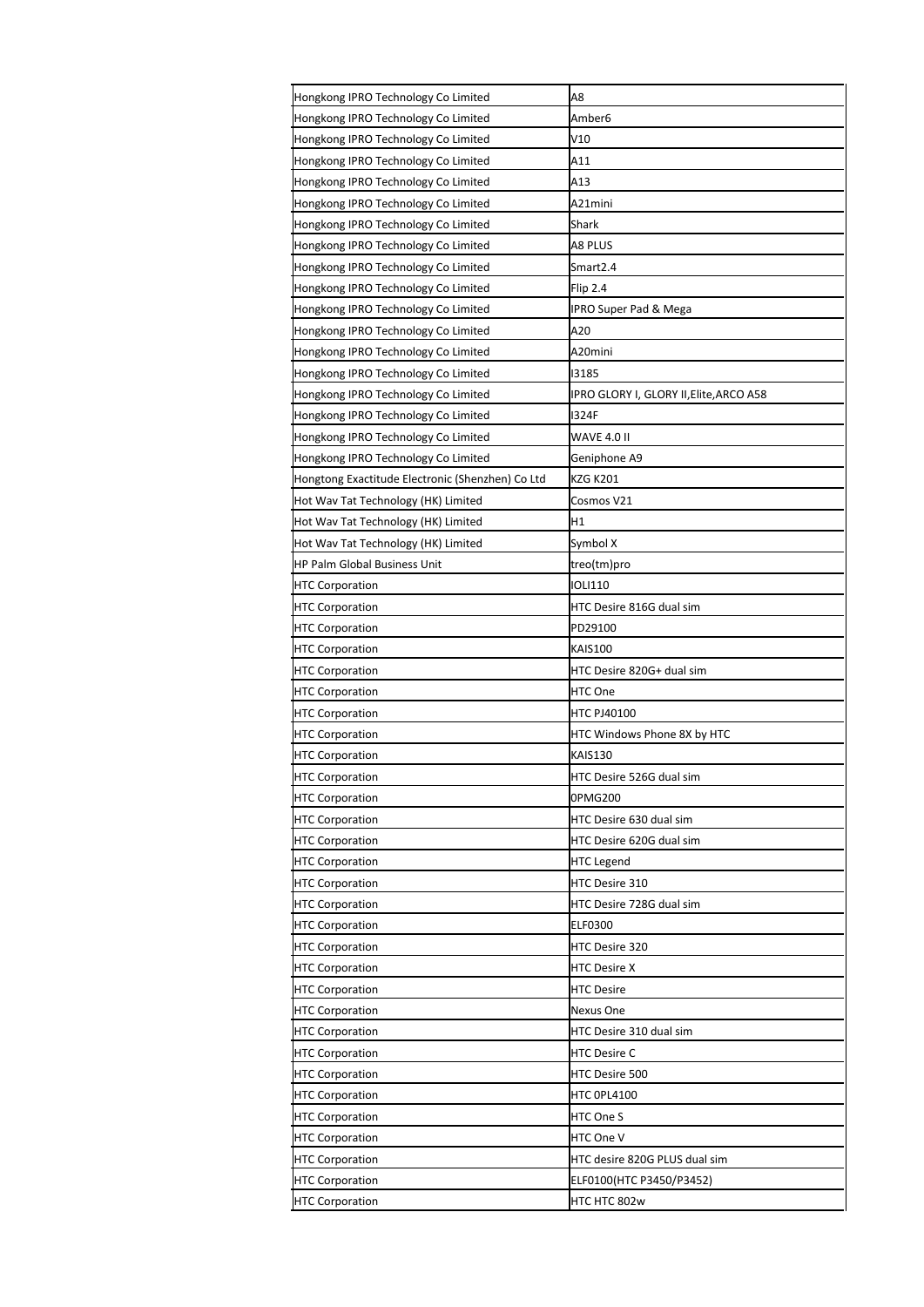| <b>HTC Corporation</b>            | HTC One X                                        |
|-----------------------------------|--------------------------------------------------|
| <b>HTC Corporation</b>            | HTC Desire 626G dual sim                         |
| <b>HTC Corporation</b>            | <b>HTC Desire S</b>                              |
| <b>HTC Corporation</b>            | HTC HD2                                          |
| <b>HTC Corporation</b>            | HTC PD98100                                      |
| <b>HTC Corporation</b>            | HTC Hero                                         |
| <b>HTC Corporation</b>            | HTC PI39210                                      |
| <b>HTC Corporation</b>            | <b>RAPH100</b>                                   |
| HTM Mobile Kft.                   | Blaupunkt                                        |
| HTM Mobile Kft.                   | <b>Blaupunkt BS 02</b>                           |
| Hualing Industry (HK) Company     | TASHAN-TS-701,TS-711,TS-721,TS-731,TS-741,TS-751 |
| Huameixun Technology Co Limited   | X19                                              |
| Huameixun Technology Co Limited   | B310                                             |
| Huameixun Technology Co Limited   | Kekai K21                                        |
| Huameixun Technology Co Limited   | K22                                              |
| Huameixun Technology Co Limited   | X242                                             |
| Huameixun Technology Co Limited   | S1                                               |
| Huameixun Technology Co Limited   | Kekai K26                                        |
| Huameixun Technology Co Limited   | X5                                               |
| Huameixun Technology Co Limited   | Kekai K18                                        |
| HUAWEI Technologies Co Ltd        | HUAWEI MU709s-2                                  |
| HUAWEI Technologies Co Ltd        | HUAWEI E173u-2                                   |
| HUAWEI Technologies Co Ltd        | <b>HUAWEI MU609</b>                              |
| HUAWEI Technologies Co Ltd        | MU709                                            |
|                                   |                                                  |
| HUAWEI Technologies Co Ltd        | E1750C<br>E173                                   |
| HUAWEI Technologies Co Ltd        |                                                  |
| HUAWEI Technologies Co Ltd        | HUAWEI E3531s-6                                  |
| HUAWEI Technologies Co Ltd        | E1552                                            |
| HUAWEI Technologies Co Ltd        | HUAWEI E173u-2, Turkcell VINN E173u-2            |
| <b>HUAWEI Technologies Co Ltd</b> | B260a-44                                         |
| <b>HUAWEI Technologies Co Ltd</b> | <b>HUAWEI Y3 2017</b>                            |
| HUAWEI Technologies Co Ltd        | U3100-5/HUAWEI U3100-5                           |
| <b>HUAWEI Technologies Co Ltd</b> | E1750                                            |
| <b>HUAWEI Technologies Co Ltd</b> | HUAWEI E261                                      |
| <b>HUAWEI Technologies Co Ltd</b> | HUAWEI E173                                      |
| HUAWEI Technologies Co Ltd        | HUAWEI E1750                                     |
| HUAWEI Technologies Co Ltd        | E261                                             |
| <b>HUAWEI Technologies Co Ltd</b> | HUAWEI E1750C                                    |
| HUAWEI Technologies Co Ltd        | HUAWEI Y5II                                      |
| HUAWEI Technologies Co Ltd        | HUAWEI E355s-2                                   |
| <b>HUAWEI Technologies Co Ltd</b> | HUAWEI E153                                      |
| HUAWEI Technologies Co Ltd        | <b>HUAWEI Y3II</b>                               |
| HUAWEI Technologies Co Ltd        | E8231s-1,HUAWEI E8231,E8221                      |
| HUAWEI Technologies Co Ltd        | HUAWEI E3531                                     |
| <b>HUAWEI Technologies Co Ltd</b> | E153                                             |
| HUAWEI Technologies Co Ltd        | HUAWEI E303h-2                                   |
|                                   | HUAWEI E5330Bs-2                                 |
| HUAWEI Technologies Co Ltd        |                                                  |
| <b>HUAWEI Technologies Co Ltd</b> | <b>HUAWEI Y6 Pro</b>                             |
| <b>HUAWEI Technologies Co Ltd</b> | HUAWEI E173, E1732                               |
| <b>HUAWEI Technologies Co Ltd</b> | HUAWEI E303h-03                                  |
| HUAWEI Technologies Co Ltd        | E1756C                                           |
| HUAWEI Technologies Co Ltd        | <b>HUAWEI E8131s-2</b>                           |
| <b>HUAWEI Technologies Co Ltd</b> | E5330                                            |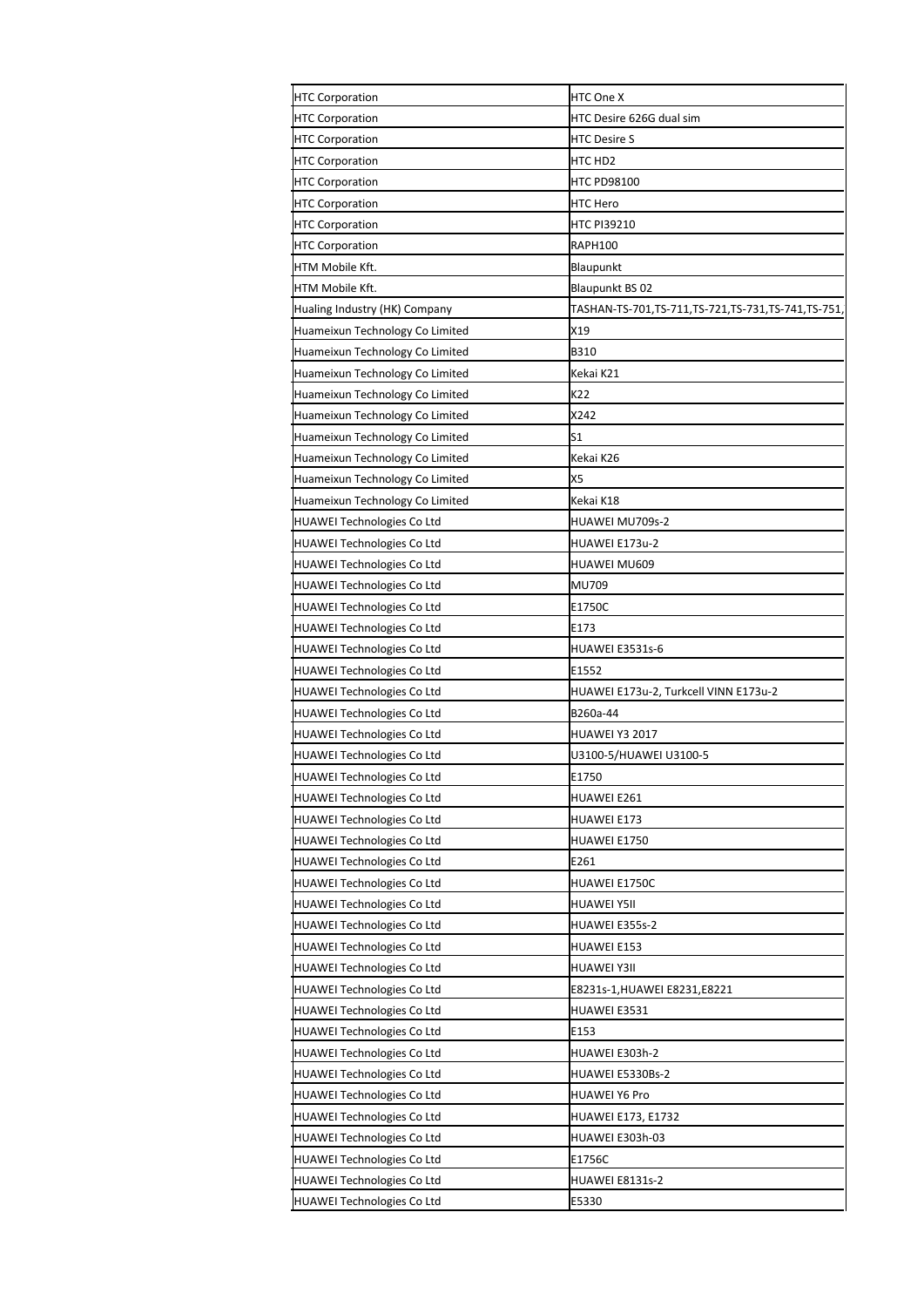| HUAWEI Technologies Co Ltd        | HUAWEI Y336                                 |
|-----------------------------------|---------------------------------------------|
| HUAWEI Technologies Co Ltd        | HUAWEI EM770W                               |
| HUAWEI Technologies Co Ltd        | MG323                                       |
| HUAWEI Technologies Co Ltd        | HUAWEI E353, E353s-2, Turkcell VINN E353s-2 |
| HUAWEI Technologies Co Ltd        | <b>HUAWEI EM820W</b>                        |
| HUAWEI Technologies Co Ltd        | MG301                                       |
| HUAWEI Technologies Co Ltd        | HUAWEI E3531s-2                             |
| HUAWEI Technologies Co Ltd        | HUAWEI Y6                                   |
| HUAWEI Technologies Co Ltd        | HUAWEI MediaPad T3 7                        |
| HUAWEI Technologies Co Ltd        | HUAWEI E355s-1                              |
| HUAWEI Technologies Co Ltd        | F688-20                                     |
| HUAWEI Technologies Co Ltd        | E1756                                       |
| HUAWEI Technologies Co Ltd        | HUAWEI E1532/E153C/E153                     |
| HUAWEI Technologies Co Ltd        | E8231                                       |
| HUAWEI Technologies Co Ltd        | E1752                                       |
| HUAWEI Technologies Co Ltd        | E182E                                       |
| <b>HUAWEI Technologies Co Ltd</b> | HUAWEI B681-24                              |
| HUAWEI Technologies Co Ltd        | HUAWEI E586                                 |
| HUAWEI Technologies Co Ltd        | HUAWEI E153u-2                              |
| HUAWEI Technologies Co Ltd        | HUAWEI MediaPad T1 7                        |
| HUAWEI Technologies Co Ltd        | HUAWEI CHC-U01                              |
| HUAWEI Technologies Co Ltd        | HUAWEI E5220s-2                             |
| HUAWEI Technologies Co Ltd        | HUAWEI Y530-U051                            |
| HUAWEI Technologies Co Ltd        | HUAWEI B683                                 |
| HUAWEI Technologies Co Ltd        | HUAWEI MG301                                |
| HUAWEI Technologies Co Ltd        | HUAWEI MG323                                |
| HUAWEI Technologies Co Ltd        | <b>HUAWEI Ascend P6</b>                     |
| HUAWEI Technologies Co Ltd        | B932                                        |
| HUAWEI Technologies Co Ltd        | HUAWEI MediaPad T1 7.0                      |
| HUAWEI Technologies Co Ltd        | HUAWEI Y300-0151                            |
| HUAWEI Technologies Co Ltd        | CHM-U01                                     |
| HUAWEI Technologies Co Ltd        | HUAWEI E3131As-2                            |
| HUAWEI Technologies Co Ltd        | <b>B970b</b>                                |
| HUAWEI Technologies Co Ltd        | HUAWEI G510-0251                            |
| HUAWEI Technologies Co Ltd        | E5336                                       |
| HUAWEI Technologies Co Ltd        | HUAWEI Ascend G630                          |
| HUAWEI Technologies Co Ltd        | HUAWEI E3533s-2                             |
| HUAWEI Technologies Co Ltd        | E303h-6,E8231s-6                            |
| HUAWEI Technologies Co Ltd        | HUAWEI E303                                 |
| HUAWEI Technologies Co Ltd        | HUAWEI Y5c                                  |
| HUAWEI Technologies Co Ltd        | E3531                                       |
| HUAWEI Technologies Co Ltd        | <b>HUAWEI Ascend Y330</b>                   |
| HUAWEI Technologies Co Ltd        | HUAWEI U8180-1/U8180-1                      |
| HUAWEI Technologies Co Ltd        | <b>EM770W</b>                               |
| HUAWEI Technologies Co Ltd        | HUAWEI Gobi3000 Module                      |
| HUAWEI Technologies Co Ltd        | HUAWEI MU509                                |
| HUAWEI Technologies Co Ltd        | HUAWEI Ascend G730                          |
| HUAWEI Technologies Co Ltd        | <b>HUAWEI E5151s-2</b>                      |
| HUAWEI Technologies Co Ltd        | HUAWEI GP02                                 |
| HUAWEI Technologies Co Ltd        | HUAWEI EM820U                               |
| HUAWEI Technologies Co Ltd        | Huawei E226                                 |
| HUAWEI Technologies Co Ltd        | HUAWEI E5220s-6                             |
| HUAWEI Technologies Co Ltd        | HUAWEI E8231s-1,HUAWEI E8231,E8221s-1       |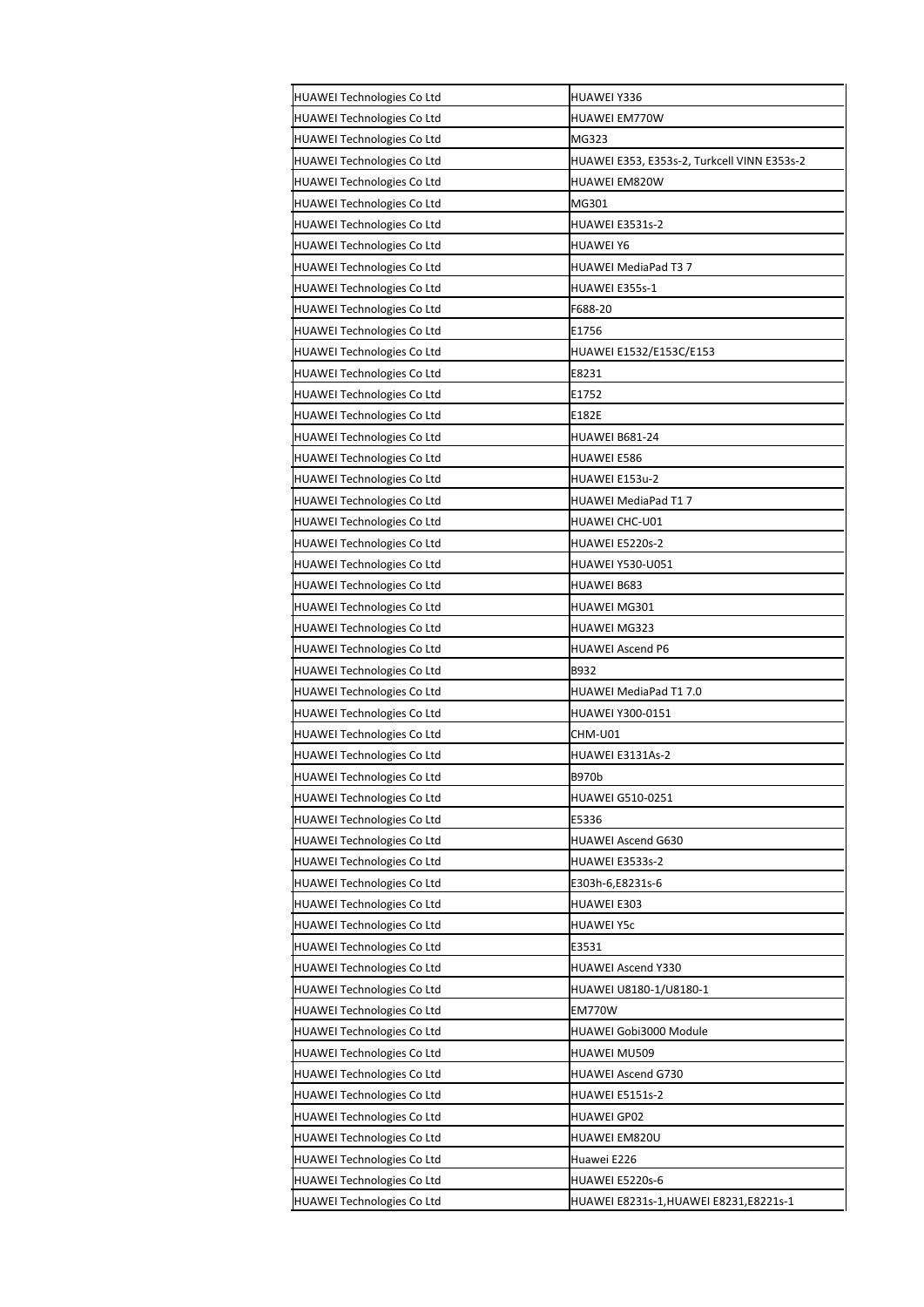| <b>HUAWEI Technologies Co Ltd</b> | HUAWEI E5220s-1                                    |
|-----------------------------------|----------------------------------------------------|
| HUAWEI Technologies Co Ltd        | HUAWEI E1752C                                      |
| HUAWEI Technologies Co Ltd        | HUAWEI Y560                                        |
| HUAWEI Technologies Co Ltd        | HUAWEI E5251s-2                                    |
| HUAWEI Technologies Co Ltd        | <b>HUAWEI Ascend Y600</b>                          |
| HUAWEI Technologies Co Ltd        | HUAWEI Y625                                        |
| HUAWEI Technologies Co Ltd        | E1815                                              |
| HUAWEI Technologies Co Ltd        | HUAWEI F685                                        |
| HUAWEI Technologies Co Ltd        | <b>HUAWEI E5331s-2</b>                             |
| HUAWEI Technologies Co Ltd        | HUAWEI ETS3125i                                    |
| HUAWEI Technologies Co Ltd        | ETS3125i                                           |
| HUAWEI Technologies Co Ltd        | <b>HUAWEI Y5 2017</b>                              |
| HUAWEI Technologies Co Ltd        | E5330C                                             |
| HUAWEI Technologies Co Ltd        | E1762                                              |
| <b>HUAWEI Technologies Co Ltd</b> | B68L-25                                            |
| HUAWEI Technologies Co Ltd        | E156G                                              |
| HUAWEI Technologies Co Ltd        | HUAWEI T1-702u                                     |
| HUAWEI Technologies Co Ltd        | B970                                               |
| HUAWEI Technologies Co Ltd        | <b>HUAWEI CHC-U03</b>                              |
| HUAWEI Technologies Co Ltd        | E5330,E5336                                        |
| HUAWEI Technologies Co Ltd        | HUAWEI G6620                                       |
| HUAWEI Technologies Co Ltd        | Huawei E960                                        |
| HUAWEI Technologies Co Ltd        | E1550                                              |
| HUAWEI Technologies Co Ltd        | HUAWEI B68A-24                                     |
| HUAWEI Technologies Co Ltd        | HUAWEI E303C                                       |
| HUAWEI Technologies Co Ltd        | HUAWEI E5331                                       |
| HUAWEI Technologies Co Ltd        | HUAWEI E355s-6                                     |
| HUAWEI Technologies Co Ltd        | HUAWEI MU739                                       |
| HUAWEI Technologies Co Ltd        | E367                                               |
| <b>HUAWEI Technologies Co Ltd</b> | HUAWEI MU736                                       |
| HUAWEI Technologies Co Ltd        | E1553                                              |
| HUAWEI Technologies Co Ltd        | <b>HUAWEI U8815-51</b>                             |
| HUAWEI Technologies Co Ltd        | HUAWEI T17.0                                       |
| HUAWEI Technologies Co Ltd        | HUAWEI HUAWEI G5000                                |
| HUAWEI Technologies Co Ltd        | E5351s-2,EM820W                                    |
| HUAWEI Technologies Co Ltd        | FC612E                                             |
| HUAWEI Technologies Co Ltd        | HUAWEI E353                                        |
| HUAWEI Technologies Co Ltd        | honor 3C                                           |
| HUAWEI Technologies Co Ltd        | HUAWEI Ascend Y530                                 |
| HUAWEI Technologies Co Ltd        | HUAWEI E353Au-2                                    |
| HUAWEI Technologies Co Ltd        | HUAWEI MS2131                                      |
| HUAWEI Technologies Co Ltd        | HUAWEI U8666E-51                                   |
| HUAWEI Technologies Co Ltd        | HUAWEI, Vodafone K3773                             |
| HUAWEI Technologies Co Ltd        | HUAWEI E1531/E153B/E153                            |
| HUAWEI Technologies Co Ltd        | HUAWEI E353u                                       |
| HUAWEI Technologies Co Ltd        | HUAWEI E3131s-2                                    |
| HUAWEI Technologies Co Ltd        | E1752Cu                                            |
| HUAWEI Technologies Co Ltd        | ETS6630                                            |
| HUAWEI Technologies Co Ltd        | HUAWEI E1752                                       |
| HUAWEI Technologies Co Ltd        | HUAWEI ECO                                         |
| HUAWEI Technologies Co Ltd        | HUAWEI CHC-U23                                     |
| HUAWEI Technologies Co Ltd        | HUAWEI E177, E177u, E177u-2, Turkcell VINN E177u-2 |
| HUAWEI Technologies Co Ltd        | HUAWEI E8259Ws-2                                   |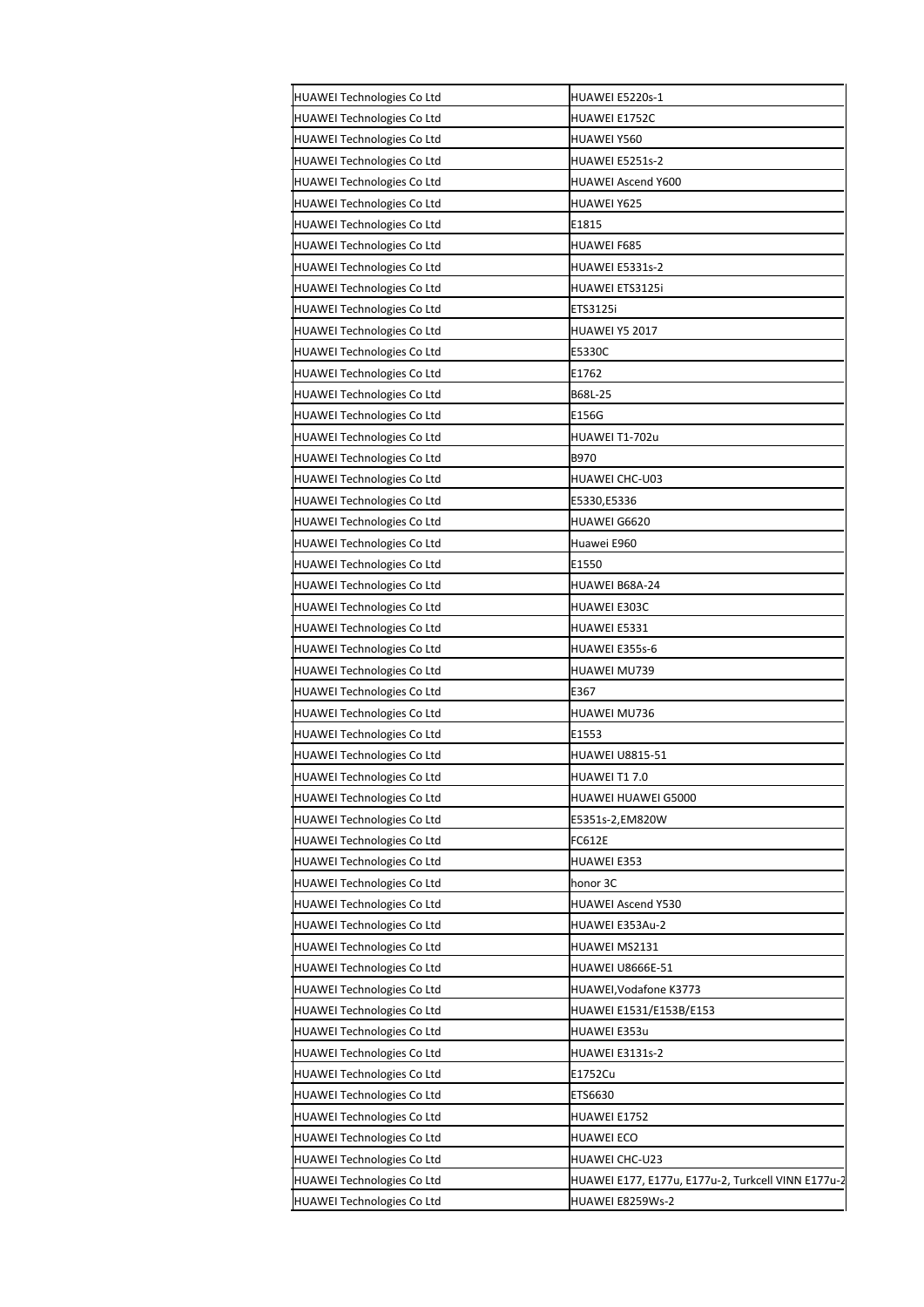| HUAWEI Technologies Co Ltd                                      | HUAWEI HUAWEI U8950-1                                 |
|-----------------------------------------------------------------|-------------------------------------------------------|
| <b>HUAWEI Technologies Co Ltd</b>                               | E1752C                                                |
| <b>HUAWEI Technologies Co Ltd</b>                               | E510                                                  |
| <b>HUAWEI Technologies Co Ltd</b>                               | Hol-U19                                               |
| <b>HUAWEI Technologies Co Ltd</b>                               | Huawei E220                                           |
| <b>HUAWEI Technologies Co Ltd</b>                               | HUAWEI B260                                           |
| <b>HUAWEI Technologies Co Ltd</b>                               | HUAWEI E5220s-81                                      |
| HUAWEI Technologies Co Ltd                                      | HUAWEI F662-20                                        |
| <b>HUAWEI Technologies Co Ltd</b>                               | <b>HUAWEI Y3</b>                                      |
| <b>HUAWEI Technologies Co Ltd</b>                               | HUAWEI E353, E353u, E353u-2                           |
| <b>HUAWEI Technologies Co Ltd</b>                               | E5336s-2                                              |
| <b>HUAWEI Technologies Co Ltd</b>                               | E5356s-2                                              |
| <b>HUAWEI Technologies Co Ltd</b>                               | HUAWEI Y221-U22,HUAWEI Ascend Y221                    |
| <b>HUAWEI Technologies Co Ltd</b>                               | E160                                                  |
| <b>HUAWEI Technologies Co Ltd</b>                               | HUAWEI E3351                                          |
| <b>HUAWEI Technologies Co Ltd</b>                               | HUAWEI E367                                           |
| Huayi (HK) Technology Co Limited                                | hope S15                                              |
| Huazhi Technology Industries Ltd                                | TSM T-200                                             |
| Huike Electronics (Shenzhen) Co Ltd                             | UGOOD Q79                                             |
| Huizhou Dubon Industrial Co Ltd                                 | ZIVI ZIVI V5                                          |
| Huizhou Qiaoxing Telecommunications Industrial Co Lt COSUN 8009 |                                                       |
| Hunan Newman Digital Technology Co Ltd                          | Newman H5                                             |
| <b>Hyundai Corporation</b>                                      | HYUNDAI D250                                          |
| <b>Hyundai Corporation</b>                                      | HYUNDAI E275                                          |
| <b>Hyundai Corporation</b>                                      | Seoul 5                                               |
| <b>IBritech DMCC</b>                                            | iBRIT Z2 Lite                                         |
| <b>IBritech DMCC</b>                                            | <b>IBRIT ALPHA</b>                                    |
| IBritech DMCC                                                   | iBRIT Max 7 Phablet                                   |
| <b>IBritech DMCC</b>                                            | <b>BRIT MAX10</b>                                     |
| I-Life Digital Technology LLC                                   | Flvo Mini                                             |
| I-Life Digital Technology LLC                                   | Zed Watch                                             |
| Individual Entrepreneur Griva Galina                            | Joysmobile S                                          |
| INFINIX TECHNOLOGY LIMITED                                      | HOT <sub>5</sub>                                      |
| INFINIX TECHNOLOGY LIMITED                                      | Smart                                                 |
| INFINIX TECHNOLOGY LIMITED                                      | Hot7                                                  |
| INFINIX TECHNOLOGY LIMITED                                      |                                                       |
| INFINIX TECHNOLOGY LIMITED                                      | нот5                                                  |
|                                                                 | нот 6                                                 |
| INFINIX TECHNOLOGY LIMITED                                      | HOT <sub>4</sub>                                      |
| INFINIX TECHNOLOGY LIMITED                                      | Smart 2 HD                                            |
| INFINIX TECHNOLOGY LIMITED                                      | HOT8 Lite                                             |
| Innjoo Technology L.L.C                                         | EarPhone                                              |
| INOI LLC                                                        | <b>INOI 247B</b>                                      |
| <b>INOI LLC</b>                                                 | INOI 107B                                             |
| Inselberg Bilisim Tekn. San. Ve Tic. A. S.                      | VICTOR P1                                             |
| <b>Interactive Trading</b>                                      | MOBICEL SAVANAH                                       |
| Intermec Technologies                                           | Series 70 (CN70, 1000CP01U),(CN70e, 1000CP02U),(CI    |
| Intermec Technologies                                           | 70 Series with Flexible Network Radio (CN70, CN70e, C |
| International Telecommunications Investment and Co ITECOM 1698  |                                                       |
| Irbis Hong Kong Limited                                         | TZ-N                                                  |
| Irbis Hong Kong Limited                                         | SF                                                    |
| i-Sirius Co Ltd                                                 | MB2300-E                                              |
| Iskraemeco d.d.                                                 | Iskraemeco P2G, P2W, P2CC, MT372, ME372               |
| Itel Technology Limited                                         | it2150                                                |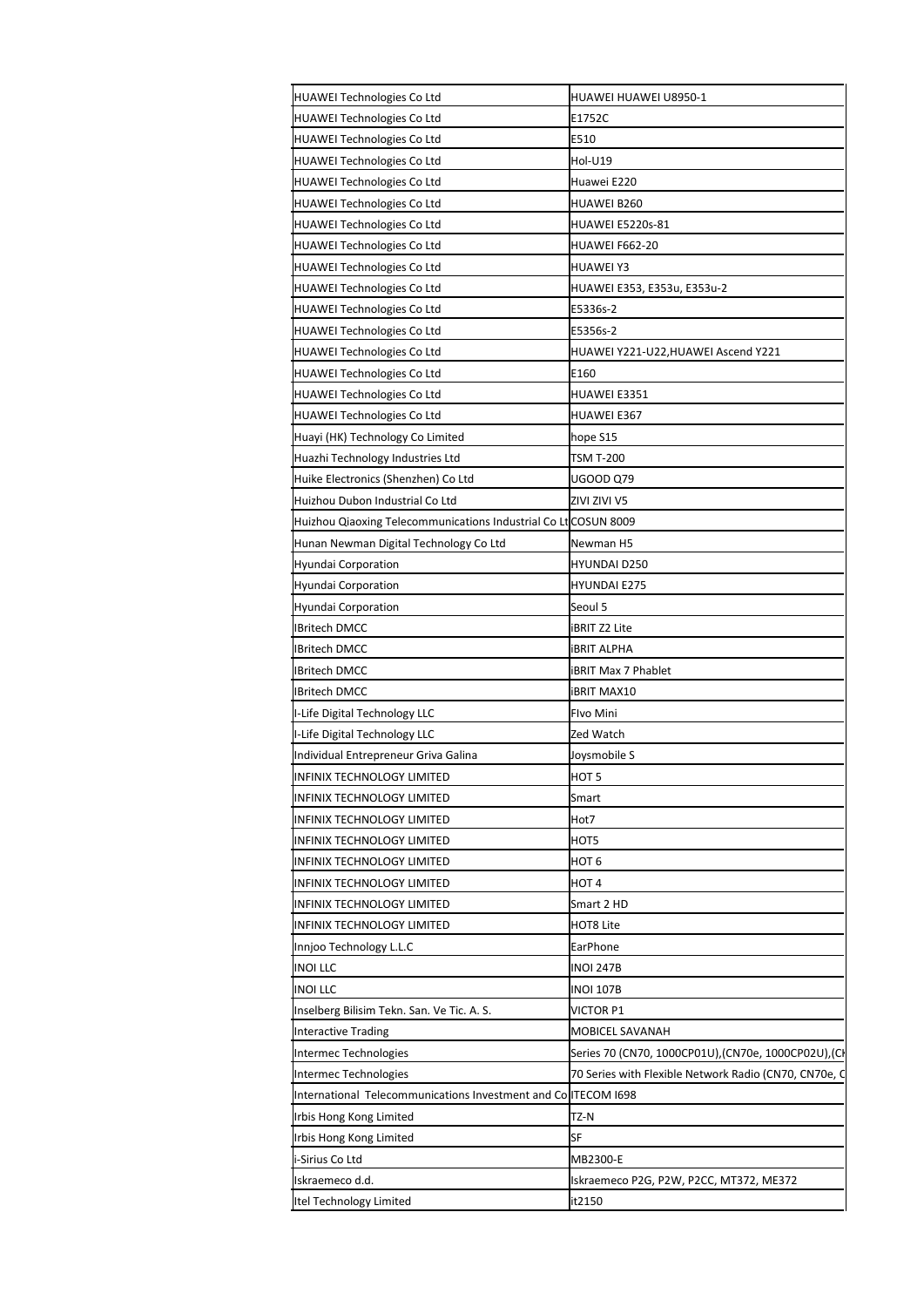| Itel Technology Limited                           | A32F                                                  |
|---------------------------------------------------|-------------------------------------------------------|
| Itel Technology Limited                           | it5080                                                |
| Itel Technology Limited                           | it2171                                                |
| Itel Technology Limited                           | P36                                                   |
| Itel Technology Limited                           | A12                                                   |
| Itel Technology Limited                           | it2090                                                |
| Itel Technology Limited                           | A33                                                   |
| Itel Technology Limited                           | S32                                                   |
| Itel Technology Limited                           | A16                                                   |
| Itel Technology Limited                           | it5616                                                |
| Itel Technology Limited                           | it5330                                                |
| Itel Technology Limited                           | it5625                                                |
| ITS - Integrated Telecom Systems Ltd              | CELLBOX series, CELL GATEWAY series                   |
| <b>ITT Production LLP</b>                         | i184                                                  |
| <b>ITT Production LLP</b>                         | i281                                                  |
| <b>ITT Production LLP</b>                         | i177M                                                 |
| <b>ITT Production LLP</b>                         | EVO M2 PRO                                            |
| <b>ITT Production LLP</b>                         | i246                                                  |
| <b>ITT Production LLP</b>                         | i2400                                                 |
| iWOW Connections Pte Ltd                          | TR900                                                 |
|                                                   |                                                       |
| Jethro Trading Ltd                                | Jethro GSM Cell Phone                                 |
| JHT (HK) Digital Technology Co Limited            | MORE 15                                               |
| Jiangsu Gaotong Technology Industry Co Ltd        | GT Q-300                                              |
| Jiangsu Zhongxun Digital Electronic Co Ltd        | A2350                                                 |
| Jinan USR IOT Technology Limited                  | USRIOT USR IOT-GM3                                    |
| Jinggangshan Cking (Jiangxi) Communication Co Ltd | <b>HUAYU S88</b><br>B108                              |
| Jinggangshan Cking (Jiangxi) Communication Co Ltd |                                                       |
| Joint Stock Company Explay                        | Explay blade                                          |
| JV SmartCommunications LLC                        | Artel 5                                               |
| Kaihong Mobile Communication Co Ltd               | ChanghongM558                                         |
| Kaliho (HK) Technology Development Limited        | KALIHO K109,E1200                                     |
| Kaliho (HK) Technology Development Limited        | KALIHO K118                                           |
| Kaliho (HK) Technology Development Limited        | KALIHO X101                                           |
| Keneksi Co Ltd                                    | KENEKSI K5,K6,X8,K8,K9                                |
| Kin Goway Communication Equipment Limited         | JUICELL J1,J2,J3,J4,J5                                |
| King De Times (HK) Tech Limited                   | B.easy V2, V6, V8, V9                                 |
| King De Times (HK) Tech Limited                   | B.easy V100, V200, V300, V500                         |
| Kingtech Sci & Tec Co Ltd                         | GFIVE U800                                            |
| Kingtech Sci & Tec Co Ltd                         | PAGARIA P2757                                         |
| Kmobile Communication Apparatus Co Ltd            | EIROGA K5000                                          |
| Kosher Cel-ect Inc                                | SeaLion                                               |
| <b>KVD International Group Limited</b>            | DOOGEE X53                                            |
| <b>KVD International Group Limited</b>            | DOOGEE X20                                            |
| KVD International Group Limited                   | DOOGEE X7                                             |
| <b>KVD International Group Limited</b>            | DOOGEE X30                                            |
| <b>KVD International Group Limited</b>            | DOOGEE X5                                             |
| <b>KVD International Group Limited</b>            | DOOGEE S40Lite                                        |
| <b>KVD International Group Limited</b>            | Valencia2 Y100, Valencia2 Y100 Pro, Ibiza F2, TURBO-r |
| <b>KVD International Group Limited</b>            | DOOGEE X70                                            |
| <b>KVD International Group Limited</b>            | DOOGEE X10                                            |
| <b>KVD International Group Limited</b>            | DOOGEE X10S                                           |
| <b>KVD International Group Limited</b>            | DOOGEE VOYAGER2 DG310, KISSME DG580, TITANS2          |
| <b>KVD International Group Limited</b>            | DOOGEE X50                                            |
|                                                   |                                                       |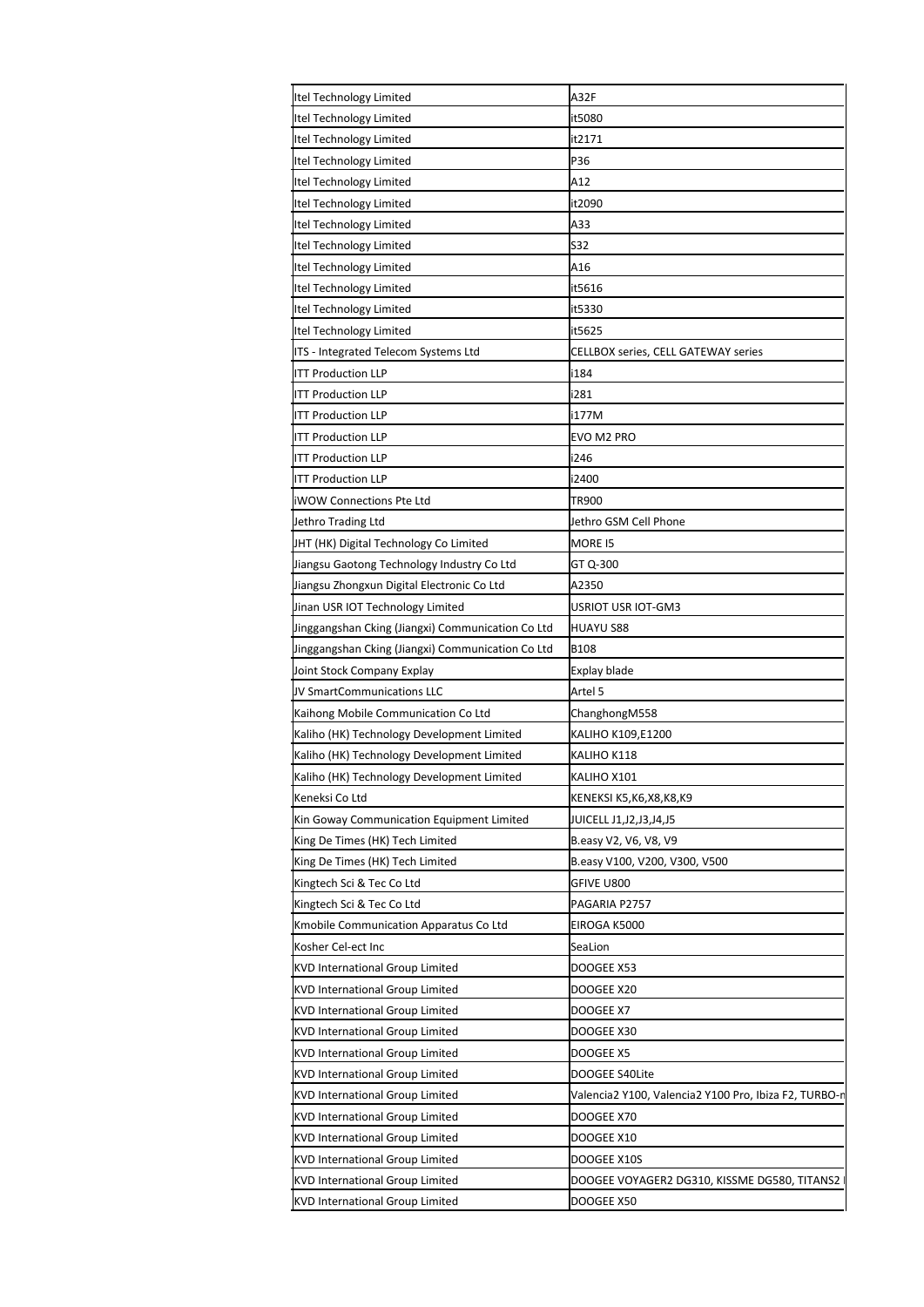| KVD International Group Limited                   | KVD DG350,DG2014,DG550,DG800,DG330                |
|---------------------------------------------------|---------------------------------------------------|
| KVD International Group Limited                   | DOOGEE X7 Pro                                     |
| <b>KVD International Group Limited</b>            | DOOGEE X55                                        |
| KVD International Group Limited                   | DOOGEE X7 S                                       |
| KVD International Group Limited                   | DOOGEE Y8C                                        |
| <b>KVD International Group Limited</b>            | DOOGEE X9 Mini                                    |
| KVD International Group Limited                   | DOOGEE X5 MAX                                     |
| KVD International Group Limited                   | T3 DOOGEE                                         |
| KVD International Group Limited                   | DOOGEE X6                                         |
| KVD International Group Limited                   | DOOGEE Shoot 2                                    |
| Lang Xiang Electronic Technology Co Ltd. Shenzhen | LS188                                             |
| Lang Xiang Electronic Technology Co Ltd. Shenzhen | LS668                                             |
| Lava International (H.K) Limited                  | LAVA iris 50c                                     |
| Lava International (H.K) Limited                  | iris 702                                          |
| Lava International (H.K) Limited                  | iris 50                                           |
| Lava International (H.K) Limited                  | LAVA iris 50                                      |
|                                                   | iris 820                                          |
| Lava International (H.K) Limited                  |                                                   |
| Lava International Ltd                            | Lava KKTPearlFM                                   |
| Lava International Ltd                            | Lava Champion N1                                  |
| Lava International Ltd                            | LAVA PRIME                                        |
| Leadsky International Development Limited         | Swissvoice MP02                                   |
| LEAGOO INTL CO., LIMITED                          | EAGOO M7                                          |
| LEAGOO INTL CO., LIMITED                          | LEAGOO M8                                         |
| LEAGOO INTL CO., LIMITED                          | EAGOO Lead 1                                      |
| LEAGOO INTL CO., LIMITED                          | EAGOO Lead 1t, Lead 1i, K550, K500, Lead 2S       |
| LEAGOO INTL CO., LIMITED                          | EAGOO KIICAA POWER                                |
| LEAGOO INTL CO., LIMITED                          | LEAGOO P1                                         |
| LEAGOO INTL CO., LIMITED                          | LEAGOO Alfa 1                                     |
| LEAGOO INTL CO., LIMITED                          | LEAGOO Lead 7i, K515, Lead 5s, Lead 5i, K510      |
| LEAGOO INTL CO., LIMITED                          | EAGOO Z5                                          |
| LEAGOO INTL CO., LIMITED                          | LEAGOO M5                                         |
| LEAGOO INTL CO., LIMITED                          | LEAGOO Alfa 5                                     |
| LEAGOO INTL CO., LIMITED                          | LEAGOO Z3c                                        |
| Lenovo (Beijing) Co Ltd                           | Lenovo Lenovo TAB 2 A7                            |
| Lenovo (Beijing) Co Ltd                           | Lenovo TAB3 7 Essential                           |
| Lenovo (Beijing) Co Ltd                           | Lenovo Tab E7                                     |
| Lenovo (Beijing) Co Ltd                           | TAB3 7 Basic, TAB3 7 Essential                    |
| Lenovo (Beijing) Co Ltd                           | Lenovo Lenovo 2 A7-30HC,Lenovo TAB 2 A7-30H,Lenov |
| Lenovo (Beijing) Co Ltd                           | Lenovo TAB 7 Essential                            |
| Lenovo (Beijing) Co Ltd                           | Lenovo Tab M7                                     |
|                                                   | Lenovo Lenovo A3500-H,Lenovo A3500-HV,Lenovo A5!  |
| Lenovo (Beijing) Co Ltd                           |                                                   |
| Lenovo (Beijing) Co Ltd                           | Lenovo Lenovo A Plus,Lenovo Vibe A Plus           |
| Lenovo (Beijing) Co Ltd                           | Lenovo Lenovo A680,Lenovo A880                    |
| Lenovo (Beijing) Co Ltd                           | Lenovo Lenovo TAB 2 A7-30HC                       |
| Lenovo (Beijing) Co Ltd                           | Lenovo Lenovo A7600-HV,Lenovo A7600-H,Lenovo TA   |
| Lenovo (Beijing) Co Ltd                           | Lenovo YOGA Tablet 2-1050L,YOGA Tablet 2-830L,YOC |
| Lenovo (Beijing) Co Ltd                           | Lenovo Lenovo S960,Lenovo S720                    |
| Lenovo (Beijing) Co Ltd                           | Lenovo Lenovo A536,Lenovo A850+,Lenovo S660,Leno  |
| Lenovo (Beijing) Co Ltd                           | Lenovo Lenovo A820                                |
| Lenovo (Beijing) Co Ltd                           | Lenovo Lenovo A660                                |
| Lenovo (Beijing) Co Ltd                           | Lenovo Lenovo TAB 2 A8-50                         |
| Lenovo (Beijing) Co Ltd                           | Lenovo Lenovo A536                                |
| Lenovo (Beijing) Co Ltd                           | ET660                                             |
|                                                   |                                                   |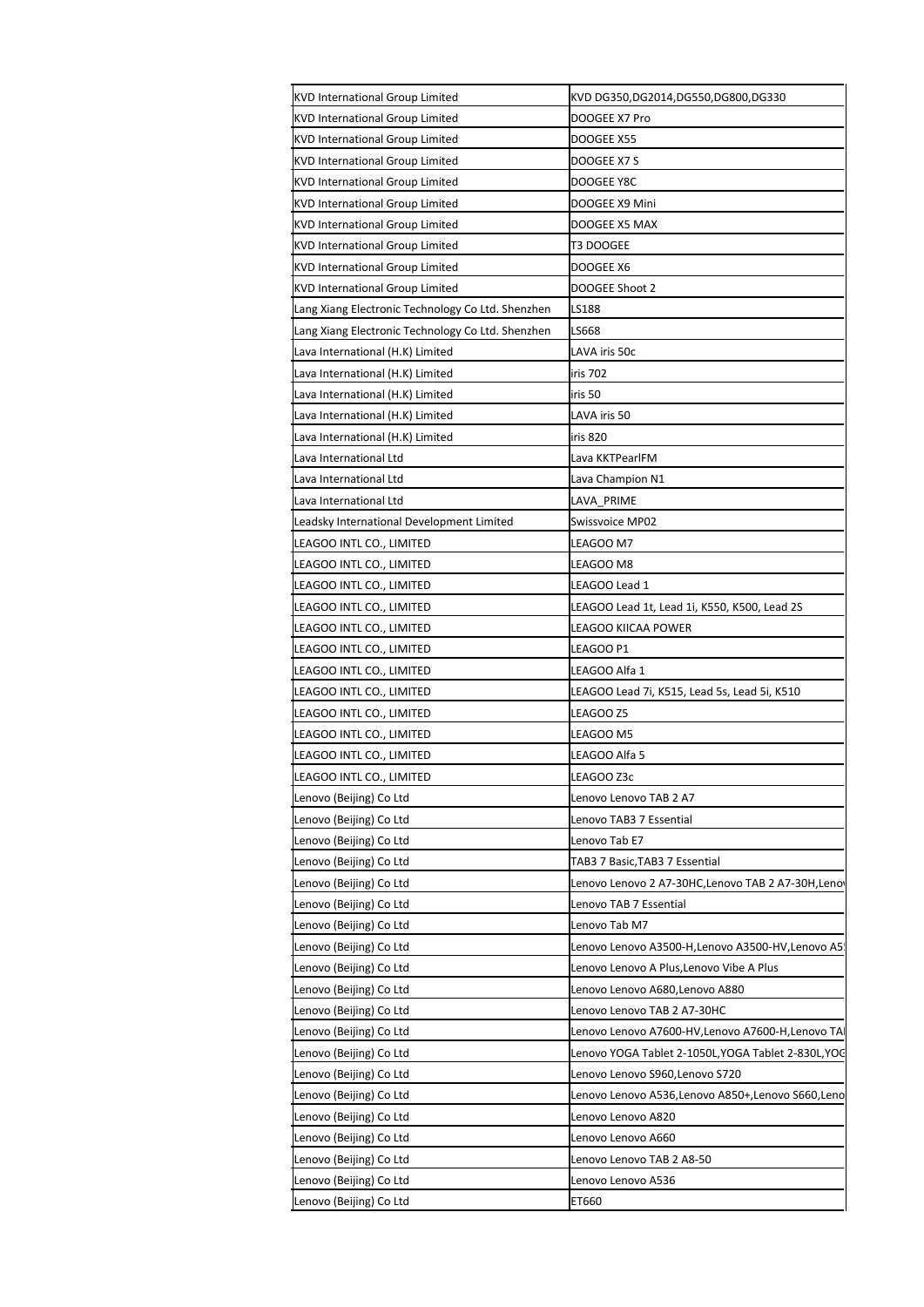| Lenovo (Beijing) Co Ltd                                        | enovo Lenovo A850+,Lenovo A369,Lenovo A269i       |
|----------------------------------------------------------------|---------------------------------------------------|
| Lenovo (Beijing) Co Ltd                                        | Lenovo A Plus,Lenovo Vibe A Plus                  |
| Lenovo (Beijing) Co Ltd                                        | Lenovo Lenovo A1000                               |
| Lenovo (Beijing) Co Ltd                                        | Lenovo Lenovo S930,Lenovo S650                    |
| Lenovo (Beijing) Co Ltd                                        | Lenovo Lenovo S850,Lenovo P780                    |
| Lenovo (Beijing) Co Ltd                                        | Lenovo A1000                                      |
| Lenovo (Beijing) Co Ltd                                        | Lenovo Lenovo S930,Lenovo A850+,Lenovo Lenovo S6( |
| Lenovo (Beijing) Co Ltd                                        | Lenovo Lenovo A269i,Lenovo A399                   |
| Lenovo (Beijing) Co Ltd                                        | Lenovo Lenovo A396                                |
| Lenovo (Beijing) Co Ltd                                        | Lenovo Lenovo A850                                |
| Lenovo (Beijing) Co Ltd                                        | Lenovo Lenovo A850,Lenovo S820,Lenovo P780        |
| Lenovo (Beijing) Co Ltd                                        | Lenovo Lenovo S930,Lenovo S939                    |
| Lenovo (Beijing) Co Ltd                                        | Lenovo Lenovo A319                                |
| Lenovo (Beijing) Co Ltd                                        | Lenovo Lenovo A859,Lenovo S860,Lenovo S660,Lenov  |
| Lenovo (Beijing) Co Ltd                                        | Lenovo Lenovo A,Lenovo Vibe A                     |
| Lenovo (Beijing) Co Ltd                                        | P768                                              |
| Lenovo (Beijing) Co Ltd                                        | Lenovo Lenovo S920,Lenovo P780                    |
| Lenovo (Beijing) Co Ltd                                        | Lenovo Lenovo A5000                               |
| Lenovo (Beijing) Co Ltd                                        | Lenovo IdeaTab S6000-H                            |
| Lenovo (Beijing) Co Ltd                                        | Lenovo Lenovo A526,Lenovo S8-50LC,Lenovo S660     |
| Lenovo (Beijing) Co Ltd                                        | Lenovo A,Lenovo Vibe A                            |
| Lenovo (Beijing) Co Ltd                                        | Lenovo Lenovo B6000-H,Lenovo B8000-H,Yoga B6000-  |
| Lenovo (Beijing) Co Ltd                                        | Lenovo Lenovo A656                                |
| Lenovo (Beijing) Co Ltd                                        | Lenovo Lenovo A750                                |
| Lenovo (Beijing) Co Ltd                                        | Lenovo Lenovo S898t+                              |
| Lenovo (Beijing) Co Ltd                                        | Lenovo Lenovo A880,Lenovo S930,Lenovo S650,Lenov  |
| Lenovo (Beijing) Co Ltd                                        | Lenovo Lenovo S820                                |
| Lenovo (Beijing) Co Ltd                                        | Lenovo Lenovo A789                                |
| Lenovo (Beijing) Co Ltd                                        | Lenovo Lenovo S580,Lenovo A680,Lenovo A316i       |
| Lenovo (Beijing) Co Ltd                                        | Lenovo Lenovo A269i,Lenovo A369                   |
| Lenovo Mobile Communication Technology Ltd (Songt: Lenovo V920 |                                                   |
| Lenovo Mobile Communication Technology Ltd / Leger LENOVO G886 |                                                   |
| LG Electronics Inc (Kangnam Tower)                             | W1500                                             |
| LG Electronics Inc (Kangnam Tower)                             | LG-G672                                           |
| LG Electronics Inc (Kangnam Tower)                             | C2100                                             |
| LG Electronics Inc (Kangnam Tower)                             | U890                                              |
| LG Electronics Inc.                                            | LG LG-D690                                        |
| LG Electronics Inc.                                            | LG LG-H540                                        |
| LG Electronics Inc.                                            | LG-H540                                           |
| LG Electronics Inc.                                            | LG-X210ds                                         |
| LG Electronics Inc.                                            | LG LG-D724                                        |
| LG Electronics Inc.                                            | LG-G360                                           |
| LG Electronics Inc.                                            | LG LG-P712, LG-P714                               |
|                                                                |                                                   |
| LG Electronics Inc.                                            | LG LG-E460f<br><b>LG L70</b>                      |
| LG Electronics Inc.                                            |                                                   |
| LG Electronics Inc.                                            | LG-P500, LG-P503                                  |
| LG Electronics Inc.                                            | <b>LG L90</b>                                     |
| LG Electronics Inc.                                            | LG LG-P705f                                       |
| LG Electronics Inc.                                            | LG-B220                                           |
| LG Electronics Inc.                                            | LG-P500h                                          |
| LG Electronics Inc.                                            | LG LG-E400f                                       |
| LG Electronics Inc.                                            | GU280f                                            |
| LG Electronics Inc.                                            | LG LG-P690f                                       |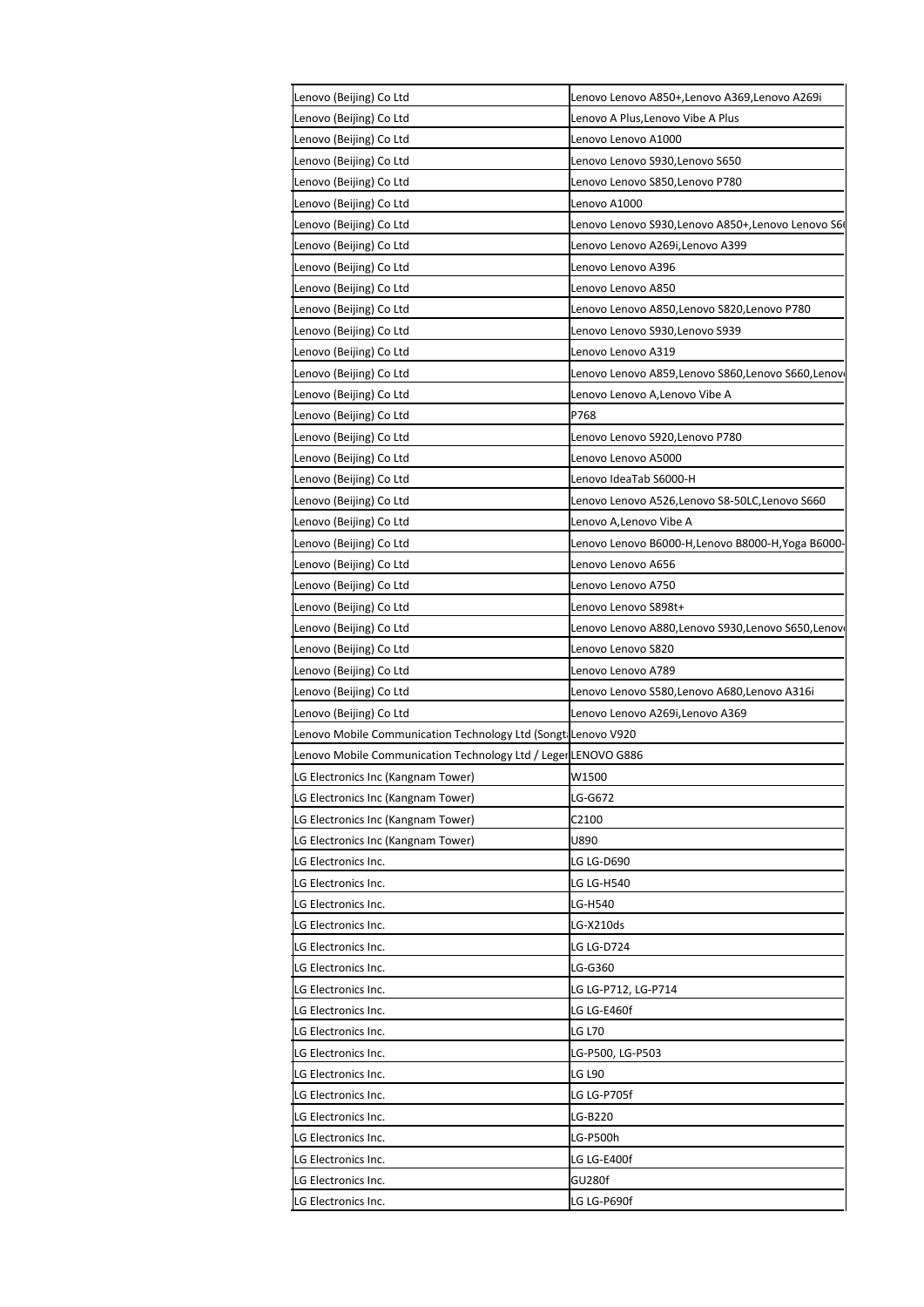| LG Electronics Inc.<br>Leon<br>LG Electronics Inc.<br>LG LG-E450f<br>LG Electronics Inc.<br>LG LG-P500h<br>LG-E425f<br>LG Electronics Inc.<br>LG Nexus 4, LG-E960<br>LG Electronics Inc.<br>LG LG-D618<br>LG Electronics Inc.<br>LG Electronics Inc.<br>LG Volt<br>LG Electronics Inc.<br>LG LG-E455f<br>LG Electronics Inc.<br>LG LG-E612f<br>LG Electronics Inc.<br>LG LG-E440f<br>LG Electronics Inc.<br><b>LG LG-E450</b><br>LG-X210<br>LG Electronics Inc.<br>LG Electronics Inc.<br>LG Leon<br>LG Electronics Inc.<br>LG Magna<br>LG LG-A390<br>LG Electronics Inc.<br>LG Electronics LG-P970h<br>LG Electronics Inc.<br>LG Electronics Inc.<br>G3 Stylus Dual SIM<br>LG-D800<br>LG Electronics Inc.<br>LG LG-E425f<br>LG Electronics Inc.<br>LG LG-E410f<br>LG Electronics Inc.<br>LG Electronics Inc.<br>Magna<br>LG-A133<br>LG Electronics Inc.<br>LG Electronics Inc.<br>LG Electronics LG-P768f<br>LG Electronics Inc.<br>LG LG-D683<br>LG Electronics Inc.<br>LG Electronics GU230<br>GU282<br>LG Electronics Inc.<br>LG-B470<br>LG Electronics Inc.<br>LG LG-T480K<br>LG Electronics Inc.<br>LG Electronics Inc.<br><b>LG LG-KU5700</b><br>LG Electronics Inc.<br>LG LG-D170<br><b>LG L40</b><br>LG Electronics Inc.<br>LG Electronics Inc.<br>LG LG-P700<br>GS500f<br>LG Electronics Inc.<br><b>LG L80</b><br>LG Electronics Inc.<br>LG Electronics Inc.<br>LG Optimus L7, LG-P705<br>LG Electronics Inc.<br>LG Optimus L3, LG-E400<br>LG LG-E420<br>LG Electronics Inc.<br>LG Electronics Inc.<br>LG-S310<br>LG Electronics Inc.<br>LG-B460, LG441G, LG-C441, LG-B470, LG442BG<br>LG Electronics Inc.<br>LG LG-X150<br>LG LG-E425<br>LG Electronics Inc.<br>LG LG-X145<br>LG Electronics Inc.<br>LG Electronics Inc.<br>LG LG-E455<br>LG LG Optimus L5, LG-E612<br>LG Electronics Inc.<br>Optimus L7II<br>LG Electronics Inc.<br>LG Y90<br>LG Electronics Inc.<br>LG-C410<br>LG Electronics Inc. | LG Electronics Inc. | L Bello |
|-----------------------------------------------------------------------------------------------------------------------------------------------------------------------------------------------------------------------------------------------------------------------------------------------------------------------------------------------------------------------------------------------------------------------------------------------------------------------------------------------------------------------------------------------------------------------------------------------------------------------------------------------------------------------------------------------------------------------------------------------------------------------------------------------------------------------------------------------------------------------------------------------------------------------------------------------------------------------------------------------------------------------------------------------------------------------------------------------------------------------------------------------------------------------------------------------------------------------------------------------------------------------------------------------------------------------------------------------------------------------------------------------------------------------------------------------------------------------------------------------------------------------------------------------------------------------------------------------------------------------------------------------------------------------------------------------------------------------------------------------------------------------------------------------------------------------------------------------------------------------------------------------------------------|---------------------|---------|
|                                                                                                                                                                                                                                                                                                                                                                                                                                                                                                                                                                                                                                                                                                                                                                                                                                                                                                                                                                                                                                                                                                                                                                                                                                                                                                                                                                                                                                                                                                                                                                                                                                                                                                                                                                                                                                                                                                                 |                     |         |
|                                                                                                                                                                                                                                                                                                                                                                                                                                                                                                                                                                                                                                                                                                                                                                                                                                                                                                                                                                                                                                                                                                                                                                                                                                                                                                                                                                                                                                                                                                                                                                                                                                                                                                                                                                                                                                                                                                                 |                     |         |
|                                                                                                                                                                                                                                                                                                                                                                                                                                                                                                                                                                                                                                                                                                                                                                                                                                                                                                                                                                                                                                                                                                                                                                                                                                                                                                                                                                                                                                                                                                                                                                                                                                                                                                                                                                                                                                                                                                                 |                     |         |
|                                                                                                                                                                                                                                                                                                                                                                                                                                                                                                                                                                                                                                                                                                                                                                                                                                                                                                                                                                                                                                                                                                                                                                                                                                                                                                                                                                                                                                                                                                                                                                                                                                                                                                                                                                                                                                                                                                                 |                     |         |
|                                                                                                                                                                                                                                                                                                                                                                                                                                                                                                                                                                                                                                                                                                                                                                                                                                                                                                                                                                                                                                                                                                                                                                                                                                                                                                                                                                                                                                                                                                                                                                                                                                                                                                                                                                                                                                                                                                                 |                     |         |
|                                                                                                                                                                                                                                                                                                                                                                                                                                                                                                                                                                                                                                                                                                                                                                                                                                                                                                                                                                                                                                                                                                                                                                                                                                                                                                                                                                                                                                                                                                                                                                                                                                                                                                                                                                                                                                                                                                                 |                     |         |
|                                                                                                                                                                                                                                                                                                                                                                                                                                                                                                                                                                                                                                                                                                                                                                                                                                                                                                                                                                                                                                                                                                                                                                                                                                                                                                                                                                                                                                                                                                                                                                                                                                                                                                                                                                                                                                                                                                                 |                     |         |
|                                                                                                                                                                                                                                                                                                                                                                                                                                                                                                                                                                                                                                                                                                                                                                                                                                                                                                                                                                                                                                                                                                                                                                                                                                                                                                                                                                                                                                                                                                                                                                                                                                                                                                                                                                                                                                                                                                                 |                     |         |
|                                                                                                                                                                                                                                                                                                                                                                                                                                                                                                                                                                                                                                                                                                                                                                                                                                                                                                                                                                                                                                                                                                                                                                                                                                                                                                                                                                                                                                                                                                                                                                                                                                                                                                                                                                                                                                                                                                                 |                     |         |
|                                                                                                                                                                                                                                                                                                                                                                                                                                                                                                                                                                                                                                                                                                                                                                                                                                                                                                                                                                                                                                                                                                                                                                                                                                                                                                                                                                                                                                                                                                                                                                                                                                                                                                                                                                                                                                                                                                                 |                     |         |
|                                                                                                                                                                                                                                                                                                                                                                                                                                                                                                                                                                                                                                                                                                                                                                                                                                                                                                                                                                                                                                                                                                                                                                                                                                                                                                                                                                                                                                                                                                                                                                                                                                                                                                                                                                                                                                                                                                                 |                     |         |
|                                                                                                                                                                                                                                                                                                                                                                                                                                                                                                                                                                                                                                                                                                                                                                                                                                                                                                                                                                                                                                                                                                                                                                                                                                                                                                                                                                                                                                                                                                                                                                                                                                                                                                                                                                                                                                                                                                                 |                     |         |
|                                                                                                                                                                                                                                                                                                                                                                                                                                                                                                                                                                                                                                                                                                                                                                                                                                                                                                                                                                                                                                                                                                                                                                                                                                                                                                                                                                                                                                                                                                                                                                                                                                                                                                                                                                                                                                                                                                                 |                     |         |
|                                                                                                                                                                                                                                                                                                                                                                                                                                                                                                                                                                                                                                                                                                                                                                                                                                                                                                                                                                                                                                                                                                                                                                                                                                                                                                                                                                                                                                                                                                                                                                                                                                                                                                                                                                                                                                                                                                                 |                     |         |
|                                                                                                                                                                                                                                                                                                                                                                                                                                                                                                                                                                                                                                                                                                                                                                                                                                                                                                                                                                                                                                                                                                                                                                                                                                                                                                                                                                                                                                                                                                                                                                                                                                                                                                                                                                                                                                                                                                                 |                     |         |
|                                                                                                                                                                                                                                                                                                                                                                                                                                                                                                                                                                                                                                                                                                                                                                                                                                                                                                                                                                                                                                                                                                                                                                                                                                                                                                                                                                                                                                                                                                                                                                                                                                                                                                                                                                                                                                                                                                                 |                     |         |
|                                                                                                                                                                                                                                                                                                                                                                                                                                                                                                                                                                                                                                                                                                                                                                                                                                                                                                                                                                                                                                                                                                                                                                                                                                                                                                                                                                                                                                                                                                                                                                                                                                                                                                                                                                                                                                                                                                                 |                     |         |
|                                                                                                                                                                                                                                                                                                                                                                                                                                                                                                                                                                                                                                                                                                                                                                                                                                                                                                                                                                                                                                                                                                                                                                                                                                                                                                                                                                                                                                                                                                                                                                                                                                                                                                                                                                                                                                                                                                                 |                     |         |
|                                                                                                                                                                                                                                                                                                                                                                                                                                                                                                                                                                                                                                                                                                                                                                                                                                                                                                                                                                                                                                                                                                                                                                                                                                                                                                                                                                                                                                                                                                                                                                                                                                                                                                                                                                                                                                                                                                                 |                     |         |
|                                                                                                                                                                                                                                                                                                                                                                                                                                                                                                                                                                                                                                                                                                                                                                                                                                                                                                                                                                                                                                                                                                                                                                                                                                                                                                                                                                                                                                                                                                                                                                                                                                                                                                                                                                                                                                                                                                                 |                     |         |
|                                                                                                                                                                                                                                                                                                                                                                                                                                                                                                                                                                                                                                                                                                                                                                                                                                                                                                                                                                                                                                                                                                                                                                                                                                                                                                                                                                                                                                                                                                                                                                                                                                                                                                                                                                                                                                                                                                                 |                     |         |
|                                                                                                                                                                                                                                                                                                                                                                                                                                                                                                                                                                                                                                                                                                                                                                                                                                                                                                                                                                                                                                                                                                                                                                                                                                                                                                                                                                                                                                                                                                                                                                                                                                                                                                                                                                                                                                                                                                                 |                     |         |
|                                                                                                                                                                                                                                                                                                                                                                                                                                                                                                                                                                                                                                                                                                                                                                                                                                                                                                                                                                                                                                                                                                                                                                                                                                                                                                                                                                                                                                                                                                                                                                                                                                                                                                                                                                                                                                                                                                                 |                     |         |
|                                                                                                                                                                                                                                                                                                                                                                                                                                                                                                                                                                                                                                                                                                                                                                                                                                                                                                                                                                                                                                                                                                                                                                                                                                                                                                                                                                                                                                                                                                                                                                                                                                                                                                                                                                                                                                                                                                                 |                     |         |
|                                                                                                                                                                                                                                                                                                                                                                                                                                                                                                                                                                                                                                                                                                                                                                                                                                                                                                                                                                                                                                                                                                                                                                                                                                                                                                                                                                                                                                                                                                                                                                                                                                                                                                                                                                                                                                                                                                                 |                     |         |
|                                                                                                                                                                                                                                                                                                                                                                                                                                                                                                                                                                                                                                                                                                                                                                                                                                                                                                                                                                                                                                                                                                                                                                                                                                                                                                                                                                                                                                                                                                                                                                                                                                                                                                                                                                                                                                                                                                                 |                     |         |
|                                                                                                                                                                                                                                                                                                                                                                                                                                                                                                                                                                                                                                                                                                                                                                                                                                                                                                                                                                                                                                                                                                                                                                                                                                                                                                                                                                                                                                                                                                                                                                                                                                                                                                                                                                                                                                                                                                                 |                     |         |
|                                                                                                                                                                                                                                                                                                                                                                                                                                                                                                                                                                                                                                                                                                                                                                                                                                                                                                                                                                                                                                                                                                                                                                                                                                                                                                                                                                                                                                                                                                                                                                                                                                                                                                                                                                                                                                                                                                                 |                     |         |
|                                                                                                                                                                                                                                                                                                                                                                                                                                                                                                                                                                                                                                                                                                                                                                                                                                                                                                                                                                                                                                                                                                                                                                                                                                                                                                                                                                                                                                                                                                                                                                                                                                                                                                                                                                                                                                                                                                                 |                     |         |
|                                                                                                                                                                                                                                                                                                                                                                                                                                                                                                                                                                                                                                                                                                                                                                                                                                                                                                                                                                                                                                                                                                                                                                                                                                                                                                                                                                                                                                                                                                                                                                                                                                                                                                                                                                                                                                                                                                                 |                     |         |
|                                                                                                                                                                                                                                                                                                                                                                                                                                                                                                                                                                                                                                                                                                                                                                                                                                                                                                                                                                                                                                                                                                                                                                                                                                                                                                                                                                                                                                                                                                                                                                                                                                                                                                                                                                                                                                                                                                                 |                     |         |
|                                                                                                                                                                                                                                                                                                                                                                                                                                                                                                                                                                                                                                                                                                                                                                                                                                                                                                                                                                                                                                                                                                                                                                                                                                                                                                                                                                                                                                                                                                                                                                                                                                                                                                                                                                                                                                                                                                                 |                     |         |
|                                                                                                                                                                                                                                                                                                                                                                                                                                                                                                                                                                                                                                                                                                                                                                                                                                                                                                                                                                                                                                                                                                                                                                                                                                                                                                                                                                                                                                                                                                                                                                                                                                                                                                                                                                                                                                                                                                                 |                     |         |
|                                                                                                                                                                                                                                                                                                                                                                                                                                                                                                                                                                                                                                                                                                                                                                                                                                                                                                                                                                                                                                                                                                                                                                                                                                                                                                                                                                                                                                                                                                                                                                                                                                                                                                                                                                                                                                                                                                                 |                     |         |
|                                                                                                                                                                                                                                                                                                                                                                                                                                                                                                                                                                                                                                                                                                                                                                                                                                                                                                                                                                                                                                                                                                                                                                                                                                                                                                                                                                                                                                                                                                                                                                                                                                                                                                                                                                                                                                                                                                                 |                     |         |
|                                                                                                                                                                                                                                                                                                                                                                                                                                                                                                                                                                                                                                                                                                                                                                                                                                                                                                                                                                                                                                                                                                                                                                                                                                                                                                                                                                                                                                                                                                                                                                                                                                                                                                                                                                                                                                                                                                                 |                     |         |
|                                                                                                                                                                                                                                                                                                                                                                                                                                                                                                                                                                                                                                                                                                                                                                                                                                                                                                                                                                                                                                                                                                                                                                                                                                                                                                                                                                                                                                                                                                                                                                                                                                                                                                                                                                                                                                                                                                                 |                     |         |
|                                                                                                                                                                                                                                                                                                                                                                                                                                                                                                                                                                                                                                                                                                                                                                                                                                                                                                                                                                                                                                                                                                                                                                                                                                                                                                                                                                                                                                                                                                                                                                                                                                                                                                                                                                                                                                                                                                                 |                     |         |
|                                                                                                                                                                                                                                                                                                                                                                                                                                                                                                                                                                                                                                                                                                                                                                                                                                                                                                                                                                                                                                                                                                                                                                                                                                                                                                                                                                                                                                                                                                                                                                                                                                                                                                                                                                                                                                                                                                                 |                     |         |
|                                                                                                                                                                                                                                                                                                                                                                                                                                                                                                                                                                                                                                                                                                                                                                                                                                                                                                                                                                                                                                                                                                                                                                                                                                                                                                                                                                                                                                                                                                                                                                                                                                                                                                                                                                                                                                                                                                                 |                     |         |
|                                                                                                                                                                                                                                                                                                                                                                                                                                                                                                                                                                                                                                                                                                                                                                                                                                                                                                                                                                                                                                                                                                                                                                                                                                                                                                                                                                                                                                                                                                                                                                                                                                                                                                                                                                                                                                                                                                                 |                     |         |
|                                                                                                                                                                                                                                                                                                                                                                                                                                                                                                                                                                                                                                                                                                                                                                                                                                                                                                                                                                                                                                                                                                                                                                                                                                                                                                                                                                                                                                                                                                                                                                                                                                                                                                                                                                                                                                                                                                                 |                     |         |
|                                                                                                                                                                                                                                                                                                                                                                                                                                                                                                                                                                                                                                                                                                                                                                                                                                                                                                                                                                                                                                                                                                                                                                                                                                                                                                                                                                                                                                                                                                                                                                                                                                                                                                                                                                                                                                                                                                                 |                     |         |
|                                                                                                                                                                                                                                                                                                                                                                                                                                                                                                                                                                                                                                                                                                                                                                                                                                                                                                                                                                                                                                                                                                                                                                                                                                                                                                                                                                                                                                                                                                                                                                                                                                                                                                                                                                                                                                                                                                                 |                     |         |
|                                                                                                                                                                                                                                                                                                                                                                                                                                                                                                                                                                                                                                                                                                                                                                                                                                                                                                                                                                                                                                                                                                                                                                                                                                                                                                                                                                                                                                                                                                                                                                                                                                                                                                                                                                                                                                                                                                                 |                     |         |
|                                                                                                                                                                                                                                                                                                                                                                                                                                                                                                                                                                                                                                                                                                                                                                                                                                                                                                                                                                                                                                                                                                                                                                                                                                                                                                                                                                                                                                                                                                                                                                                                                                                                                                                                                                                                                                                                                                                 |                     |         |
|                                                                                                                                                                                                                                                                                                                                                                                                                                                                                                                                                                                                                                                                                                                                                                                                                                                                                                                                                                                                                                                                                                                                                                                                                                                                                                                                                                                                                                                                                                                                                                                                                                                                                                                                                                                                                                                                                                                 |                     |         |
| LG Electronics Inc.<br>LG Optimus L7 II                                                                                                                                                                                                                                                                                                                                                                                                                                                                                                                                                                                                                                                                                                                                                                                                                                                                                                                                                                                                                                                                                                                                                                                                                                                                                                                                                                                                                                                                                                                                                                                                                                                                                                                                                                                                                                                                         |                     |         |
| LG LG-A290<br>LG Electronics Inc.                                                                                                                                                                                                                                                                                                                                                                                                                                                                                                                                                                                                                                                                                                                                                                                                                                                                                                                                                                                                                                                                                                                                                                                                                                                                                                                                                                                                                                                                                                                                                                                                                                                                                                                                                                                                                                                                               |                     |         |
| LG LG-E730f<br>LG Electronics Inc.                                                                                                                                                                                                                                                                                                                                                                                                                                                                                                                                                                                                                                                                                                                                                                                                                                                                                                                                                                                                                                                                                                                                                                                                                                                                                                                                                                                                                                                                                                                                                                                                                                                                                                                                                                                                                                                                              |                     |         |
| LG NEXUS 4<br>LG Electronics Inc.                                                                                                                                                                                                                                                                                                                                                                                                                                                                                                                                                                                                                                                                                                                                                                                                                                                                                                                                                                                                                                                                                                                                                                                                                                                                                                                                                                                                                                                                                                                                                                                                                                                                                                                                                                                                                                                                               |                     |         |
| LG Electronics Inc.<br>LG Electronics LG-T515,LGT515DW,LG-T515DW                                                                                                                                                                                                                                                                                                                                                                                                                                                                                                                                                                                                                                                                                                                                                                                                                                                                                                                                                                                                                                                                                                                                                                                                                                                                                                                                                                                                                                                                                                                                                                                                                                                                                                                                                                                                                                                |                     |         |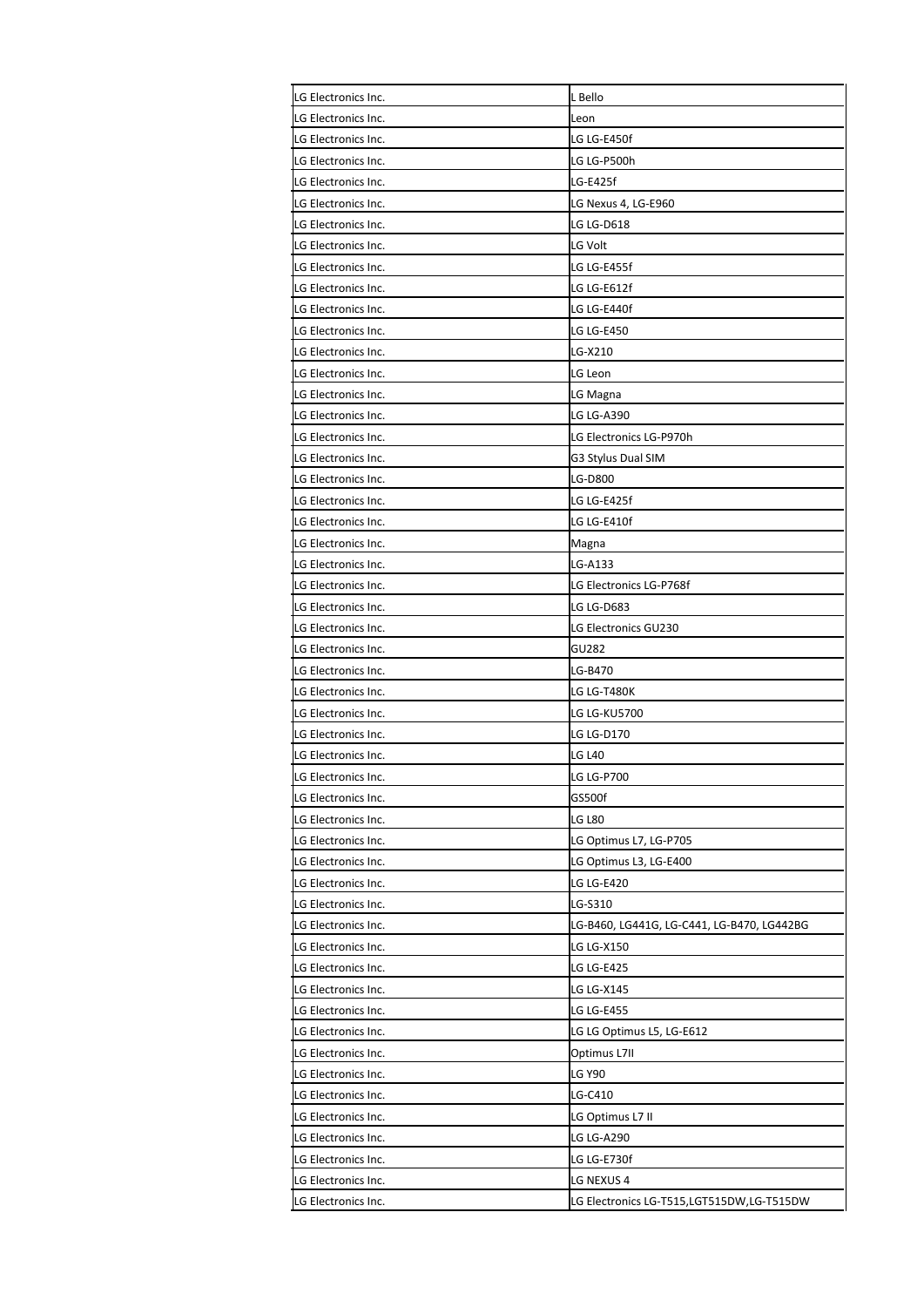| LG Electronics Inc.                        | GX300                                         |
|--------------------------------------------|-----------------------------------------------|
| LG Electronics Inc.                        | LG GS108                                      |
| LG Electronics Inc.                        | GS155                                         |
| LG Electronics Inc.                        | LG Optimus L4II, LG-E440                      |
| LG Electronics Inc.                        | LG LG-A250, LG-A255, LG-A258                  |
| LG Electronics Inc.                        | GM200                                         |
| LG Electronics Inc.                        | V90                                           |
| LG Electronics Inc.                        | LG LG-T480S                                   |
| LG Electronics Inc.                        | LG LG-E615                                    |
| LG Electronics Inc.                        | LG-MS323, LGMS323, LGAS323                    |
| LG Electronics Inc.                        | <b>LG LG-A100</b>                             |
| LG Electronics Inc.                        | LG LG-A165                                    |
| LG Electronics Inc.                        | LG Electronics LG-T505                        |
| LG Electronics Inc.                        | LUM850T                                       |
| LG Electronics Inc.                        | GB106                                         |
| LG Electronics Inc.                        | LG LG-T385                                    |
| LG Electronics Inc.                        | LG-W200E                                      |
| LG Electronics Inc.                        | GB190, GB190b                                 |
| LG Electronics Inc.                        | LG-C441                                       |
| LG Electronics Inc.                        | LG-G350                                       |
| LG Electronics Inc.                        | LG Electronics GX200                          |
| LG Electronics Inc.                        | <b>LG L10</b>                                 |
| LG Electronics Inc.                        | LG LG-T375                                    |
| LG Electronics Inc.                        | LG Optimus 3D                                 |
| LG Electronics Inc.                        | LG Optimus HUB                                |
| LG Electronics Inc.                        | Y70                                           |
| LG Electronics Inc.                        | LG GX200                                      |
| LG Electronics Inc.                        | GS107, GS107b                                 |
| LG Electronics Inc.                        | LG Electronics GS101                          |
| LG Electronics Inc.                        | LG LG-A399                                    |
| LG Electronics Inc.                        | LG LG-P690                                    |
|                                            |                                               |
| LG Electronics Inc.<br>LG Electronics Inc. | LG LG-A271<br>LG LG-D858                      |
|                                            |                                               |
| LG Electronics Inc.                        | LG LG-E435                                    |
| LG Electronics Inc.                        | KP105                                         |
| LG Electronics Inc.                        | LG Optimus L3 II, LG-E430                     |
| LG Electronics Inc.                        | LG LG-P768                                    |
| LG Electronics Inc.                        | KG270/KG275/MG160b                            |
| LG Electronics Inc.                        | LG-D415RD, LG-D415RDGO, LG-D415RDGO1, LG-D415 |
| LG Electronics Inc.                        | LG-D415BK                                     |
| LG Electronics Inc.                        | KC910Q                                        |
| LG Electronics Inc.                        | <b>LG LG-E400</b>                             |
| LG Electronics Inc.                        | LG LG-E410                                    |
| LG Electronics Inc.                        | KM380T                                        |
| LG Electronics Inc.                        | LG900G                                        |
| LG Electronics Inc.                        | GS108                                         |
| LG Electronics Inc.                        | LG-B200E                                      |
| LG Electronics Inc.                        | L90                                           |
| LG Electronics Inc.                        | KG370/KG375                                   |
| LG Electronics Inc.                        | LG-D631                                       |
| LG Electronics Inc.                        | KU990,U990,KU990R                             |
| LG Electronics Inc.                        | GS500                                         |
| LG Electronics Inc.                        | GD570                                         |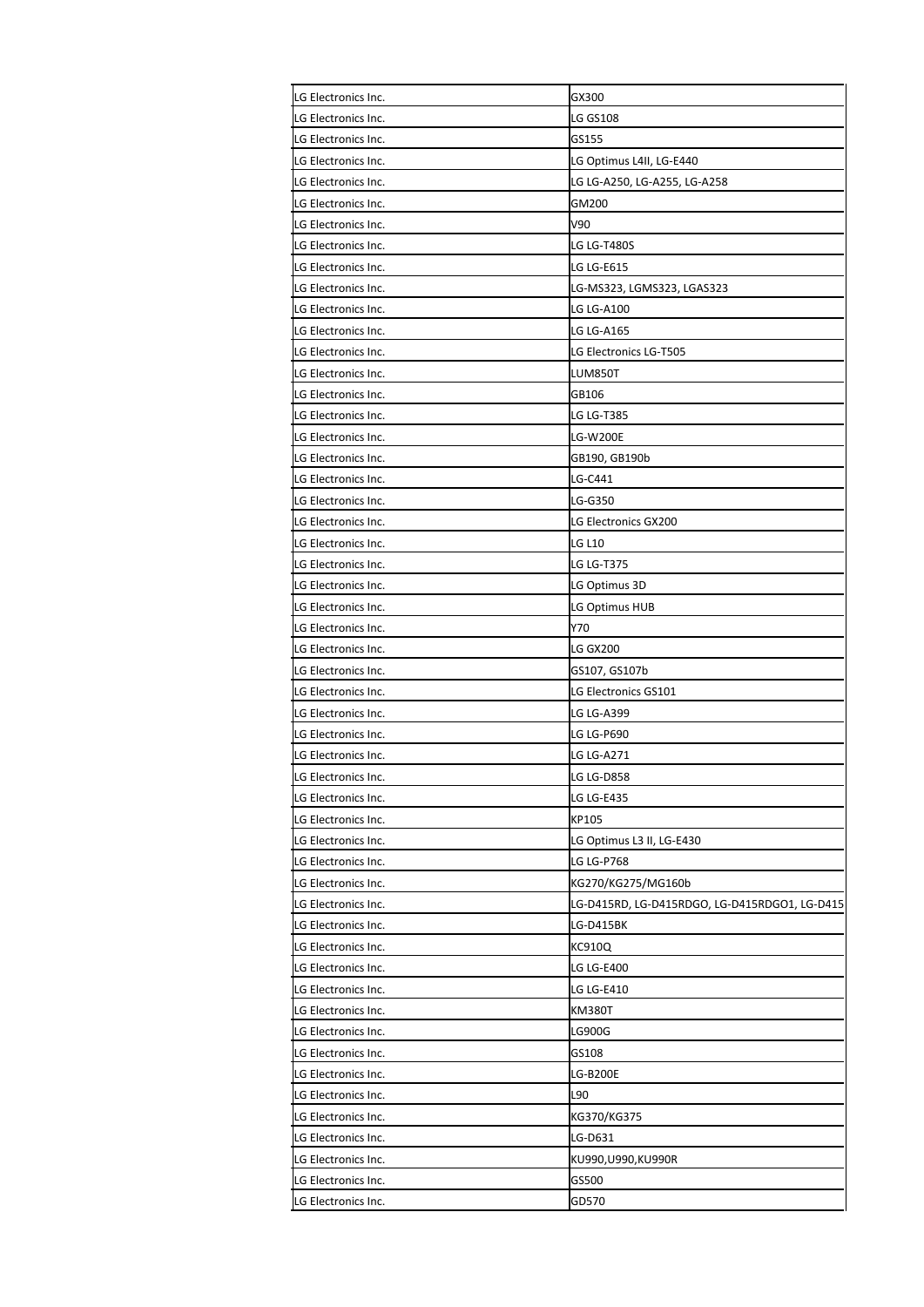| LG Electronics Inc.                              | LG-P509                               |
|--------------------------------------------------|---------------------------------------|
| LG Electronics Inc.                              | LG Electronics LG-A165                |
| LG Electronics Inc.                              | LG-C195N                              |
| LG Electronics Inc.                              | LG Electronics LG-T530                |
| LG Electronics Inc.                              | LG-C310                               |
| LG Electronics Inc.                              | LG-G351                               |
| LG Electronics Inc.                              | GU200,GU200b                          |
| LG Electronics Inc.                              | LG - P525                             |
| LG Electronics Inc.                              | BL20, BL20v                           |
| LG Electronics Inc.                              | MG280c, KG280                         |
| LG Electronics Inc.                              | GS105                                 |
| LG Electronics Inc.                              | KP500, KP500Q, KP500N                 |
| LG Electronics Inc.                              | KM335                                 |
| LG Electronics Inc.                              | LG Electronics LG-A180, LG-A180b      |
| Lidaxin Technology Limited                       | glida RS603H                          |
| Lidaxin Technology Limited                       | glida KX-TU150                        |
| Lidaxin Technology Limited                       | glida LS016A                          |
| Lidaxin Technology Limited                       | glida R042                            |
| Lidaxin Technology Limited                       | glida S5                              |
| Lidaxin Technology Limited                       | ZTINFO U9                             |
| Lidaxin Technology Limited                       | LUNA                                  |
| Lidaxin Technology Limited                       | glida X7                              |
| Lidaxin Technology Limited                       | glida MY81 DTV SPEC                   |
| Linnex Electronics Bangladesh Limited            | <b>LE 40</b>                          |
| Loca Telekomunikasyon Elektronik San.Ve Tic Sti  | IXPERIA X1                            |
| Loca Telekomunikasyon Elektronik San. Ve Tic Sti | IXPERIAX5                             |
| Logic-Camp Co Ltd                                | E-MA 2000                             |
| LOGICOM SA                                       | L-248                                 |
| LOGICOM SA                                       | L-XTREM 20                            |
| LOGICOM SA                                       | Le Posh 178                           |
| Longcheer Technology (Shanghai) Co Ltd           | longcheer WM31                        |
| Longcheer Technology (Shanghai) Co Ltd           | Longcheer W8650                       |
| Longsung Technology (Shanghai) Co Ltd            | longsung U6300V, U6300                |
| Longsung Technology (Shanghai) Co Ltd            | Longsung A7600                        |
| Longsung Technology (Shanghai) Co Ltd            | A8500                                 |
| Lulu Center LLC                                  | UNIVERSAL                             |
| Lung Shun Tat HK Co Limited                      | M2M XL700                             |
| Lwin HK Co Limited                               | N1                                    |
| M/S Namira Enterprise                            | WINSTAR W2000,W3000,W4000,W5000,W6000 |
| M/S Namira Enterprise                            | WINSTAR W666,W777,W888,W999,W1000     |
| M/S, Soha Enterprise                             | Qphone ,Q70                           |
| Maiteng Global Trade Limited                     | CKTEL 19300, 70+, M340S, ST23I        |
| Master Telecommunication Co Ltd                  | V2 V620                               |
| Matsushita Comms. UK Ltd                         | GD92, EB-GD92                         |
| Matsushita Comms. UK Ltd                         | GD52, EB-GD52                         |
| Max Tel FZE                                      | A10                                   |
| Max Tel FZE                                      | Fx Plus                               |
| Max Tel FZE                                      | F104                                  |
| Max Tel FZE                                      | R105                                  |
| Max Tel FZE                                      | Τ4                                    |
| Max Tel FZE                                      | R222                                  |
| Max Tel FZE                                      | F <sub>2</sub>                        |
| Max Tel FZE                                      | Curvy C40i                            |
|                                                  |                                       |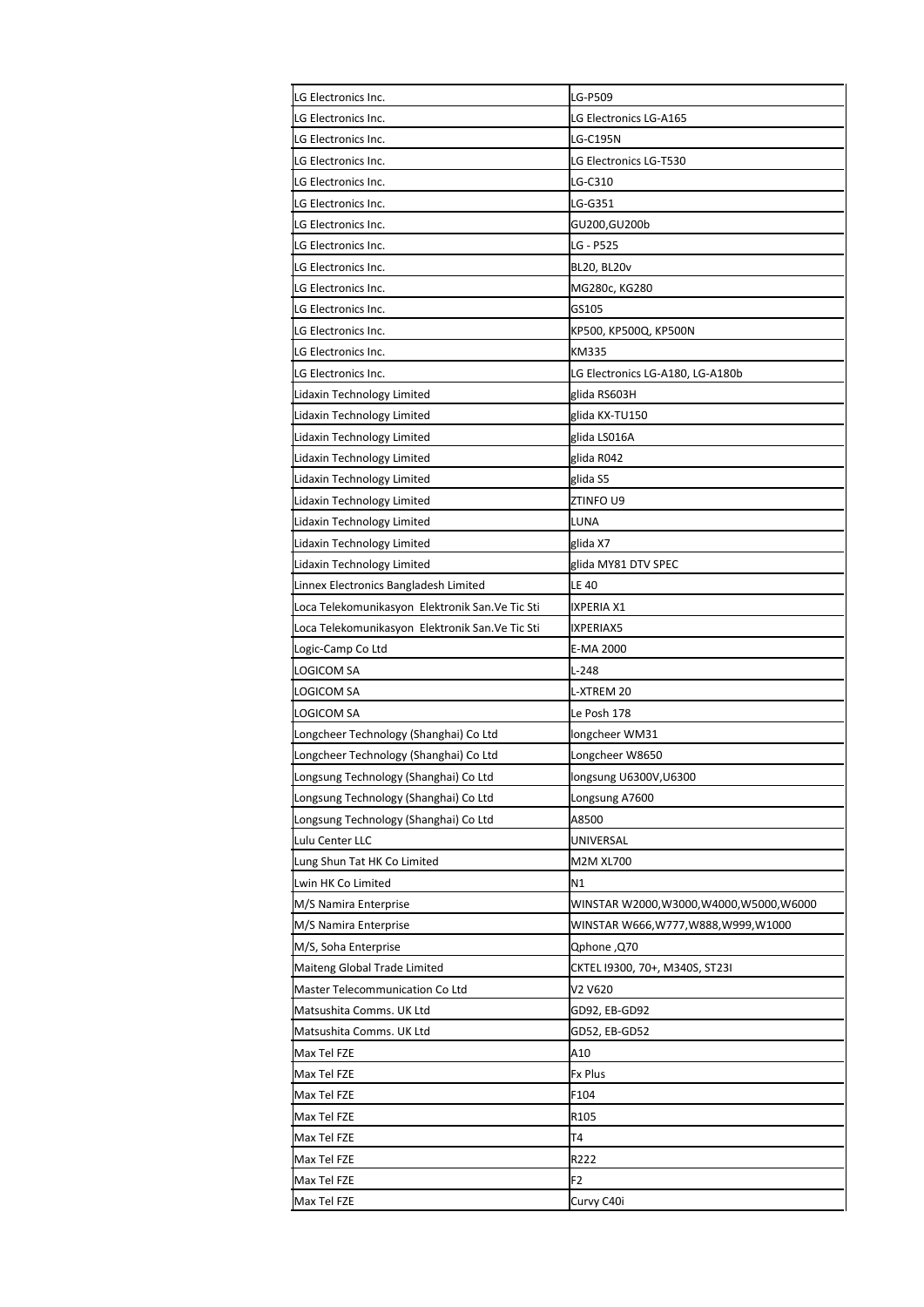| Max Tel FZE                          | Fx                                |
|--------------------------------------|-----------------------------------|
| Max Tel FZE                          | F101                              |
| Max Tel FZE                          | R240                              |
| Max Tel FZE                          | F <sub>16</sub>                   |
| Max Tel FZE                          | Y3                                |
| Max Tel FZE                          | F100                              |
| Maxcom                               | Maxcom MM720BB                    |
| Maxcom                               | MM330                             |
| Maxcom                               | MM462                             |
| Maxcom                               | MM721                             |
| Maxcom                               | MAXCOM MM134 CLASSIC              |
| Maxcom                               | MM817 Comfort                     |
| Maxon Cellular Systems               | Maxon, type MX-6869               |
| Maxon Cellular Systems (Denmark) A/S | SG-4600                           |
| <b>Maxwest Telecom</b>               | maxwest uno m2                    |
| <b>Maxwest Telecom</b>               | Maxwest Astro X55                 |
| Meizu Technology Co Ltd              | MEIZU MX M353                     |
| Mera One Digital Limited             | M <sub>2</sub>                    |
| Mera One Digital Limited             | <b>MIONE R3</b>                   |
| Merlin Digital General Trading LLC   | MERLIN MB701,MB805,MB903,MB9703   |
| Micromax                             | Micromax X406                     |
| Micromax                             | Micromax Q3001                    |
| Micromax                             | Micromax X704                     |
| Micromax                             | Micromax Q397                     |
| Micromax                             | Micromax X1i-2017                 |
| Micromax                             | Micromax X412                     |
| Micromax                             | Micromax X103                     |
| Micromax                             | Micromax X091                     |
| Micromax                             | Micromax X772                     |
| Micromax                             | Micromax A091                     |
| Micromax                             | Micromax Q301                     |
| Micromax                             | Micromax AQ4501                   |
| <b>Micromax</b>                      | Micromax X222                     |
| Microsoft Mobile Oy                  | RM-1134, Nokia 105                |
| Microsoft Mobile Oy                  | Nokia 105, Nokia 1050             |
| Microsoft Mobile Oy                  | RM-1011, Nokia 225 Dual Sim       |
| Microsoft Mobile Oy                  | Nokia RM-908, 105, Nokia 1050     |
| Microsoft Mobile Oy                  | RM-1173, Nokia 230                |
| Microsoft Mobile Oy                  | Nokia RM-944, Nokia 108           |
| Microsoft Mobile Oy                  | RM-1110, Nokia 215 Dual SIM       |
| Microsoft Mobile Oy                  | RM-944, Nokia 108                 |
| Microsoft Mobile Oy                  | RM-1172, Nokia 230 Dual SIM       |
| Microsoft Mobile Oy                  | RM-1133, Nokia 105 Dual SIM       |
| Microsoft Mobile Oy                  | Nokia RM-1035, 130, Nokia 130     |
| Microsoft Mobile Oy                  | 105, Nokia 1050                   |
| Microsoft Mobile Oy                  | RM-1187, Nokia 216 Dual SIM       |
| Microsoft Mobile Oy                  | Nokia RM-969, Nokia 220           |
| Microsoft Mobile Oy                  | RM-1136, Nokia 222 Dual SIM       |
| Microsoft Mobile Oy                  | Nokia RM-1011, Nokia 225 Dual Sim |
| Microsoft Mobile Oy                  | Nokia 107, Nokia 107              |
| Microsoft Mobile Oy                  | RM-1111, Nokia 215                |
| Microsoft Mobile Oy                  | RM-970, Nokia 220                 |
|                                      |                                   |
| Microsoft Mobile Oy                  | Nokia RM-1110, Nokia 215 Dual SIM |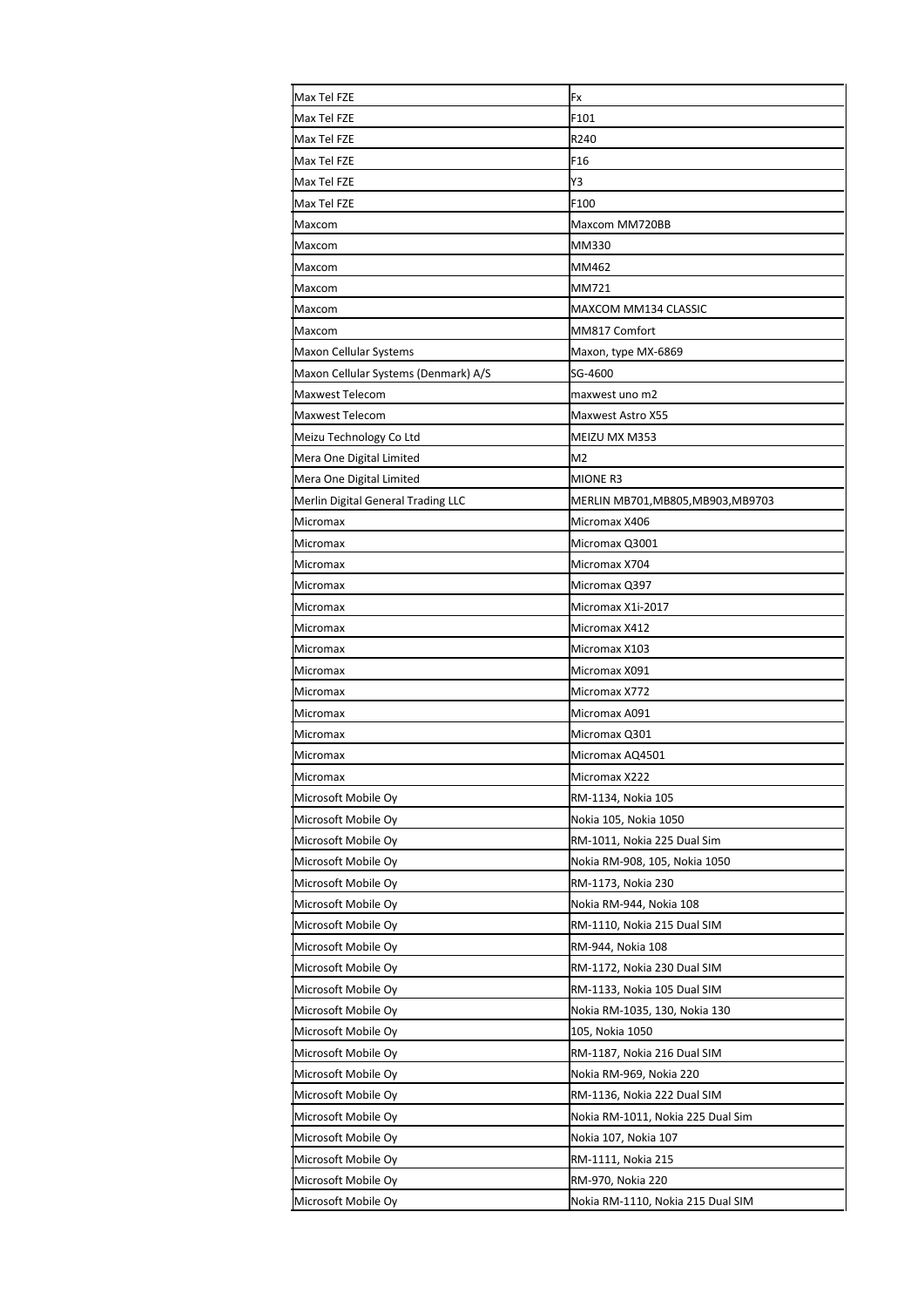| Microsoft Mobile Oy                    | RM-1035, 130, Nokia 130                         |
|----------------------------------------|-------------------------------------------------|
| Microsoft Mobile Oy                    | RM-944                                          |
| Microsoft Mobile Oy                    | RM-1141, Microsoft Lumia 540 Dual SIM           |
| Microsoft Mobile Oy                    | RM-1067                                         |
| Microsoft Mobile Oy                    | RM-1067, Lumia 640 XL Dual SIM                  |
| Microsoft Mobile Oy                    | RM-1090, Microsoft Lumia 535 Dual SIM           |
| Microsoft Mobile Oy                    | Microsoft RM-1069, Microsoft Lumia 435 Dual Sim |
| Microsoft Mobile Oy                    | 206, Nokia 206, Nokia 2060, RM-872              |
| Microsoft Mobile Oy                    | Nokia RM-1030, Nokia XL Dual Sim                |
| Microsoft Mobile Oy                    | Nokia RM-1034, Microsoft Lumia 532              |
| Microsoft Mobile Oy                    | Nokia RM-1120                                   |
| Microsoft Mobile Oy                    | Nokia RM-1012, Nokia 225                        |
| Microsoft Mobile Oy                    | RM-1141, Microsoft Lumia 540                    |
| Microsoft Mobile Oy                    | Nokia RM-945, Nokia 108                         |
| Microsoft Mobile Oy                    | Microsoft RM-1090, Microsoft Lumia 535 Dual SIM |
| Microsoft Mobile Oy                    | Nokia RM-1090, Microsoft Lumia 535 Dual SIM     |
| Microsoft Mobile Oy                    | Microsoft RM-1031, Microsoft Lumia 532 Dual Sim |
| Microsoft Mobile Oy                    | Nokia Lumia 530 Dual SIM, RM-1019               |
| Microsoft Mobile Oy                    | RM-1188, Nokia 216                              |
| Microsoft Mobile Oy                    | RM-1137, Nokia 222                              |
| Microsoft Mobile Oy                    | Nokia 130                                       |
| Microsoft Mobile Oy, Nokia Corporation | Nokia 208.4                                     |
| Microsoft Mobile Oy, Nokia Corporation | Nokia RM-957                                    |
| Microsoft Mobile Oy, Nokia Corporation | Nokia 208.1                                     |
| Microsoft Mobile Oy, Nokia Corporation | 105, Nokia 1050                                 |
| Microsoft Mobile Oy, Nokia Corporation | Nokia105, Nokia 1050                            |
| Microsoft Mobile Oy, Nokia Corporation | Nokia 105, Nokia 1050                           |
| Microsoft Mobile Oy, Nokia Corporation | Nokia 208.3                                     |
| Microsoft Mobile Oy, Nokia Corporation | Nokia 207.1                                     |
| Microsoft Mobile Oy, Nokia Corporation | 105, Nokia 105, Nokia 1050                      |
| Microsoft Mobile Oy, Nokia Corporation | Nokia 105, Nokia1050                            |
| Microsoft Mobile Oy, Nokia Corporation | 107, Nokia 107                                  |
| Microsoft Mobile Oy, Nokia Corporation | Nokia RM-944, Nokia 108                         |
| Microsoft Mobile Oy, Nokia Corporation | Nokia 220, RM-969                               |
| Microsoft Mobile Oy, Nokia Corporation | RM-944, Nokia 108                               |
| Microsoft Mobile Oy, Nokia Corporation | 206, Nokia 2060                                 |
| Microsoft Mobile Oy, Nokia Corporation | RM-949, Nokia 208, Nokia 208                    |
| Microsoft Mobile Oy, Nokia Corporation | Nokia 206, Nokia 2060                           |
| Microsoft Mobile Oy, Nokia Corporation | Nokia 105, Nokia 150                            |
| Microsoft Mobile Oy, Nokia Corporation | Nokia 110, 114, Nokia 1100                      |
| Microsoft Mobile Oy, Nokia Corporation | Nokia 113                                       |
| Microsoft Mobile Oy, Nokia Corporation | Nokia 301                                       |
| Microsoft Mobile Oy, Nokia Corporation | Nokia 301.1, RM-840                             |
| Microsoft Mobile Oy, Nokia Corporation | Nokia RM-1035, 130, Nokia 130                   |
| Microsoft Mobile Oy, Nokia Corporation | RM-969, Nokia 220                               |
| Microsoft Mobile Oy, Nokia Corporation | Nokia 301.1, RM840                              |
| Microsoft Mobile Oy, Nokia Corporation | Nokia 110, Nokia 1100                           |
| Microsoft Mobile Oy, Nokia Corporation | Nokia 107                                       |
| Microsoft Mobile Oy, Nokia Corporation | RM-924, 210, Asha 210, Nokia 210                |
| Microsoft Mobile Oy, Nokia Corporation | Nokia 301.1                                     |
| Microsoft Mobile Oy, Nokia Corporation | Nokia 301.1, Nokia 301                          |
| Microsoft Mobile Oy, Nokia Corporation | 130, Nokia 130, RM-1037                         |
| Microsoft Mobile Oy, Nokia Corporation | Nokia C2-05                                     |
|                                        |                                                 |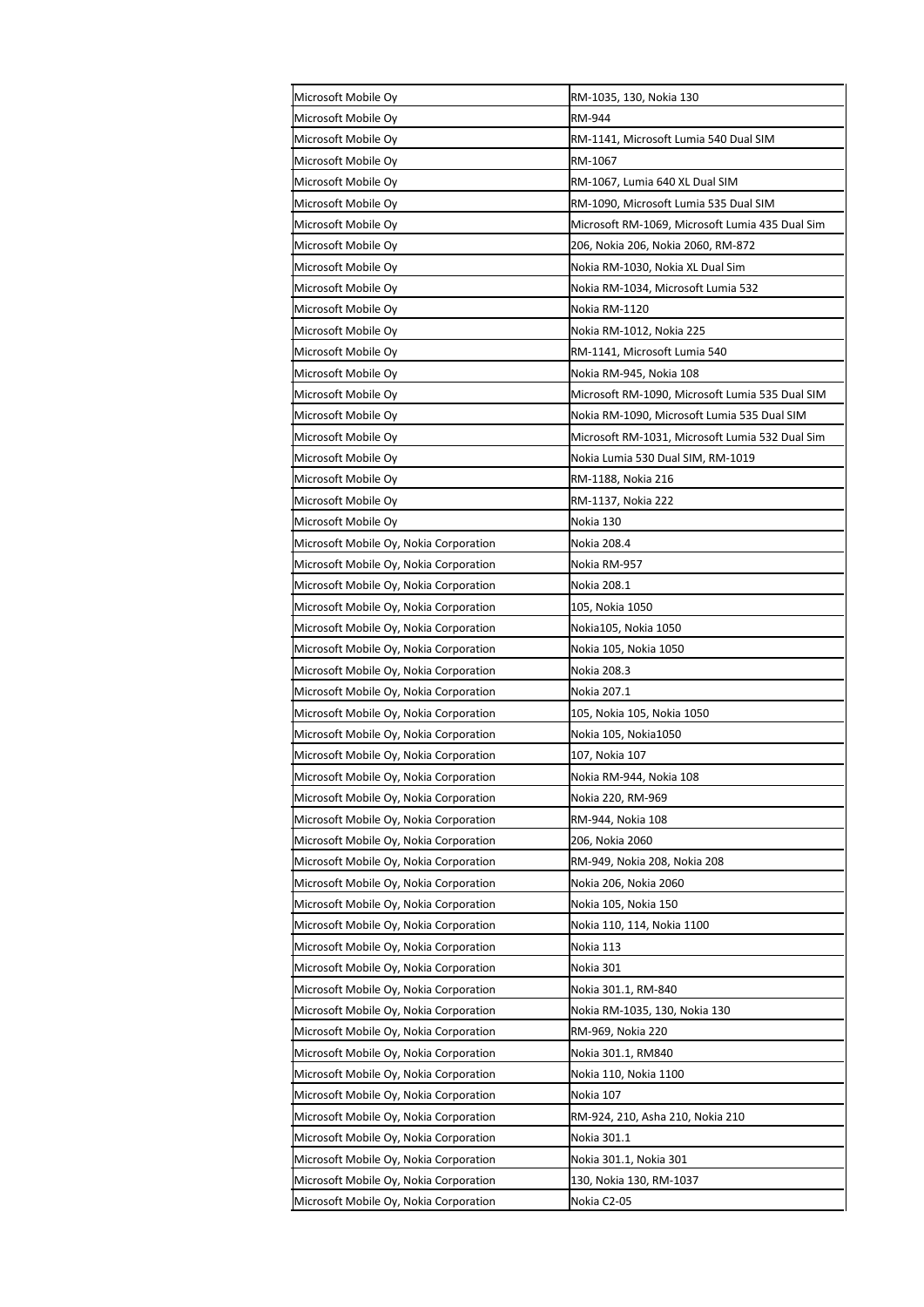| Microsoft Mobile Oy, Nokia Corporation | Nokia 105,Nokia 1050                    |
|----------------------------------------|-----------------------------------------|
| Microsoft Mobile Oy, Nokia Corporation | 107, Nokia 107, RM-961                  |
| Microsoft Mobile Oy, Nokia Corporation | Nokia 112, Nokia 1120                   |
| Microsoft Mobile Oy, Nokia Corporation | Nokia 208, Nokia 208                    |
| Microsoft Mobile Oy, Nokia Corporation | Nokia Nokia 105, Nokia 1050             |
| Microsoft Mobile Oy, Nokia Corporation | Noka 206, Nokia 2060                    |
| Microsoft Mobile Oy, Nokia Corporation | Nokia 206, Noka 2060                    |
| Microsoft Mobile Oy, Nokia Corporation | Nokia 501,Asha 501, Nokia 501           |
| Microsoft Mobile Oy, Nokia Corporation | Nokia 208 Dual SIM                      |
| Microsoft Mobile Oy, Nokia Corporation | Nokia 110, 114 , Nokia 1100             |
| Microsoft Mobile Oy, Nokia Corporation | Nokia 206,Nokia 2060                    |
| Microsoft Mobile Oy, Nokia Corporation | RM-970, Nokia 220                       |
| Microsoft Mobile Oy, Nokia Corporation | Nokia RM-980, Nokia X                   |
| Microsoft Mobile Oy, Nokia Corporation | Nokia RM-1011, Nokia 225 Dual Sim       |
| Microsoft Mobile Oy, Nokia Corporation | Nokia 110,Nokia 1100                    |
| Microsoft Mobile Oy, Nokia Corporation | Nokia RM-1013, Nokia X2 Dual Sim        |
| Microsoft Mobile Oy, Nokia Corporation | Nokia 502, Nokia Asha 502               |
| Microsoft Mobile Oy, Nokia Corporation | 515.2,Nokia 515                         |
| Microsoft Mobile Oy, Nokia Corporation | 106.1, Nokia 106                        |
| Microsoft Mobile Oy, Nokia Corporation | 206, Nokia 206, Nokia 2060, RM-872      |
| Microsoft Mobile Oy, Nokia Corporation | Nokia 110, Nokia 1100, 114              |
| Microsoft Mobile Oy, Nokia Corporation | Nokia 501, Asha 501, Nokia 501          |
| Microsoft Mobile Oy, Nokia Corporation | Nokia X                                 |
| Microsoft Mobile Oy, Nokia Corporation | Nokia 205, Nokia 2050                   |
| Microsoft Mobile Oy, Nokia Corporation | Nokia RM-934                            |
| Microsoft Mobile Oy, Nokia Corporation | 206, Nokia 206, Nokia 2060              |
| Microsoft Mobile Oy, Nokia Corporation | Nokia 210, Asha 210, Nokia 210          |
| Microsoft Mobile Oy, Nokia Corporation | Nokia 110, Nokia 1100,114               |
| Microsoft Mobile Oy, Nokia Corporation | RM-922, Asha 503, Nokia 503             |
| Microsoft Mobile Oy, Nokia Corporation | Nokia RM-1030, Nokia XL Dual Sim        |
| Microsoft Mobile Oy, Nokia Corporation | Nokia RM-934, Nokia 500, Nokia Asha 500 |
| Microsoft Mobile Oy, Nokia Corporation | RM-986, Nokia 230, Nokia Asha 230       |
| Microsoft Mobile Oy, Nokia Corporation | Nokia RM-945, Nokia 108                 |
| Microsoft Mobile Oy, Nokia Corporation | Nokia Lumia 630 Dual SIM,RM-978         |
| Microsoft Mobile Oy, Nokia Corporation | Nokia Lumia 520, 520.2                  |
| Microsoft Mobile Oy, Nokia Corporation | 130, Nokia 130, RM-1035                 |
| Microsoft Mobile Oy, Nokia Corporation | Nokia 515                               |
| Microsoft Mobile Oy, Nokia Corporation | Nokia 106                               |
| Microsoft Mobile Oy, Nokia Corporation | RM-945, Nokia 108                       |
| Microsoft Mobile Oy, Nokia Corporation | Nokia 206.1                             |
| Microsoft Mobile Oy, Nokia Corporation | 106.1, Nokia 106, RM-962                |
| Microsoft Mobile Oy, Nokia Corporation | 112, Nokia 112, Nokia 1120              |
| Microsoft Mobile Oy, Nokia Corporation | 206, Nokia 2060, RM-872                 |
| Microsoft Mobile Oy, Nokia Corporation | 515.2, Nokia 515                        |
| Microsoft Mobile Oy, Nokia Corporation | Nokia 520, Lumia 520                    |
| Microsoft Mobile Oy, Nokia Corporation | Nokia 501, Asha 501                     |
| Microsoft Mobile Oy, Nokia Corporation | Nokia 520, Lumia 520, Nokia 520         |
| Microsoft Mobile Oy, Nokia Corporation | Nokia RM-980, Nokia X Dual Sim          |
| Microsoft Mobile Oy, Nokia Corporation | Nokia RM-1012, Nokia 225                |
| Microsoft Mobile Oy, Nokia Corporation | Nokia 110,114, Nokia 1100               |
| Microsoft Mobile Oy, Nokia Corporation | Nokia 305, Nokia 3050                   |
| Microsoft Mobile Oy, Nokia Corporation | Nokia RM-944                            |
| Microsoft Mobile Oy, Nokia Corporation | 110, Nokia 1100                         |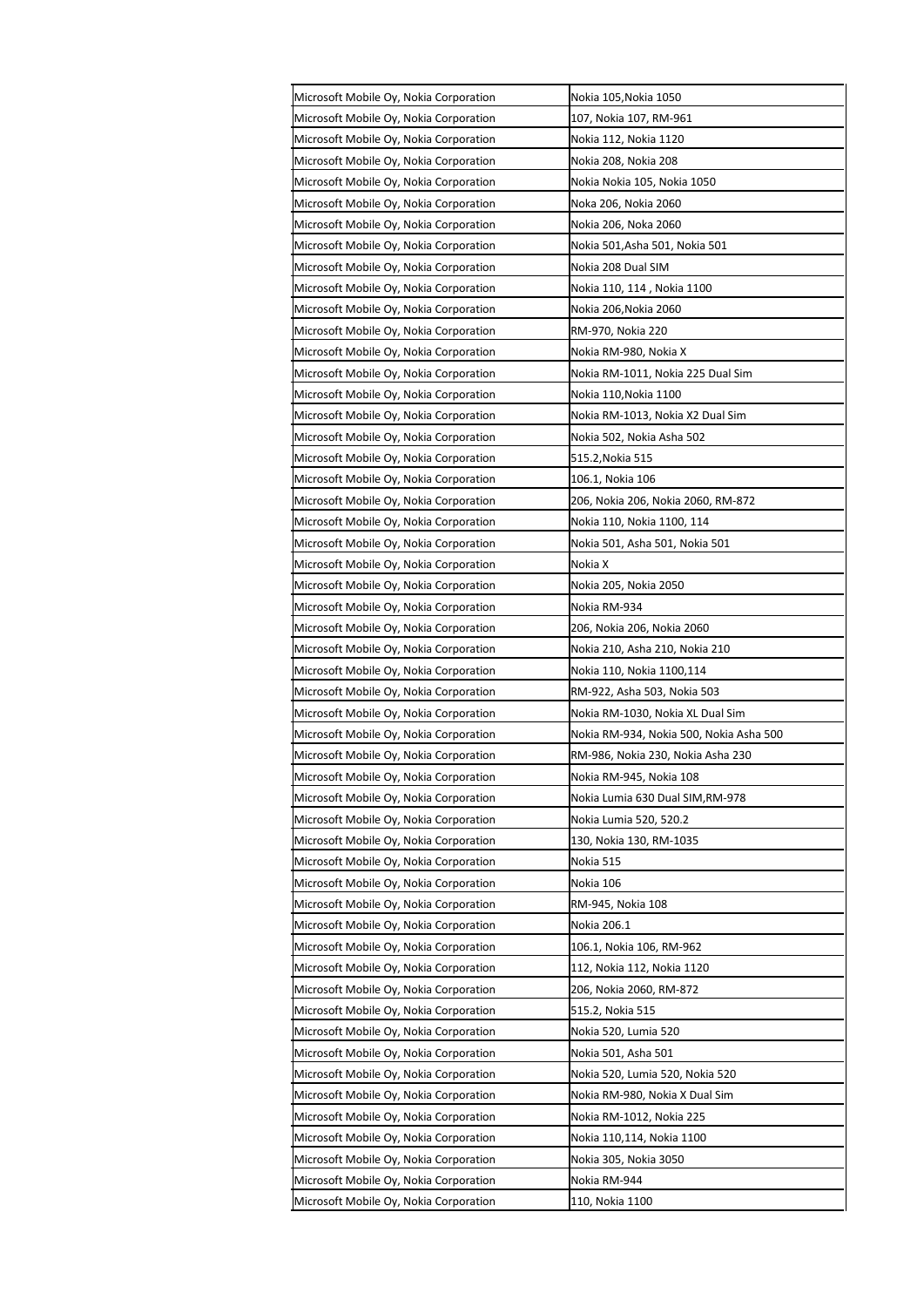| Microsoft Mobile Oy, Nokia Corporation | RM-1018, Nokia 530, Lumia 530           |
|----------------------------------------|-----------------------------------------|
| Microsoft Mobile Oy, Nokia Corporation | Nokia 208.2                             |
| Microsoft Mobile Oy, Nokia Corporation | Lumia 1320                              |
| Microsoft Mobile Oy, Nokia Corporation | Nokia 520.2                             |
| Microsoft Mobile Oy, Nokia Corporation | Nokia RM-841                            |
| Microsoft Mobile Oy, Nokia Corporation | 520.2                                   |
| Microsoft Mobile Oy, Nokia Corporation | RM-1040, Nokia Lumia 730 Dual SIM       |
| Microsoft Mobile Oy, Nokia Corporation | RM-998, 525, Lumia 525, Nokia 525       |
| Microsoft Mobile Oy, Nokia Corporation | 112, Nokia 1120                         |
| Microsoft Mobile Oy, Nokia Corporation | Nokia 110, 114, Nokia 1100              |
| Microsoft Mobile Oy, Nokia Corporation | RM-1089, Lumia 535, Microsoft Lumia 535 |
| Microsoft Mobile Oy, Nokia Corporation | Nokia 114                               |
| Microsoft Mobile Oy, Nokia Corporation | Nokia 206                               |
| Microsoft Mobile Oy, Nokia Corporation | 210, Asha 210, Nokia 210                |
| Microsoft Mobile Oy, Nokia Corporation | RM-1019, Lumia 530 Dual SIM             |
| Microsoft Mobile Oy, Nokia Corporation | Nokia 205, Nokia 250                    |
| Microsoft Mobile Oy, Nokia Corporation | Lumia 520, Nokia 520                    |
| Mint Mobile (PTY) Ltd                  | Mint Proton                             |
| Mirc Electronics Ltd                   | ONIDA - G460                            |
| Mitsubishi Electric Corporation        | MT- 1WE03B, FOMA D704i                  |
| M-Labs Technologies, LLC               | Montage System Talon                    |
| MobileTech (Shanghai) Co Ltd           | CMT-DZ01, CMT-DZ04                      |
| MobileTech (Shanghai) Co Ltd           | MD231, MD232, DE200                     |
| Mobily for IMP & Commercial Agencies   | mobily S999/SG005/SG009/SG007/SG008     |
| Mobiwire Mobiles (Ningbo) Co Ltd       | Q1                                      |
| Mobiwire Mobiles (Ningbo) Co Ltd       | Q5                                      |
| <b>Mobiwire SAS</b>                    | <b>Mobiwire Eris</b>                    |
| <b>Mobiwire SAS</b>                    | MobiWire Pictor                         |
| <b>Mobiwire SAS</b>                    | MobiWire Leyti                          |
| <b>Mobiwire SAS</b>                    | MobiWire Doli                           |
| Mobo Mobile (Private) Limited          | mobo, H45 BOSS                          |
| Modu Ltd                               | modu T                                  |
| More International Group Limited       | BOCOIN 225 mini                         |
| More International Group Limited       | BOCOIN 208                              |
| More International Group Limited       | BOCOIN 225                              |
| More International Group Limited       | moRebile GX200, GX308, Q630, Z800       |
| More International Group Limited       | <b>BOCOIN C5</b>                        |
| More International Group Limited       | <b>BOCOIN B301</b>                      |
| More International Group Limited       | <b>BOCOIN K37</b>                       |
| MOTOROLA                               | <b>SPIRIT</b>                           |
| Motorola                               | L2, M930                                |
| Motorola                               | V3e                                     |
| Motorola Inc.                          | MQ3-4411J11                             |
| Motorola Inc.                          | MT3-411A21                              |
| Motorola Inc.                          | MC2-21A11                               |
| Motorola Inc.                          | MQ3-4411C11                             |
| Motorola Inc.                          | G20                                     |
| Motorola Inc.                          | MQ3-4411C21                             |
| Motorola Inc.                          | MQ4-4411G11                             |
| Motorola Inc.                          | MQ3-4411I11                             |
| Motorola Inc.                          | V3                                      |
| Motorola Inc.                          | MUT4-4411G11                            |
| Motorola Inc.                          | MUT4-4411J11                            |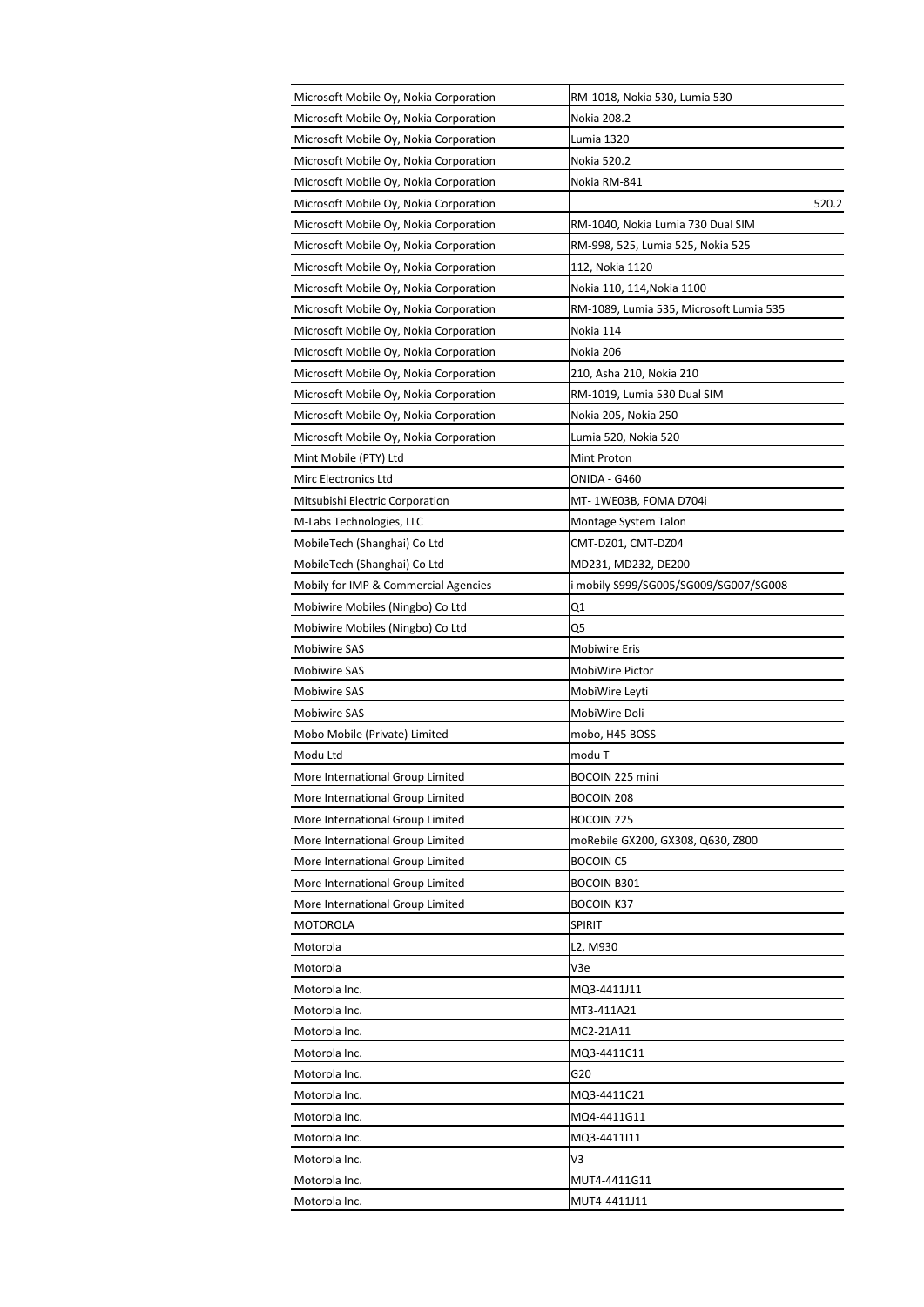| Motorola Inc.                           | MQ3-4411C11, C650                                  |
|-----------------------------------------|----------------------------------------------------|
| Motorola Inc.                           | CC3-41C31                                          |
| Motorola Inc.                           | MQ3-4411C41                                        |
| Motorola Inc.                           | MC2-41E15                                          |
| Motorola Inc.                           | CC3-41C11                                          |
| Motorola Inc.                           | P7389                                              |
| Motorola Inc.                           | MQ3-4411A11                                        |
| Motorola Inc.                           | MC3-41D14                                          |
| Motorola Inc.                           | CC3-41C51                                          |
| Motorola Inc.                           | MQ4-4411E11                                        |
| Motorola Inc.                           | MQ4-4411G21                                        |
| Motorola Inc.                           | MQ3-4411C31                                        |
| Motorola Mobility LLC, a Lenovo Company | M930                                               |
| Motorola Mobility LLC, a Lenovo Company | M900                                               |
| Motorola Mobility LLC, a Lenovo Company | M990 PI                                            |
| Motorola Mobility LLC, a Lenovo Company | Balina                                             |
| Motorola Mobility LLC, a Lenovo Company | BC3-41B11                                          |
| Motorola Mobility LLC, a Lenovo Company | MQ5-4411A11                                        |
| Motorola Mobility LLC, a Lenovo Company | WX295                                              |
| Motorola Mobility LLC, a Lenovo Company | Motorola M0C2E, XT910, XT910S, XT910K, RAZR        |
| Motorola Mobility LLC, a Lenovo Company | CC3-41C11                                          |
| Motorola Mobility LLC, a Lenovo Company | CC3-41C62                                          |
| Motorola Mobility LLC, a Lenovo Company | CQ3-4411A11                                        |
| Motorola Mobility LLC, a Lenovo Company | Moto C, PT12056645                                 |
| Motorola Mobility LLC, a Lenovo Company | Moto G (2nd Generation), XT1063, XT943G, TI1240264 |
| Motorola Mobility LLC, a Lenovo Company | CC3-41C82                                          |
| Motorola Mobility LLC, a Lenovo Company | Motorola M0C43, MZ616-32, XOOM 2                   |
| Motorola Mobility LLC, a Lenovo Company | V3i                                                |
| Motorola Mobility LLC, a Lenovo Company | Motorola MVQ7-334411D11, MB526                     |
| Motorola Mobility LLC, a Lenovo Company | Motorola MWQ7-334411A11, MB525, DEFY               |
| Motorola Mobility LLC, a Lenovo Company | WX290                                              |
| Motorola Mobility LLC, a Lenovo Company | MQ4-4411G21                                        |
| Motorola Mobility LLC, a Lenovo Company | WX288                                              |
|                                         |                                                    |
| Motorola Mobility LLC, a Lenovo Company | G18                                                |
| Motorola Mobility LLC, a Lenovo Company | W231                                               |
| Motorola Mobility LLC, a Lenovo Company | Z3, MOTORIZR Z3                                    |
| Motorola Mobility LLC, a Lenovo Company | Motorola DE12310445, MVQ7-334411D11, MB526         |
| Motorola Mobility LLC, a Lenovo Company | EM325                                              |
| Motorola Mobility LLC, a Lenovo Company | Motorola MVRQ6-33334411A11, ATRIX, MB860, MB86     |
| Motorola Mobility LLC, a Lenovo Company | Motorola MVQ7-334411D11, MB525, DEFY               |
| Motorola Mobility LLC, a Lenovo Company | CC3-41E11                                          |
| Motorola Mobility LLC, a Lenovo Company | Moto G                                             |
| Motorola Mobility LLC, a Lenovo Company | Moto G (2nd Generation), XT1064, TI12402745        |
| Motorola Mobility LLC, a Lenovo Company | Motorola RAZR I, SM12334645, M0D12, XT890          |
| Motorola Mobility LLC, a Lenovo Company | A853                                               |
| Motorola Mobility LLC, a Lenovo Company | MUQ6-34411C11                                      |
| Motorola Mobility LLC, a Lenovo Company | Moto G (2nd Generation), INDR000645                |
| Motorola Mobility LLC, a Lenovo Company | Motorola Moto G (2nd Generation), XT1068, TI124025 |
| Motorola Mobility LLC, a Lenovo Company | Moto G, XT939G, XT1034                             |
| Motorola Mobility LLC, a Lenovo Company | HC700 F4707                                        |
| Motorola Mobility LLC, a Lenovo Company | Moto E                                             |
| Motorola Mobility LLC, a Lenovo Company | Moto G (2nd Generation)                            |
| Motorola Mobility LLC, a Lenovo Company | WX260                                              |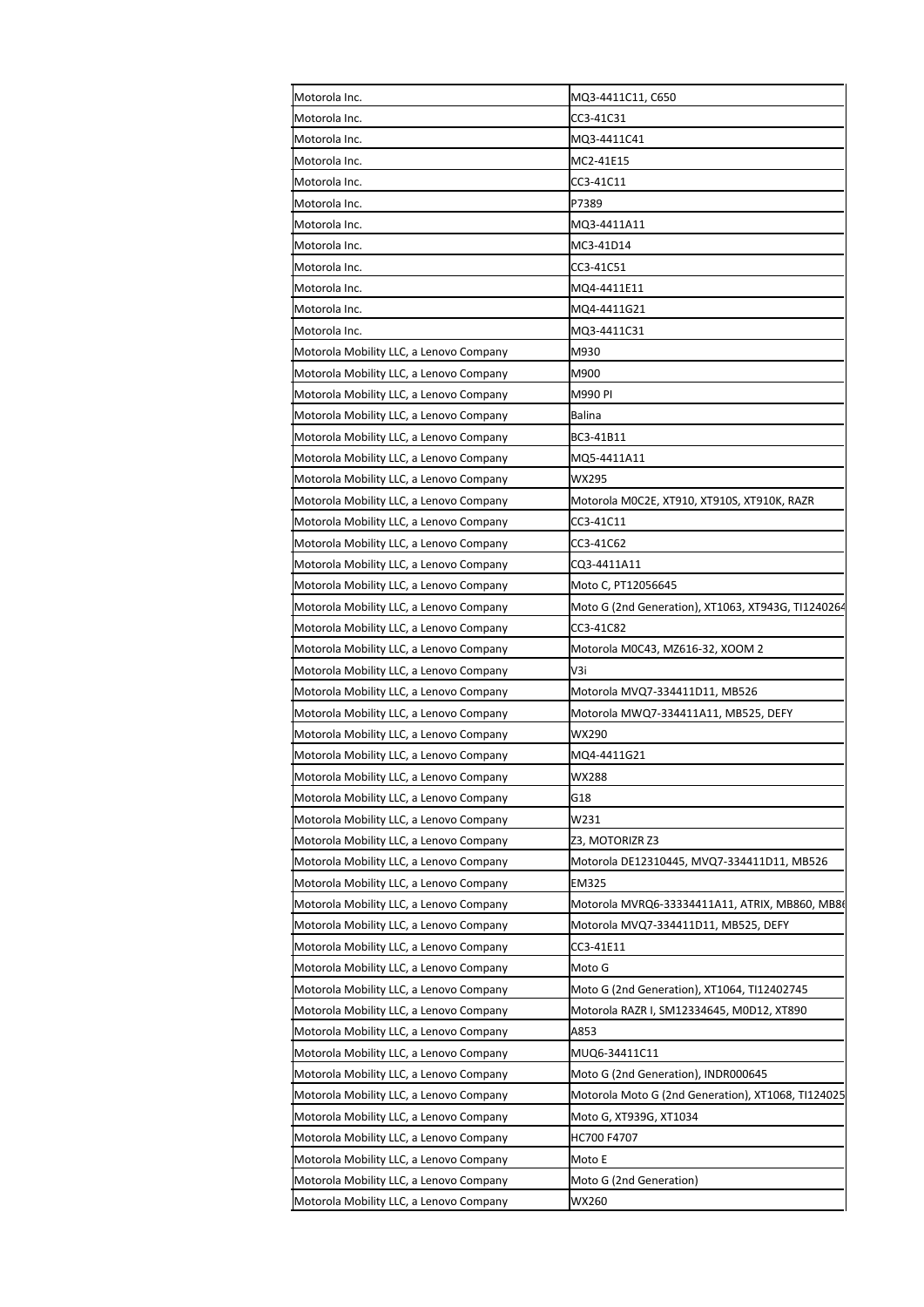| Motorola Mobility LLC, a Lenovo Company                                                                                                                                                                                                                                                                                                                                                                                                                                                                                                                                                                                                                                                         | Motorola BU12313545, M0C3F, WX308                   |
|-------------------------------------------------------------------------------------------------------------------------------------------------------------------------------------------------------------------------------------------------------------------------------------------------------------------------------------------------------------------------------------------------------------------------------------------------------------------------------------------------------------------------------------------------------------------------------------------------------------------------------------------------------------------------------------------------|-----------------------------------------------------|
| Motorola Mobility LLC, a Lenovo Company                                                                                                                                                                                                                                                                                                                                                                                                                                                                                                                                                                                                                                                         | MQ4-4411G12                                         |
| Motorola Mobility LLC, a Lenovo Company                                                                                                                                                                                                                                                                                                                                                                                                                                                                                                                                                                                                                                                         | Motorola MMUQ7-33334411A11, Xoom                    |
| Motorola Mobility LLC, a Lenovo Company                                                                                                                                                                                                                                                                                                                                                                                                                                                                                                                                                                                                                                                         | W231, W388, W233                                    |
| Motorola Mobility LLC, a Lenovo Company                                                                                                                                                                                                                                                                                                                                                                                                                                                                                                                                                                                                                                                         | Moto G, XT1032                                      |
| Motorola Mobility LLC, a Lenovo Company                                                                                                                                                                                                                                                                                                                                                                                                                                                                                                                                                                                                                                                         | Moto G Play (4th Gen), JU12797645                   |
| Motorola Mobility LLC, a Lenovo Company                                                                                                                                                                                                                                                                                                                                                                                                                                                                                                                                                                                                                                                         | MUT6-3411B11                                        |
| Motorola Mobility LLC, a Lenovo Company                                                                                                                                                                                                                                                                                                                                                                                                                                                                                                                                                                                                                                                         | Moto G (2nd Generation), XT1068, INDR000145         |
| Motorola Mobility LLC, a Lenovo Company                                                                                                                                                                                                                                                                                                                                                                                                                                                                                                                                                                                                                                                         | MUT6-3411D11                                        |
| Motorola Mobility LLC, a Lenovo Company                                                                                                                                                                                                                                                                                                                                                                                                                                                                                                                                                                                                                                                         | Motorola Moto G, XT1033, M0DEB, DV12356445          |
| Motorola Mobility LLC, a Lenovo Company                                                                                                                                                                                                                                                                                                                                                                                                                                                                                                                                                                                                                                                         | Motorola MVQ7-334411C11, MILESTONE 2                |
| Motorola Mobility LLC, a Lenovo Company                                                                                                                                                                                                                                                                                                                                                                                                                                                                                                                                                                                                                                                         | MQ4-4411G11                                         |
| Motorola Mobility LLC, a Lenovo Company                                                                                                                                                                                                                                                                                                                                                                                                                                                                                                                                                                                                                                                         | MQ3-4411I11                                         |
| Motorola Mobility LLC, a Lenovo Company                                                                                                                                                                                                                                                                                                                                                                                                                                                                                                                                                                                                                                                         | EM35                                                |
| Motorola Mobility LLC, a Lenovo Company                                                                                                                                                                                                                                                                                                                                                                                                                                                                                                                                                                                                                                                         | MUT6-3411A11                                        |
| Motorola Mobility LLC, a Lenovo Company                                                                                                                                                                                                                                                                                                                                                                                                                                                                                                                                                                                                                                                         | Aura, Aura R1, R1                                   |
| Motorola Mobility LLC, a Lenovo Company                                                                                                                                                                                                                                                                                                                                                                                                                                                                                                                                                                                                                                                         | WX161                                               |
| Motorola Mobility LLC, a Lenovo Company                                                                                                                                                                                                                                                                                                                                                                                                                                                                                                                                                                                                                                                         | MotoG, XT1032, M0DEB                                |
| Multi-Tech Systems Inc                                                                                                                                                                                                                                                                                                                                                                                                                                                                                                                                                                                                                                                                          | MTMMC-G-F4                                          |
| Multi-Tech Systems Inc                                                                                                                                                                                                                                                                                                                                                                                                                                                                                                                                                                                                                                                                          | MTSMC-G-F4                                          |
| Myanmar Lone Teng Company Limited                                                                                                                                                                                                                                                                                                                                                                                                                                                                                                                                                                                                                                                               | Hero, i7                                            |
| myPhone                                                                                                                                                                                                                                                                                                                                                                                                                                                                                                                                                                                                                                                                                         | myPhone 6600, 1180, 5010, 1030, 5570, 8855, 1090, 2 |
| myPhone                                                                                                                                                                                                                                                                                                                                                                                                                                                                                                                                                                                                                                                                                         | myphone 1062, 1045, 1082, 1067                      |
| myPhone                                                                                                                                                                                                                                                                                                                                                                                                                                                                                                                                                                                                                                                                                         | myphone 1050/1070/1170/2050/1060/3010/8815/88       |
| myPhone                                                                                                                                                                                                                                                                                                                                                                                                                                                                                                                                                                                                                                                                                         | HALO EASY                                           |
| myPhone                                                                                                                                                                                                                                                                                                                                                                                                                                                                                                                                                                                                                                                                                         | myPhone 1075, myPhone Halo 2, CPA Halo 11, myPho    |
|                                                                                                                                                                                                                                                                                                                                                                                                                                                                                                                                                                                                                                                                                                 |                                                     |
|                                                                                                                                                                                                                                                                                                                                                                                                                                                                                                                                                                                                                                                                                                 |                                                     |
|                                                                                                                                                                                                                                                                                                                                                                                                                                                                                                                                                                                                                                                                                                 | FLIP <sub>3</sub>                                   |
|                                                                                                                                                                                                                                                                                                                                                                                                                                                                                                                                                                                                                                                                                                 | 6310                                                |
|                                                                                                                                                                                                                                                                                                                                                                                                                                                                                                                                                                                                                                                                                                 |                                                     |
|                                                                                                                                                                                                                                                                                                                                                                                                                                                                                                                                                                                                                                                                                                 | SATURN S1                                           |
|                                                                                                                                                                                                                                                                                                                                                                                                                                                                                                                                                                                                                                                                                                 | Majesty M5                                          |
|                                                                                                                                                                                                                                                                                                                                                                                                                                                                                                                                                                                                                                                                                                 | N411i                                               |
|                                                                                                                                                                                                                                                                                                                                                                                                                                                                                                                                                                                                                                                                                                 | e938, e949, N412i, L1, N512i, Nq                    |
|                                                                                                                                                                                                                                                                                                                                                                                                                                                                                                                                                                                                                                                                                                 | N940                                                |
|                                                                                                                                                                                                                                                                                                                                                                                                                                                                                                                                                                                                                                                                                                 | KOLOR Crosscall ODYSSEY                             |
|                                                                                                                                                                                                                                                                                                                                                                                                                                                                                                                                                                                                                                                                                                 | Neoi 136                                            |
|                                                                                                                                                                                                                                                                                                                                                                                                                                                                                                                                                                                                                                                                                                 | Neoi 3G932                                          |
|                                                                                                                                                                                                                                                                                                                                                                                                                                                                                                                                                                                                                                                                                                 | Neoi S300                                           |
|                                                                                                                                                                                                                                                                                                                                                                                                                                                                                                                                                                                                                                                                                                 | SISTEMA REMOTE                                      |
|                                                                                                                                                                                                                                                                                                                                                                                                                                                                                                                                                                                                                                                                                                 | А8                                                  |
|                                                                                                                                                                                                                                                                                                                                                                                                                                                                                                                                                                                                                                                                                                 | Diamond TXT                                         |
|                                                                                                                                                                                                                                                                                                                                                                                                                                                                                                                                                                                                                                                                                                 | M5                                                  |
|                                                                                                                                                                                                                                                                                                                                                                                                                                                                                                                                                                                                                                                                                                 | oktel M1,M2,M3,M5                                   |
|                                                                                                                                                                                                                                                                                                                                                                                                                                                                                                                                                                                                                                                                                                 | yaqi CP18                                           |
|                                                                                                                                                                                                                                                                                                                                                                                                                                                                                                                                                                                                                                                                                                 | Newplan CP10                                        |
|                                                                                                                                                                                                                                                                                                                                                                                                                                                                                                                                                                                                                                                                                                 | NGM VICTOR                                          |
|                                                                                                                                                                                                                                                                                                                                                                                                                                                                                                                                                                                                                                                                                                 | NGM C2                                              |
|                                                                                                                                                                                                                                                                                                                                                                                                                                                                                                                                                                                                                                                                                                 | Odisu Nova X70                                      |
| NGM Italia<br>Nile International HK Limited                                                                                                                                                                                                                                                                                                                                                                                                                                                                                                                                                                                                                                                     | AUX AUX V990T                                       |
| Ningbo Bird Co Ltd                                                                                                                                                                                                                                                                                                                                                                                                                                                                                                                                                                                                                                                                              | M35                                                 |
|                                                                                                                                                                                                                                                                                                                                                                                                                                                                                                                                                                                                                                                                                                 | Bird V808                                           |
| myPhone<br>myPhone<br>Nanjing Panda Mobile Communication Equipment Co IV666<br><b>National Store</b><br><b>National Store</b><br>NEC Technologies (UK) Ltd<br>NEC Technologies (UK) Ltd<br>NEC Technologies (UK) Ltd<br>Neel Enterprise<br>Neoi Technology Pte Ltd<br>Neoi Technology Pte Ltd<br>Neoi Technology Pte Ltd<br>Netmachine Software SLU<br>New Angle (Hong Kong) Holding Co Limited<br>New Sky Traders<br>New-Bund Technology Co Limited<br>NEWMIND TECHNOLOGY GROUP LIMITED<br>Newplan Aging Business Design Consultant Co Ltd<br>Newplan Enterprises Limited<br>NGM Italia<br>Ningbo Aux Air Conditioner Co Ltd<br>Ningbo Bird Co Ltd<br>Ningbo Bird Co Ltd<br>Ningbo Bird Co Ltd | <b>Bird S302</b><br><b>Bird S711</b>                |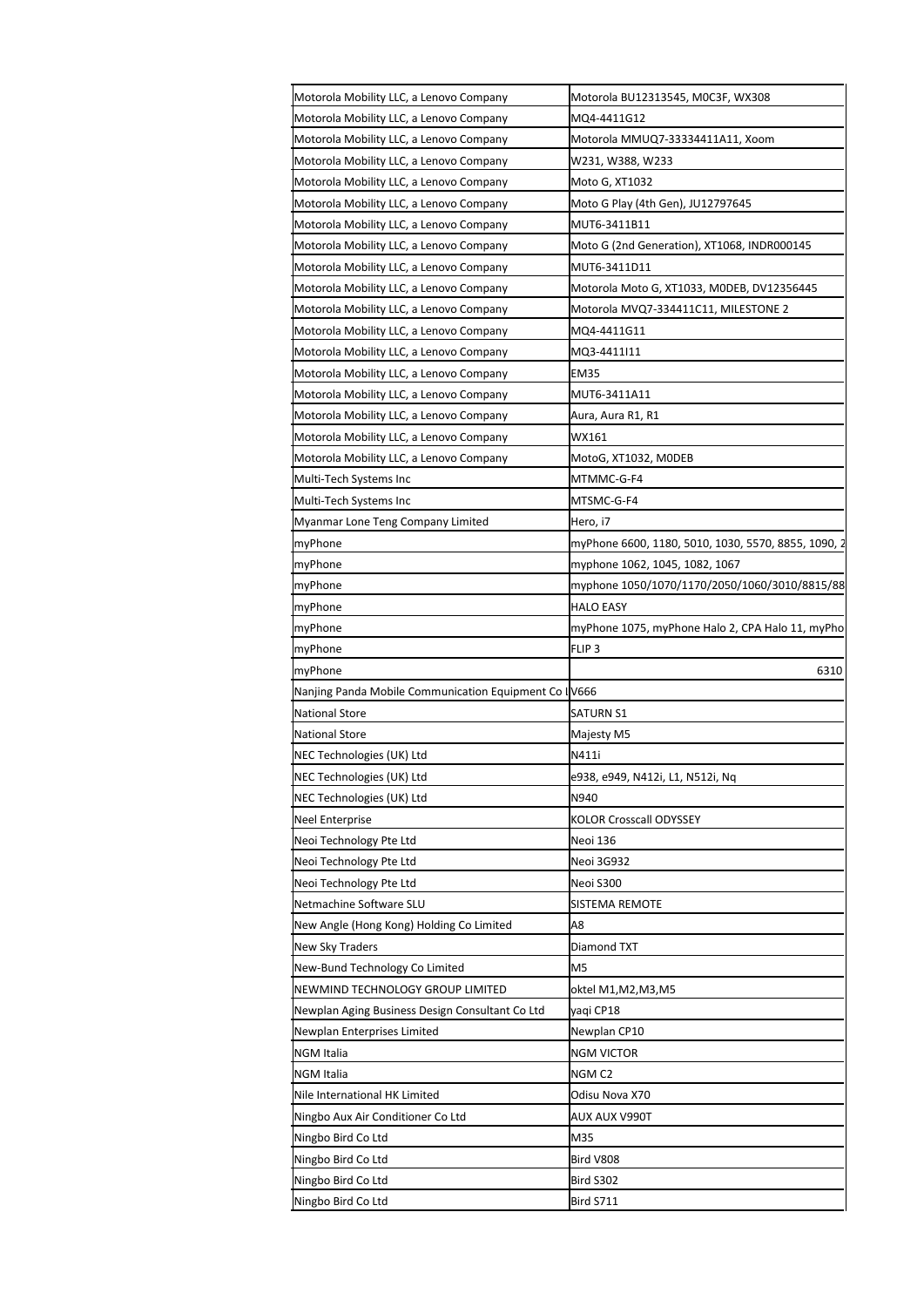| Ningbo Bird Co Ltd (99 Chenhshan /999 Dachen) | V110                  |
|-----------------------------------------------|-----------------------|
| Ningbo Bird Co Ltd (99 Chenhshan /999 Dachen) | G118                  |
| Ningbo Yidong Electronic Company Ltd          | HT6178                |
| Ningbo Yidong Electronic Company Ltd          | hantel HT-W70         |
| Nokia                                         | 2720a-2b              |
| Nokia                                         | 2610 (RH-87)          |
| Nokia                                         | 1112B                 |
| Nokia                                         | 1100b                 |
| Nokia                                         | 1200b                 |
| Nokia                                         | 2720a-2b/RM-520       |
| Nokia                                         | 1600b                 |
| Nokia Corporation                             | Nokia C2-01.5         |
| <b>Nokia Corporation</b>                      | 1650                  |
| Nokia Corporation                             | Nokia C2-01           |
| Nokia Corporation                             | 3710a-1c              |
| Nokia Corporation                             | NOKIA 2720a-2, 2720a  |
| Nokia Corporation                             | 1208, 1209            |
| Nokia Corporation                             | 3710a-1               |
| Nokia Corporation                             | 7230-1c               |
| Nokia Corporation                             | Nokia 3710a-1         |
| Nokia Corporation                             | 3610a                 |
| Nokia Corporation                             | 7210c                 |
| Nokia Corporation                             | Nokia 1280, 1282      |
| Nokia Corporation                             | 2730c-1,2730c         |
| Nokia Corporation                             | Nokia 1280,1282       |
| Nokia Corporation                             | 6070                  |
| Nokia Corporation                             | Nokia 1616-2, 1616    |
| Nokia Corporation                             | 7020a-2, 7020         |
| Nokia Corporation                             | 3120                  |
| Nokia Corporation                             | Nokia 100, Nokia 1000 |
| Nokia Corporation                             | 2680s, 2680s-2        |
| Nokia Corporation                             | NOKIA 2730c-1,2730c   |
| Nokia Corporation                             | 5000, 5000d-2         |
| Nokia Corporation                             | 2680s, 2680s-2        |
| Nokia Corporation                             | 2720a-2, 2720a        |
| Nokia Corporation                             | Nokia 100, Nokia 1000 |
| Nokia Corporation                             | NOKIA 7020a-2, 7020   |
| Nokia Corporation                             | Nokia 7610            |
| Nokia Corporation                             | 2720a-2,2720a         |
| Nokia Corporation                             | 1280                  |
| Nokia Corporation                             | 2730c-1b              |
| Nokia Corporation                             | Nokia 7230            |
| Nokia Corporation                             | Nokia X2-02           |
| Nokia Corporation                             | NOKIA 2220s           |
| <b>Nokia Corporation</b>                      | Nokia 1280            |
| Nokia Corporation                             | 6267                  |
| Nokia Corporation                             | 2730c-1, 2730c        |
| Nokia Corporation                             | Nokia 6230i           |
| Nokia Corporation                             | 2610                  |
| Nokia Corporation                             | Nokia 7230-1c         |
| Nokia Corporation                             | 2680s, 2680s-2        |
| Nokia Corporation                             | 2323c, 2323c-2        |
| Nokia Corporation                             | Nokia 3100            |
|                                               |                       |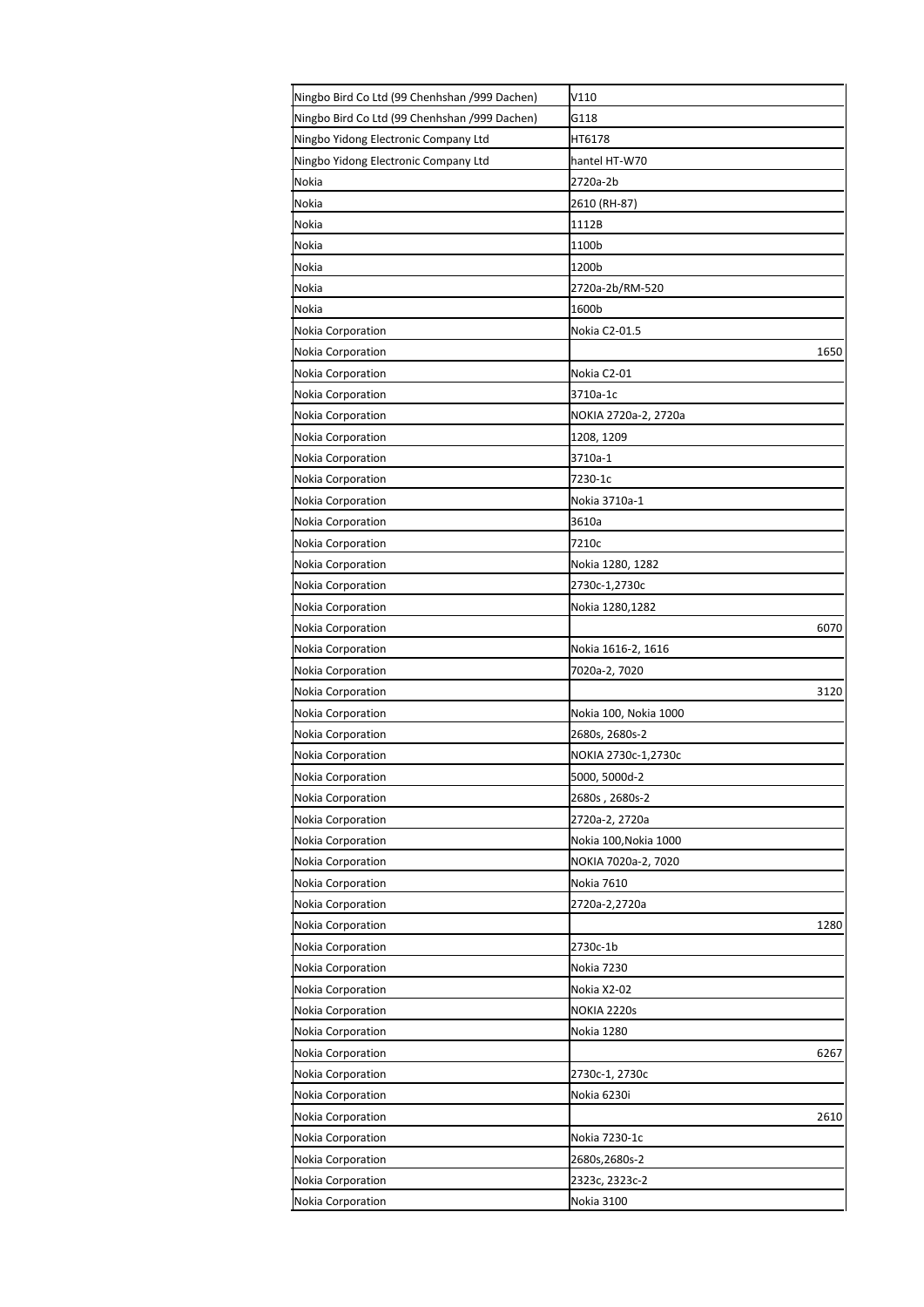| Nokia Corporation        | Nokia 101, Nokia 1010                  |
|--------------------------|----------------------------------------|
| <b>Nokia Corporation</b> | Nokia 3510i/3530                       |
| Nokia Corporation        | Nokia 100, Nokia1000                   |
| <b>Nokia Corporation</b> | 1202, 1202-2                           |
| Nokia Corporation        | 1202-2,1202                            |
| Nokia Corporation        | 6085                                   |
| <b>Nokia Corporation</b> | 1616-2, 1616                           |
| Nokia Corporation        | 1202-2, 1202                           |
| Nokia Corporation        | Nokia 300, Asha 300, Nokia 3000        |
| Nokia Corporation        | Nokia X1-01                            |
| Nokia Corporation        | Nokia 2300                             |
| Nokia Corporation        | <b>NOKIA 1800</b>                      |
| Nokia Corporation        | Nokia E72-1, E72i                      |
| Nokia Corporation        | Nokia C5-00i, C5-00.2                  |
| Nokia Corporation        | 3711a-1                                |
| <b>Nokia Corporation</b> | Nokia C5-00                            |
| Nokia Corporation        | 1209                                   |
| Nokia Corporation        | Nokia 6021                             |
| Nokia Corporation        | 2220s                                  |
| Nokia Corporation        | 3120c-1c                               |
| Nokia Corporation        | 2760                                   |
| <b>Nokia Corporation</b> | Nokia 300, Nokia 3000                  |
| <b>Nokia Corporation</b> | RM-911, Nokia 310, Asha 310, Nokia3100 |
| Nokia Corporation        | Nokia 6230                             |
| Nokia Corporation        | 1208                                   |
| Nokia Corporation        | Nokia 2730c-1, 2730c                   |
| Nokia Corporation        | NOKIA X2-05                            |
| <b>Nokia Corporation</b> | 2600c, 2600c-2                         |
| <b>Nokia Corporation</b> | NOKIA C2-05                            |
| Nokia Corporation        | NOKIA 2330c, 2330c-2                   |
| Nokia Corporation        | Nokia 6085                             |
| <b>Nokia Corporation</b> | Nokia 1200                             |
| <b>Nokia Corporation</b> | Nokia 3510i / 3530                     |
| Nokia Corporation        | <b>NOKIA 6233</b>                      |
| Nokia Corporation        | Nokia 112, Nokia 1120                  |
| Nokia Corporation        | 1200                                   |
| Nokia Corporation        | Nokia E51-1                            |
| Nokia Corporation        | Nokia 308, Nokia 3080                  |
| Nokia Corporation        | 6600f-1                                |
| Nokia Corporation        | Nokia 2690                             |
| Nokia Corporation        | Nokia C5-00.3                          |
| Nokia Corporation        | Nokia C5-00.2                          |
| <b>Nokia Corporation</b> | NOKIA C1-01, C1-03                     |
| Nokia Corporation        | 1202-2 & 1202                          |
| <b>Nokia Corporation</b> | 12091208                               |
| Nokia Corporation        | 5630d-1                                |
| Nokia Corporation        | N86-1                                  |
| Nokia Corporation        | 7230                                   |
| Nokia Corporation        | Nokia C2-03, C2-06, C2-08              |
| Nokia Corporation        | 2610                                   |
| Nokia Corporation        | Nokia RM-604                           |
| Nokia Corporation        | 2690                                   |
| Nokia Corporation        | Nokia 3120                             |
|                          |                                        |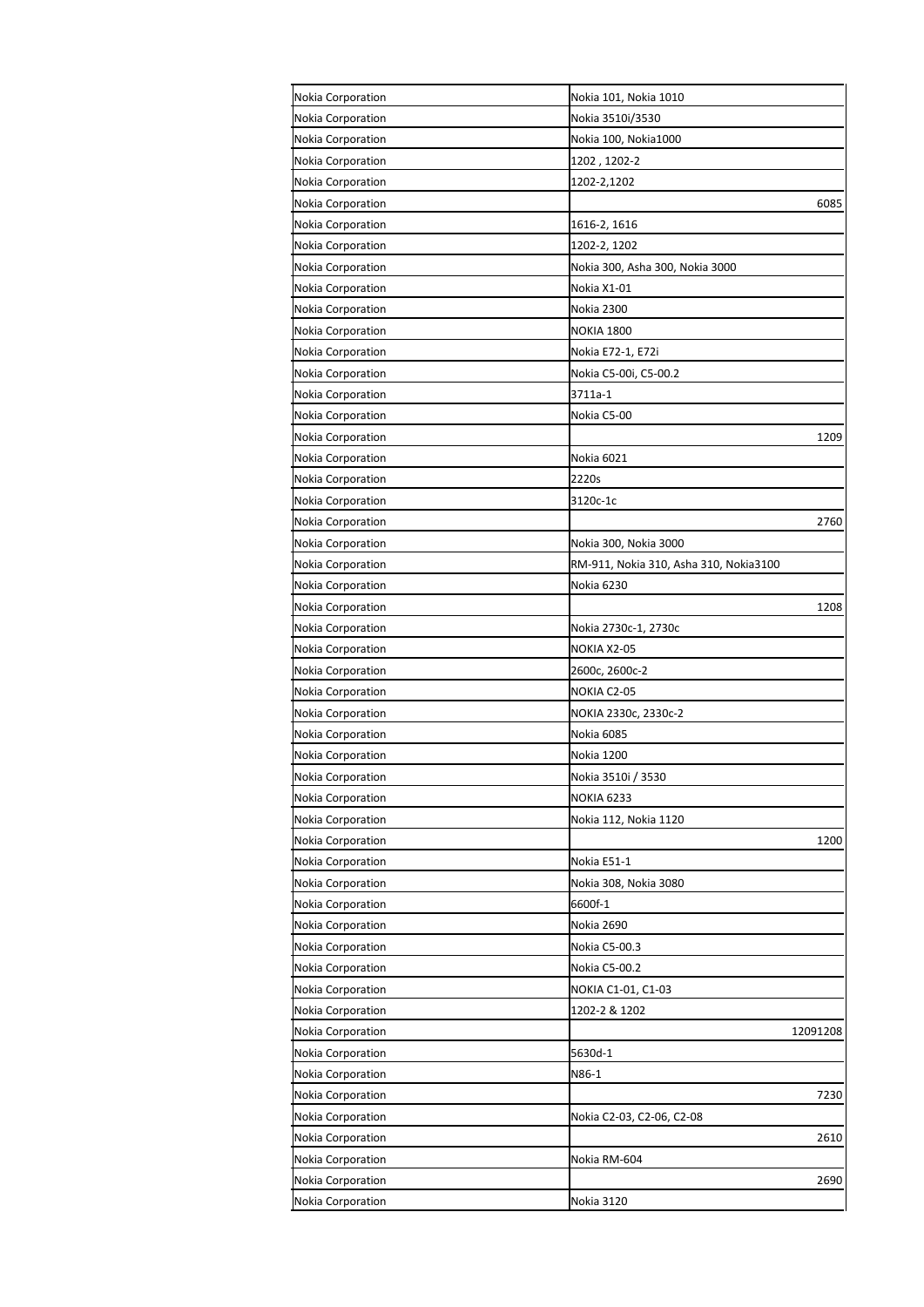| Nokia Corporation | Nokia X3-02                     |
|-------------------|---------------------------------|
| Nokia Corporation | NOKIA 5130, 5130c-2             |
| Nokia Corporation | Nokia Nokia 1010, 101           |
| Nokia Corporation | Nokia 6100                      |
| Nokia Corporation | NOKIA 5030c-2, 5030             |
| Nokia Corporation | 6131                            |
| Nokia Corporation | 6021                            |
| Nokia Corporation | 6020                            |
| Nokia Corporation | Nokia 306, Asha 306, Nokia 3060 |
| Nokia Corporation | N95-2                           |
| Nokia Corporation | Nokia X2-00                     |
| Nokia Corporation | Nokia C2-00                     |
| Nokia Corporation | Nokia C1-00                     |
| Nokia Corporation | 1110i                           |
| Nokia Corporation | 12081209                        |
| Nokia Corporation | 6310i                           |
| Nokia Corporation | 7020a-2, 7020, 7020a-2b         |
| Nokia Corporation | Nokia Nokia 1000, 100           |
| Nokia Corporation | NOKIA C1-01                     |
| Nokia Corporation | 5130,5130c-2                    |
| Nokia Corporation | 1203-2                          |
| Nokia Corporation | 2330c,2330c-2                   |
| Nokia Corporation | Nokia 6303c                     |
| Nokia Corporation | E71-1                           |
| Nokia Corporation | NOKIA 6288                      |
| Nokia Corporation | C5-00                           |
| Nokia Corporation | E72-2                           |
| Nokia Corporation | Nokia 1010, Nokia 101           |
| Nokia Corporation | NOKIA C3-00                     |
| Nokia Corporation | Nokia 3220                      |
| Nokia Corporation | Nokia Nokia 3000, 300           |
| Nokia Corporation | 2330c, 2330c-2                  |
| Nokia Corporation | Nokia 6131                      |
| Nokia Corporation | 6120c-1                         |
| Nokia Corporation | 12081209                        |
| Nokia Corporation | Nokia C7-00                     |
| Nokia Corporation | Nokia 6020                      |
| Nokia Corporation | Nokia N8-00                     |
| Nokia Corporation | Nokia 202, Nokia 2020           |
| Nokia Corporation | 2700c, 2700c-2                  |
| Nokia Corporation | 2310                            |
| Nokia Corporation | Nokia C2-03, C2-06              |
| Nokia Corporation | Nokia 101,Nokia 1010            |
| Nokia Corporation | Nokia E52-1, E52                |
| Nokia Corporation | Nokia 2600c, 2600c-2            |
| Nokia Corporation | NOKIA C2-02, C2-07              |
| Nokia Corporation | NOKIA 101,1010                  |
| Nokia Corporation | $C5-00.1$                       |
| Nokia Corporation | 6300                            |
| Nokia Corporation | Nokia C5-00i                    |
| Nokia Corporation | Nokia 5230                      |
| Nokia Corporation | 1661-2,1661                     |
| Nokia Corporation | 6750-1b                         |
|                   |                                 |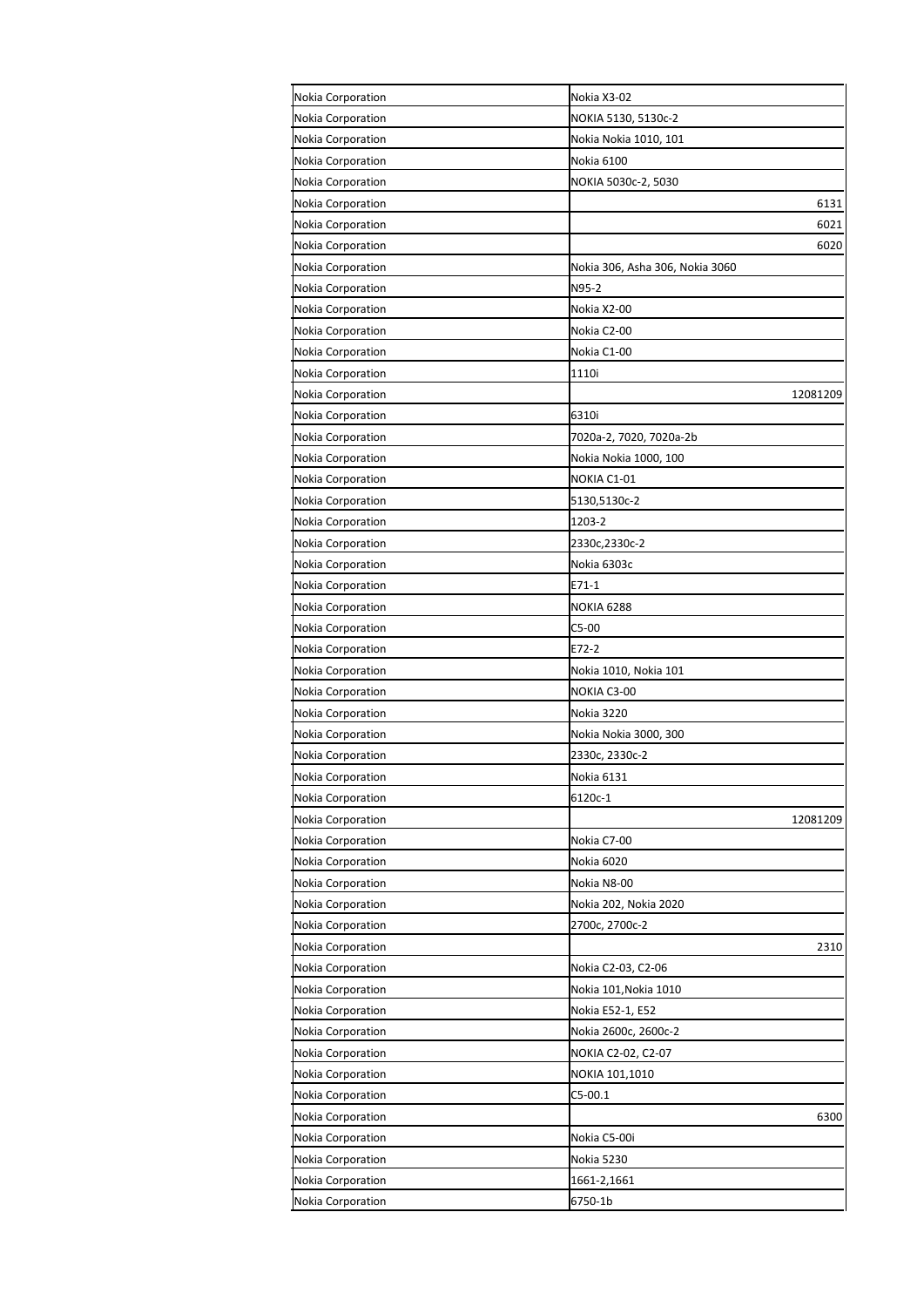| Nokia Corporation<br>1616-2,1616<br>Nokia Corporation<br>Nokia 200, Nokia 2000<br>Nokia 6700c-1<br>Nokia Corporation<br>Nokia Corporation<br>NOKIA C2-02<br>Nokia Corporation<br>6303c<br>Nokia Corporation<br>Nokia 309, Asha 309, Nokia 3090<br>Nokia Corporation<br><b>NOKIA 1110i</b><br>Nokia 6060<br>Nokia Corporation<br>Nokia Corporation<br>5030, 5030c-2<br>6120c-1<br><b>Nokia Corporation</b><br>Nokia Corporation<br>Nokia Nokia 101, Nokia 1010<br>Nokia Corporation<br>2630<br>Nokia Corporation<br>6303c<br>Nokia Corporation<br>1650<br>Nokia Corporation<br>Nokia C2-06<br><b>Nokia Corporation</b><br>1600<br>Nokia Corporation<br>6126<br>Nokia Corporation<br>2700c-2,2700c<br>Nokia Corporation<br>1680c, 1680c-2<br>NOKIA 2700c, 2700c-2<br>Nokia Corporation<br><b>Nokia Corporation</b><br>Nokia 302, Nokia 3020<br>E5-00.2<br><b>Nokia Corporation</b><br>Nokia 6300<br>Nokia Corporation<br>Nokia Corporation<br>Nokia 6303ci<br>Nokia Corporation<br>E66-3<br>Nokia Corporation<br>3120c-1<br>7070d-2, 7070<br><b>Nokia Corporation</b><br>Nokia Corporation<br>X2-00<br>Nokia Corporation<br>1202-2,1202,1203-2<br><b>Nokia Corporation</b><br>X3-00<br><b>Nokia Corporation</b><br>Nokia 305, Nokia 3050<br>Nokia Corporation<br>Nokia 8310, Nokia 6500<br>3600s<br>Nokia Corporation<br>Nokia Corporation<br>1800<br>Nokia Corporation<br>Nokia 103, Nokia 1030<br>Nokia Corporation<br>1600<br>Nokia Corporation<br>Nokia 1100<br>Nokia C3-01.5<br><b>Nokia Corporation</b><br>Nokia Corporation<br>Nokia X7-00<br>Nokia Corporation<br>E63-1<br>Nokia Corporation<br>6700s<br><b>Nokia Corporation</b><br>NOKIA 6280<br>Nokia Corporation<br>2660<br>Nokia X3-00<br><b>Nokia Corporation</b><br>Nokia Corporation<br>6303ci<br>Nokia Corporation<br>Nokia 112, Nokia 1120<br><b>Nokia Corporation</b><br>Nokia 3000, 300<br>Nokia Corporation<br>7230<br>Nokia Corporation<br>Nokia 203, Asha 203, Nokia 2030<br>Nokia Corporation<br>E71-3<br>Nokia Corporation<br>Nokia 311, Asha 311<br>Nokia Corporation<br>6555 | Nokia Corporation | 1661-2, 1661 |
|-------------------------------------------------------------------------------------------------------------------------------------------------------------------------------------------------------------------------------------------------------------------------------------------------------------------------------------------------------------------------------------------------------------------------------------------------------------------------------------------------------------------------------------------------------------------------------------------------------------------------------------------------------------------------------------------------------------------------------------------------------------------------------------------------------------------------------------------------------------------------------------------------------------------------------------------------------------------------------------------------------------------------------------------------------------------------------------------------------------------------------------------------------------------------------------------------------------------------------------------------------------------------------------------------------------------------------------------------------------------------------------------------------------------------------------------------------------------------------------------------------------------------------------------------------------------------------------------------------------------------------------------------------------------------------------------------------------------------------------------------------------------------------------------------------------------------------------------------------------------------------------------------------------------------------------------------------------------------------------------------------------------------------------------------------|-------------------|--------------|
|                                                                                                                                                                                                                                                                                                                                                                                                                                                                                                                                                                                                                                                                                                                                                                                                                                                                                                                                                                                                                                                                                                                                                                                                                                                                                                                                                                                                                                                                                                                                                                                                                                                                                                                                                                                                                                                                                                                                                                                                                                                       |                   |              |
|                                                                                                                                                                                                                                                                                                                                                                                                                                                                                                                                                                                                                                                                                                                                                                                                                                                                                                                                                                                                                                                                                                                                                                                                                                                                                                                                                                                                                                                                                                                                                                                                                                                                                                                                                                                                                                                                                                                                                                                                                                                       |                   |              |
|                                                                                                                                                                                                                                                                                                                                                                                                                                                                                                                                                                                                                                                                                                                                                                                                                                                                                                                                                                                                                                                                                                                                                                                                                                                                                                                                                                                                                                                                                                                                                                                                                                                                                                                                                                                                                                                                                                                                                                                                                                                       |                   |              |
|                                                                                                                                                                                                                                                                                                                                                                                                                                                                                                                                                                                                                                                                                                                                                                                                                                                                                                                                                                                                                                                                                                                                                                                                                                                                                                                                                                                                                                                                                                                                                                                                                                                                                                                                                                                                                                                                                                                                                                                                                                                       |                   |              |
|                                                                                                                                                                                                                                                                                                                                                                                                                                                                                                                                                                                                                                                                                                                                                                                                                                                                                                                                                                                                                                                                                                                                                                                                                                                                                                                                                                                                                                                                                                                                                                                                                                                                                                                                                                                                                                                                                                                                                                                                                                                       |                   |              |
|                                                                                                                                                                                                                                                                                                                                                                                                                                                                                                                                                                                                                                                                                                                                                                                                                                                                                                                                                                                                                                                                                                                                                                                                                                                                                                                                                                                                                                                                                                                                                                                                                                                                                                                                                                                                                                                                                                                                                                                                                                                       |                   |              |
|                                                                                                                                                                                                                                                                                                                                                                                                                                                                                                                                                                                                                                                                                                                                                                                                                                                                                                                                                                                                                                                                                                                                                                                                                                                                                                                                                                                                                                                                                                                                                                                                                                                                                                                                                                                                                                                                                                                                                                                                                                                       |                   |              |
|                                                                                                                                                                                                                                                                                                                                                                                                                                                                                                                                                                                                                                                                                                                                                                                                                                                                                                                                                                                                                                                                                                                                                                                                                                                                                                                                                                                                                                                                                                                                                                                                                                                                                                                                                                                                                                                                                                                                                                                                                                                       |                   |              |
|                                                                                                                                                                                                                                                                                                                                                                                                                                                                                                                                                                                                                                                                                                                                                                                                                                                                                                                                                                                                                                                                                                                                                                                                                                                                                                                                                                                                                                                                                                                                                                                                                                                                                                                                                                                                                                                                                                                                                                                                                                                       |                   |              |
|                                                                                                                                                                                                                                                                                                                                                                                                                                                                                                                                                                                                                                                                                                                                                                                                                                                                                                                                                                                                                                                                                                                                                                                                                                                                                                                                                                                                                                                                                                                                                                                                                                                                                                                                                                                                                                                                                                                                                                                                                                                       |                   |              |
|                                                                                                                                                                                                                                                                                                                                                                                                                                                                                                                                                                                                                                                                                                                                                                                                                                                                                                                                                                                                                                                                                                                                                                                                                                                                                                                                                                                                                                                                                                                                                                                                                                                                                                                                                                                                                                                                                                                                                                                                                                                       |                   |              |
|                                                                                                                                                                                                                                                                                                                                                                                                                                                                                                                                                                                                                                                                                                                                                                                                                                                                                                                                                                                                                                                                                                                                                                                                                                                                                                                                                                                                                                                                                                                                                                                                                                                                                                                                                                                                                                                                                                                                                                                                                                                       |                   |              |
|                                                                                                                                                                                                                                                                                                                                                                                                                                                                                                                                                                                                                                                                                                                                                                                                                                                                                                                                                                                                                                                                                                                                                                                                                                                                                                                                                                                                                                                                                                                                                                                                                                                                                                                                                                                                                                                                                                                                                                                                                                                       |                   |              |
|                                                                                                                                                                                                                                                                                                                                                                                                                                                                                                                                                                                                                                                                                                                                                                                                                                                                                                                                                                                                                                                                                                                                                                                                                                                                                                                                                                                                                                                                                                                                                                                                                                                                                                                                                                                                                                                                                                                                                                                                                                                       |                   |              |
|                                                                                                                                                                                                                                                                                                                                                                                                                                                                                                                                                                                                                                                                                                                                                                                                                                                                                                                                                                                                                                                                                                                                                                                                                                                                                                                                                                                                                                                                                                                                                                                                                                                                                                                                                                                                                                                                                                                                                                                                                                                       |                   |              |
|                                                                                                                                                                                                                                                                                                                                                                                                                                                                                                                                                                                                                                                                                                                                                                                                                                                                                                                                                                                                                                                                                                                                                                                                                                                                                                                                                                                                                                                                                                                                                                                                                                                                                                                                                                                                                                                                                                                                                                                                                                                       |                   |              |
|                                                                                                                                                                                                                                                                                                                                                                                                                                                                                                                                                                                                                                                                                                                                                                                                                                                                                                                                                                                                                                                                                                                                                                                                                                                                                                                                                                                                                                                                                                                                                                                                                                                                                                                                                                                                                                                                                                                                                                                                                                                       |                   |              |
|                                                                                                                                                                                                                                                                                                                                                                                                                                                                                                                                                                                                                                                                                                                                                                                                                                                                                                                                                                                                                                                                                                                                                                                                                                                                                                                                                                                                                                                                                                                                                                                                                                                                                                                                                                                                                                                                                                                                                                                                                                                       |                   |              |
|                                                                                                                                                                                                                                                                                                                                                                                                                                                                                                                                                                                                                                                                                                                                                                                                                                                                                                                                                                                                                                                                                                                                                                                                                                                                                                                                                                                                                                                                                                                                                                                                                                                                                                                                                                                                                                                                                                                                                                                                                                                       |                   |              |
|                                                                                                                                                                                                                                                                                                                                                                                                                                                                                                                                                                                                                                                                                                                                                                                                                                                                                                                                                                                                                                                                                                                                                                                                                                                                                                                                                                                                                                                                                                                                                                                                                                                                                                                                                                                                                                                                                                                                                                                                                                                       |                   |              |
|                                                                                                                                                                                                                                                                                                                                                                                                                                                                                                                                                                                                                                                                                                                                                                                                                                                                                                                                                                                                                                                                                                                                                                                                                                                                                                                                                                                                                                                                                                                                                                                                                                                                                                                                                                                                                                                                                                                                                                                                                                                       |                   |              |
|                                                                                                                                                                                                                                                                                                                                                                                                                                                                                                                                                                                                                                                                                                                                                                                                                                                                                                                                                                                                                                                                                                                                                                                                                                                                                                                                                                                                                                                                                                                                                                                                                                                                                                                                                                                                                                                                                                                                                                                                                                                       |                   |              |
|                                                                                                                                                                                                                                                                                                                                                                                                                                                                                                                                                                                                                                                                                                                                                                                                                                                                                                                                                                                                                                                                                                                                                                                                                                                                                                                                                                                                                                                                                                                                                                                                                                                                                                                                                                                                                                                                                                                                                                                                                                                       |                   |              |
|                                                                                                                                                                                                                                                                                                                                                                                                                                                                                                                                                                                                                                                                                                                                                                                                                                                                                                                                                                                                                                                                                                                                                                                                                                                                                                                                                                                                                                                                                                                                                                                                                                                                                                                                                                                                                                                                                                                                                                                                                                                       |                   |              |
|                                                                                                                                                                                                                                                                                                                                                                                                                                                                                                                                                                                                                                                                                                                                                                                                                                                                                                                                                                                                                                                                                                                                                                                                                                                                                                                                                                                                                                                                                                                                                                                                                                                                                                                                                                                                                                                                                                                                                                                                                                                       |                   |              |
|                                                                                                                                                                                                                                                                                                                                                                                                                                                                                                                                                                                                                                                                                                                                                                                                                                                                                                                                                                                                                                                                                                                                                                                                                                                                                                                                                                                                                                                                                                                                                                                                                                                                                                                                                                                                                                                                                                                                                                                                                                                       |                   |              |
|                                                                                                                                                                                                                                                                                                                                                                                                                                                                                                                                                                                                                                                                                                                                                                                                                                                                                                                                                                                                                                                                                                                                                                                                                                                                                                                                                                                                                                                                                                                                                                                                                                                                                                                                                                                                                                                                                                                                                                                                                                                       |                   |              |
|                                                                                                                                                                                                                                                                                                                                                                                                                                                                                                                                                                                                                                                                                                                                                                                                                                                                                                                                                                                                                                                                                                                                                                                                                                                                                                                                                                                                                                                                                                                                                                                                                                                                                                                                                                                                                                                                                                                                                                                                                                                       |                   |              |
|                                                                                                                                                                                                                                                                                                                                                                                                                                                                                                                                                                                                                                                                                                                                                                                                                                                                                                                                                                                                                                                                                                                                                                                                                                                                                                                                                                                                                                                                                                                                                                                                                                                                                                                                                                                                                                                                                                                                                                                                                                                       |                   |              |
|                                                                                                                                                                                                                                                                                                                                                                                                                                                                                                                                                                                                                                                                                                                                                                                                                                                                                                                                                                                                                                                                                                                                                                                                                                                                                                                                                                                                                                                                                                                                                                                                                                                                                                                                                                                                                                                                                                                                                                                                                                                       |                   |              |
|                                                                                                                                                                                                                                                                                                                                                                                                                                                                                                                                                                                                                                                                                                                                                                                                                                                                                                                                                                                                                                                                                                                                                                                                                                                                                                                                                                                                                                                                                                                                                                                                                                                                                                                                                                                                                                                                                                                                                                                                                                                       |                   |              |
|                                                                                                                                                                                                                                                                                                                                                                                                                                                                                                                                                                                                                                                                                                                                                                                                                                                                                                                                                                                                                                                                                                                                                                                                                                                                                                                                                                                                                                                                                                                                                                                                                                                                                                                                                                                                                                                                                                                                                                                                                                                       |                   |              |
|                                                                                                                                                                                                                                                                                                                                                                                                                                                                                                                                                                                                                                                                                                                                                                                                                                                                                                                                                                                                                                                                                                                                                                                                                                                                                                                                                                                                                                                                                                                                                                                                                                                                                                                                                                                                                                                                                                                                                                                                                                                       |                   |              |
|                                                                                                                                                                                                                                                                                                                                                                                                                                                                                                                                                                                                                                                                                                                                                                                                                                                                                                                                                                                                                                                                                                                                                                                                                                                                                                                                                                                                                                                                                                                                                                                                                                                                                                                                                                                                                                                                                                                                                                                                                                                       |                   |              |
|                                                                                                                                                                                                                                                                                                                                                                                                                                                                                                                                                                                                                                                                                                                                                                                                                                                                                                                                                                                                                                                                                                                                                                                                                                                                                                                                                                                                                                                                                                                                                                                                                                                                                                                                                                                                                                                                                                                                                                                                                                                       |                   |              |
|                                                                                                                                                                                                                                                                                                                                                                                                                                                                                                                                                                                                                                                                                                                                                                                                                                                                                                                                                                                                                                                                                                                                                                                                                                                                                                                                                                                                                                                                                                                                                                                                                                                                                                                                                                                                                                                                                                                                                                                                                                                       |                   |              |
|                                                                                                                                                                                                                                                                                                                                                                                                                                                                                                                                                                                                                                                                                                                                                                                                                                                                                                                                                                                                                                                                                                                                                                                                                                                                                                                                                                                                                                                                                                                                                                                                                                                                                                                                                                                                                                                                                                                                                                                                                                                       |                   |              |
|                                                                                                                                                                                                                                                                                                                                                                                                                                                                                                                                                                                                                                                                                                                                                                                                                                                                                                                                                                                                                                                                                                                                                                                                                                                                                                                                                                                                                                                                                                                                                                                                                                                                                                                                                                                                                                                                                                                                                                                                                                                       |                   |              |
|                                                                                                                                                                                                                                                                                                                                                                                                                                                                                                                                                                                                                                                                                                                                                                                                                                                                                                                                                                                                                                                                                                                                                                                                                                                                                                                                                                                                                                                                                                                                                                                                                                                                                                                                                                                                                                                                                                                                                                                                                                                       |                   |              |
|                                                                                                                                                                                                                                                                                                                                                                                                                                                                                                                                                                                                                                                                                                                                                                                                                                                                                                                                                                                                                                                                                                                                                                                                                                                                                                                                                                                                                                                                                                                                                                                                                                                                                                                                                                                                                                                                                                                                                                                                                                                       |                   |              |
|                                                                                                                                                                                                                                                                                                                                                                                                                                                                                                                                                                                                                                                                                                                                                                                                                                                                                                                                                                                                                                                                                                                                                                                                                                                                                                                                                                                                                                                                                                                                                                                                                                                                                                                                                                                                                                                                                                                                                                                                                                                       |                   |              |
|                                                                                                                                                                                                                                                                                                                                                                                                                                                                                                                                                                                                                                                                                                                                                                                                                                                                                                                                                                                                                                                                                                                                                                                                                                                                                                                                                                                                                                                                                                                                                                                                                                                                                                                                                                                                                                                                                                                                                                                                                                                       |                   |              |
|                                                                                                                                                                                                                                                                                                                                                                                                                                                                                                                                                                                                                                                                                                                                                                                                                                                                                                                                                                                                                                                                                                                                                                                                                                                                                                                                                                                                                                                                                                                                                                                                                                                                                                                                                                                                                                                                                                                                                                                                                                                       |                   |              |
|                                                                                                                                                                                                                                                                                                                                                                                                                                                                                                                                                                                                                                                                                                                                                                                                                                                                                                                                                                                                                                                                                                                                                                                                                                                                                                                                                                                                                                                                                                                                                                                                                                                                                                                                                                                                                                                                                                                                                                                                                                                       |                   |              |
|                                                                                                                                                                                                                                                                                                                                                                                                                                                                                                                                                                                                                                                                                                                                                                                                                                                                                                                                                                                                                                                                                                                                                                                                                                                                                                                                                                                                                                                                                                                                                                                                                                                                                                                                                                                                                                                                                                                                                                                                                                                       |                   |              |
|                                                                                                                                                                                                                                                                                                                                                                                                                                                                                                                                                                                                                                                                                                                                                                                                                                                                                                                                                                                                                                                                                                                                                                                                                                                                                                                                                                                                                                                                                                                                                                                                                                                                                                                                                                                                                                                                                                                                                                                                                                                       |                   |              |
|                                                                                                                                                                                                                                                                                                                                                                                                                                                                                                                                                                                                                                                                                                                                                                                                                                                                                                                                                                                                                                                                                                                                                                                                                                                                                                                                                                                                                                                                                                                                                                                                                                                                                                                                                                                                                                                                                                                                                                                                                                                       |                   |              |
|                                                                                                                                                                                                                                                                                                                                                                                                                                                                                                                                                                                                                                                                                                                                                                                                                                                                                                                                                                                                                                                                                                                                                                                                                                                                                                                                                                                                                                                                                                                                                                                                                                                                                                                                                                                                                                                                                                                                                                                                                                                       |                   |              |
|                                                                                                                                                                                                                                                                                                                                                                                                                                                                                                                                                                                                                                                                                                                                                                                                                                                                                                                                                                                                                                                                                                                                                                                                                                                                                                                                                                                                                                                                                                                                                                                                                                                                                                                                                                                                                                                                                                                                                                                                                                                       |                   |              |
|                                                                                                                                                                                                                                                                                                                                                                                                                                                                                                                                                                                                                                                                                                                                                                                                                                                                                                                                                                                                                                                                                                                                                                                                                                                                                                                                                                                                                                                                                                                                                                                                                                                                                                                                                                                                                                                                                                                                                                                                                                                       |                   |              |
|                                                                                                                                                                                                                                                                                                                                                                                                                                                                                                                                                                                                                                                                                                                                                                                                                                                                                                                                                                                                                                                                                                                                                                                                                                                                                                                                                                                                                                                                                                                                                                                                                                                                                                                                                                                                                                                                                                                                                                                                                                                       |                   |              |
|                                                                                                                                                                                                                                                                                                                                                                                                                                                                                                                                                                                                                                                                                                                                                                                                                                                                                                                                                                                                                                                                                                                                                                                                                                                                                                                                                                                                                                                                                                                                                                                                                                                                                                                                                                                                                                                                                                                                                                                                                                                       |                   |              |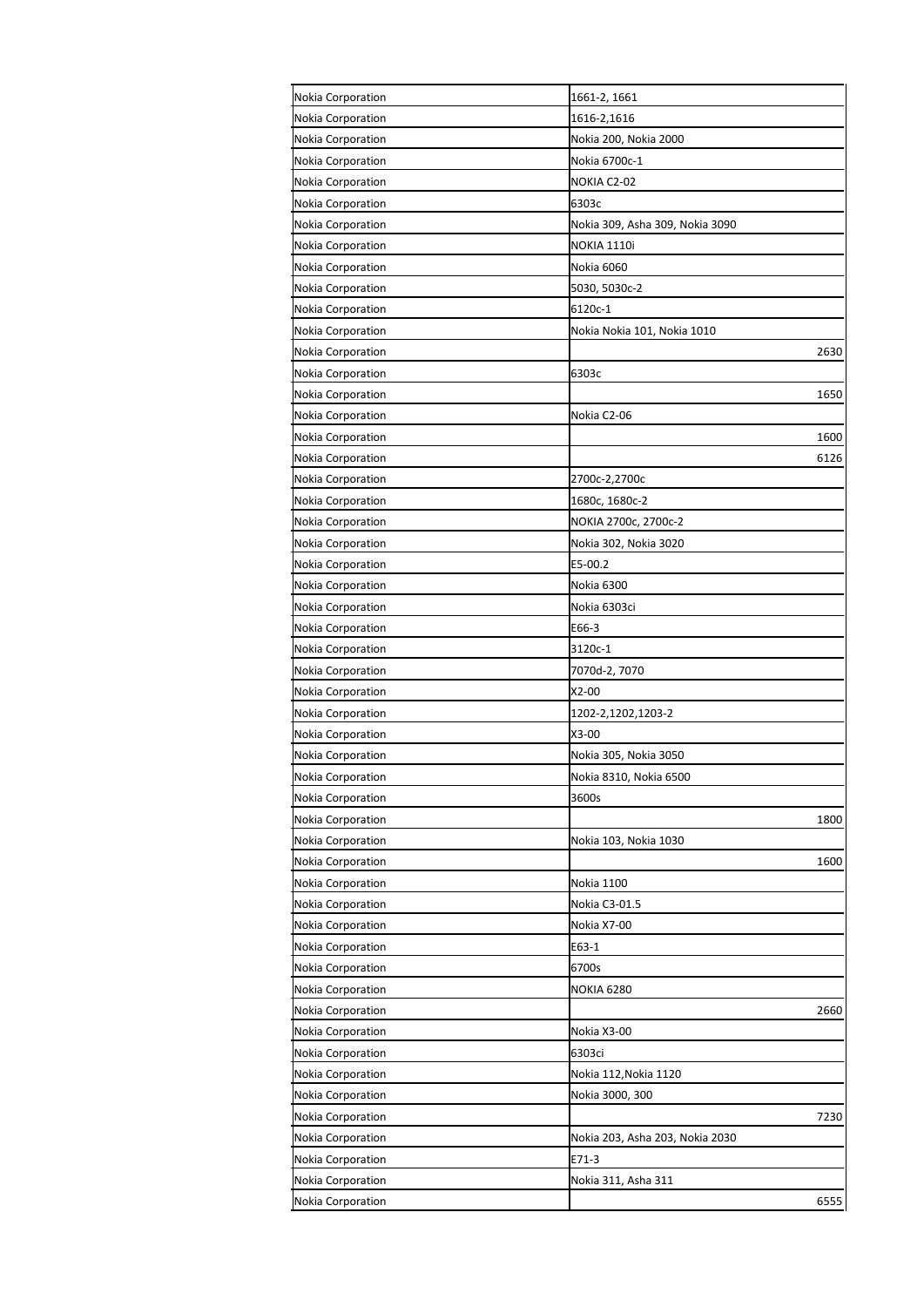| Nokia Corporation        | 5030c-2, 5030                   |
|--------------------------|---------------------------------|
| <b>Nokia Corporation</b> | 3110c                           |
| Nokia Corporation        | Nokia 3120c-1c                  |
| Nokia Corporation        | <b>RH-37</b>                    |
| Nokia Corporation        | 5070                            |
| Nokia Corporation        | 1202, 1202-2                    |
| Nokia Corporation        | 2710c, 2710c-2                  |
| <b>Nokia Corporation</b> | Nokia E63-1                     |
| Nokia Corporation        | NOKIA X2-01, X2-03              |
| Nokia Corporation        | 5030c-2,5030                    |
| Nokia Corporation        | Nokia C1-01 and C1-03           |
| Nokia Corporation        | 2626                            |
| Nokia Corporation        | Nokia 6101                      |
| Nokia Corporation        | 7100s, 7100s-2                  |
| Nokia Corporation        | Nokia 200                       |
| Nokia Corporation        | 6086                            |
| <b>Nokia Corporation</b> | 5230                            |
| Nokia Corporation        | C3-00                           |
| Nokia Corporation        | Nokai 1616-2, 1616              |
| Nokia Corporation        | 5220                            |
| Nokia Corporation        | 5230, 5235                      |
| Nokia Corporation        | 2600c, 26600c-2                 |
| Nokia Corporation        | N95-1                           |
| <b>Nokia Corporation</b> | NOKIA X2-01                     |
| <b>Nokia Corporation</b> | Nokia 6150                      |
| Nokia Corporation        | Nokia 200, Asha 200, Nokia 2000 |
| <b>Nokia Corporation</b> | 12081209                        |
| <b>Nokia Corporation</b> | 5132                            |
| Nokia Corporation        | 5130, 5130c-2                   |
| Nokia Corporation        | 6300                            |
| <b>Nokia Corporation</b> | NOKIA N70-1                     |
| Nokia Corporation        | 12081209                        |
| Nokia Corporation        | NOKIA 2710c, 2710c-2            |
| Nokia Corporation        | Nokia 201, Asha 201, Nokia 2010 |
| Nokia Corporation        | Nokia 6500 Slide                |
| Nokia Corporation        | Nokia 1600                      |
| Nokia Corporation        | Nokia 6101b                     |
| Nokia Corporation        | 5800d-1                         |
| Nokia Corporation        | Nokia 311, Asha 311, Nokia 3110 |
| Nokia Corporation        | Nokia C6-00                     |
| Nokia Corporation        | 1662-2, 1662                    |
| Nokia Corporation        | Nokia 500, Nokia 500            |
| Nokia Corporation        | 6600i-1c                        |
| Nokia Corporation        | 6101                            |
| Nokia Corporation        | Nokia 6630                      |
| Nokia Corporation        | 5310 XpressMusic                |
| Nokia Corporation        | Nokia 5800d-1                   |
| Nokia Corporation        | <b>Nokia 1112</b>               |
| <b>Nokia Corporation</b> | 1202-2, 1202, 1203-2            |
| Nokia Corporation        | 6720c-1b                        |
| Nokia Corporation        | N85-1                           |
| Nokia Corporation        | 1112                            |
| Nokia Corporation        | Nokia 6070                      |
|                          |                                 |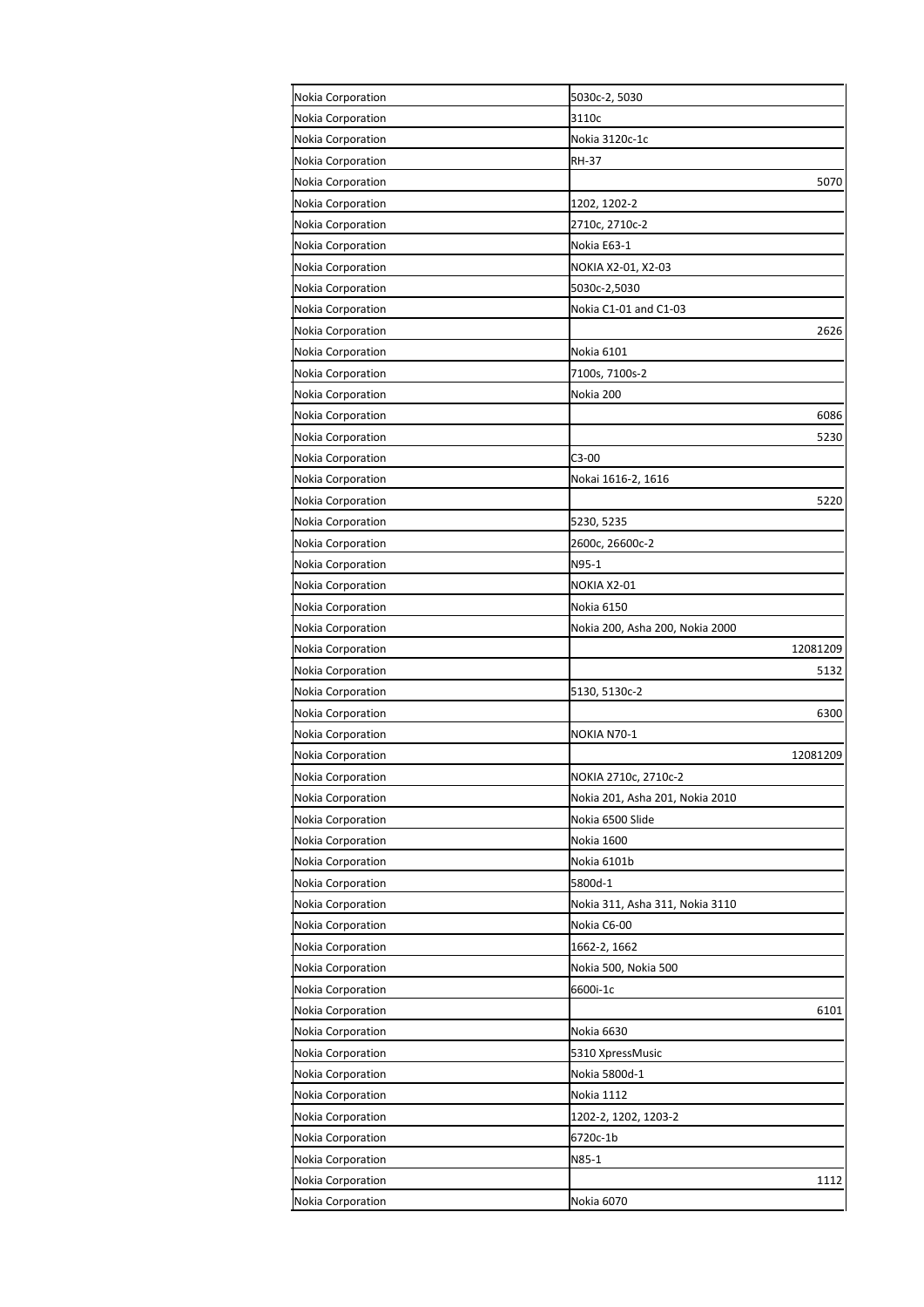| Nokia Corporation        | Nokia 202, Nokia 2020,       |
|--------------------------|------------------------------|
| Nokia Corporation        | Nokia E65-1                  |
| Nokia Corporation        | 3109с                        |
| Nokia Corporation        | Nokia N97-1                  |
| Nokia Corporation        | Nokia 6263                   |
| Nokia Corporation        | Nokia 1110                   |
| Nokia Corporation        | 6210s-1c                     |
| Nokia Corporation        | 3720c-2                      |
| Nokia Corporation        | 6060                         |
| Nokia Corporation        | 3500c                        |
| Nokia Corporation        | NOKIA 2730c-1b               |
| Nokia Corporation        | Nokia X2-01.1                |
| Nokia Corporation        | Nokia 5250                   |
| Nokia Corporation        | <b>NOKIA 6111</b>            |
| Nokia Corporation        | 12081209                     |
| Nokia Corporation        | Nokia 303, Nokia 3030        |
| Nokia Corporation        | Nokia C5-03                  |
| Nokia Corporation        | NOKIA 6500 Classic           |
| Nokia Corporation        | 7310c                        |
| Nokia Corporation        | 1110                         |
| Nokia Corporation        | Nokia 7250i                  |
| Nokia Corporation        | Nokia X6-00                  |
| Nokia Corporation        | Nokia 620, Lumia 620, RM-846 |
| <b>Nokia Corporation</b> | NSM-2NX                      |
| Nokia Corporation        | N97-1                        |
| Nokia Corporation        | 6131                         |
| <b>Nokia Corporation</b> | Nokia 6820                   |
| Nokia Corporation        | Nokia E5-00                  |
| Nokia Corporation        | 6600i-1c                     |
| Nokia Corporation        | Nokia 6230b                  |
| <b>Nokia Corporation</b> | Nokia N73-1                  |
| Nokia Corporation        | 2330c-2,2330c                |
| Nokia Corporation        | 6730c                        |
| Nokia Corporation        | Nokia 6030                   |
| Nokia Corporation        | 6120c-1                      |
| Nokia Corporation        | 6030                         |
| Nokia Corporation        | Nokia 3120b                  |
| Nokia Corporation        | Nokia E6-00                  |
| Nokia Corporation        | NOKIA C1-02                  |
| Nokia Corporation        | <b>RH-72</b>                 |
| Nokia Corporation        | Nokia 8800e-1                |
| Nokia Corporation        | 6700c-1                      |
|                          |                              |
| Nokia Corporation        | 1682c                        |
| Nokia Corporation        | 7310c                        |
| Nokia Corporation        | NOKIA C1-01,C1-03            |
| Nokia Corporation        | Nokia 6210                   |
| Nokia Corporation        | N73                          |
| Nokia Corporation        | E5-00                        |
| Nokia Corporation        | Nokia N9                     |
| Nokia Corporation        | 5730s-1                      |
| Nokia Corporation        | Nokia 201, Nokia 2010        |
| Nokia Corporation        | Nokia 8210                   |
| Nokia Corporation        | 6650d-1bH                    |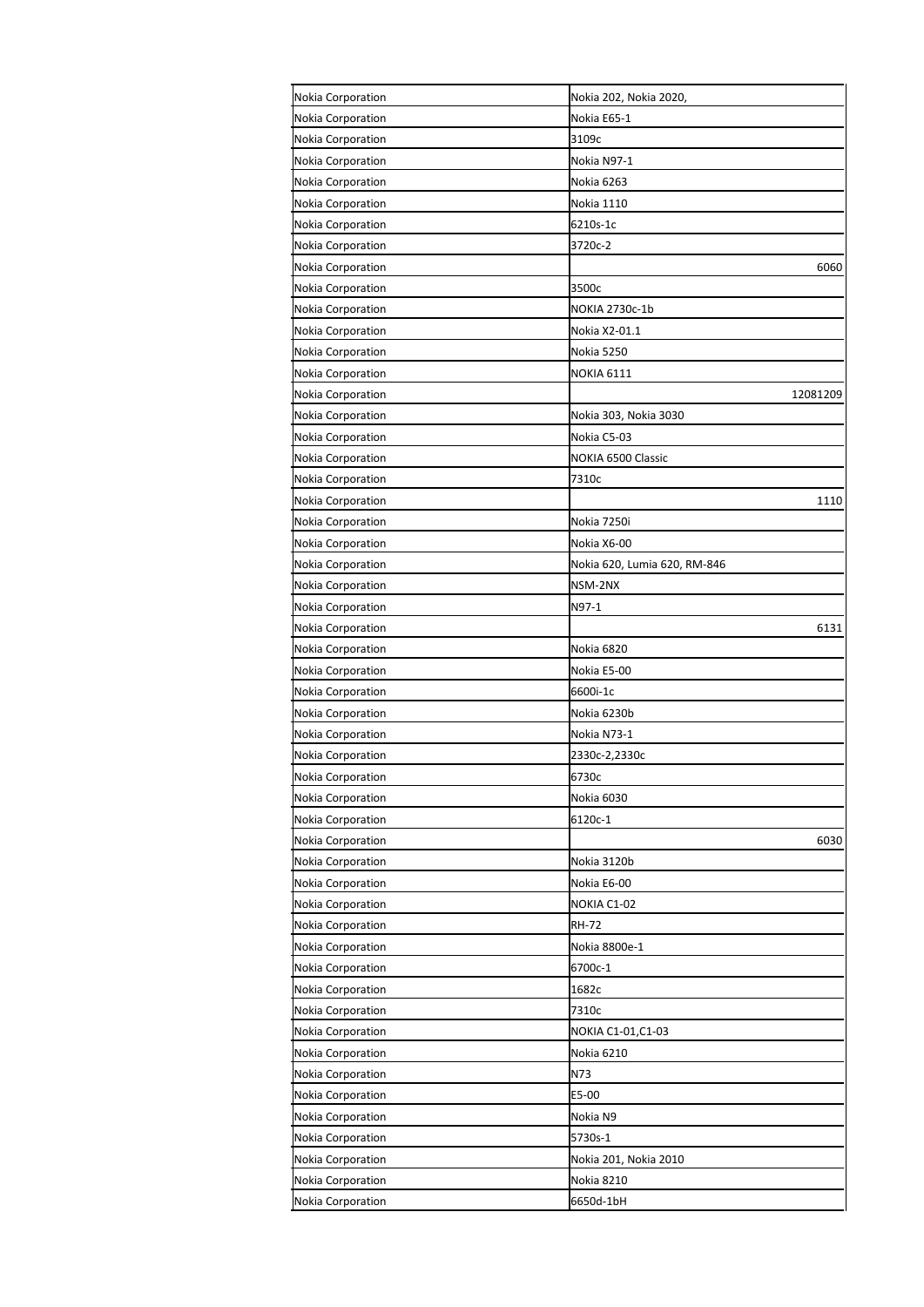| Nokia Corporation        | 7500                            |
|--------------------------|---------------------------------|
| Nokia Corporation        | Nokia 6610i                     |
| Nokia Corporation        | Nokia 6125                      |
| Nokia Corporation        | <b>NOKIA 3310</b>               |
| Nokia Corporation        | 6700c-1                         |
| Nokia Corporation        | Nokia 109, Nokia C1-02i         |
| Nokia Corporation        | Nokia 9300i Communicator        |
| Nokia Corporation        | 6600s-1c                        |
| Nokia Corporation        | Nokia E61i-1                    |
| Nokia Corporation        | N72                             |
| Nokia Corporation        | 6133h                           |
| Nokia Corporation        | $CS-11$                         |
| Nokia Corporation        | Nokia 2600                      |
| Nokia Corporation        | Nokia 1202-2,1202               |
| Nokia Corporation        | 6133b                           |
| Nokia Corporation        | Nokia 5110                      |
| Nokia Corporation        | Nokia E71-1                     |
| Nokia Corporation        | 7020a-2b                        |
| Nokia Corporation        | Nokia 8310                      |
| Nokia Corporation        | Nokia C2-03,C2-06,C2-08         |
| Nokia Corporation        | 1661-2, 1662-2, 1662            |
| Nokia Corporation        | 1100                            |
| Nokia Corporation        | Nokia 310, Asha 310, Nokia 3100 |
| Nokia Corporation        | RH-18                           |
| Nokia Corporation        | Nokia 6103                      |
| Nokia Corporation        | Nokia 6131 NFC                  |
| Nokia Corporation        | Nokia 103, Nokia 1030           |
| Nokia Corporation        | Nokia 5310 XpressMusic          |
| Nokia Corporation        | <b>NOKIA 3315</b>               |
| Nokia Corporation        | 5310b XpressMusic               |
| Nokia Corporation        | 5320d-1                         |
| Nokia Corporation        | Nokia 6680                      |
| <b>Nokia Corporation</b> | E75-2                           |
| Nokia Corporation        | Nokia 6610                      |
| Nokia Corporation        | X6-00.1                         |
| Nokia Corporation        | Nokia 6108                      |
| Nokia Corporation        | NHM-5NX                         |
| Nokia Corporation        | Nokia 2310                      |
| Nokia Corporation        | Nokia N78-1                     |
| Nokia Corporation        | 1681c                           |
| Nokia Corporation        | Nokia 701                       |
| Nokia Corporation        | 6212 classic                    |
| Nokia Corporation        | Nokia 3510                      |
| Nokia Corporation        | Nokia 6220                      |
| Nokia Corporation        | Nokia 6310                      |
| Nokia Corporation        | Nokia 6670                      |
| Nokia Corporation        | N8-00                           |
| Nokia Corporation        | 6700c-1 RM-470                  |
| Nokia Corporation        | 2700c & 2700c-2                 |
| Nokia Corporation        | Nokia 8800                      |
| Nokia Corporation        | Nokia N72, N72-5                |
| Nokia Corporation        | 500, Nokia 500 RM-750           |
| Nokia Corporation        | Nokia C6-01.03                  |
|                          |                                 |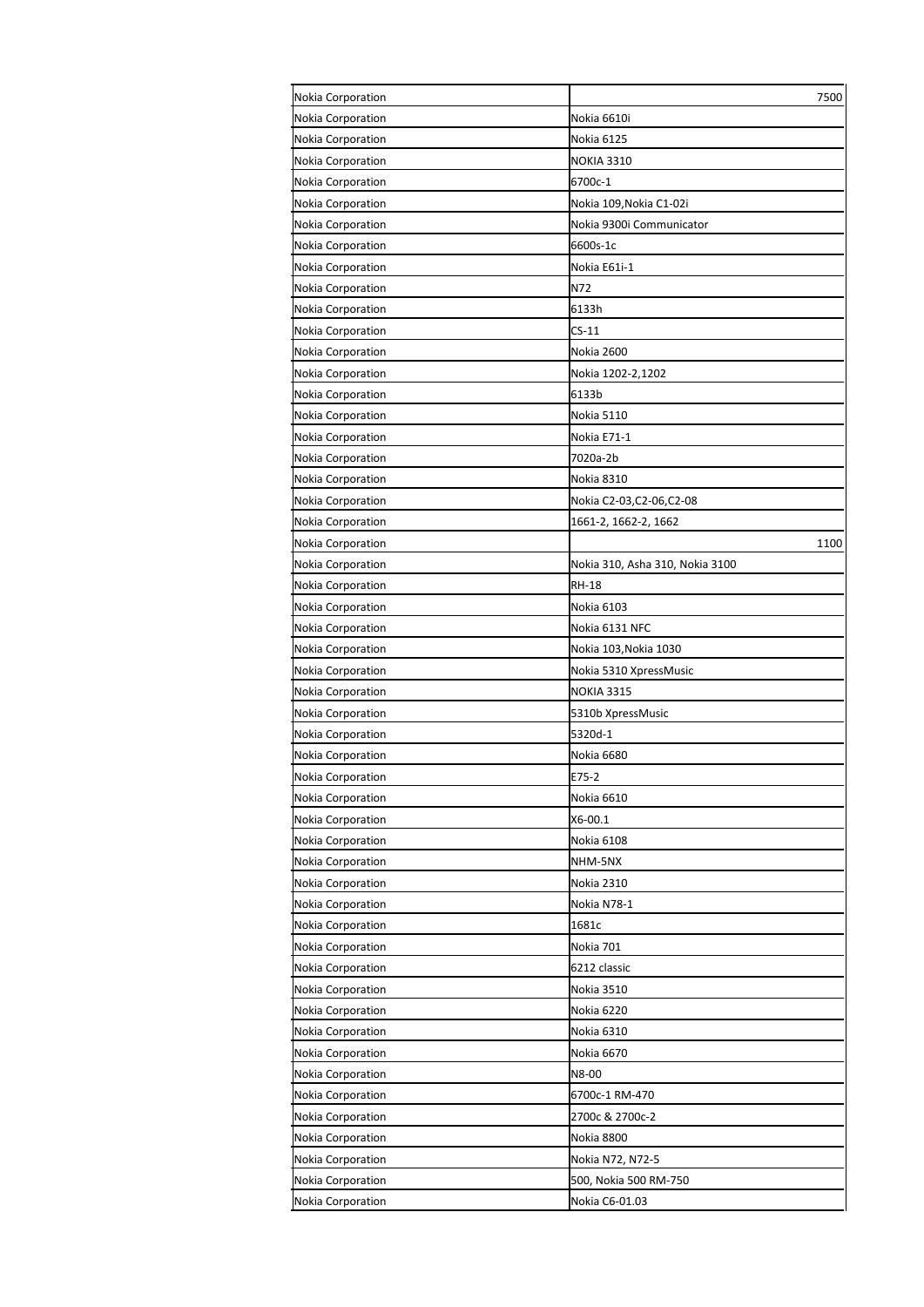| Nokia Corporation                                                                      | 6103                                           |
|----------------------------------------------------------------------------------------|------------------------------------------------|
| Nokia Corporation                                                                      | 1116                                           |
| <b>Nokia Corporation</b>                                                               | Nokia C5-06                                    |
| Nokia Corporation                                                                      | Nokia 7270                                     |
| Nokia Corporation                                                                      | 6700s-1c                                       |
| Nokia Corporation                                                                      | X6-00                                          |
| <b>Nokia Corporation</b>                                                               | N82-1                                          |
| Nokia Corporation                                                                      | <b>Nokia 7360</b>                              |
| Nokia Corporation                                                                      | 6350-1b                                        |
| Nokia Corporation                                                                      | Nokia C6-01                                    |
| Nokia Corporation                                                                      | 6210s-1                                        |
| Nokia Corporation                                                                      | 6124c                                          |
| Nokia Corporation                                                                      | Nokia 310, Nokia 3100                          |
| <b>Nokia Corporation</b>                                                               | 5230-1d                                        |
| Nokia Corporation                                                                      | 12081209                                       |
| Nokia Corporation                                                                      | Nokia 6500s-1                                  |
| Nokia Corporation                                                                      | Nokia 6060, Nokia 6060v                        |
| Nokia Corporation                                                                      | Nokia 6600                                     |
| Nokia Corporation                                                                      | Nokia 6500c                                    |
| Nokia Corporation                                                                      | Nokia 5320d-1                                  |
| Nokia Corporation                                                                      | 700, Nokia 700 RM-670                          |
| Nokia Corporation                                                                      | Nokia 3120c-1b                                 |
| Nokia Corporation                                                                      | <b>NOKIA 7370</b>                              |
| Nokia Corporation                                                                      | 2600 Classic                                   |
| Nokia Corporation                                                                      | Nokia 200, Nokia2000                           |
| Nokia Corporation                                                                      | <b>NOKIA 6234</b>                              |
| Nokia Corporation                                                                      | Nokia 203, Nokia 2030                          |
| <b>Nokia Corporation</b>                                                               | N86-3                                          |
| Nokia Corporation                                                                      | 7310c                                          |
| Nokia Corporation                                                                      | Nokia 6102b                                    |
| Nokia Corporation                                                                      | Nokia 2320c, 2322c                             |
| Nokia Corporation                                                                      | Nokia 3410                                     |
| Nokia Mobile Phones Ltd                                                                | 6150-Ex                                        |
| Nokia Mobile Phones Ltd                                                                | Nokia 5110                                     |
| Nonsuch Technology Co Limited                                                          | TWEE ST88                                      |
| Novatel                                                                                | Expedite E371                                  |
| Novatel Wireless Inc                                                                   | Novatel Wireless Expedite E396                 |
| Novatel Wireless Inc                                                                   | Ovation MC996D                                 |
| Novatel Wireless Inc                                                                   | Ovation MC547                                  |
| Novatel Wireless Inc                                                                   | <b>MC950D</b>                                  |
|                                                                                        | E396                                           |
| Novatel Wireless Inc                                                                   | MiFi 2372                                      |
| Novatel Wireless Inc                                                                   |                                                |
| novero GmbH                                                                            | novero HT-5                                    |
| novero GmbH                                                                            | $HT-4$                                         |
| Oking Electronics Trading L.L.C                                                        | PRITEL P7                                      |
| Oking Electronics Trading L.L.C                                                        | OKING OK-Q101,OK-Q102,OK-A275,OK-C1            |
| Oking Electronics Trading L.L.C                                                        | OKING OK389                                    |
| Oking Electronics Trading L.L.C                                                        | ZHT D500,T999, T888, E1203                     |
| ONDA Mobile Communication S.p.a.                                                       | DT515UP, DH515UP, DT515HS, DW515HS, DI515UP, D |
| ONDA Mobile Communication S.p.a.                                                       | ONDA CM201                                     |
| O-Nine Communication Technology International Limit O-NINE O9, O03, A-1000, A-1100, J1 |                                                |
| Option International                                                                   | Globetrotter                                   |
| Option NV                                                                              | GTM378E                                        |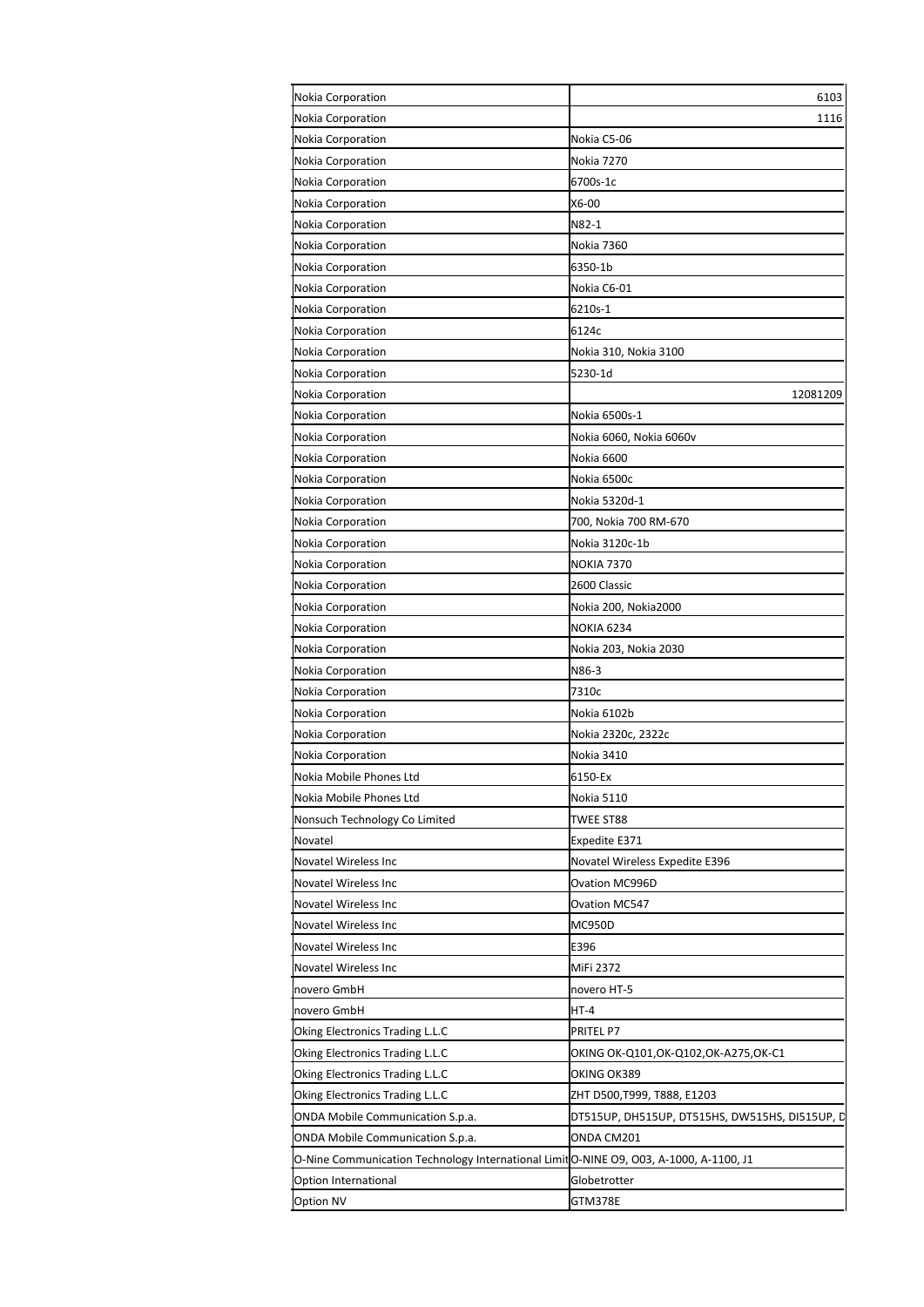| GTM382E, GlobeSurfer III MO0401, GS0311<br>Option GTM681W (model: MO6812), CloudGate (mod<br>Option GTM689W<br>GTM380E<br>GI0255<br>iCON XYfi GI0643<br>Option GTM661W GlobeSurfer III+<br>Globetrotter GT MAX HSUPA W<br>Newton 4.5 1GB<br>iGlo W102<br>Ginzzu GZMPH<br>Centro 685<br>Panasonic Corporation<br>Panasonic P55 Novo<br>Panasonic Corporation<br>Panasonic ELUGA I3<br>Panasonic P7<br>Panasonic ELUGA Z<br>KX-TU329<br>Panasonic System Networks Co Ltd<br>Panasonic KX-TU327<br>Panasonic System Networks Co Ltd<br>Panasonic KX-TU320<br>PG-3200<br>Pantech Co Ltd (Sinsong Center)<br>Peiker Acustic GmbH & Co KG<br>CKIII SAP V4 NAD 6200 EU<br>TPU-WISMO2C2<br>Peiker Acustic GmbH & Co KG<br>Peiker Acustic GmbH & Co KG<br>Peiker V1140-103<br>Peiker CIB KOM2<br>Peiker Acustic GmbH & Co KG<br>s4<br>Pelephone Communications Ltd<br>Pessl Instruments Ges.m.b.H.<br><b>Weather station iMetos</b><br>FeiXun i600w<br>Phicomm (Shanghai) Co Ltd<br>Philips EPG/RPIC.<br>CT 9660<br>Phoenix Communication Technology Co Ltd<br>SMART S-20<br>Phone Care Branch of Axiom Telecom LLC<br>B103 Joy2<br>Phone Care Branch of Axiom Telecom LLC<br>Bee 2101<br>Phone Care Branch of Axiom Telecom LLC<br>B104 Joy 3<br>K2401<br><b>Picus Limited</b><br>F1801<br><b>Picus Limited</b><br>Picus Limited<br>K2801<br>F1802<br>Picus Limited<br>F1100<br><b>Picus Limited</b><br>PLR IP Holdings, LLC (d/b/a/Polaroid)<br>Polaroid Link A2<br>Posh Mobile Limited<br>Posh Micro X<br>Posh Mobile Limited<br>POSH Lynx Plus<br><b>POSH Kick</b><br>Posh Mobile Limited<br>Posh Mobile Limited<br>Titan Pro HD<br>Power Idea Technology (Shenzhen) Co Ltd<br>RugGear RG230, RugGear RG500, i.safe INNOVATION2.<br>RG310<br>CKKC Q2<br>Prestigio Wize K3<br>Muze F1<br>nanho M8000,CL8350 3G,W168<br>NANHO NANHO N100<br>NANHO M7000<br>NANHO M6500<br>VENERA EGO201 | <b>Option NV</b>                        | GTM382W |
|----------------------------------------------------------------------------------------------------------------------------------------------------------------------------------------------------------------------------------------------------------------------------------------------------------------------------------------------------------------------------------------------------------------------------------------------------------------------------------------------------------------------------------------------------------------------------------------------------------------------------------------------------------------------------------------------------------------------------------------------------------------------------------------------------------------------------------------------------------------------------------------------------------------------------------------------------------------------------------------------------------------------------------------------------------------------------------------------------------------------------------------------------------------------------------------------------------------------------------------------------------------------------------------------------------------------------------------------------------------------------------------------------------------------------------------------------------------------------------------------------------------------------------------------------------------------------------------------------------------------------------------------------------------------------------------------------------------------------------------------------------------------------------------------------------------------------------------------------------------------------------|-----------------------------------------|---------|
|                                                                                                                                                                                                                                                                                                                                                                                                                                                                                                                                                                                                                                                                                                                                                                                                                                                                                                                                                                                                                                                                                                                                                                                                                                                                                                                                                                                                                                                                                                                                                                                                                                                                                                                                                                                                                                                                                  | <b>Option NV</b>                        |         |
|                                                                                                                                                                                                                                                                                                                                                                                                                                                                                                                                                                                                                                                                                                                                                                                                                                                                                                                                                                                                                                                                                                                                                                                                                                                                                                                                                                                                                                                                                                                                                                                                                                                                                                                                                                                                                                                                                  | Option NV                               |         |
|                                                                                                                                                                                                                                                                                                                                                                                                                                                                                                                                                                                                                                                                                                                                                                                                                                                                                                                                                                                                                                                                                                                                                                                                                                                                                                                                                                                                                                                                                                                                                                                                                                                                                                                                                                                                                                                                                  | Option NV                               |         |
|                                                                                                                                                                                                                                                                                                                                                                                                                                                                                                                                                                                                                                                                                                                                                                                                                                                                                                                                                                                                                                                                                                                                                                                                                                                                                                                                                                                                                                                                                                                                                                                                                                                                                                                                                                                                                                                                                  | <b>Option NV</b>                        |         |
|                                                                                                                                                                                                                                                                                                                                                                                                                                                                                                                                                                                                                                                                                                                                                                                                                                                                                                                                                                                                                                                                                                                                                                                                                                                                                                                                                                                                                                                                                                                                                                                                                                                                                                                                                                                                                                                                                  | <b>Option NV</b>                        |         |
|                                                                                                                                                                                                                                                                                                                                                                                                                                                                                                                                                                                                                                                                                                                                                                                                                                                                                                                                                                                                                                                                                                                                                                                                                                                                                                                                                                                                                                                                                                                                                                                                                                                                                                                                                                                                                                                                                  | <b>Option NV</b>                        |         |
|                                                                                                                                                                                                                                                                                                                                                                                                                                                                                                                                                                                                                                                                                                                                                                                                                                                                                                                                                                                                                                                                                                                                                                                                                                                                                                                                                                                                                                                                                                                                                                                                                                                                                                                                                                                                                                                                                  | Option NV                               |         |
|                                                                                                                                                                                                                                                                                                                                                                                                                                                                                                                                                                                                                                                                                                                                                                                                                                                                                                                                                                                                                                                                                                                                                                                                                                                                                                                                                                                                                                                                                                                                                                                                                                                                                                                                                                                                                                                                                  | <b>Option NV</b>                        |         |
|                                                                                                                                                                                                                                                                                                                                                                                                                                                                                                                                                                                                                                                                                                                                                                                                                                                                                                                                                                                                                                                                                                                                                                                                                                                                                                                                                                                                                                                                                                                                                                                                                                                                                                                                                                                                                                                                                  | Orel Corporation PVT LTD                |         |
|                                                                                                                                                                                                                                                                                                                                                                                                                                                                                                                                                                                                                                                                                                                                                                                                                                                                                                                                                                                                                                                                                                                                                                                                                                                                                                                                                                                                                                                                                                                                                                                                                                                                                                                                                                                                                                                                                  | Oteda Industrial Co Ltd                 |         |
|                                                                                                                                                                                                                                                                                                                                                                                                                                                                                                                                                                                                                                                                                                                                                                                                                                                                                                                                                                                                                                                                                                                                                                                                                                                                                                                                                                                                                                                                                                                                                                                                                                                                                                                                                                                                                                                                                  | Overseas Pro LLC                        |         |
|                                                                                                                                                                                                                                                                                                                                                                                                                                                                                                                                                                                                                                                                                                                                                                                                                                                                                                                                                                                                                                                                                                                                                                                                                                                                                                                                                                                                                                                                                                                                                                                                                                                                                                                                                                                                                                                                                  | Palm                                    |         |
|                                                                                                                                                                                                                                                                                                                                                                                                                                                                                                                                                                                                                                                                                                                                                                                                                                                                                                                                                                                                                                                                                                                                                                                                                                                                                                                                                                                                                                                                                                                                                                                                                                                                                                                                                                                                                                                                                  |                                         |         |
|                                                                                                                                                                                                                                                                                                                                                                                                                                                                                                                                                                                                                                                                                                                                                                                                                                                                                                                                                                                                                                                                                                                                                                                                                                                                                                                                                                                                                                                                                                                                                                                                                                                                                                                                                                                                                                                                                  |                                         |         |
|                                                                                                                                                                                                                                                                                                                                                                                                                                                                                                                                                                                                                                                                                                                                                                                                                                                                                                                                                                                                                                                                                                                                                                                                                                                                                                                                                                                                                                                                                                                                                                                                                                                                                                                                                                                                                                                                                  | Panasonic Corporation                   |         |
|                                                                                                                                                                                                                                                                                                                                                                                                                                                                                                                                                                                                                                                                                                                                                                                                                                                                                                                                                                                                                                                                                                                                                                                                                                                                                                                                                                                                                                                                                                                                                                                                                                                                                                                                                                                                                                                                                  | Panasonic Corporation                   |         |
|                                                                                                                                                                                                                                                                                                                                                                                                                                                                                                                                                                                                                                                                                                                                                                                                                                                                                                                                                                                                                                                                                                                                                                                                                                                                                                                                                                                                                                                                                                                                                                                                                                                                                                                                                                                                                                                                                  | Panasonic System Networks Co Ltd        |         |
|                                                                                                                                                                                                                                                                                                                                                                                                                                                                                                                                                                                                                                                                                                                                                                                                                                                                                                                                                                                                                                                                                                                                                                                                                                                                                                                                                                                                                                                                                                                                                                                                                                                                                                                                                                                                                                                                                  |                                         |         |
|                                                                                                                                                                                                                                                                                                                                                                                                                                                                                                                                                                                                                                                                                                                                                                                                                                                                                                                                                                                                                                                                                                                                                                                                                                                                                                                                                                                                                                                                                                                                                                                                                                                                                                                                                                                                                                                                                  |                                         |         |
|                                                                                                                                                                                                                                                                                                                                                                                                                                                                                                                                                                                                                                                                                                                                                                                                                                                                                                                                                                                                                                                                                                                                                                                                                                                                                                                                                                                                                                                                                                                                                                                                                                                                                                                                                                                                                                                                                  |                                         |         |
|                                                                                                                                                                                                                                                                                                                                                                                                                                                                                                                                                                                                                                                                                                                                                                                                                                                                                                                                                                                                                                                                                                                                                                                                                                                                                                                                                                                                                                                                                                                                                                                                                                                                                                                                                                                                                                                                                  |                                         |         |
|                                                                                                                                                                                                                                                                                                                                                                                                                                                                                                                                                                                                                                                                                                                                                                                                                                                                                                                                                                                                                                                                                                                                                                                                                                                                                                                                                                                                                                                                                                                                                                                                                                                                                                                                                                                                                                                                                  |                                         |         |
|                                                                                                                                                                                                                                                                                                                                                                                                                                                                                                                                                                                                                                                                                                                                                                                                                                                                                                                                                                                                                                                                                                                                                                                                                                                                                                                                                                                                                                                                                                                                                                                                                                                                                                                                                                                                                                                                                  |                                         |         |
|                                                                                                                                                                                                                                                                                                                                                                                                                                                                                                                                                                                                                                                                                                                                                                                                                                                                                                                                                                                                                                                                                                                                                                                                                                                                                                                                                                                                                                                                                                                                                                                                                                                                                                                                                                                                                                                                                  |                                         |         |
|                                                                                                                                                                                                                                                                                                                                                                                                                                                                                                                                                                                                                                                                                                                                                                                                                                                                                                                                                                                                                                                                                                                                                                                                                                                                                                                                                                                                                                                                                                                                                                                                                                                                                                                                                                                                                                                                                  |                                         |         |
|                                                                                                                                                                                                                                                                                                                                                                                                                                                                                                                                                                                                                                                                                                                                                                                                                                                                                                                                                                                                                                                                                                                                                                                                                                                                                                                                                                                                                                                                                                                                                                                                                                                                                                                                                                                                                                                                                  |                                         |         |
|                                                                                                                                                                                                                                                                                                                                                                                                                                                                                                                                                                                                                                                                                                                                                                                                                                                                                                                                                                                                                                                                                                                                                                                                                                                                                                                                                                                                                                                                                                                                                                                                                                                                                                                                                                                                                                                                                  |                                         |         |
|                                                                                                                                                                                                                                                                                                                                                                                                                                                                                                                                                                                                                                                                                                                                                                                                                                                                                                                                                                                                                                                                                                                                                                                                                                                                                                                                                                                                                                                                                                                                                                                                                                                                                                                                                                                                                                                                                  |                                         |         |
|                                                                                                                                                                                                                                                                                                                                                                                                                                                                                                                                                                                                                                                                                                                                                                                                                                                                                                                                                                                                                                                                                                                                                                                                                                                                                                                                                                                                                                                                                                                                                                                                                                                                                                                                                                                                                                                                                  |                                         |         |
|                                                                                                                                                                                                                                                                                                                                                                                                                                                                                                                                                                                                                                                                                                                                                                                                                                                                                                                                                                                                                                                                                                                                                                                                                                                                                                                                                                                                                                                                                                                                                                                                                                                                                                                                                                                                                                                                                  |                                         |         |
|                                                                                                                                                                                                                                                                                                                                                                                                                                                                                                                                                                                                                                                                                                                                                                                                                                                                                                                                                                                                                                                                                                                                                                                                                                                                                                                                                                                                                                                                                                                                                                                                                                                                                                                                                                                                                                                                                  |                                         |         |
|                                                                                                                                                                                                                                                                                                                                                                                                                                                                                                                                                                                                                                                                                                                                                                                                                                                                                                                                                                                                                                                                                                                                                                                                                                                                                                                                                                                                                                                                                                                                                                                                                                                                                                                                                                                                                                                                                  |                                         |         |
|                                                                                                                                                                                                                                                                                                                                                                                                                                                                                                                                                                                                                                                                                                                                                                                                                                                                                                                                                                                                                                                                                                                                                                                                                                                                                                                                                                                                                                                                                                                                                                                                                                                                                                                                                                                                                                                                                  |                                         |         |
|                                                                                                                                                                                                                                                                                                                                                                                                                                                                                                                                                                                                                                                                                                                                                                                                                                                                                                                                                                                                                                                                                                                                                                                                                                                                                                                                                                                                                                                                                                                                                                                                                                                                                                                                                                                                                                                                                  |                                         |         |
|                                                                                                                                                                                                                                                                                                                                                                                                                                                                                                                                                                                                                                                                                                                                                                                                                                                                                                                                                                                                                                                                                                                                                                                                                                                                                                                                                                                                                                                                                                                                                                                                                                                                                                                                                                                                                                                                                  |                                         |         |
|                                                                                                                                                                                                                                                                                                                                                                                                                                                                                                                                                                                                                                                                                                                                                                                                                                                                                                                                                                                                                                                                                                                                                                                                                                                                                                                                                                                                                                                                                                                                                                                                                                                                                                                                                                                                                                                                                  |                                         |         |
|                                                                                                                                                                                                                                                                                                                                                                                                                                                                                                                                                                                                                                                                                                                                                                                                                                                                                                                                                                                                                                                                                                                                                                                                                                                                                                                                                                                                                                                                                                                                                                                                                                                                                                                                                                                                                                                                                  |                                         |         |
|                                                                                                                                                                                                                                                                                                                                                                                                                                                                                                                                                                                                                                                                                                                                                                                                                                                                                                                                                                                                                                                                                                                                                                                                                                                                                                                                                                                                                                                                                                                                                                                                                                                                                                                                                                                                                                                                                  |                                         |         |
|                                                                                                                                                                                                                                                                                                                                                                                                                                                                                                                                                                                                                                                                                                                                                                                                                                                                                                                                                                                                                                                                                                                                                                                                                                                                                                                                                                                                                                                                                                                                                                                                                                                                                                                                                                                                                                                                                  |                                         |         |
|                                                                                                                                                                                                                                                                                                                                                                                                                                                                                                                                                                                                                                                                                                                                                                                                                                                                                                                                                                                                                                                                                                                                                                                                                                                                                                                                                                                                                                                                                                                                                                                                                                                                                                                                                                                                                                                                                  |                                         |         |
|                                                                                                                                                                                                                                                                                                                                                                                                                                                                                                                                                                                                                                                                                                                                                                                                                                                                                                                                                                                                                                                                                                                                                                                                                                                                                                                                                                                                                                                                                                                                                                                                                                                                                                                                                                                                                                                                                  |                                         |         |
|                                                                                                                                                                                                                                                                                                                                                                                                                                                                                                                                                                                                                                                                                                                                                                                                                                                                                                                                                                                                                                                                                                                                                                                                                                                                                                                                                                                                                                                                                                                                                                                                                                                                                                                                                                                                                                                                                  |                                         |         |
|                                                                                                                                                                                                                                                                                                                                                                                                                                                                                                                                                                                                                                                                                                                                                                                                                                                                                                                                                                                                                                                                                                                                                                                                                                                                                                                                                                                                                                                                                                                                                                                                                                                                                                                                                                                                                                                                                  |                                         |         |
|                                                                                                                                                                                                                                                                                                                                                                                                                                                                                                                                                                                                                                                                                                                                                                                                                                                                                                                                                                                                                                                                                                                                                                                                                                                                                                                                                                                                                                                                                                                                                                                                                                                                                                                                                                                                                                                                                  |                                         |         |
|                                                                                                                                                                                                                                                                                                                                                                                                                                                                                                                                                                                                                                                                                                                                                                                                                                                                                                                                                                                                                                                                                                                                                                                                                                                                                                                                                                                                                                                                                                                                                                                                                                                                                                                                                                                                                                                                                  | Power Idea Technology (Shenzhen) Co Ltd |         |
|                                                                                                                                                                                                                                                                                                                                                                                                                                                                                                                                                                                                                                                                                                                                                                                                                                                                                                                                                                                                                                                                                                                                                                                                                                                                                                                                                                                                                                                                                                                                                                                                                                                                                                                                                                                                                                                                                  | Preferred Lian Da Technology Co Limited |         |
|                                                                                                                                                                                                                                                                                                                                                                                                                                                                                                                                                                                                                                                                                                                                                                                                                                                                                                                                                                                                                                                                                                                                                                                                                                                                                                                                                                                                                                                                                                                                                                                                                                                                                                                                                                                                                                                                                  | Prestigio Plaza Limited                 |         |
|                                                                                                                                                                                                                                                                                                                                                                                                                                                                                                                                                                                                                                                                                                                                                                                                                                                                                                                                                                                                                                                                                                                                                                                                                                                                                                                                                                                                                                                                                                                                                                                                                                                                                                                                                                                                                                                                                  | Prestigio Plaza Limited                 |         |
|                                                                                                                                                                                                                                                                                                                                                                                                                                                                                                                                                                                                                                                                                                                                                                                                                                                                                                                                                                                                                                                                                                                                                                                                                                                                                                                                                                                                                                                                                                                                                                                                                                                                                                                                                                                                                                                                                  | Primatronix Nanho Electronics Ltd       |         |
|                                                                                                                                                                                                                                                                                                                                                                                                                                                                                                                                                                                                                                                                                                                                                                                                                                                                                                                                                                                                                                                                                                                                                                                                                                                                                                                                                                                                                                                                                                                                                                                                                                                                                                                                                                                                                                                                                  | Primatronix Nanho Electronics Ltd       |         |
|                                                                                                                                                                                                                                                                                                                                                                                                                                                                                                                                                                                                                                                                                                                                                                                                                                                                                                                                                                                                                                                                                                                                                                                                                                                                                                                                                                                                                                                                                                                                                                                                                                                                                                                                                                                                                                                                                  | Primatronix Nanho Electronics Ltd       |         |
|                                                                                                                                                                                                                                                                                                                                                                                                                                                                                                                                                                                                                                                                                                                                                                                                                                                                                                                                                                                                                                                                                                                                                                                                                                                                                                                                                                                                                                                                                                                                                                                                                                                                                                                                                                                                                                                                                  | Primatronix Nanho Electronics Ltd       |         |
|                                                                                                                                                                                                                                                                                                                                                                                                                                                                                                                                                                                                                                                                                                                                                                                                                                                                                                                                                                                                                                                                                                                                                                                                                                                                                                                                                                                                                                                                                                                                                                                                                                                                                                                                                                                                                                                                                  | PT Teletama Artha Mandiri               |         |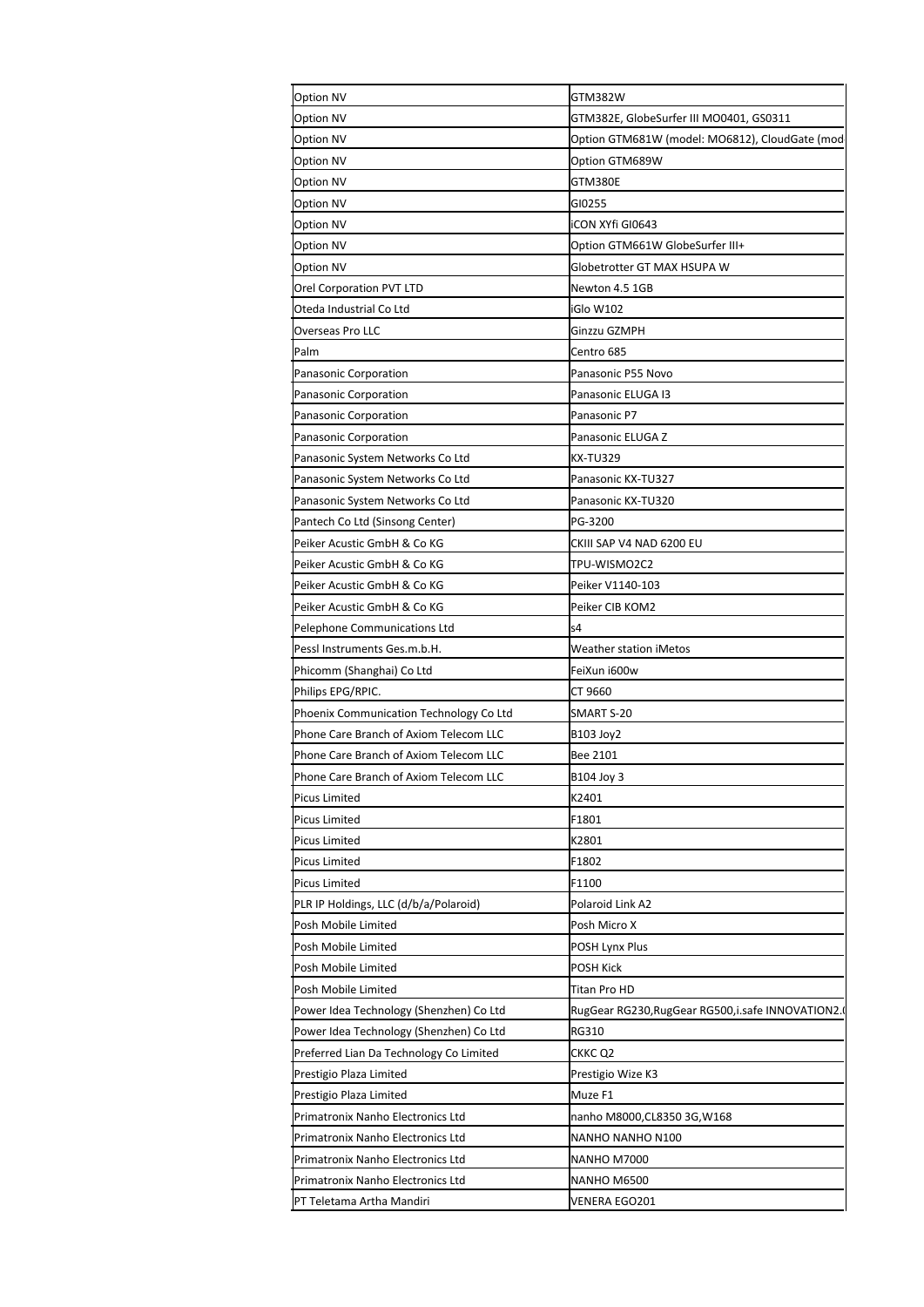| PT. Arga Mas Lestari                                                   | S4T                                              |
|------------------------------------------------------------------------|--------------------------------------------------|
| PT. Arga Mas Lestari                                                   | advan S35H_3589                                  |
| PT. Aries Indo Global                                                  | EVERCOSS A33E                                    |
| Qingdao Haier Telecom Co Ltd                                           | HT-A8                                            |
| Qingdao Haier Telecom Co Ltd                                           | Alpha A1                                         |
| Qingdao Haier Telecom Co Ltd                                           | Haier PAD001                                     |
| Qingdao Haier Telecom Co Ltd                                           | M220                                             |
| Qingdao Hisense Communications Co Ltd                                  | hisense HS-U2                                    |
| Qingdao Hisense Communications Co Ltd                                  | Hisense U601S                                    |
| QJO Inc                                                                | Q6 plus                                          |
| Qualcomm (UK) Limited                                                  | TM6200, TM6250                                   |
| Qualcomm Incorporated                                                  | Gobi 2000                                        |
| <b>Quality Computers L.L.C</b>                                         | TOUCHMATE TM-MID794D, TM-MID1020, TM-MID79       |
| Quanta Computer Inc                                                    | EB-G51U                                          |
| Quanta Computer Inc.                                                   | Hitachi HTG-668, ULY HTG-668                     |
| Quartel Infotech Ltd                                                   | maximus iX UFO                                   |
| Quasar Communication Systems Ltd                                       | SmartCell 111                                    |
| Queclink Wireless Solutions Company Limited                            | GV300W                                           |
| <b>Queclink Wireless Solutions Company Limited</b>                     | GV50                                             |
| Quectel Wireless Solutions Co Ltd                                      | MC60                                             |
| Quectel Wireless Solutions Co Ltd                                      | Quectel MC60                                     |
| Quectel Wireless Solutions Co Ltd                                      | Quectel UG95                                     |
| Quectel Wireless Solutions Co Ltd                                      | Quectel UC15                                     |
| Quectel Wireless Solutions Co Ltd                                      | Quectel UG96                                     |
| Quectel Wireless Solutions Co Ltd                                      |                                                  |
| Quectel Wireless Solutions Co Ltd                                      | Quectel UC15,UC20,UG35,UG95,UG96<br>Quectel UC20 |
| Quectel Wireless Solutions Co Ltd                                      | UC15                                             |
|                                                                        |                                                  |
| Quectel Wireless Solutions Co Ltd<br>Quectel Wireless Solutions Co Ltd | Quectel UC15,UC20,UC30,UC50,UC60<br>UG96         |
|                                                                        |                                                  |
| Quectel Wireless Solutions Co Ltd                                      | <b>UC20-G</b>                                    |
| Quectel Wireless Solutions Co Ltd                                      | Quectel M35                                      |
| Quectel Wireless Solutions Co Ltd                                      | Quectel M26                                      |
| Quectel Wireless Solutions Co Ltd                                      | Quectel UC20 Series                              |
| Quectel Wireless Solutions Co Ltd                                      | M26                                              |
| Quectel Wireless Solutions Co Ltd                                      | Quectel M95                                      |
| Quectel Wireless Solutions Co Ltd                                      | Quectel M95 Series                               |
| Quectel Wireless Solutions Co Ltd                                      | Quectel M10                                      |
| Quectel Wireless Solutions Co Ltd                                      | Quectel M66                                      |
| Quectel Wireless Solutions Co Ltd                                      | Quctel M35                                       |
| Quectel Wireless Solutions Co Ltd                                      | M35                                              |
| Quectel Wireless Solutions Co Ltd                                      | M95                                              |
| Quectel Wireless Solutions Co Ltd                                      | Quectel M26,M35,M50,M72,GC65                     |
| Quectel Wireless Solutions Co Ltd                                      | M10                                              |
| Quectel Wireless Solutions Co Ltd                                      | Quectel M10,M66,M72,M85,M95                      |
| Quectel Wireless Solutions Co Ltd                                      | M66                                              |
| Quectel Wireless Solutions Co Ltd                                      | Quectel UG35                                     |
| Quectel Wireless Solutions Co Ltd                                      | UC200T-GL                                        |
| Quectel Wireless Solutions Co Ltd                                      | Quectel M50                                      |
| Quectel Wireless Solutions Co Ltd                                      | Quectel MC20                                     |
| Quectel Wireless Solutions Co Ltd                                      | Quectel GC65, Quectel GC66                       |
| Quectel Wireless Solutions Co Ltd                                      | Quectel M20                                      |
| R.B.R Limited                                                          | KidPhone 3G                                      |
| R.B.R Limited                                                          | KidPhone 2                                       |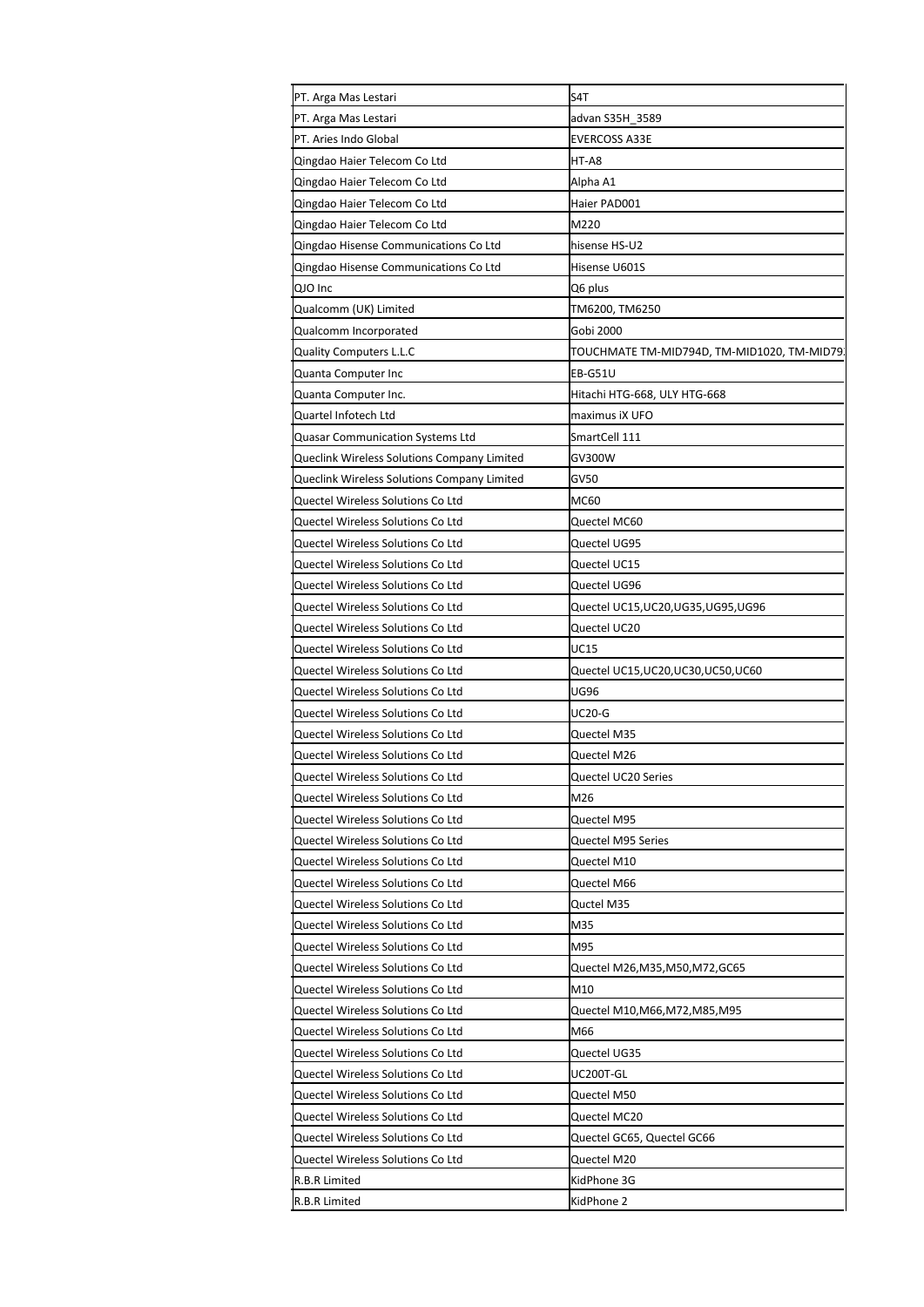| R.B.R Limited                                                 | FixiTime 3 kids watch                         |
|---------------------------------------------------------------|-----------------------------------------------|
| Riviera Latin America S.A.                                    | Riviera RMP-606GMW                            |
| Riviera Latin America S.A.                                    | Riviera RMP-602GMW                            |
| <b>Rivo Mobile</b>                                            | RIVO CLASSIC C120                             |
| <b>Rivo Mobile</b>                                            | RIVO SAPPHIRE S700                            |
| Rivo Mobile                                                   | RIVO RHYTHM RX80                              |
| <b>Rivo Mobile</b>                                            | RIVO ADVANCE A240, ADVANCE A220, ADVANCE A210 |
| <b>Rivo Mobile</b>                                            | RIVO RHYTHM RX100                             |
| Rocky Correspondence Science Technology Developm«ROCKY 2009   |                                               |
| Rui Er Te (Hong Kong) Technical Development Compar Cagabi One |                                               |
| Run Fa Great Cause Technology Co Limited                      | TOPMAX 921,922,1009,1010                      |
| <b>S Mobile Devices Limited</b>                               | ITEL it5623                                   |
| S.C.Visual Fan S.R.L.                                         | D1 Senior                                     |
| S.C.Visual Fan S.R.L.                                         | A10                                           |
| S.C.Visual Fan S.R.L.                                         | ALLVIEW VIVA                                  |
| S.H.X Mobile Phone Trading L.L.C                              | MAX <sub>3X</sub>                             |
| S.H.X Mobile Phone Trading L.L.C                              | CC2                                           |
| S.H.X Mobile Phone Trading L.L.C                              | MAX 10                                        |
| S.H.X Mobile Phone Trading L.L.C                              | MAX 2X                                        |
| S.H.X Mobile Phone Trading L.L.C                              | MAX 5X                                        |
| S.H.X Mobile Phone Trading L.L.C                              | CC5                                           |
| S.H.X Mobile Phone Trading L.L.C                              | XS2_LTE                                       |
| S.H.X Mobile Phone Trading L.L.C                              | CC3                                           |
| S.H.X Mobile Phone Trading L.L.C                              | CC1                                           |
| S.H.X Mobile Phone Trading L.L.C                              | MAX 8                                         |
| S.H.X Mobile Phone Trading L.L.C                              | MAX 1X                                        |
| S.H.X Mobile Phone Trading L.L.C                              | P <sub>6</sub> s                              |
| S.H.X Mobile Phone Trading L.L.C                              | X1                                            |
| S.H.X Mobile Phone Trading L.L.C                              | V3                                            |
| Sadia Link                                                    | MYCELL C1                                     |
| Sagem Mobiles (Ningbo) Co Ltd                                 | SAGETEL L6                                    |
| Sagem S.A. (27 Rue Leblanc)                                   | myX-6                                         |
| SAGEMCOM                                                      | XS200, MO200                                  |
| SAGEMCOM                                                      | <b>RL300</b>                                  |
| Samart i-Mobile Public Company Limited                        | i-mobile310                                   |
| Samgle Electronics Limited                                    | Samgle S51w,C552w,C553w,C555w,C556w           |
| Samsung                                                       | SGH-S342i                                     |
| Samsung Electronics Co Ltd                                    | SGH 400                                       |
| Samsung Euro QA Lab                                           | SGH-X100                                      |
| Samsung Euro QA Lab                                           | <b>SGH-C200</b>                               |
| Samsung Euro QA Lab                                           | <b>SGH-R220S</b>                              |
| Samsung Euro QA Lab                                           |                                               |
|                                                               | SGH-X450                                      |
| Samsung Euro QA Lab<br>Samsung Euro QA Lab                    | SGH-E720                                      |
|                                                               | SGH-T410                                      |
| Samsung Euro QA Lab                                           | SGH-D500E                                     |
| Samsung Euro QA Lab                                           | SGH-R220                                      |
| Samsung Euro QA Lab                                           | SGH-E310                                      |
| Samsung Euro QA Lab                                           | <b>SGH-C100</b>                               |
| Samsung Euro QA Lab                                           | SGH-C200S                                     |
| Samsung Euro QA Lab                                           | SGH-Z300                                      |
| Samsung Euro QA Lab                                           | SGH-N600                                      |
| Samsung Euro QA Lab                                           | SGH-X460                                      |
| Samsung Euro QA Lab                                           | <b>SGH-A800</b>                               |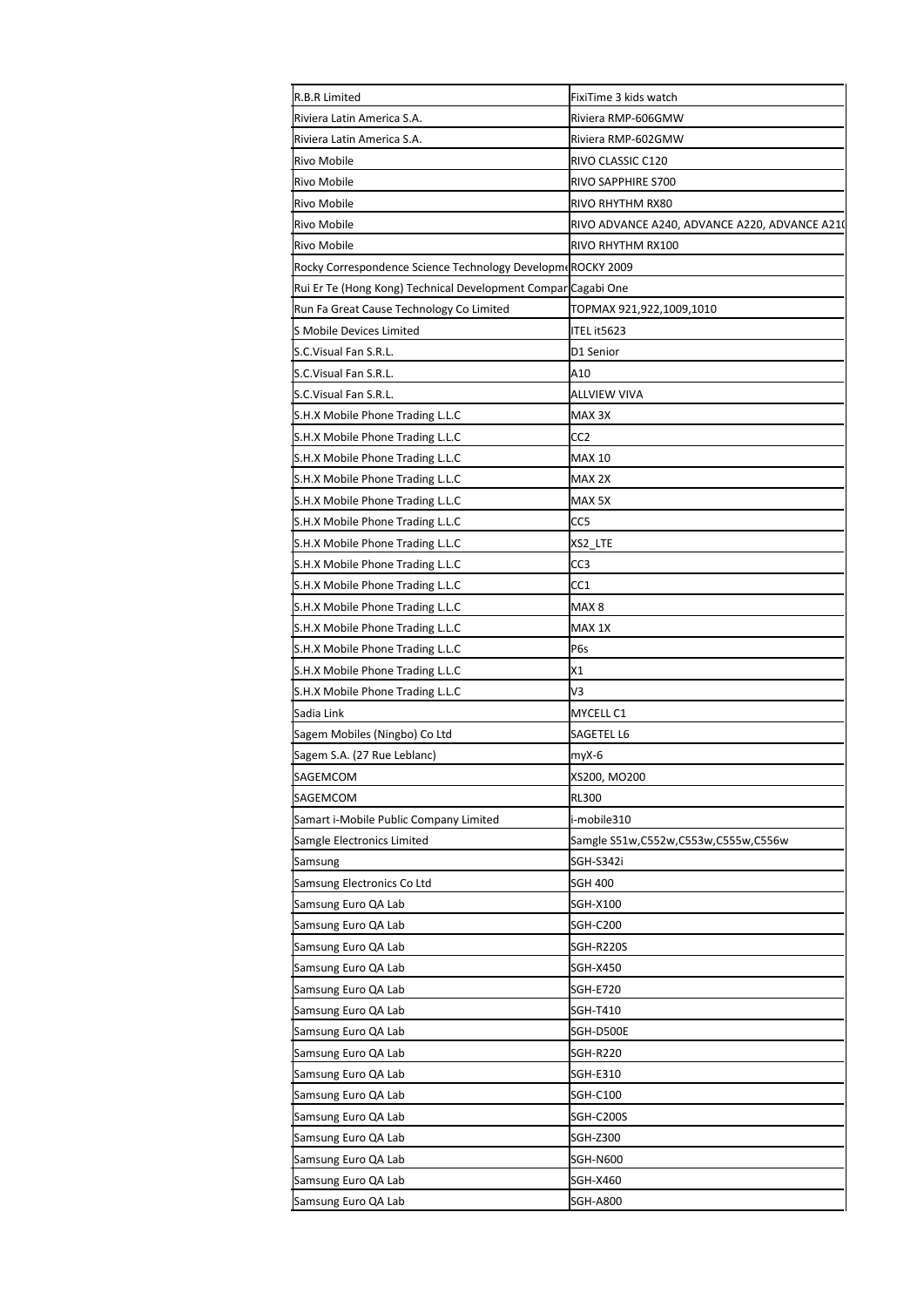| Samsung Euro QA Lab | SGH-R200S                     |
|---------------------|-------------------------------|
| Samsung Euro QA Lab | SGH-T100                      |
| Samsung Euro QA Lab | K368                          |
| Samsung Korea       | Samsung GT-E3300              |
| Samsung Korea       | Samsung GT-E1200M             |
| Samsung Korea       | Samsung GT-S5511T             |
| Samsung Korea       | Samsung SM-J700H/DS           |
| Samsung Korea       | Samsung GT-S7580L             |
| Samsung Korea       | Samsung SM-J510H/DS           |
| Samsung Korea       | Samsung SM-J120H/DS           |
| Samsung Korea       | Samsung Galaxy S4 GT-19500    |
| Samsung Korea       | GT-C3300D                     |
| Samsung Korea       | Samsung SM-J500H/DS           |
| Samsung Korea       | GALAXY J5 2016 SM-J510H/DS    |
| Samsung Korea       | SGH-X160                      |
| Samsung Korea       | E1310B                        |
| Samsung Korea       | Samsung SM-J106H/DS           |
| Samsung Korea       | GALAXY S3 GT-19300            |
| Samsung Korea       | Samsung GT-19100T             |
| Samsung Korea       | Samsung GT-193011             |
| Samsung Korea       | Samsung SM-J320H/DS           |
| Samsung Korea       | Samsung SM-G900H              |
| Samsung Korea       | Samsung SM-N900               |
| Samsung Korea       | Samsung SM-G531H/DS           |
| Samsung Korea       | Samsung SM-T561               |
| Samsung Korea       | Samsung GT-19060I/DS          |
| Samsung Korea       | Samsung SM-G7102              |
| Samsung Korea       | Samsung GT-19000              |
| Samsung Korea       | GT-C3053                      |
| Samsung Korea       | Samsung GT-18190T             |
| Samsung Korea       | SGH-i458                      |
| Samsung Korea       | Samsung SM-N910H              |
| Samsung Korea       | Samsung Galaxy S3 GT-19300    |
| Samsung Korea       | GALAXY TREND PLUS GT-S7580    |
| Samsung Korea       | Samsung GT-E1195              |
| Samsung Korea       | Samsung SM-J105B/DS           |
| Samsung Korea       | Samsung SM-B110E              |
| Samsung Korea       | Samsung SM-G530H/DV           |
| Samsung Korea       | Samsung SM-J110H/DS           |
| Samsung Korea       | SGH-B510                      |
| Samsung Korea       | Samsung SM-J200H              |
| Samsung Korea       | SGH-X200                      |
| Samsung Korea       | SGH-M310                      |
| Samsung Korea       | Samsung GT-S6310T             |
| Samsung Korea       | Samsung SM-J106B/DS           |
| Samsung Korea       | Samsung SM-A700H              |
| Samsung Korea       | Samsung SM-J700H/DD           |
| Samsung Korea       | GT-S5510T                     |
| Samsung Korea       | Samsung SM-A500H/DS           |
| Samsung Korea       | Samsung GT-E1080F             |
| Samsung Korea       | Samsung GT-18150T             |
| Samsung Korea       | Samsung GALAXY GRAND GT-19082 |
| Samsung Korea       | GT-S5603                      |
|                     |                               |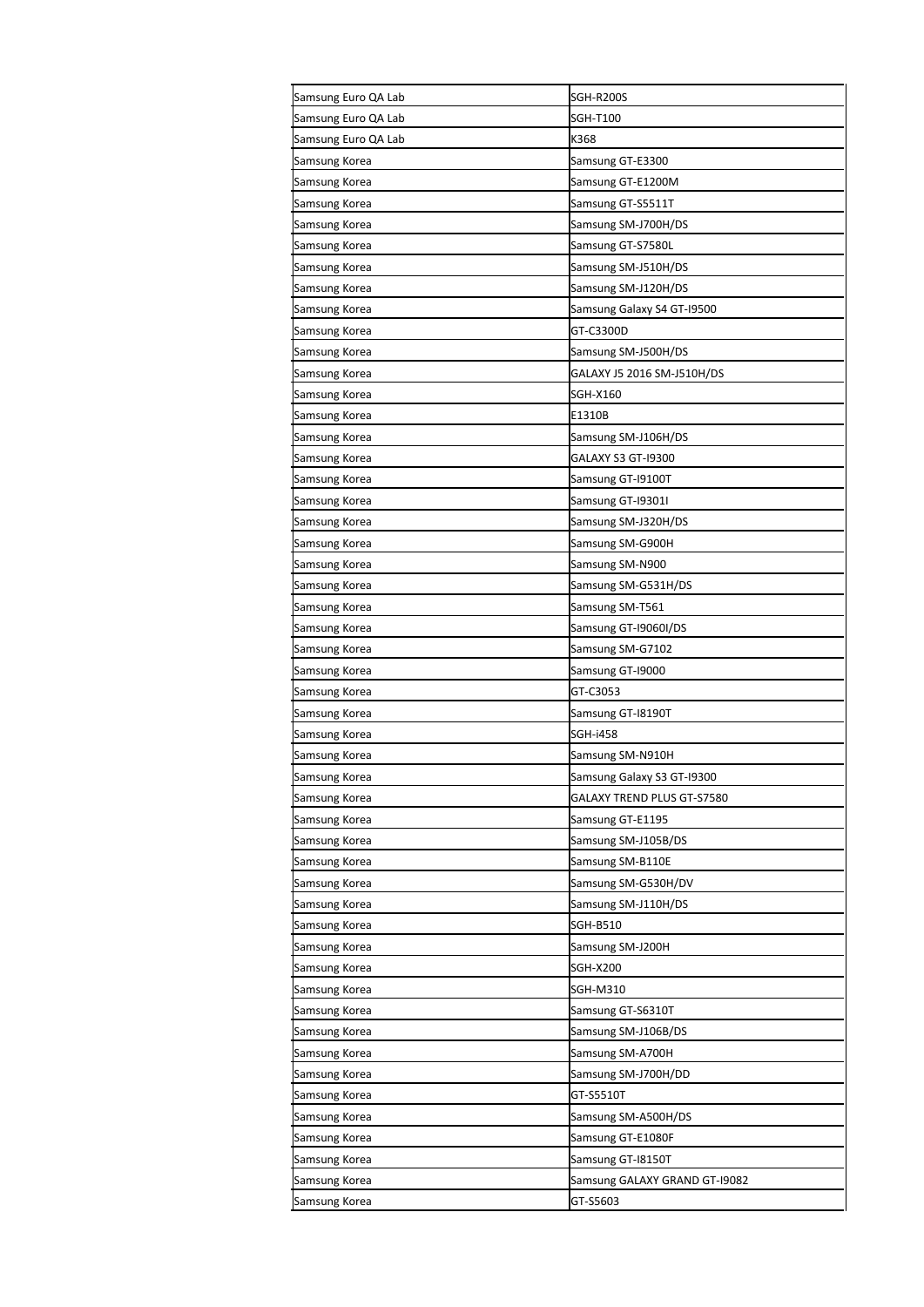| Samsung Korea | Samsung GT-19300               |
|---------------|--------------------------------|
| Samsung Korea | Samsung GT-19300I              |
| Samsung Korea | Samsung GT-19105P              |
| Samsung Korea | Samsung SM-G350E               |
| Samsung Korea | Samsung GT-18190N              |
| Samsung Korea | Samsung GT-S7583T              |
| Samsung Korea | Samsung SM-G530H/DS            |
| Samsung Korea | GALAXY S4 GT-19500             |
| Samsung Korea | <b>SGH-C450</b>                |
| Samsung Korea | Samsung GT-S7262               |
| Samsung Korea | Samsung GT-19100               |
| Samsung Korea | Samsung GT-C3520               |
| Samsung Korea | SGH-E496                       |
| Samsung Korea | E1120                          |
| Samsung Korea | Samsung GT-P5100               |
| Samsung Korea | Samsung SM-A300H/DS            |
| Samsung Korea | Samsung SM-E500H/DS            |
| Samsung Korea | Samsung GT-C3592               |
| Samsung Korea | GALAXY J3 2016 SM-J320H/DS     |
| Samsung Korea | Samsung SM-G7106               |
| Samsung Korea | Samsung SM-G360H/DS            |
| Samsung Korea | Samsung SM-E700H/DS            |
| Samsung Korea | Samsung SM-N9006               |
| Samsung Korea | Samsung GT-N7000B              |
| Samsung Korea | GALAXY J1 MINI SM-J105H/DS     |
| Samsung Korea | Samsung SM-G361H/DS            |
| Samsung Korea | Samsung GT-S5570B              |
| Samsung Korea | Samsung GT-19500               |
| Samsung Korea | Samsung SM-J100H/DS            |
| Samsung Korea | Galaxy J1 2016 SM-J120H/DS     |
| Samsung Korea | Samsung SM-B310E               |
| Samsung Korea | Samsung GT-S7392               |
| Samsung Korea | GT-E1120                       |
| Samsung Korea | Samsung GT-E1205Y              |
| Samsung Korea | Samsung GT-19060/DS            |
| Samsung Korea | GT-E1107                       |
| Samsung Korea | Samsung GALAXY NOTE 2 GT-N7100 |
| Samsung Korea | Samsung SM-G318H/DS            |
| Samsung Korea | Samsung SM-G318H               |
| Samsung Korea | Samsung GT-S6812i              |
| Samsung Korea | Samsung SM-T116                |
| Samsung Korea | Galaxy Grand Neo GT-19060/DS   |
| Samsung Korea | GALAXY GRAND GT-19082          |
| Samsung Korea | Samsung GT-19105               |
| Samsung Korea | Samsung GT-S5360T              |
| Samsung Korea | GT-19000T                      |
| Samsung Korea | Samsung GT-P7500               |
| Samsung Korea | Samsung GT-E2250               |
| Samsung Korea | Samsung GALAXY S3              |
| Samsung Korea | GT-S5620B                      |
| Samsung Korea | SGH-Z240                       |
| Samsung Korea | Samsung GT-S6310N              |
| Samsung Korea | Samsung SM-G9009D              |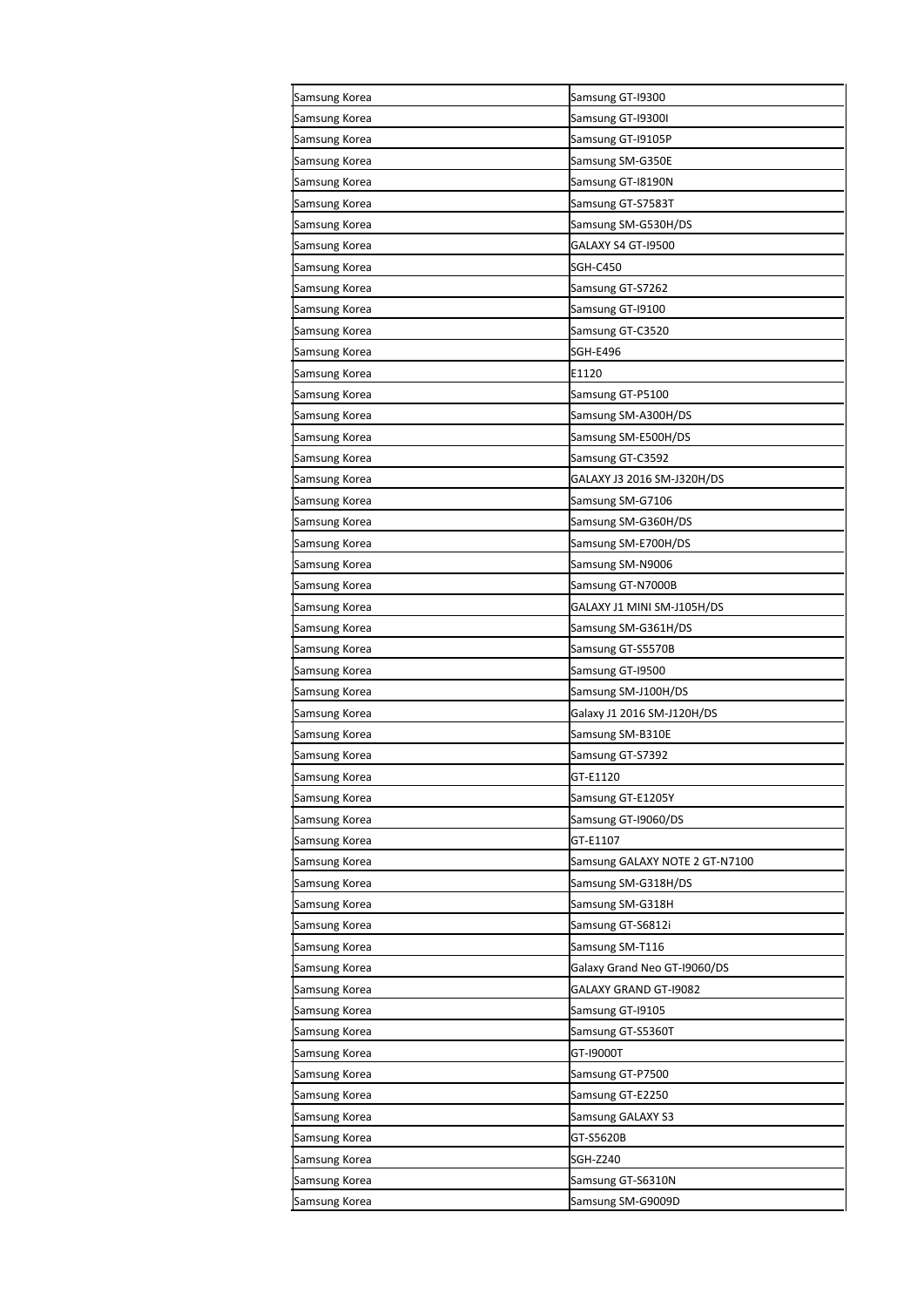| Samsung Korea | Samsung GT-18200                 |
|---------------|----------------------------------|
| Samsung Korea | Samsung GT-S5660                 |
| Samsung Korea | Samsung GT-S5570i                |
| Samsung Korea | Samsung GT-E1190                 |
| Samsung Korea | Samsung Galaxy Mini GT-S5570i    |
| Samsung Korea | Galaxy Grand Neo Plus GT-19060I  |
| Samsung Korea | Samsung GT-S5570                 |
| Samsung Korea | Samsung GALAXY YOUNG GT-S6310    |
| Samsung Korea | SGH-X510                         |
| Samsung Korea | Galaxy Trend Lite GT-S7390       |
| Samsung Korea | Samsung SM-J105H/DS              |
| Samsung Korea | Samsung GT-S7390                 |
| Samsung Korea | Samsung Galaxy S 3 GT-19300      |
| Samsung Korea | GT-S3370B                        |
| Samsung Korea | Samsung GT-19082                 |
| Samsung Korea | Samsung GT-E1200R                |
| Samsung Korea | Samsung GT-19082C                |
| Samsung Korea | GALAXY CORE GT-18262             |
| Samsung Korea | Samsung GT-19082i                |
| Samsung Korea | Samsung GT-E1232B                |
| Samsung Korea | Samsung SM-N9500                 |
| Samsung Korea | Samsung GT-E1205T                |
| Samsung Korea | Samsung GT-S7580                 |
| Samsung Korea | Samsung GT-S5620                 |
| Samsung Korea | Galaxy Note 2 GT-N7100           |
| Samsung Korea | Samsung SM-J100H                 |
| Samsung Korea | GT-C5130                         |
| Samsung Korea | GT-C3212i                        |
| Samsung Korea | Samsung GALAXY POCKET            |
| Samsung Korea | Samsung GT-S3600i                |
| Samsung Korea | Samsung GALAXY ACE PLUS GT-S7500 |
| Samsung Korea | Samsung SM-G313HU/DS             |
| Samsung Korea | S3600                            |
| Samsung Korea | GT-C6112                         |
| Samsung Korea | Samsung Galaxy Star GT-S5282     |
| Samsung Korea | Samsung GT-S6102                 |
| Samsung Korea | Samsung SM-A500H                 |
| Samsung Korea | Samsung SM-G355H/DS              |
| Samsung Korea | Samsung Galaxy S4 Mini GT-19190  |
| Samsung Korea | Samsung GALAXY S3 MINI GT-18190  |
| Samsung Korea | Samsung GT-18150                 |
| Samsung Korea | Samsung GT-19250                 |
| Samsung Korea | SGH-E360                         |
| Samsung Korea | Samsung GT-E2200                 |
| Samsung Korea | Samsung GT-S6312                 |
| Samsung Korea | <b>SGH-F480</b>                  |
| Samsung Korea | Samsung SM-N7502                 |
| Samsung Korea | Samsung GT-S5300                 |
| Samsung Korea | GALAXY S3 MINI GT-18190          |
| Samsung Korea | Samsung Galaxy Pocket GT-S5301   |
| Samsung Korea | Samsung GT-I8200N                |
| Samsung Korea | Samsung GT-C3053                 |
| Samsung Korea | Samsung SGH-1777                 |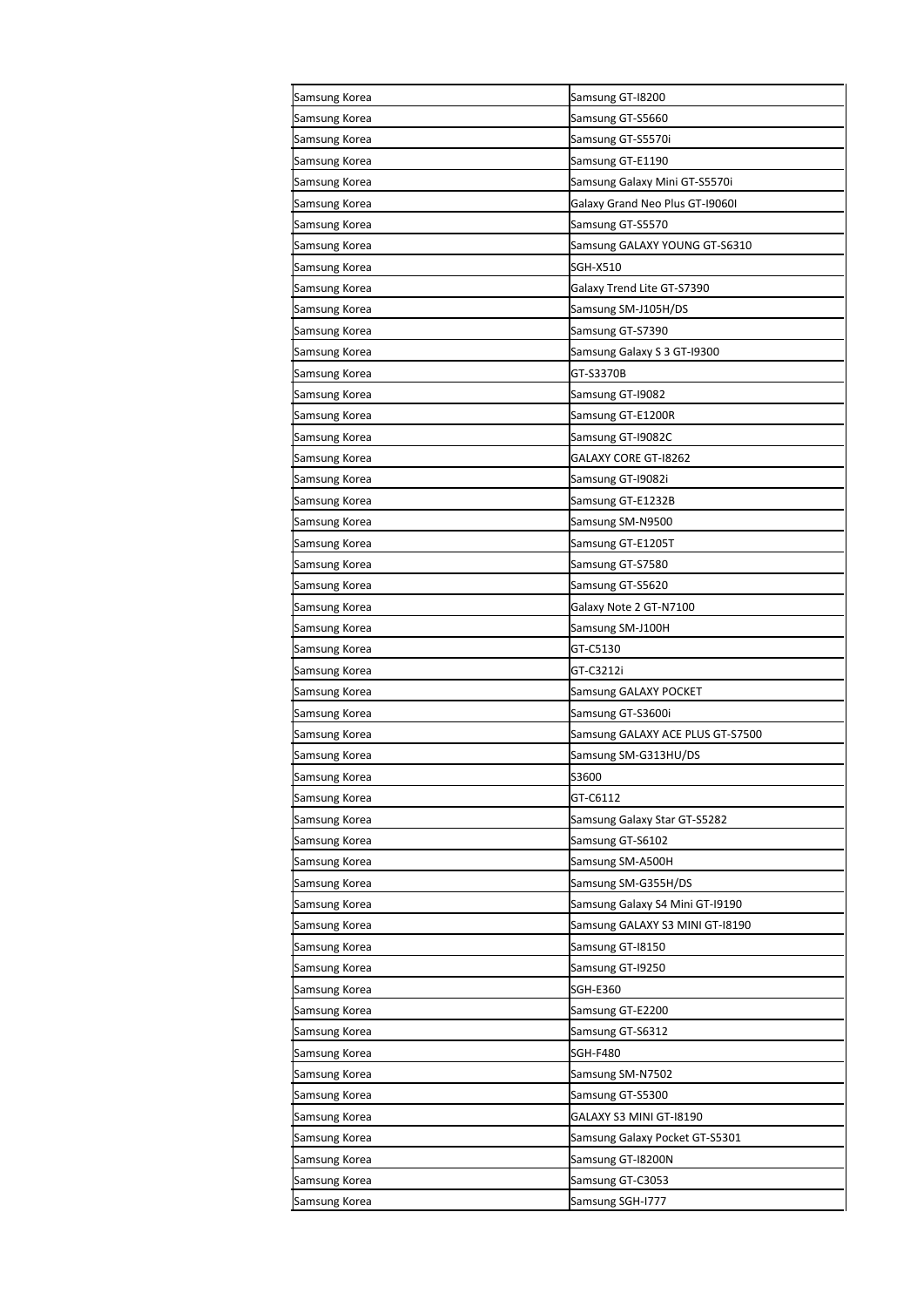| Samsung Korea | Samsung GALAXY MINI 2 GT-S6500D  |
|---------------|----------------------------------|
| Samsung Korea | Samsung GT-E1200                 |
| Samsung Korea | GALAXY TAB E SM-T561             |
| Samsung Korea | Galaxy K Zoom SM-C111            |
| Samsung Korea | Samsung SM-G130H/DS              |
| Samsung Korea | Samsung GT-S7582                 |
| Samsung Korea | GALAXY Y GT-S5360                |
| Samsung Korea | Samsung GALAXY W                 |
| Samsung Korea | Samsung SM-G316HU/DS             |
| Samsung Korea | Samsung SM-G130M/DS              |
| Samsung Korea | Samsung GT-E2232                 |
| Samsung Korea | Samsung GALAXY Y                 |
| Samsung Korea | GT-S3653W                        |
| Samsung Korea | GT-E1080F                        |
| Samsung Korea | SGH-C270                         |
| Samsung Korea | Samsung SM-E500H/DD              |
| Samsung Korea | GALAXY J1 MINI PRIME SM-J106H/DS |
| Samsung Korea | Samsung SM-J110H/DD              |
| Samsung Korea | Samsung Galaxy Note 2            |
| Samsung Korea | GT-S3600i                        |
| Samsung Korea | Samsung GT-E1282T                |
| Samsung Korea | Samsung GT-E1120                 |
| Samsung Korea | Samsung GALAXY Gio               |
| Samsung Korea | Samsung GT-19082L                |
| Samsung Korea | Samsung SM-G318HZ/DS             |
| Samsung Korea | Samsung GT-C3752                 |
| Samsung Korea | Samsung GT-S5830                 |
| Samsung Korea | Samsung GT-C3303i                |
| Samsung Korea | SGH-Z370                         |
| Samsung Korea | GT-C5130i                        |
| Samsung Korea | Samsung GALAXY W GT-18150        |
| Samsung Korea | Samsung GT-E1270                 |
| Samsung Korea | Samsung GT-C3322                 |
| Samsung Korea | Samsung GALAXY POCKET GT-S5300   |
| Samsung Korea | Samsung GT-S5830i                |
| Samsung Korea | Samsung GT-E1150i                |
| Samsung Korea | GT-S5620                         |
| Samsung Korea | Samsung GALAXY ACE PLUS          |
| Samsung Korea | GALAXY GRAND NEO GT-19060        |
| Samsung Korea | Samsung GT-C3303K                |
| Samsung Korea | Samsung GT-C3595                 |
| Samsung Korea | Samsung GT-S7562                 |
| Samsung Korea | C5212                            |
| Samsung Korea | Samsung GT-S5360                 |
| Samsung Korea | Samsung SM-B360E                 |
|               |                                  |
| Samsung Korea | Samsung GT-I5500                 |
| Samsung Korea | Samsung GT-S5282                 |
| Samsung Korea | GT-S5603T                        |
| Samsung Korea | E1100                            |
| Samsung Korea | Samsung GT-S6310B                |
| Samsung Korea | Samsung Galaxy Ace GT-S5830i     |
| Samsung Korea | Samsung GT-S5369                 |
| Samsung Korea | GT-B7620U                        |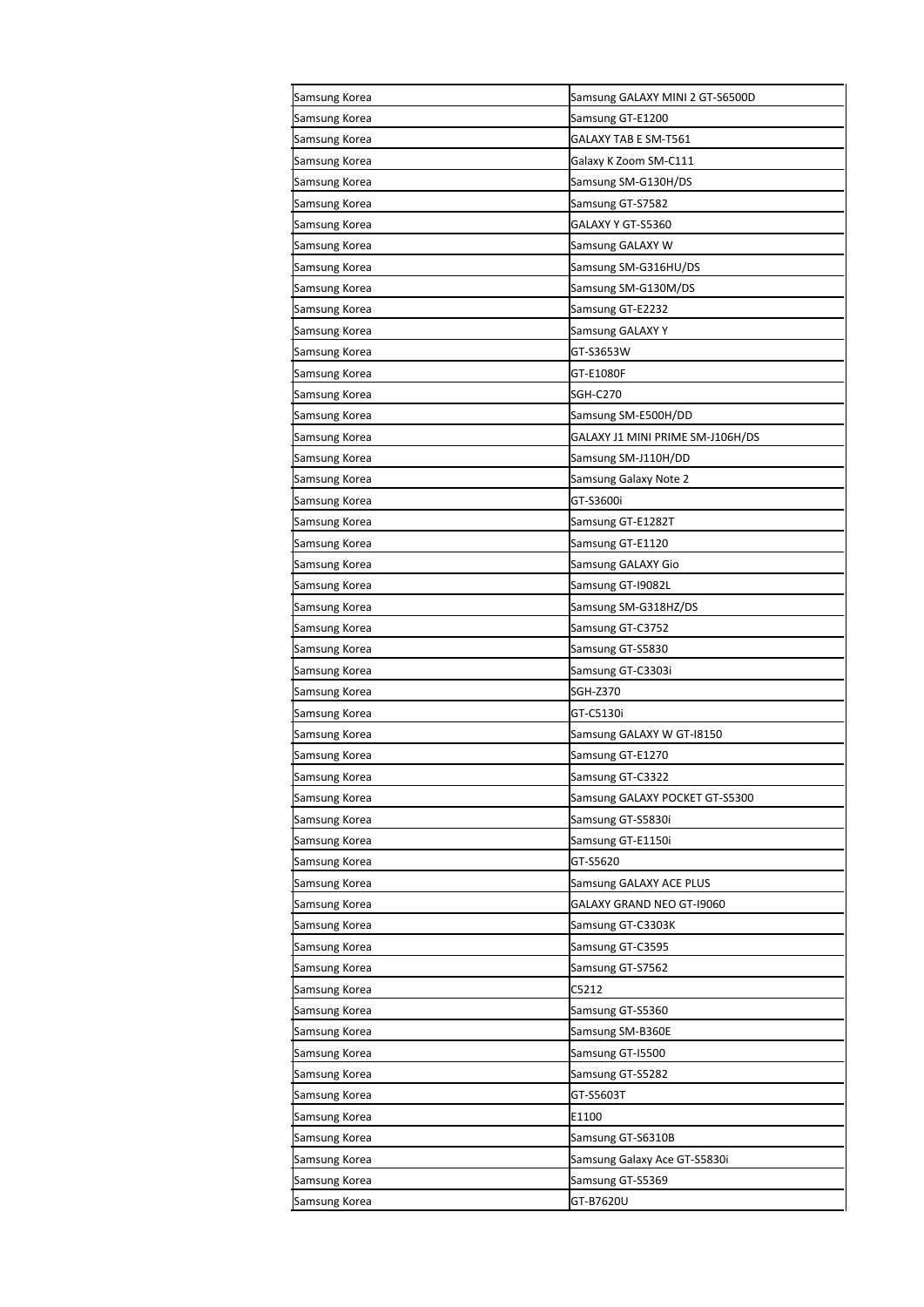| Samsung Korea | Samsung SM-G130M               |
|---------------|--------------------------------|
| Samsung Korea | Samsung GT-19152               |
| Samsung Korea | Samsung Galaxy Win GT-18552    |
| Samsung Korea | Samsung GALAXY S DUOS GT-S7562 |
| Samsung Korea | Samsung GT-E1182               |
| Samsung Korea | Samsung SM-N750                |
| Samsung Korea | Samsung SM-T311                |
| Samsung Korea | Samsung GT-C5212I              |
| Samsung Korea | SGH-L760                       |
| Samsung Korea | SGH-C130                       |
| Samsung Korea | GT-19000                       |
| Samsung Korea | Samsung SM-G531H/DD            |
| Samsung Korea | Samsung GT-I9060L/DS           |
| Samsung Korea | GT-S3370E                      |
| Samsung Korea | Samsung GT-19502               |
| Samsung Korea | Samsung GT-E2530               |
| Samsung Korea | Samsung GALAXY ACE             |
| Samsung Korea | GT-17500                       |
| Samsung Korea | S8300                          |
| Samsung Korea | GT-E2152                       |
| Samsung Korea | Samsung GT-18750               |
| Samsung Korea | Samsung GT-S6310L              |
| Samsung Korea | Samsung GALAXY MINI GT-S5570   |
| Samsung Korea | Samsung GT-E1081T              |
| Samsung Korea | Samsung SM-B350E               |
| Samsung Korea | Samsung GT-N8000               |
| Samsung Korea | Samsung GALAXY Fame GT-S6810P  |
| Samsung Korea | GT-E1252                       |
| Samsung Korea | Samsung GT-S6500T              |
| Samsung Korea | Samsung GT-C6712               |
| Samsung Korea | Samsung GT-S6802               |
| Samsung Korea | Samsung GT-C6112               |
| Samsung Korea | Samsung SM-G800H/DS            |
| Samsung Korea | GALAXY S DUOS GT-S7562         |
| Samsung Korea | Samsung SM-A300H               |
| Samsung Korea | Samsung GT-S7278U              |
| Samsung Korea | Samsung GALAXY CORE GT-I8262   |
| Samsung Korea | Samsung GT-S3850               |
| Samsung Korea | Samsung SGH-A997               |
| Samsung Korea | Samsung GT-S5610               |
| Samsung Korea | SGH-i600                       |
| Samsung Korea | Samsung SM-G313H               |
| Samsung Korea | Samsung GT-E1272               |
| Samsung Korea | GT-S3100                       |
| Samsung Korea | Samsung CORBY 2 GT-S3850       |
| Samsung Korea | Samsung SM-J100ML/DS           |
| Samsung Korea | Samsung SM-T211                |
| Samsung Korea | SGH-C260                       |
| Samsung Korea | Samsung GT-E2652W              |
| Samsung Korea | Samsung SM-G9550               |
| Samsung Korea | Samsung GALAXY BEAM GT-18530   |
| Samsung Korea | GALAXY POCKET GT-S5301         |
| Samsung Korea | SGH-E250                       |
|               |                                |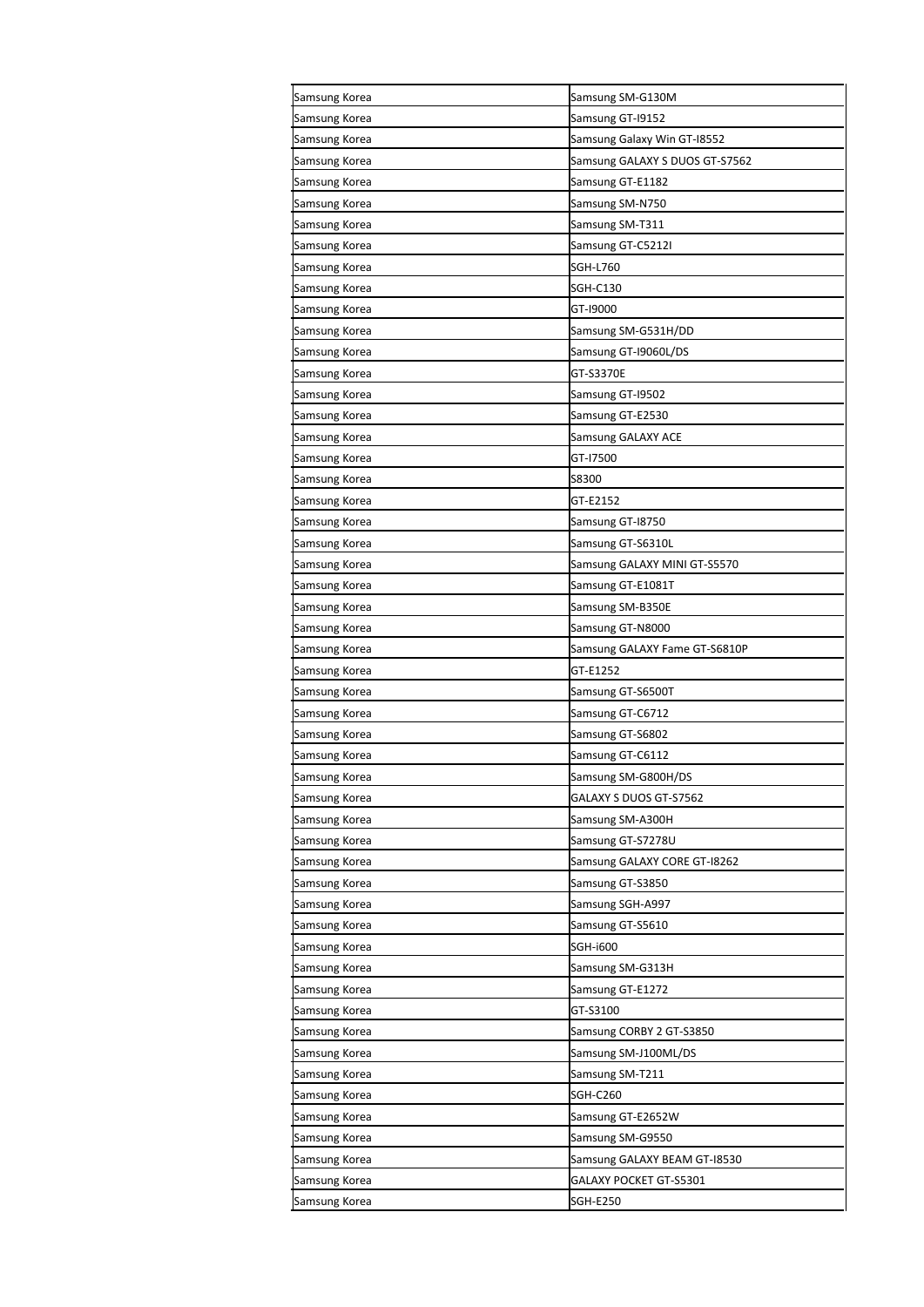| Samsung Korea | Samsung SGH-T999                  |
|---------------|-----------------------------------|
| Samsung Korea | Samsung GT-19300T                 |
| Samsung Korea | Samsung GT-E1200I                 |
| Samsung Korea | Samsung GT-18160                  |
| Samsung Korea | Samsung GT-E1207Y                 |
| Samsung Korea | Samsung GT-19192                  |
| Samsung Korea | Samsung SM-G350                   |
| Samsung Korea | Samsung GT-S5660V                 |
| Samsung Korea | Samsung GT-S5303                  |
| Samsung Korea | Samsung SM-G313HZ                 |
| Samsung Korea | Samsung GT-E1150                  |
| Samsung Korea | Samsung GT-N7000                  |
| Samsung Korea | Samsung GT-S5831i                 |
| Samsung Korea | SGH-X210                          |
| Samsung Korea | Samsung SM-T116NU                 |
| Samsung Korea | GT-E1080T                         |
| Samsung Korea | Samsung SM-G9300                  |
| Samsung Korea | GALAXY YOUNG GT-S6310             |
| Samsung Korea | Samsung GT-S7270L                 |
| Samsung Korea | Samsung SM-G130E                  |
| Samsung Korea | Samsung GT-C3350                  |
| Samsung Korea | GT-S5510                          |
| Samsung Korea | SGH-X640                          |
| Samsung Korea | GALAXY E5 SM-E500HQ               |
| Samsung Korea | Samsung GT-19100G                 |
| Samsung Korea | Samsung Galaxy Y GT-S5360         |
| Samsung Korea | Samsung SM-G531H                  |
| Samsung Korea | Samsung GT-S8530B                 |
| Samsung Korea | Samsung GT-19070                  |
| Samsung Korea | Samsung GT-S5310I                 |
| Samsung Korea | Samsung SGH-A847                  |
| Samsung Korea | Samsung GT-S6810P                 |
| Samsung Korea | GT-C3530                          |
| Samsung Korea | E1070                             |
| Samsung Korea | Samsung GT-E1200Y                 |
| Samsung Korea | Samsung Galaxy Tab 3 SM-T312      |
| Samsung Korea | B2100                             |
| Samsung Korea | Samsung GT-B5722                  |
| Samsung Korea | Samsung SM-G130HN                 |
| Samsung Korea | GT-S8500                          |
| Samsung Korea | Samsung SM-G313HU                 |
| Samsung Korea | Samsung GT-E2252                  |
| Samsung Korea | SGH-T959                          |
| Samsung Korea | Samsung SHW-M440S                 |
| Samsung Korea | Samsung GT-S6500                  |
| Samsung Korea | Samsung GT-S5312                  |
| Samsung Korea | Samsung GT-S8500                  |
| Samsung Korea | Samsung GT-19001                  |
| Samsung Korea | E1100T                            |
| Samsung Korea | GT-E1150                          |
| Samsung Korea | Samsung Galaxy S Advance GT-19070 |
| Samsung Korea | <b>SGH-X830</b>                   |
| Samsung Korea | Samsung SM-B105E                  |
|               |                                   |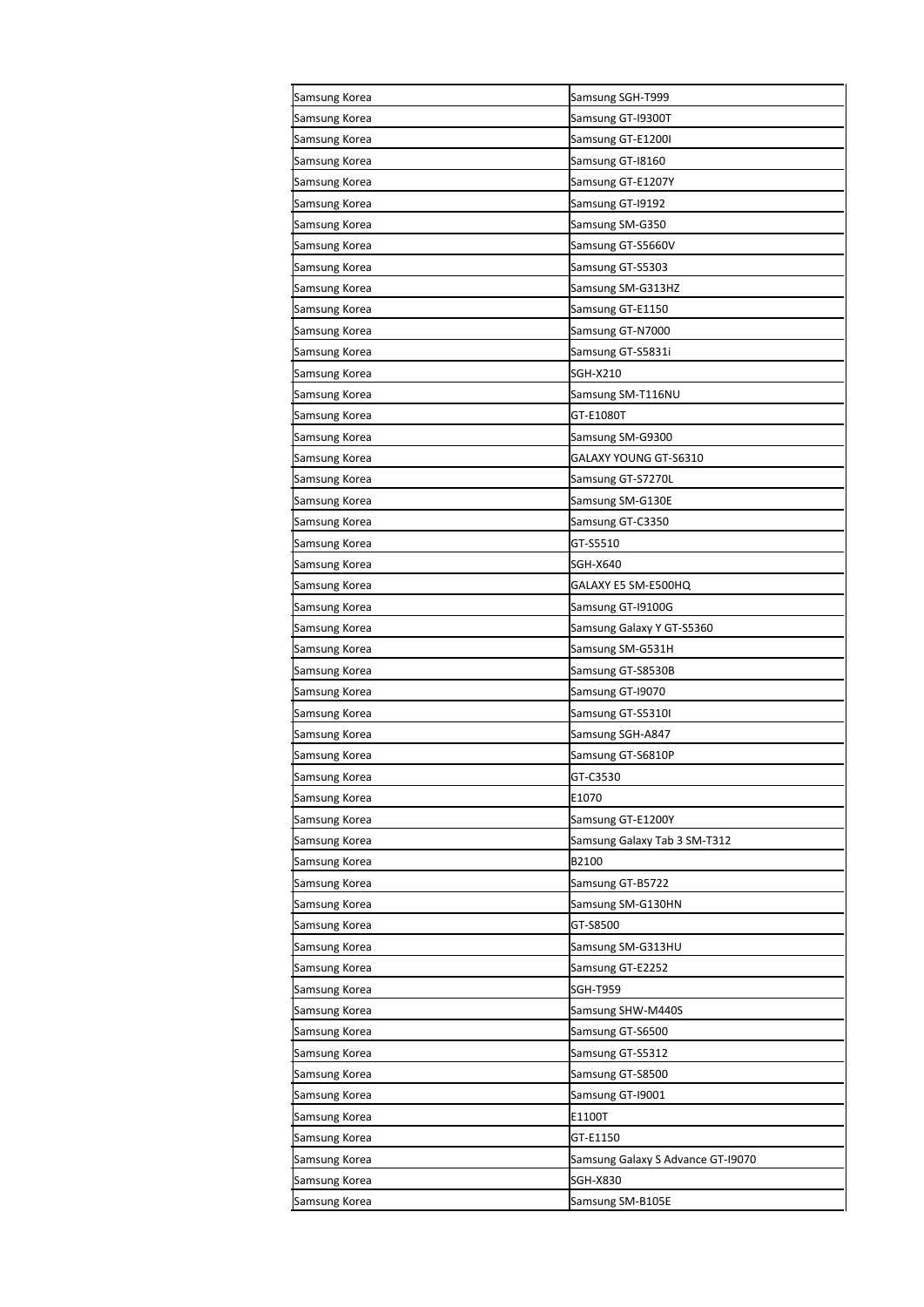| Samsung Korea | Samsung GT-S6810                   |
|---------------|------------------------------------|
| Samsung Korea | Samsung GT-E1080W                  |
| Samsung Korea | Samsung GT-18190L                  |
| Samsung Korea | Samsung SM-B313E/D                 |
| Samsung Korea | Samsung GT-C3011                   |
| Samsung Korea | Samsung SM-R750A                   |
| Samsung Korea | Samsung GT-S5230                   |
| Samsung Korea | Samsung GT-S6818                   |
| Samsung Korea | M7603                              |
| Samsung Korea | Samsung GALAXY ACE 2 GT-18160      |
| Samsung Korea | Samsung GT-B2710                   |
| Samsung Korea | Samsung GT-B5510                   |
| Samsung Korea | Samsung SGH-T959V                  |
| Samsung Korea | Samsung SM-B690V                   |
| Samsung Korea | Samsung SM-G530H/DD                |
| Samsung Korea | SGH-J700                           |
| Samsung Korea | Samsung SGH-T959                   |
| Samsung Korea | Samsung SM-G9500                   |
| Samsung Korea | <b>SGH-U900</b>                    |
| Samsung Korea | GT-S8300T                          |
| Samsung Korea | Samsung GT-E1200T                  |
| Samsung Korea | Samsung SM-G530BT                  |
| Samsung Korea | <b>SGH-A777</b>                    |
| Samsung Korea | Samsung SM-G800H                   |
| Samsung Korea | Samsung SM-N9002                   |
| Samsung Korea | Samsung GT-19508                   |
| Samsung Korea | SGH-T339                           |
| Samsung Korea | Samsung SM-G110H                   |
| Samsung Korea | SGH-B300                           |
| Samsung Korea | Samsung Galaxy Pocket Neo GT-S5310 |
| Samsung Korea | Samsung GT-E2222                   |
| Samsung Korea | Samsung SGH-T259                   |
| Samsung Korea | Samsung SGH-C414M                  |
| Samsung Korea | Samsung GT-19100P                  |
| Samsung Korea | Samsung GT-S5222                   |
| Samsung Korea | SGH-T636                           |
| Samsung Korea | Samsung GT-S6102B                  |
| Samsung Korea | SGH-P310                           |
| Samsung Korea | Samsung SM-B780A                   |
| Samsung Korea | SGH-A237                           |
| Samsung Korea | GT-E1225F                          |
| Samsung Korea | Samsung SM-T231                    |
| Samsung Korea | SGH-L400V                          |
| Samsung Korea | Samsung GT-S8530                   |
| Samsung Korea | Samsung GT-P3100                   |
| Samsung Korea | GT-S8500M                          |
| Samsung Korea | Samsung GT-19250T                  |
| Samsung Korea | SGH-F480V                          |
| Samsung Korea | Samsung GT-S5611V                  |
| Samsung Korea | Samsung GT-18552                   |
| Samsung Korea | Samsung SGH-I827                   |
| Samsung Korea | Samsung SGH-T679                   |
| Samsung Korea | Samsung GT-E1050                   |
|               |                                    |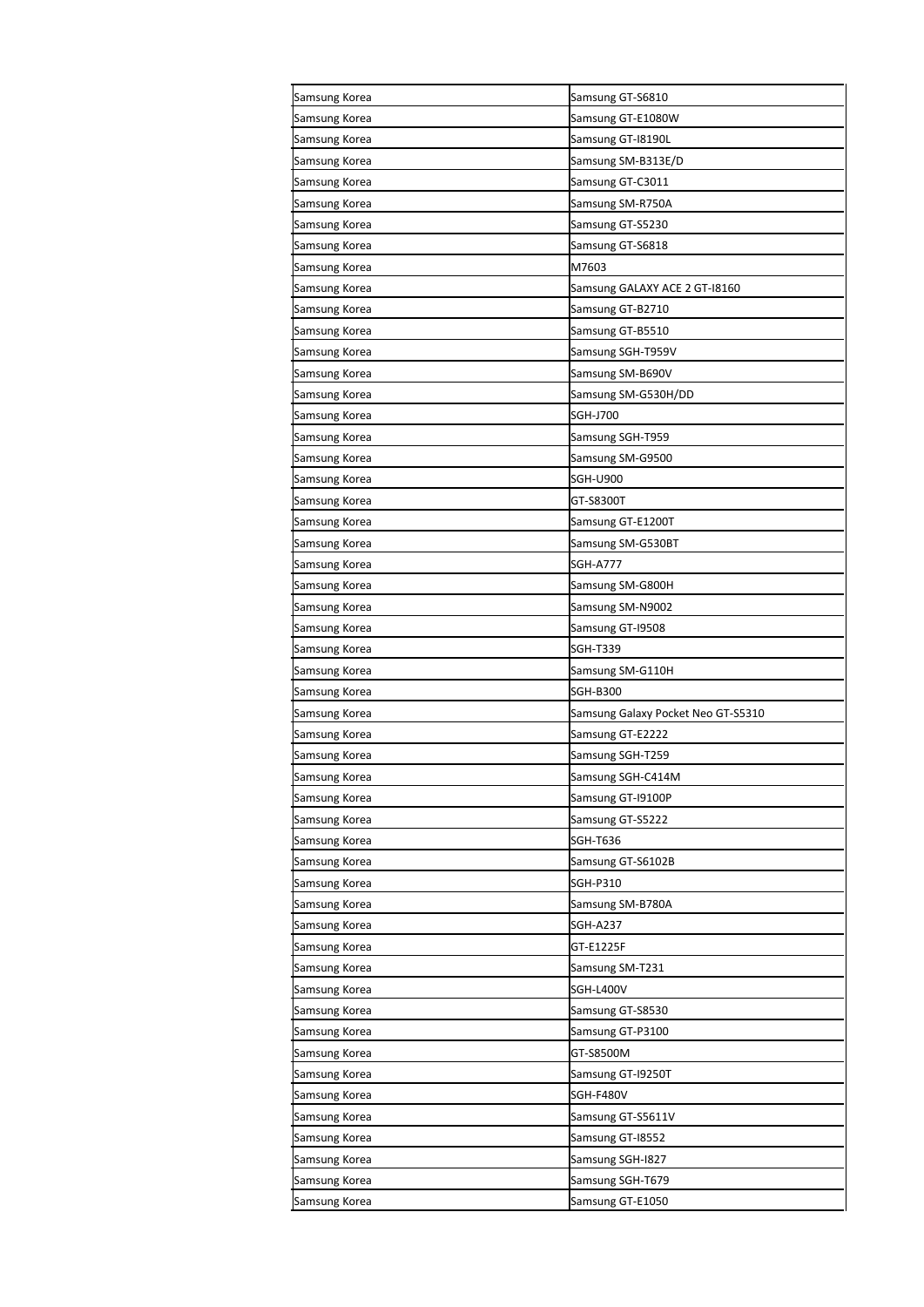| Samsung Korea | Samsung SM-J105B               |
|---------------|--------------------------------|
| Samsung Korea | Samsung GT-19020T              |
| Samsung Korea | Samsung SM-G355HN              |
| Samsung Korea | Samsung SM-R750S               |
| Samsung Korea | Samsung SM-R750B               |
| Samsung Korea | GALAXY POCKET NEO GT-S5310     |
| Samsung Korea | Samsung GT-18262B              |
| Samsung Korea | Samsung GT-C3595V              |
| Samsung Korea | Samsung SM-T531                |
| Samsung Korea | Samsung GT-C3503               |
| Samsung Korea | Samsung GT-18552B              |
| Samsung Korea | Galaxy Gear S / Gear S SM-R750 |
| Samsung Korea | Samsung GT-E1080I              |
| Samsung Korea | GALAXY S4 MINI GT-19190        |
| Samsung Korea | Samsung GT-E1205L              |
| Samsung Korea | SGH-J218                       |
| Samsung Korea | Samsung SM-J106B               |
| Samsung Korea | Samsung GT-S5611               |
| Samsung Korea | Samsung GT-19308               |
| Samsung Korea | Samsung SM-G130H               |
| Samsung Korea | Samsung SM-B109H               |
| Samsung Korea | Samsung SM-T111                |
| Samsung Korea | <b>SGH-E490</b>                |
| Samsung Korea | Samsung GT-19003               |
| Samsung Korea | GT-S3370                       |
| Samsung Korea | Samsung GT-P6200               |
| Samsung Korea | Galaxy S9                      |
| Samsung Korea | Galaxy S9+                     |
| Samsung Korea | Samsung SGH-A157V              |
| Samsung Korea | Samsung SM-J100H/DD            |
| Samsung Korea | Samsung GT-E3309               |
| Samsung Korea | Samsung GT-S6010               |
| Samsung Korea | Samsung GT-E1207T              |
| Samsung Korea | SGH-D900i                      |
| Samsung Korea | GT-E1080i                      |
| Samsung Korea | Samsung GT-S5360L              |
| Samsung Korea | Samsung SM-G165N               |
| Samsung Korea | GT-E2121                       |
| Samsung Korea | Samsung GT-P1000               |
| Samsung Korea | SGH-J400                       |
| Samsung Korea | Samsung GT-S7582L              |
| Samsung Korea | Samsung SM-B312E               |
| Samsung Korea | Samsung SM-G318ML              |
| Samsung Korea | Samsung SM-G7109               |
| Samsung Korea | Samsung SM-P351                |
| Samsung Korea | Samsung GT-S5670               |
| Samsung Korea | Samsung GT-S5260               |
| Samsung Korea | Samsung GT-C3322i              |
| Samsung Korea | Samsung SM-J105B/DL            |
| Samsung Korea | SGH-J630                       |
| Samsung Korea | Samsung GT-E1202i              |
| Samsung Korea | SGH-A847                       |
| Samsung Korea | Samsung GT-S5233W              |
|               |                                |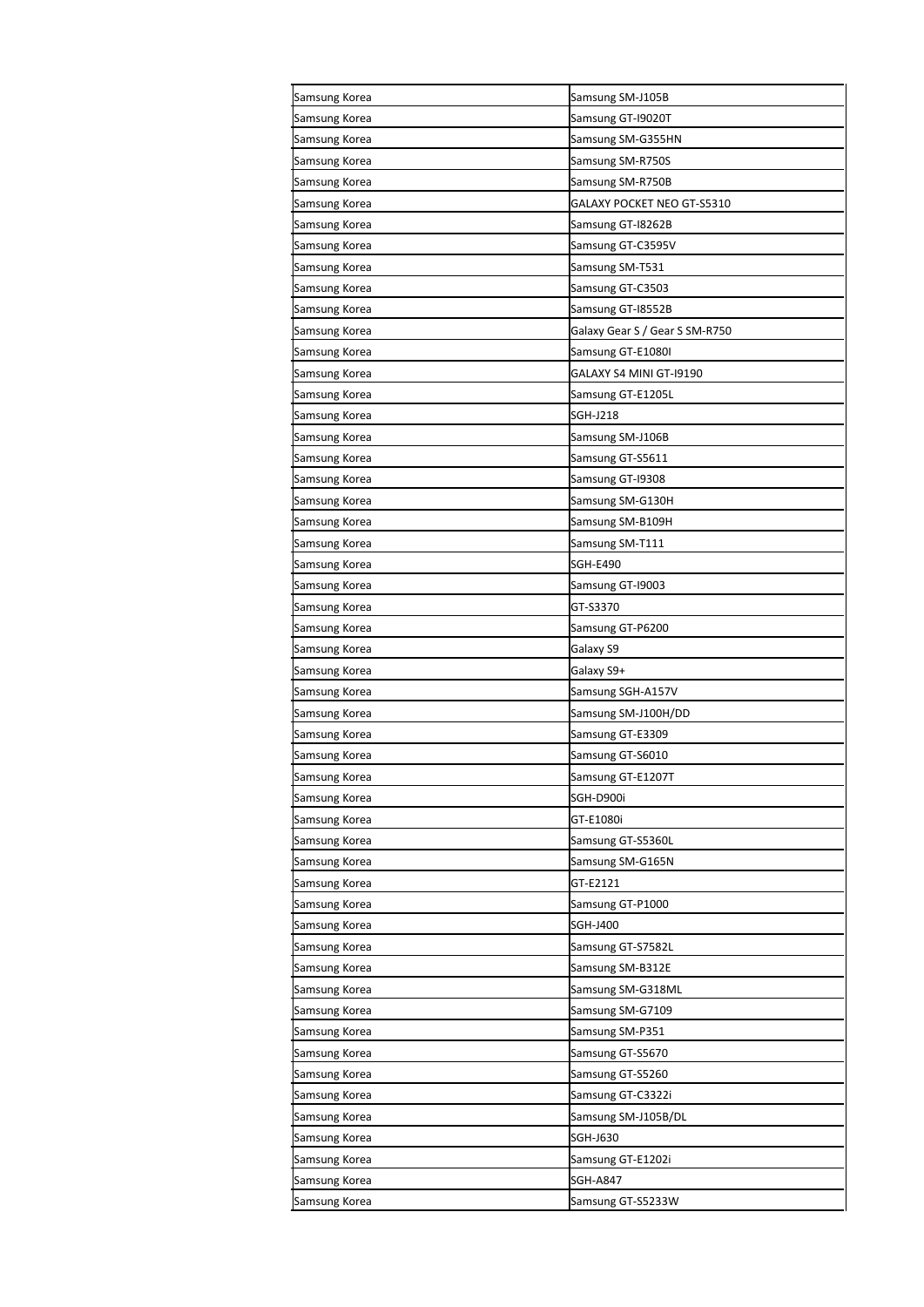| Samsung Korea | GT-E1080                           |
|---------------|------------------------------------|
| Samsung Korea | S5200                              |
| Samsung Korea | GT-C3010                           |
| Samsung Korea | Samsung GT-C3222W                  |
| Samsung Korea | GT-B5722                           |
| Samsung Korea | Samsung GT-19080L                  |
| Samsung Korea | Samsung GT-N7100                   |
| Samsung Korea | Samsung GT-C3330                   |
| Samsung Korea | SGH-T229                           |
| Samsung Korea | Samsung SM-G318HZ/DD               |
| Samsung Korea | Samsung GT-18260                   |
| Samsung Korea | GT-S5250                           |
| Samsung Korea | Samsung GT-S3802W                  |
| Samsung Korea | Samsung GT-P7300                   |
| Samsung Korea | Galaxy S3 mini GT-I8200Q           |
| Samsung Korea | Samsung SM-G7108                   |
| Samsung Korea | Samsung Galaxy Ace 3 GT-S7272      |
| Samsung Korea | Samsung GT-B5330                   |
| Samsung Korea | Samsung GT-C3530                   |
| Samsung Korea | GT-E1160                           |
| Samsung Korea | Samsung GALAXY CAMERA EK-GC100     |
| Samsung Korea | GT-15700L                          |
| Samsung Korea | GT-S5600                           |
| Samsung Korea | S3600C                             |
| Samsung Korea | Samsung Galaxy S4 Zoom SM-C101     |
| Samsung Korea | Samsung SM-P601                    |
| Samsung Korea | Samsung GT-S7278                   |
| Samsung Korea | Samsung Galaxy Tab 3 10.1 GT-P5200 |
| Samsung Korea | Samsung GT-E3300V                  |
| Samsung Korea | Galaxy Core Prime SM-G361H         |
| Samsung Korea | SGH-A707, SGH-A707C                |
| Samsung Korea | Samsung GT-C3590                   |
| Samsung Korea | S5611 GT-S5611                     |
| Samsung Korea | S8003                              |
| Samsung Korea | Samsung GT-19250M                  |
| Samsung Korea | GT-S5230                           |
| Samsung Korea | Samsung SGH-T999V                  |
| Samsung Korea | SGH-T429                           |
| Samsung Korea | Samsung SM-T331                    |
| Samsung Korea | Samsung GT-S5310T                  |
| Samsung Korea | Gear S SM-R750                     |
| Samsung Korea | GT-C3200                           |
| Samsung Korea | GT-C3212                           |
| Samsung Korea | Samsung GT-19200                   |
| Samsung Korea | Samsung SM-G318MZ/DS               |
| Samsung Korea | SCH-M490                           |
| Samsung Korea | Samsung GT-S7560M                  |
| Samsung Korea | GALAXY Y DUOS GT-S6102             |
| Samsung Korea | Samsung GT-S5363                   |
| Samsung Korea | Samsung GT-C3222                   |
| Samsung Korea | SGH-D900                           |
| Samsung Korea | Samsung GT-S5270K                  |
| Samsung Korea | Samsung SM-P901                    |
|               |                                    |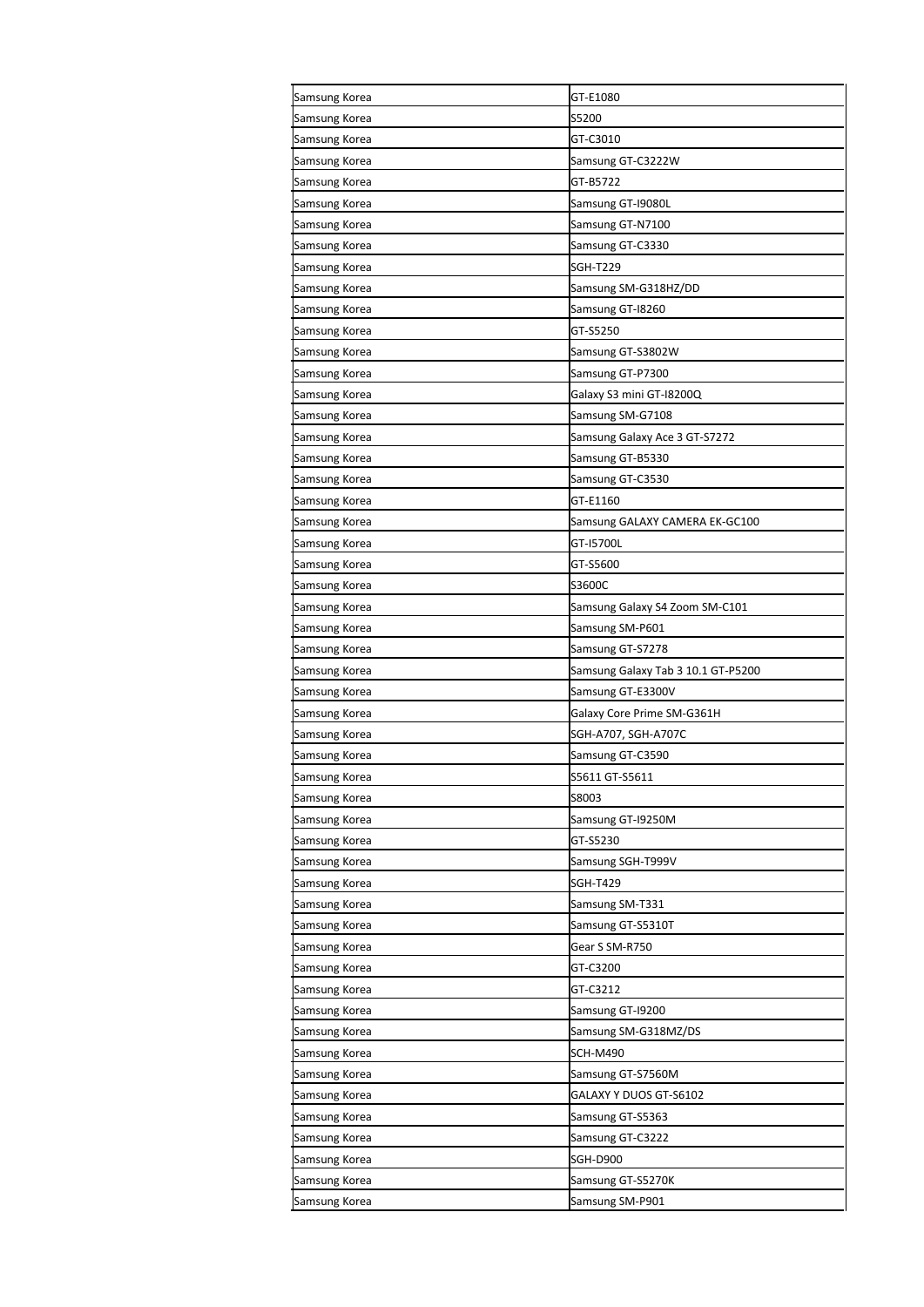| Samsung Korea                                             | Samsung SGH-T959D                  |
|-----------------------------------------------------------|------------------------------------|
| Samsung Korea                                             | GALAXY NOTE 3 NEO SM-N7500Q        |
| Samsung Korea                                             | Samsung SGH-T199                   |
| Samsung Korea                                             | Samsung GT-S6790                   |
| Samsung Korea                                             | Samsung GT-S5380D                  |
| Samsung Korea                                             | Samsung GT-I8160L                  |
| Samsung Korea                                             | GT-E2558                           |
| Samsung Korea                                             | Samsung GT-S7270                   |
| Samsung Korea                                             | Samsung GT-S5360B                  |
| Samsung Korea                                             | Samsung Galaxy Note 8.0 GT-N5100   |
| Samsung Korea                                             | GT-E1130B                          |
| Samsung Korea                                             | Samsung SHW-M250S                  |
| Samsung Korea                                             | SGH-B270i                          |
| Samsung Korea                                             | Samsung SM-G355H                   |
| Samsung Korea                                             | Samsung SM-J500H/DD                |
| Samsung Korea                                             | Samsung GT-S6790N                  |
| Samsung Korea                                             | Samsung GT-S7568                   |
| Samsung Korea                                             | Samsung SM-G310HN                  |
| Samsung Korea                                             | Samsung CHAT 335 GT-S3353          |
| Samsung Korea                                             | Samsung SHW-A300K                  |
| Samsung Korea                                             | Samsung GT-S5830L                  |
| Samsung Korea                                             | Samsung GT-19060C                  |
| Samsung Korea                                             | Samsung GT-18200L                  |
| Samsung Korea                                             | Samsung GT-S5250                   |
| Samsung Korea                                             | SGH-C140                           |
| Samsung Korea                                             | Samsung GT-E2550                   |
| Samsung Korea                                             | B5702                              |
| Samsung Korea                                             | Samsung SM-T561M                   |
| Samsung Korea                                             | Galaxy Tab4 SM-T231                |
| Samsung Korea                                             | Samsung GT-S7390G                  |
| Samsung Korea (PO Box 105, Gyeonggi-Do)                   | SGH-X200                           |
| Samsung Korea (PO Box 105, Gyeonggi-Do)                   | SGH-E360                           |
| Samsung Korea (PO Box 105, Gyeonggi-Do)                   | SGH-C120                           |
| Samsung Korea (PO Box 105, Gyeonggi-Do)                   | SGH-X820                           |
| Samsung Korea (PO Box 105, Gyeonggi-Do)                   | SGH-S400I                          |
| Samsung Korea (PO Box 105, Gyeonggi-Do)                   | SGH-D820                           |
| Samsung Korea (PO Box 105, Gyeonggi-Do)                   | SGH-X480                           |
| Samsung Korea (PO Box 105, Gyeonggi-Do)                   | SGH-D600                           |
| Samsung Korea (PO Box 105, Gyeonggi-Do)                   | SGH-D800                           |
| Samsung Korea (PO Box 105, Gyeonggi-Do)                   | SGH-X481                           |
| Samsung Korea (PO Box 105, Gyeonggi-Do)                   | SGH-C130                           |
| Samsung Korea (PO Box 105, Gyeonggi-Do)                   | SGH-S410i                          |
| Samsung Korea (PO Box 105, Gyeonggi-Do)                   | SGH-D520                           |
| Sandstorm Technology Company Limited                      | U-SKY H150, H162, H181, H185, H350 |
| Sandstorm Technology Company Limited                      | G.M P1000, P2000, P3000            |
| Santok Enterprises Ltd                                    | M Phone XL                         |
| Sanxing Technology Plc                                    | SANXING X9                         |
| <b>SC E-Boda Distribution SRL</b>                         | Freeman Speak T301                 |
| Scope Logistical Solutions (Pty) Ltd                      | MHub                               |
| Seiko Solutions Inc                                       | Seiko 301SI                        |
| Selekt Bilgisayar ve Iletisim Urunleri San. Tic. Ltd. Sti | reeder P6,reeder P8                |
| Sendo Ltd (Sendo Base Station)                            | Type: SND300 Model S300            |
| Senior Tech, LLC                                          | Snapfon ezTWO 3G                   |
|                                                           |                                    |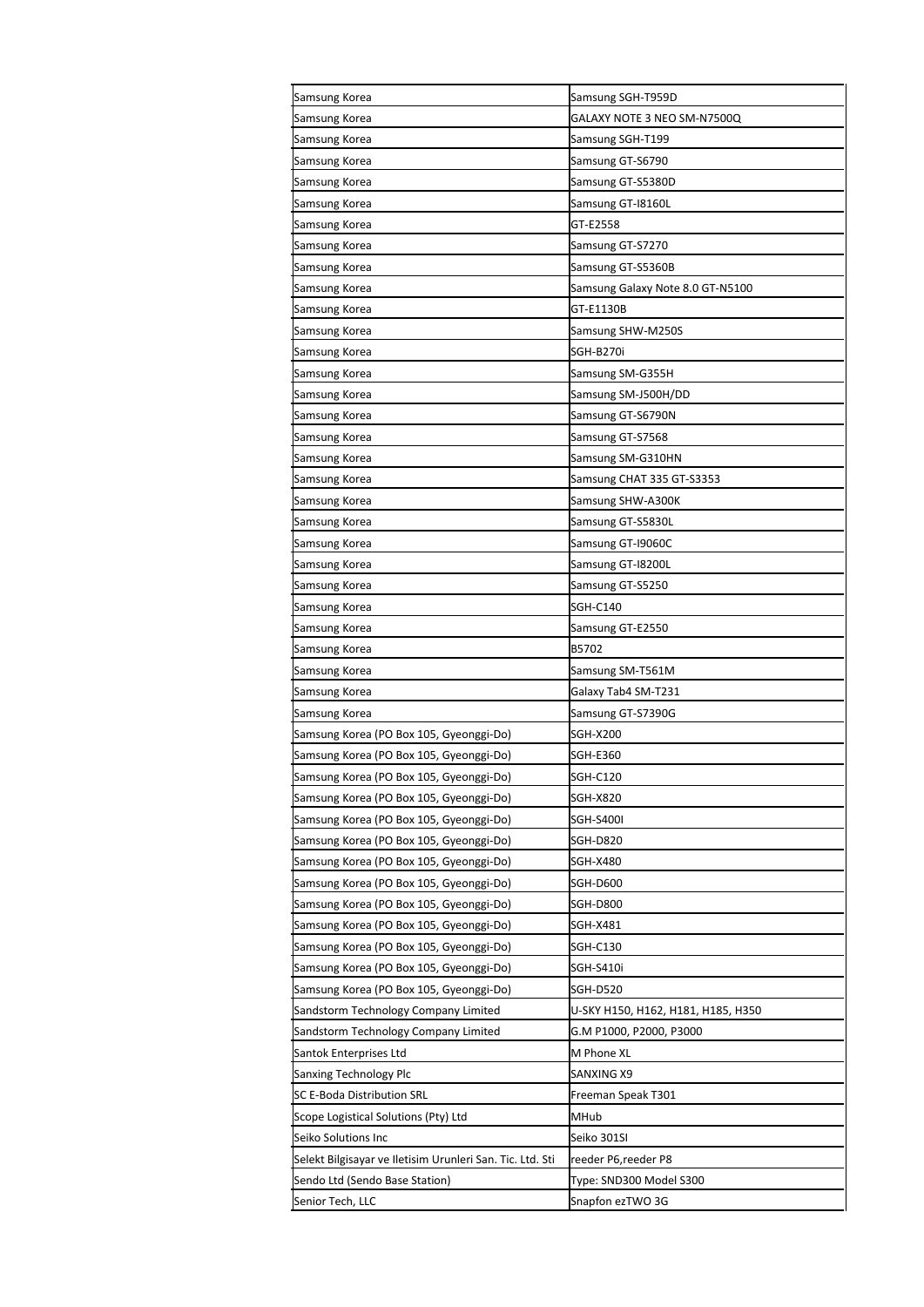| Senseit.ru LLC                                                                                   | SENSEIT A247                                 |
|--------------------------------------------------------------------------------------------------|----------------------------------------------|
| Senseit.ru LLC                                                                                   | SENSEIT P101                                 |
| Sentar Wireless Technology Co Limited                                                            | Sentar V80                                   |
| Sentar Wireless Technology Co Limited                                                            | SENTAR V80 KIDS WATCH,SENTAR Q50 KIDS WATCH  |
| Sentar Wireless Technology Co Limited                                                            | SENTAR V80 KIDS SMART WATCH                  |
| Sentar Wireless Technology Co Limited                                                            | Sentar V80 Kids watch,Sentar Q60 GPS tracker |
| Sentar Wireless Technology Co Limited                                                            | SENTAR ST918, ST986, R65, R80                |
| Sentar Wireless Technology Co Limited                                                            | Sentar L50 kids smart watch                  |
| Senyang Electronic Science & Technology (Shenzhen) (CITYCALL M908, Mini Cphone, M105+, X9, C7-01 |                                              |
| Senyang Electronic Science & Technology (Shenzhen) (Citycall M25+                                |                                              |
| Senyang Electronic Science & Technology (Shenzhen) (Citycall X100                                |                                              |
| Senyang Electronic Science & Technology (Shenzhen) (Citycall C5                                  |                                              |
| Senyang Electronic Science & Technology (Shenzhen) (Citycall S6800                               |                                              |
| Setelco Communications Pte Ltd                                                                   | MOVI M1,M2,M3,P1,B1,B2,B3,B5,H1,H2,H3        |
| SFR                                                                                              | <b>SFR Selection F1</b>                      |
| <b>SFR</b>                                                                                       | Altice F2                                    |
| SFR                                                                                              | S by SFR 103                                 |
| SHANDONG KAER ELECTRIC CO.,LTD                                                                   | kaer KT1100                                  |
| Shandong Senter Electronic Co Ltd                                                                | ST327                                        |
| Shanghai BroadMobi Communication Technology Co LIH102                                            |                                              |
| Shanghai Communications Technology Co Ltd                                                        | MX680                                        |
| Shanghai Ebest Communication & Technology Co Ltd                                                 | <b>EBEST EBEST W18</b>                       |
| Shanghai Hezhou Communication Technology Co Ltd                                                  | Air208                                       |
| Shanghai Hezhou Communication Technology Co Ltd                                                  | Air202                                       |
| Shanghai HuaQin Telecom Technology Co Ltd                                                        | huaqin 831s                                  |
| Shanghai Queclink Wireless Solutions                                                             | Queclink GL300                               |
| Sharetronic Group Ltd                                                                            | <b>SH288</b>                                 |
| Sheng Longxing Electronics (Shenzhen) Co Ltd                                                     | SL619                                        |
| Shenzhen Ainica Technology Co Ltd                                                                | Anica T8                                     |
| Shenzhen Alddng Technology Development Co Ltd                                                    | AL watch                                     |
| Shenzhen Alldocube Technology and Science Co Ltd                                                 | KUBIMOFANG U55GT                             |
| Shenzhen Alldocube Technology and Science Co Ltd                                                 | U51GT,U27GT                                  |
| Shenzhen and Mr Star Digital Technology Co Ltd                                                   | GRSED E8000, DIANBAMINI, FENGKUANGDIANBA     |
| Shenzhen Andrew Kimbrell Communication Electronic: ULCOOL V66                                    |                                              |
| Shenzhen Anoking Technology Co Ltd                                                               | ANOKING E69i, E79, E89i, E99i                |
| Shenzhen Aolifeng Communication Technology Co Ltd G10                                            |                                              |
| Shenzhen Aolixin Communication Equipment Co Ltd                                                  | MBO M13S, B5, 07, B1, B9                     |
| Shenzhen Aolixin Communication Equipment Co Ltd                                                  | MBO W999,E2402,L910,E2202,P3                 |
| Shenzhen Beihot Electronic Technology Co Ltd                                                     | BEIHOT VX99                                  |
| Shenzhen Biku Era Technology Co Ltd                                                              | Coobe Coobe i539                             |
| Shenzhen Boshijie Technology Co Ltd                                                              | <b>RC10</b>                                  |
| Shenzhen Boway Electronic Co Ltd                                                                 | BOWAY BOWAY U1,BOWAY N20,BOWAY BOWAY V8,B    |
| Shenzhen Boway Electronic Co Ltd                                                                 | <b>BOWAY F3</b>                              |
|                                                                                                  | G05                                          |
| Shenzhen Cantrack Technology Co Ltd<br>Shenzhen Chewang Xintong Technology Company LimiCW230     |                                              |
|                                                                                                  |                                              |
| Shenzhen Chuangwei-RGB Electronics Co Ltd                                                        | Skyworth Skyworth V688                       |
| Shenzhen Chuangxinqi Communication Co Ltd                                                        | V7A,V7,V1                                    |
| Shenzhen City Kingwear Intelligent Technology Co Ltd                                             | KINGWEAR KW88 SMART WATCH                    |
| Shenzhen City Modern Digital Electronics Co Ltd                                                  | HY001                                        |
| Shenzhen City Suoye Excellence Technology Co Ltd                                                 | SOYES 7S                                     |
| Shenzhen Coban Electronics Co Ltd                                                                | 303FG                                        |
| Shenzhen Coban Electronics Co Ltd                                                                | Coban CB-900A                                |
| Shenzhen Coban Electronics Co Ltd                                                                | 302                                          |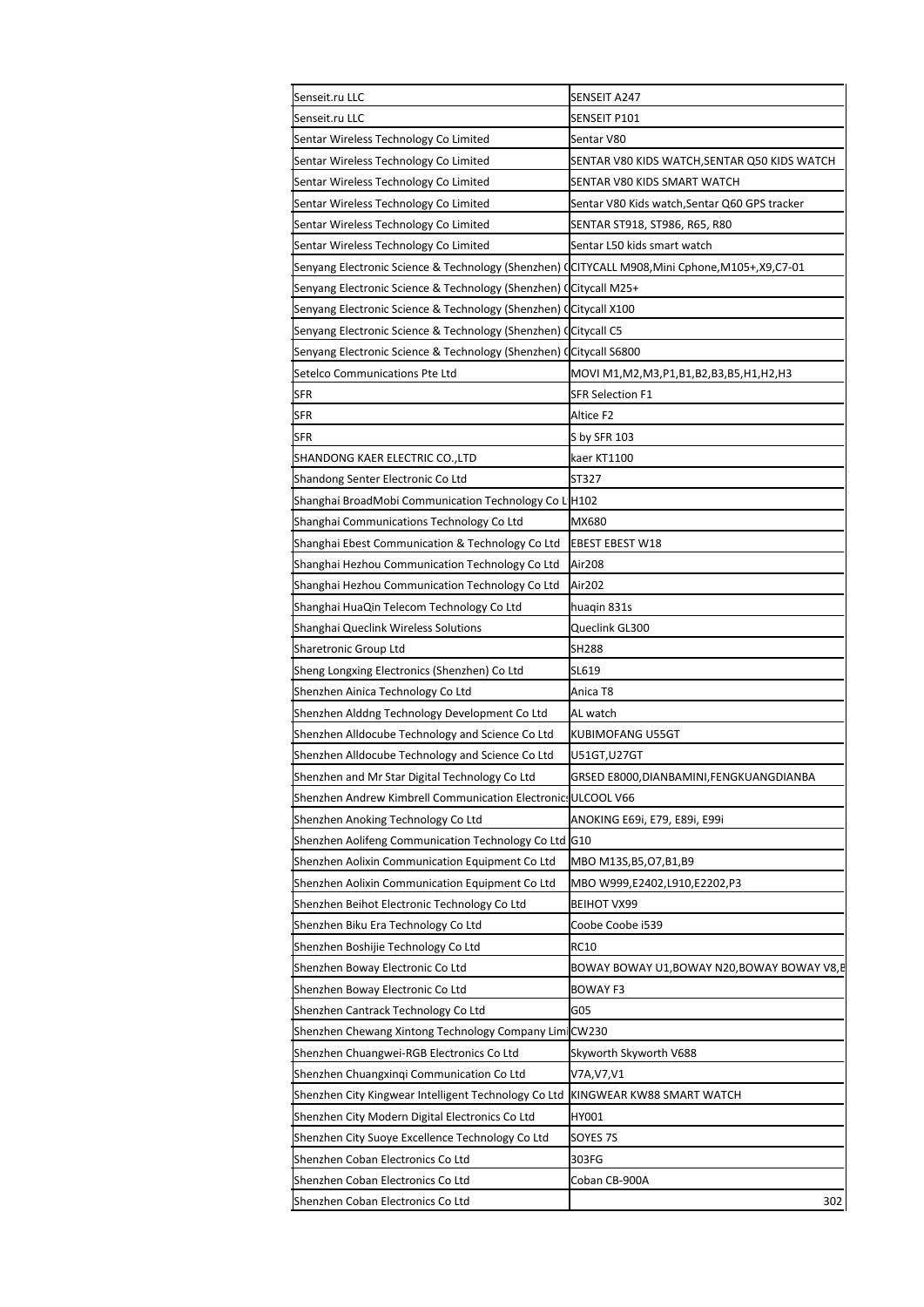| Shenzhen Coban Electronics Co Ltd                                  | 306                                       |
|--------------------------------------------------------------------|-------------------------------------------|
| Shenzhen Coban Electronics Co Ltd                                  | 102                                       |
| Shenzhen Coban Electronics Co Ltd                                  | 103                                       |
| Shenzhen Daxian Pentech Communication Co Ltd                       | X790                                      |
| Shenzhen Daxian Pentech Communication Co Ltd                       | D800                                      |
| Shenzhen Daxian Pentech Communication Co Ltd                       | X686                                      |
| Shenzhen Daxian Pentech Communication Co Ltd                       | D718                                      |
| Shenzhen Daxian Pentech Communication Co Ltd                       | DAXIAN 15200                              |
| Shenzhen Daxian Pentech Communication Co Ltd                       | DAXIAN DAXIANI9500                        |
| Shenzhen Daxian Pentech Communication Co Ltd                       | DAXIAN GST6000                            |
| Shenzhen Dimei Communications Equipments Co Ltd                    | DIM DIM A2                                |
| Shenzhen Dongbeifeng Communication Technology CcD2016              |                                           |
| Shenzhen Dragon Century Technology Development Clioutdoor F2       |                                           |
| Shenzhen Easiecom Electronic Co Ltd                                | C23BT                                     |
| Shenzhen Easiecom Electronic Co Ltd                                | fortuneship S110                          |
| Shenzhen Electronic Technology Co Ltd, Brother Legen MESSI ME i666 |                                           |
| Shenzhen Enterprise Remote Concentric Technology CTOKEN TK200      |                                           |
| Shenzhen Eview GPS Technology                                      | EV-09                                     |
| Shenzhen Eyang Technology Development Co Ltd                       | 7700 KING SLIDER                          |
| Shenzhen Eyang Technology Development Co Ltd                       | <b>EY L228</b>                            |
| Shenzhen Fortuneship Technology Co Ltd                             | <b>BL W201</b>                            |
| Shenzhen Fortuneship Technology Co Ltd                             | CF850                                     |
| Shenzhen Fuzhihao Technology Development Co Ltd                    | T66                                       |
| Shenzhen Gaoxingi Technology Co Ltd Mobile CommurGAOXINQI GXQ G5   |                                           |
| Shenzhen Gaoxinqi Technology Co Ltd Mobile CommulGXQ IP2000        |                                           |
| Shenzhen Gaoxinqi Technology Co Ltd Mobile CommulHWCD399(1)GSM     |                                           |
| Shenzhen Ginwave Technologies Ltd                                  | Ginwave GWS405                            |
| Shenzhen Ginwave Technologies Ltd                                  | GM08                                      |
| Shenzhen Gionee Communication Equipment Co Ltd                     | GIONEE DS123,DS130,DS129,E31,E33          |
| Shenzhen Gionee Communication Equipment Co Ltd                     | GiONEE:S30                                |
| Shenzhen Gionee Communication Equipment Co Ltd                     | GIONEE IQ440                              |
| Shenzhen Gionee Communication Equipment Co Ltd                     | GIONEE L600                               |
| Shenzhen Guarantee Science & Technology Co Ltd                     | yibainian Ez601                           |
| Shenzhen Guarantee Science & Technology Co Ltd                     | yibainian Ez609                           |
| Shenzhen Heng Fengdas Co., Limited                                 | Q3                                        |
| Shenzhen Heng Fengdas Co., Limited                                 | Q10                                       |
| Shenzhen Heweishun Network Technology Co Ltd                       | Tenda 3G-W6                               |
| Shenzhen HiYeah Times Technology Limited                           | UMI C 1,UMI X2S,UMI X3                    |
| Shenzhen Huadoo Bright Group Limited                               | Huadoo H3                                 |
| Shenzhen Huafurui Technology Co Ltd                                | HAFURY UMAX                               |
| Shenzhen Huafurui Technology Co Ltd                                | <b>HAFURY MIX</b>                         |
| Shenzhen Huafurui Technology Co Ltd                                | CUBOT J8                                  |
| Shenzhen Huayu High-Technology Co Ltd                              | HZTEL HZ1                                 |
| Shenzhen Huihuaweiye Technology Co Ltd                             | BLUBOO X1S,BLUBOO X2,BLUBOO X2S,BLUBOO X3 |
| Shenzhen Inrico Electronics Co Ltd                                 | Two Way Radio                             |
| Shenzhen Inrico Electronics Co Ltd                                 | Network Radio                             |
| Shenzhen Jeko Communication Co Limited                             | BLACKVIEW, A10                            |
| Shenzhen Jeko Communication Co Limited                             | <b>BLACKVIEW A20</b>                      |
| Shenzhen Jeko Communication Co Limited                             | BLACKVIEW, A7                             |
| Shenzhen Jeko Communication Co Limited                             | BLACKVIEW, BV4000                         |
| Shenzhen Jeko Communication Co Limited                             | A8                                        |
| Shenzhen Jeko Communication Co Limited                             | BLACKVIEW,JK808,JK900,DM550,Crown         |
| Shenzhen Jeko Communication Co Limited                             | BLACKVIEW,JK890,JK600,JK606,JK450         |
|                                                                    |                                           |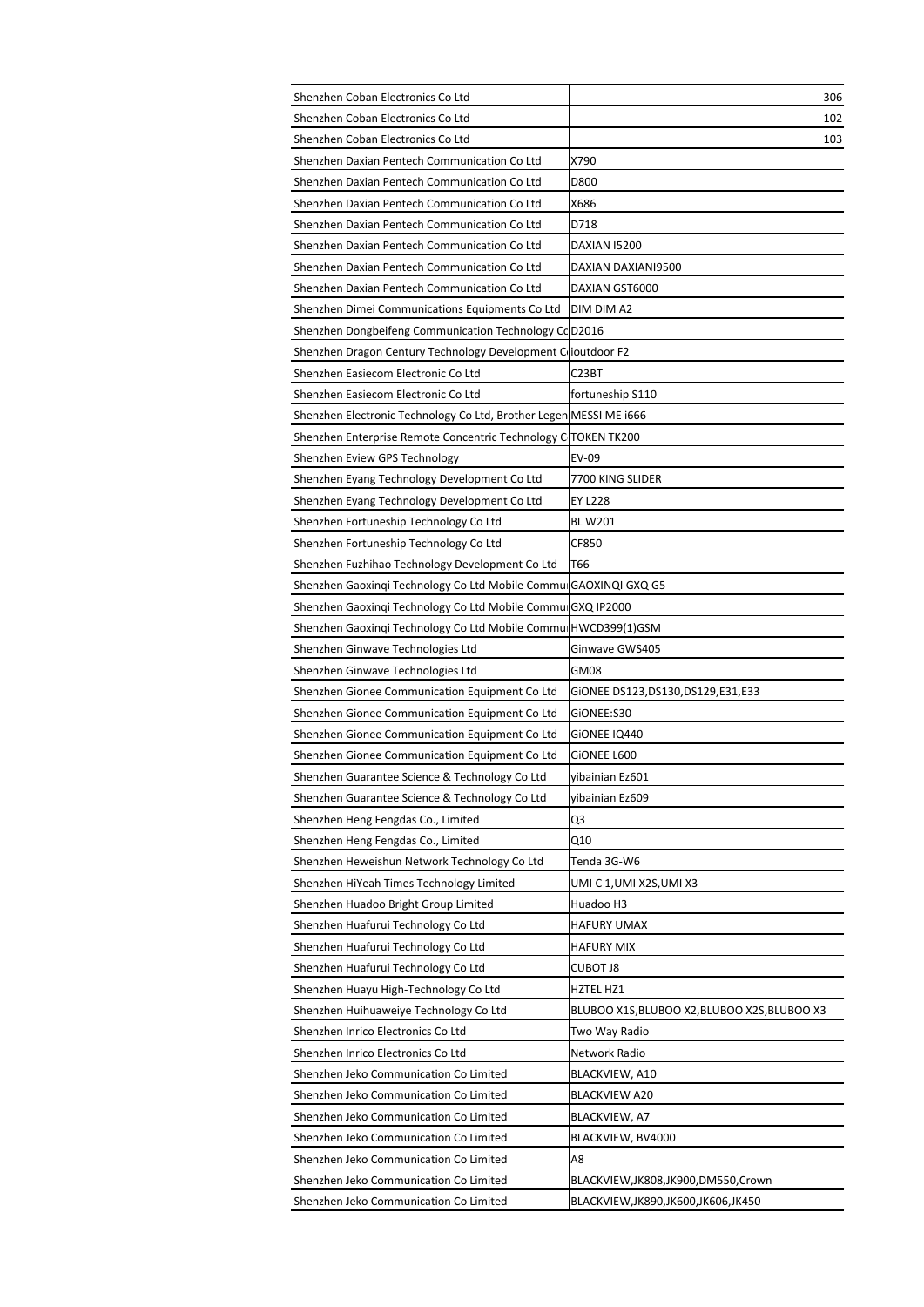| Shenzhen Jeko Communication Co Limited                                                                                     | BLACKVIEW Ultra, Zeta, Alife P1, Breeze      |
|----------------------------------------------------------------------------------------------------------------------------|----------------------------------------------|
| Shenzhen Jimi Electronic Co Ltd                                                                                            | JIMI GS508                                   |
| Shenzhen Jimi Electronic Co Ltd                                                                                            | JIMI JIMI GS100,JIMI GS101,JIMI M11,JIMI M09 |
| Shenzhen Jing Ying Lun Industry Co Ltd                                                                                     | COLOVO GT70                                  |
| Shenzhen Jingwah Information and Technology Co Ltd JWD U826                                                                |                                              |
| Shenzhen JSR Technology Co Ltd                                                                                             | innos D5, innos D5S, innos E40, innos i62    |
| Shenzhen Ju Sheng Communication Equipment Co Ltd                                                                           | GUSUN JY703                                  |
| Shenzhen Jugate Communication Co Ltd                                                                                       | Jugate Z6658                                 |
| Shenzhen KDI Communication Co Ltd                                                                                          | Anycool T728.T72,E72                         |
| Shenzhen Kechaoda Technologies Co Ltd                                                                                      | kechao kechaoda K2+                          |
| Shenzhen Kechaoda Technologies Co Ltd                                                                                      | mini S500,S500,mini M2,M3,M5                 |
| Shenzhen Kechaoda Technologies Co Ltd                                                                                      | kechao kechaoda-K60                          |
| Shenzhen Kechaoda Technologies Co Ltd                                                                                      | kechaoda-K9                                  |
| Shenzhen Kenxinda Technology Co Ltd                                                                                        | KENXINDA M7                                  |
| Shenzhen Kenxinda Technology Co Ltd                                                                                        | KENXINDA M1                                  |
| Shenzhen Kenxinda Technology Co Ltd                                                                                        | KENXINDA M3                                  |
| Shenzhen Kenxinda Technology Co Ltd                                                                                        | M66                                          |
| Shenzhen Kenxinda Technology Co Ltd                                                                                        | FF1,FF2,FF3                                  |
| Shenzhen Kenxinda Technology Co Ltd                                                                                        | C3330                                        |
| Shenzhen Kenxinda Technology Co Ltd                                                                                        | Kenxinda M66                                 |
| Shenzhen Kenxinda Technology Co Ltd                                                                                        | KENXINDA M5                                  |
| Shenzhen Kenxinda Technology Co Ltd                                                                                        | M1                                           |
| Shenzhen Kenxinda Technology Co Ltd                                                                                        | KENXINDA M9                                  |
| Shenzhen Kenxinda Technology Co Ltd                                                                                        | M <sub>2</sub>                               |
| Shenzhen Kenxinda Technology Co Ltd                                                                                        | M9                                           |
| Shenzhen Kenxinda Technology Co Ltd                                                                                        | W8                                           |
| Shenzhen Kenxinda Technology Co Ltd                                                                                        | W3,W003,A3                                   |
| Shenzhen Kenxinda Technology Co Ltd                                                                                        | KENXINDA A9                                  |
| Shenzhen Kenxinda Technology Co Ltd                                                                                        | KENXINDA M880, M7                            |
| Shenzhen Kenxinda Technology Co Ltd                                                                                        | W40                                          |
| Shenzhen Kinglane Technology Co Ltd                                                                                        | KL-6301                                      |
|                                                                                                                            |                                              |
| Shenzhen Konka Telecommunications Technology Co LKONKA A79<br>Shenzhen Konka Telecommunications Technology Co LKONKA KC168 |                                              |
|                                                                                                                            |                                              |
| Shenzhen Lanshuo Communication Equipment Co Ltd                                                                            | lanshuoxing LS933                            |
| Shenzhen Lanshuo Communication Equipment Co Ltd                                                                            | LS933                                        |
| Shenzhen Leagoo Intelligence Co Ltd                                                                                        | LEAGOO Power 2                               |
| Shenzhen Leagoo Intelligence Co Ltd                                                                                        | LEAGOO Z9                                    |
| Shenzhen Leagoo Intelligence Co Ltd                                                                                        | Z10                                          |
| Shenzhen Leagoo Intelligence Co Ltd                                                                                        | LEAGOO M9                                    |
| Shenzhen Leagoo Intelligence Co Ltd                                                                                        | LEAGOO Z6                                    |
| Shenzhen Lhyk Communication Technology Co Ltd                                                                              | LK209                                        |
| Shenzhen Malata                                                                                                            | S450,S500,S501,N401,N500                     |
| Shenzhen Malata                                                                                                            | malata 155                                   |
| Shenzhen Malata                                                                                                            | N451,N402,I65,I56A,S550                      |
| Shenzhen Malata                                                                                                            | N400, Smart A30                              |
| Shenzhen Malata                                                                                                            | Liger 81G,SMB-E1002,SMB-E8001                |
| Shenzhen Mcdinet Technology Co Ltd                                                                                         | A6390                                        |
| Shenzhen Melrose Technology Co Ltd                                                                                         | <b>MELROSE S9</b>                            |
| Shenzhen M-Horse Technology Limited                                                                                        | W <sub>2</sub>                               |
| Shenzhen Mktel Technology Co Ltd                                                                                           | Mktel Mktel 19100                            |
| Shenzhen Motto Electronics Co Ltd                                                                                          | CarePro TD-11 KIDS SMART WATCH               |
| Shenzhen Motto Electronics Co Ltd                                                                                          | CarePro TD-02S KIDS SMART WATCH              |
| Shenzhen Motto Electronics Co Ltd                                                                                          | S02                                          |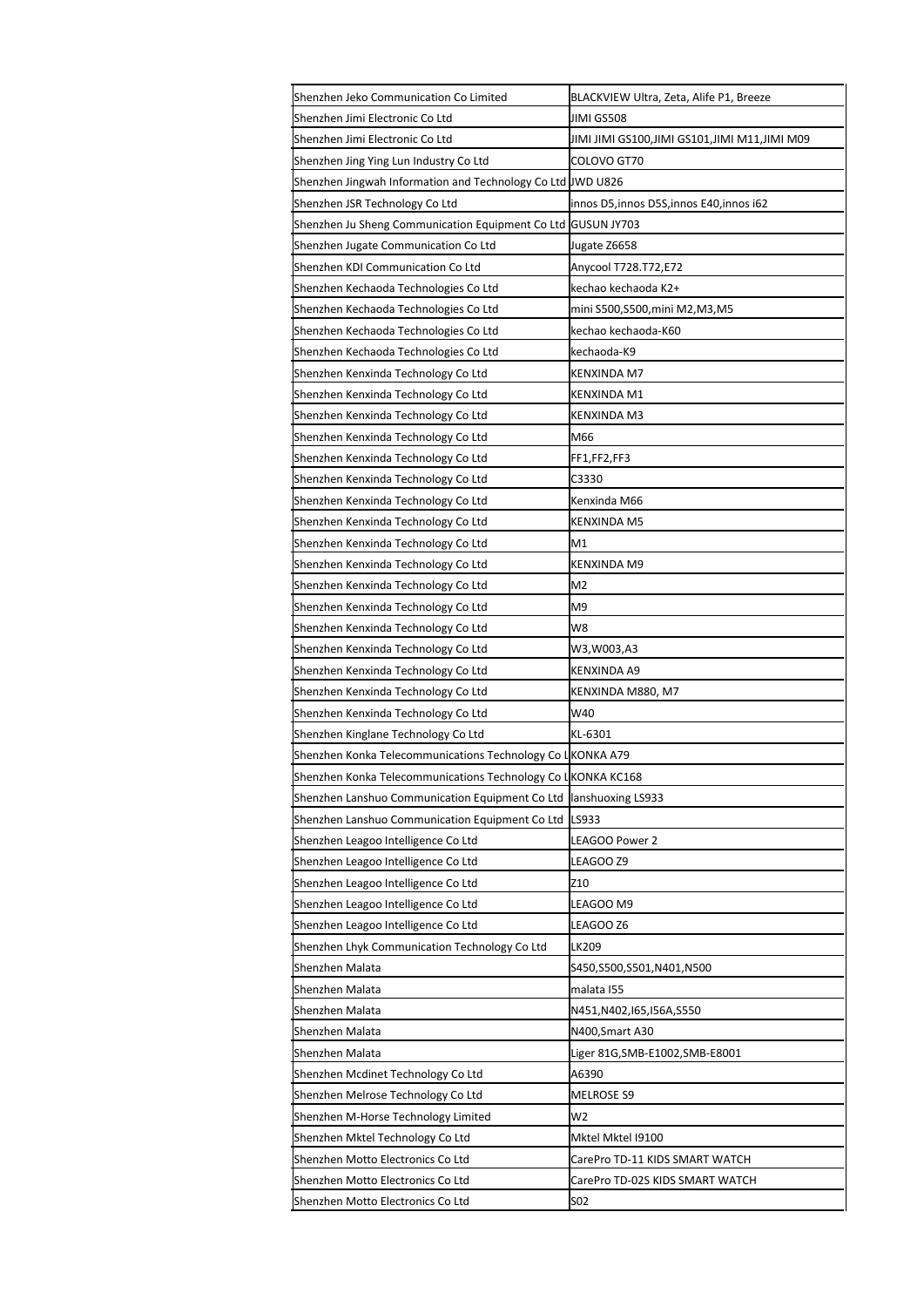| Shenzhen Motto Electronics Co Ltd                                      | CarePro TD-06S/W KIDS SMART WATCH                                   |
|------------------------------------------------------------------------|---------------------------------------------------------------------|
| Shenzhen Motto Electronics Co Ltd                                      | CarePro TD-08 KIDS SMART WATCH                                      |
| Shenzhen Neo Copper Digital Technology Co Ltd                          | N3CC 1080P-N003                                                     |
| Shenzhen Neoway Technology Co Ltd                                      | M580                                                                |
| Shenzhen Neoway Technology Co Ltd                                      | N10                                                                 |
| Shenzhen Neoway Technology Co Ltd                                      | WM620                                                               |
| Shenzhen Newmind Technology Limited                                    | NEWMIND F15                                                         |
| Shenzhen Nony Technology Co Ltd                                        | NONY S523                                                           |
| Shenzhen Nony Technology Co Ltd                                        | NONY S203                                                           |
| Shenzhen of Manasseh Era Technology Co Ltd                             | -Moma i-Moma                                                        |
| Shenzhen Ployer Electronics Co Ltd                                     | Smartwatch                                                          |
| Shenzhen Pole Digital Co Ltd                                           | А7                                                                  |
| Shenzhen Reachfar Technology Company Limited                           | V42                                                                 |
| Shenzhen San Miki Electronics Limited                                  | МК02                                                                |
| Shenzhen San Miki Electronics Limited                                  | miki EA8000                                                         |
| Shenzhen Sang Fei Consumer Communications Co Ltd                       | PHILIPS Philips E310, Philips E311                                  |
| Shenzhen Sang Fei Consumer Communications Co Ltd                       | <b>PHILIPS Philips I928, Philips S388, Philips I908, Philips S3</b> |
| Shenzhen Sang Fei Consumer Communications Co Ltd                       | PHILIPS Philips Xenium X2301                                        |
| Shenzhen Sang Fei Consumer Communications Co Ltd                       | Philips Xenium E116                                                 |
| Shenzhen Sang Fei Consumer Communications Co Ltd                       | PHILIPS Philips Xenium E570                                         |
| Shenzhen Sang Fei Consumer Communications Co Ltd                       | PHILIPS Philips E160                                                |
| Shenzhen Sang Fei Consumer Communications Co Ltd                       | Philips Xenium X116                                                 |
| Shenzhen Sang Fei Consumer Communications Co Ltd                       | PHILIPS Philips E120, Philips E130                                  |
| Shenzhen Sang Fei Consumer Communications Co Ltd                       | PHILIPS Philips E180, Philips E120, Philips E130, Philips E         |
| Shenzhen Sang Fei Consumer Communications Co Ltd                       | PHILIPS Philips S337                                                |
| Shenzhen Sang Fei Consumer Communications Co Ltd                       | Philips E108                                                        |
| Shenzhen Sang Fei Consumer Communications Co Ltd                       | Philips W715                                                        |
| Shenzhen Sang Fei Consumer Communications Co Ltd                       | PHILIPS Philips E320, Philips E160, Philips X1561, Philips          |
| Shenzhen Sang Fei Consumer Communications Co Ltd                       | PHILIPS Philips W8560, Philips W8568, Philips W8578, P              |
| Shenzhen Sang Fei Consumer Communications Co Ltd                       | PHILIPS Philips E181                                                |
| Shenzhen Sang Fei Consumer Communications Co Ltd                       | PHILIPS Philips V377                                                |
|                                                                        |                                                                     |
| Shenzhen Sang Fei Consumer Communications Co Ltd                       | Philips Xenium E168                                                 |
| Shenzhen Sang Fei Consumer Communications Co Ltd PHILIPS Philips X1560 |                                                                     |
| Shenzhen Sang Fei Consumer Communications Co Ltd                       | <b>RM900</b>                                                        |
| Shenzhen Sang Fei Consumer Communications Co Ltd Xenium E169           |                                                                     |
| Shenzhen Sang Fei Consumer Communications Co Ltd                       | PHILIPS Philips E560                                                |
| Shenzhen Sang Fei Consumer Communications Co Ltd                       | PHILIPS Philips E170                                                |
| Shenzhen Sang Fei Consumer Communications Co Ltd                       | Xenium E580                                                         |
| Shenzhen Sang Fei Consumer Communications Co Ltd                       | Philips Xenium E331                                                 |
| Shenzhen Sang Fei Consumer Communications Co Ltd                       | PHILIPS Philips E103                                                |
| Shenzhen Sanki Genesis Electronics Co Ltd                              | R36                                                                 |
| Shenzhen Sanki Genesis Electronics Co Ltd                              | Q72                                                                 |
| Shenzhen Sanmy Technology Co Ltd                                       | KINGPAD KINGPAD EG807                                               |
| Shenzhen Shengganglong Communication Technology GL-V58                 |                                                                     |
| Shenzhen Shengxunda Technology Development Co Lt Lexun A128            |                                                                     |
| Shenzhen Shengxunda Technology Development Co Lt Lexun A28             |                                                                     |
| Shenzhen Shuo Ming Dingsheng Technology Co Ltd                         | KUH T3                                                              |
| Shenzhen Simi Electronic Co Ltd                                        | X102                                                                |
| Shenzhen Sky Tango Electronic Technology Co Ltd                        | TECNO T72                                                           |
| Shenzhen Sky Tango Electronic Technology Co Ltd                        | TECNO T71                                                           |
| Shenzhen Sprocomm Technologies Co Ltd                                  | E5720QM                                                             |
| Shenzhen Strong Rising Electronics Co Ltd                              | SCV E13,AW920,AW930,EW926,EW826                                     |
| Shenzhen Strong Rising Electronics Co Ltd                              | scv SEW290                                                          |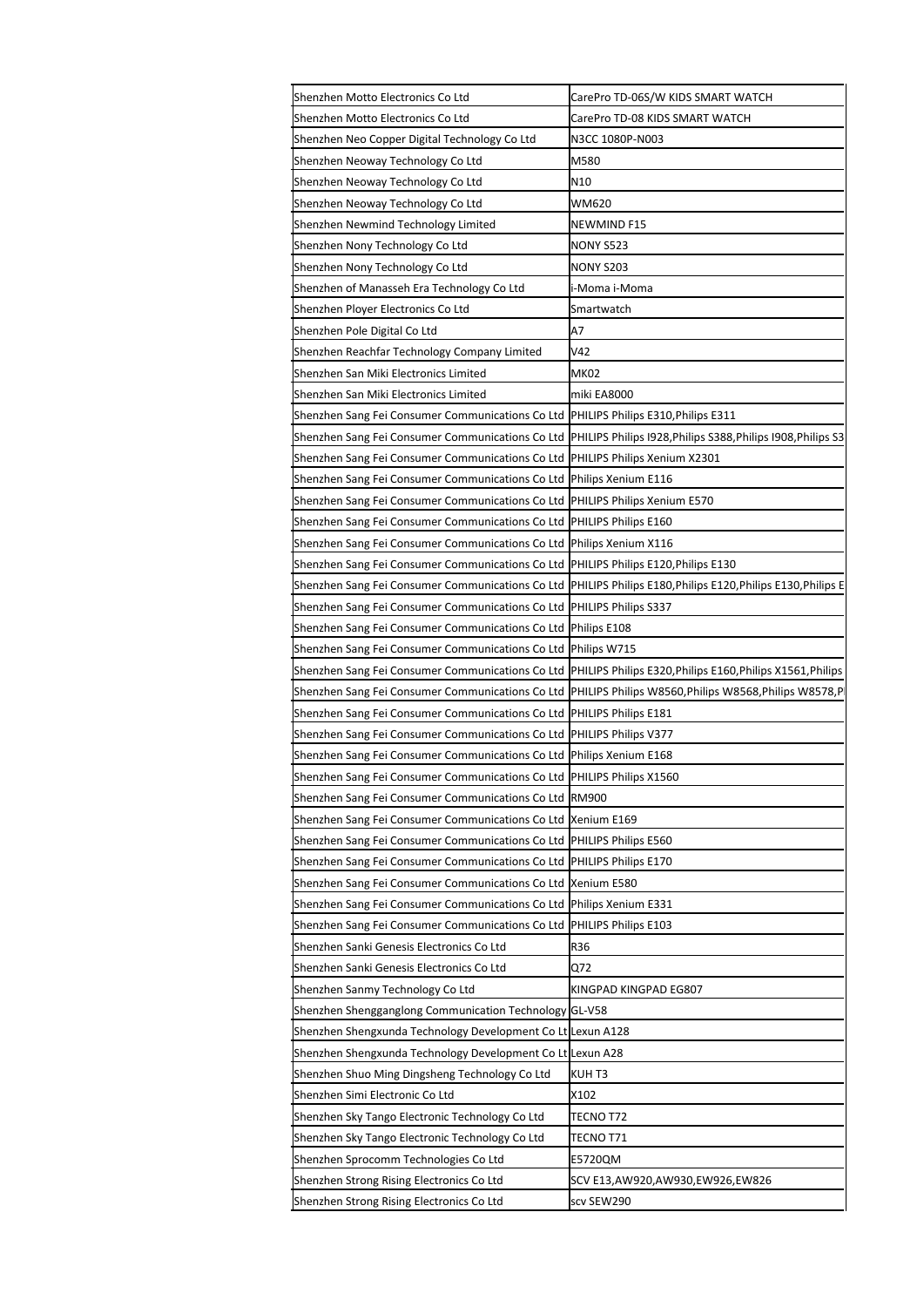| Shenzhen Strong Rising Electronics Co Ltd                                          | scv SEW898                                               |
|------------------------------------------------------------------------------------|----------------------------------------------------------|
| Shenzhen Strong Rising Electronics Co Ltd                                          | AW960,EW937,EW936,AW930s                                 |
| Shenzhen Sunup Communication Technology Co Ltd                                     | JJ803                                                    |
| Shenzhen Sunup Communication Technology Co Ltd                                     | Sunup XZ868                                              |
| Shenzhen Telsda Mobile Communication Industry DeviA607                             |                                                          |
| Shenzhen Three Six Five Iot Technology Co Ltd                                      | A20                                                      |
| Shenzhen Three Wolves Technology Co Limited                                        | Hannah                                                   |
| Shenzhen Tinfull Technology Co Ltd                                                 | X1                                                       |
| Shenzhen Tinno Mobile Technology Corp                                              | <b>GENERAL MOBILE DST250</b>                             |
| Shenzhen Tinno Mobile Technology Corp                                              | TINNO B1050A                                             |
| Shenzhen Tinno Mobile Technology Corp                                              | TINNO B2060                                              |
| Shenzhen Tinno Mobile Technology Corp                                              | LT X33                                                   |
| Shenzhen Tinno Mobile Technology Corp                                              | TINNO S9091B                                             |
| Shenzhen Tinno Mobile Technology Corp                                              | TINNO S9081                                              |
| Shenzhen Top Star Electronics Group Profile                                        | ZESTA Z1/Z2/Z3/Z4/Z5                                     |
| Shenzhen Tozed Technologies Co Ltd                                                 | zhi ling tong ZLT2818(3005)+                             |
| Shenzhen Trustcom Technology Co Ltd                                                | YEPEN V40W                                               |
| Shenzhen Unitone Electronics Co Ltd                                                | U1                                                       |
| Shenzhen Vell-Com Technology Limited                                               | VELL-COM VE-22                                           |
| Shenzhen Vince Electronic Co Ltd                                                   | Rainbow X5,X6,X8,X9                                      |
| Shenzhen Vince Electronic Co Ltd                                                   | SMILE E6208, S786                                        |
| Shenzhen Vince Electronic Co Ltd                                                   | DXD D1, D2, D3, D5                                       |
| Shenzhen Vita Electronic Co Ltd                                                    | V79                                                      |
| Shenzhen Wasam Technology Co Ltd                                                   | Telego X6,T11,T12,X9,X8                                  |
| Shenzhen Wasam Technology Co Ltd                                                   | TELEGO G403,G903,W400,G401,G202                          |
| Shenzhen Wasam Technology Co Ltd                                                   | TELEGO G902                                              |
| Shenzhen Watret Technology Limited Company                                         | communication module                                     |
| Shenzhen Xiaoyangshu Communication Co Ltd                                          | MM1101,MM1102,MM1103,MM1104                              |
| Shenzhen Xingmai Digital Co Ltd                                                    | AK-GT02                                                  |
| Shenzhen XiSheng Photoelectricity Technology Co Ltd                                | <b>CCIT 1182</b>                                         |
| Shenzhen Yecon Industry Co Ltd                                                     | YECON M70D01                                             |
| Shenzhen Yingmai Communication Technology Co Ltd                                   | IMG IMG M9                                               |
| Shenzhen Yiqingteng Electronic Technology Co Ltd                                   | YQT1213                                                  |
| Shenzhen Yixu Electron Co Ltd                                                      | BDBAL B882                                               |
| Shenzhen Yixun Electronic Technology Co Ltd                                        | Prime-A1                                                 |
| Shenzhen Zaxid Technology Industry Co Ltd                                          | A773                                                     |
| Shenzhen Zhenhua Communication Equipments Co LtcCHIVA CHIVA V6                     |                                                          |
| Shenzhen Zhigao Communication Technology Develop ZHINENG W470,ZHINENG ZHINENG W400 |                                                          |
| Shenzhen Zhimeide Science Technology Co Ltd                                        | <b>DF28</b>                                              |
| Shenzhen ZhuiFengMa Technology Co.,Ltd.                                            | JIFFMA C-V6                                              |
| Shenzhenshi Xingmashuma Ltd                                                        | W90                                                      |
|                                                                                    |                                                          |
| Shenzhenshi Xingmashuma Ltd                                                        | bassoon P2000                                            |
| Sichuan Changhong Electric Co Ltd                                                  | CHANGHONG ChanghongF100                                  |
| Sichuan Mengbao Industry Co Ltd                                                    | MOBA S13                                                 |
| Sichuan Mengbao Industry Co Ltd                                                    | MOBA H1                                                  |
| Sichuan Mobile Banner Industrial Limited Company                                   | <b>MOBA 728</b>                                          |
| Siemens AG                                                                         | Cellular Engine MC55                                     |
| Siemens AG                                                                         | Cellular Engine MC35i                                    |
| Siemens AG                                                                         | Cellular Engine TC45                                     |
| Siemens AG                                                                         | Cellular Engine TC35 - variants: TC35 Terminal, Cellular |
| Siemens AG                                                                         | Cellular Engine MC35                                     |
| Siemens AG                                                                         | MC60                                                     |
| Siemens AG                                                                         | Cellular Engine TC35i                                    |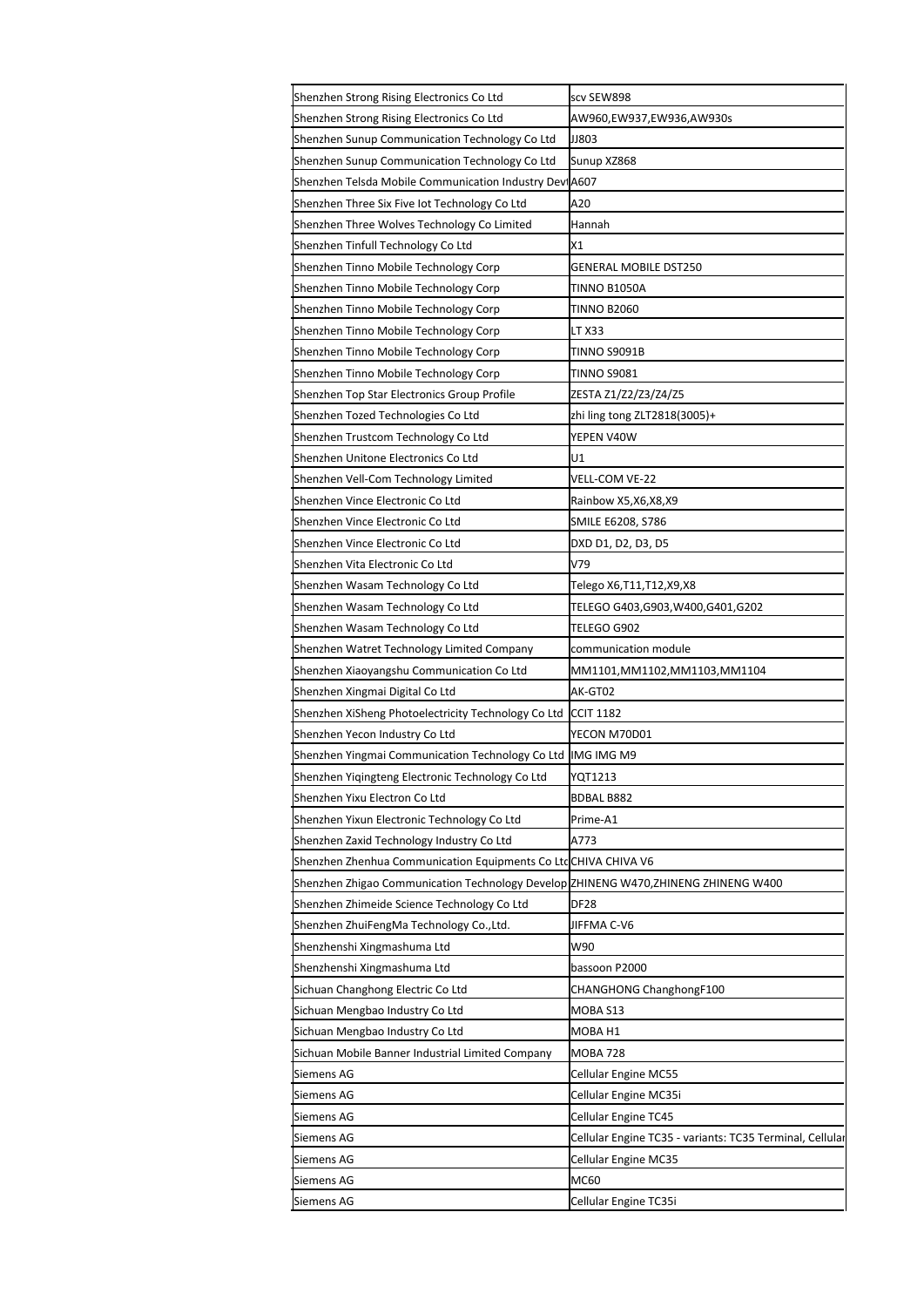| Siemens AG                                    | Cellular Engine TC35, variants: TC35 Terminal, Cellular |
|-----------------------------------------------|---------------------------------------------------------|
| Siemens AG                                    | Cellular Engine TC37                                    |
| Siemens AG                                    | Cellular Engine AC45                                    |
| Siemens AG (Siemensdamm Berlin)               | TC63                                                    |
| Siemens AG (Siemensdamm Berlin)               | TC65                                                    |
| Siemens AG (Siemensdamm Berlin)               | TC35i Wireless Module                                   |
| Siemens AG (Ulm)                              | MC60                                                    |
| Siemens China Ltd                             | A52                                                     |
| Siemens I IA SC IC                            | SCALANCE M SCALANCE M874-3                              |
| Siemens I IA SC IC                            | SIMATIC NET CP 1242-7 GPRS V2                           |
| Siemens I IA SC IC                            | Siemens Simatic Net CP 1242-7                           |
| Siemens Ltd China (7 Wangjing Nanlu, Beijing) | CF110                                                   |
| Sierra Wireless                               | SL8090                                                  |
| Sierra Wireless                               | Wireless CPU Q24PL001                                   |
| Sierra Wireless                               | AirPrime HiLoV2 Ingenico                                |
| Sierra Wireless                               | HiLoV2 Ingenico                                         |
|                                               |                                                         |
| Sierra Wireless                               | Air Prime Q2686                                         |
| Sierra Wireless                               | AirPrime HiLo V2 ingenico                               |
| Sierra Wireless                               | SierraWireless Wismo228                                 |
| Sierra Wireless                               | HiLo Ingenico FR                                        |
| Sierra Wireless                               | HiLo V2 ingenico                                        |
| Sierra Wireless                               | GR-64 BAC-1051021-AA                                    |
| Sierra Wireless                               | <b>WISMO228</b>                                         |
| Sierra Wireless                               | Sierra Wireless SL8092                                  |
| Sierra Wireless                               | Wireless CPU GL6100                                     |
| Sierra Wireless                               | AirPrime SL6087                                         |
| Sierra Wireless                               | MC8795V                                                 |
| Sierra Wireless                               | SAGEMCOM HiLo V2 ingenico                               |
| Sierra Wireless                               | Wireless CPU Q24CL002                                   |
| Sierra Wireless                               | Fastrack Xtend FXT009                                   |
| Sierra Wireless                               | Sierra Wireless MC8705                                  |
| Sierra Wireless                               | GL8200                                                  |
| Sierra Wireless                               | Wireless CPU Q24PL002                                   |
| Sierra Wireless                               | MC8790                                                  |
| Sierra Wireless                               | Fastrack Supreme 10                                     |
| Sierra Wireless                               | HILO 3G                                                 |
| Sierra Wireless                               | SierraWireless EM8805                                   |
| Sierra Wireless                               | AirPrime SI8082T                                        |
| Sierra Wireless                               | SAGEMCOM HiLo V2, HiLo V2 PIMA                          |
| Sierra Wireless                               | MC7700                                                  |
| Sierra Wireless                               | Cisco 8795V, Cisco EHWIC-3G-HSPA-U                      |
| Sierra Wireless                               | Sierra Wireless HiLo3G 900                              |
| Sierra Wireless                               | AirCard 504                                             |
| Sierra Wireless                               | Sierra Wireless MC8305                                  |
| Sierra Wireless                               | SierraWireless MC8355                                   |
| Sierra Wireless                               | SierraWireless HL8548                                   |
| Sierra Wireless                               | C885                                                    |
| Sierra Wireless                               | SierraWireless MC8704                                   |
| Sierra Wireless                               | Compass 885                                             |
| Sierra Wireless                               | AirPrime HL8549-G                                       |
| Sierra Wireless                               | AirPrime Q2687                                          |
| Sierra Wireless                               | SAGEMCOM HiLO3G                                         |
| Sierra Wireless                               | SierraWireless FX100                                    |
|                                               |                                                         |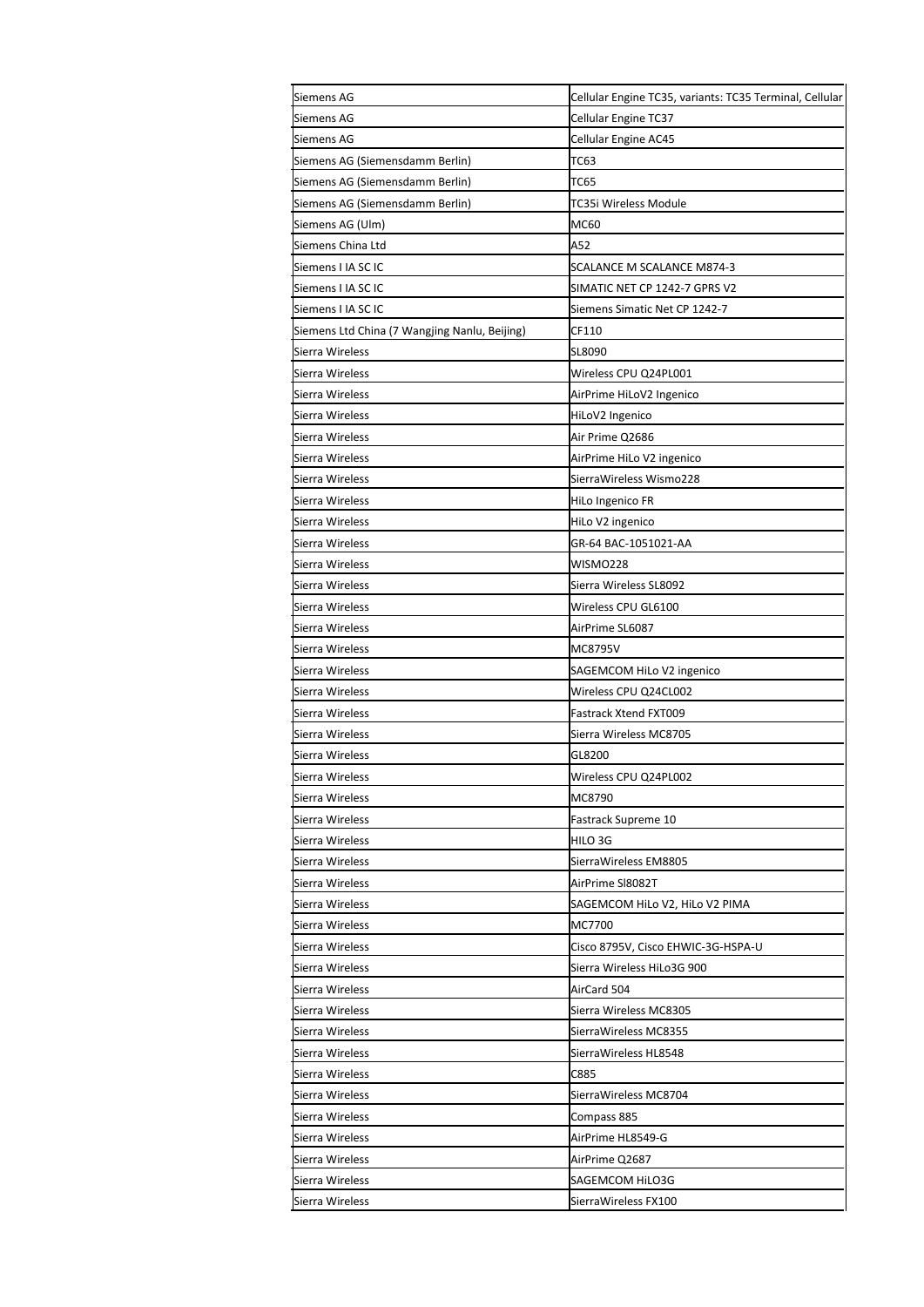| Sierra Wireless                                                      | AirPrime HL6528                              |
|----------------------------------------------------------------------|----------------------------------------------|
| Sierra Wireless                                                      | SierraWireless MC8805                        |
| Sierra Wireless                                                      | SagemCom HiLoV2, HiLoNCV2                    |
| Sierra Wireless                                                      | Wireless CPU Q2686, Wireless CPU Q2686 inSIM |
| Sierra Wireless                                                      | AirCard 340U                                 |
| Sierra Wireless                                                      | Sierra Wireless HiLoV2, HiLoNC V2            |
| Sierra Wireless                                                      | HL8548                                       |
| Sierra Wireless                                                      | SierraWireless SL8082T                       |
| Sierra Wireless                                                      | AirPrime SL8084T                             |
| Sierra Wireless                                                      | AirPrime SL8084BT                            |
| Sierra Wireless                                                      | AirCard 312U                                 |
| Sierra Wireless                                                      | <b>HL6528RD</b>                              |
| Sierra Wireless                                                      | Wireless CPU Q64001                          |
| Sierra Wireless                                                      | SierraWireless WMP100                        |
| Sierra Wireless                                                      | AirCard 503                                  |
| Sierra Wireless                                                      | MC 8780                                      |
| Sierra Wireless                                                      | Wireless CPU Q2687                           |
| Sierra Wireless                                                      | AirPrime Q2686                               |
| Sierra Wireless                                                      | Compass 888                                  |
| Sierra Wireless                                                      | SAGEMCOM HiLoV2, HiLoNC V2                   |
| Sierra Wireless                                                      | MC8790V                                      |
| Sierra Wireless                                                      | AirCard 880E                                 |
|                                                                      | <b>SIM300</b>                                |
| Simcom Limited (SIM Technology Building)                             |                                              |
| Simcom Ltd                                                           | ITM100 GSM/GPRS module                       |
| SIMCOM Wireless Solutions Co Ltd                                     | SIM900                                       |
| SIMCOM Wireless Solutions Co Ltd                                     | SIM5320E                                     |
| SIMCOM Wireless Solutions Co Ltd                                     | SIM800F                                      |
| SIMCOM Wireless Solutions Co Ltd<br>SIMCOM Wireless Solutions Co Ltd | SIM800C<br>SIM800L                           |
| SIMCOM Wireless Solutions Co Ltd                                     | SIMCOM SIM900                                |
|                                                                      |                                              |
| SIMCOM Wireless Solutions Co Ltd                                     | <b>SIM5360E</b>                              |
| SIMCOM Wireless Solutions Co Ltd                                     | SIM305                                       |
| SIMCOM Wireless Solutions Co Ltd                                     | <b>SIM868</b>                                |
| SIMCOM Wireless Solutions Co Ltd                                     | SIM900,ION L1G2,GPRS14,DPK S1,TR-203A        |
| SIMCOM Wireless Solutions Co Ltd                                     | SIMCOM SIM5320E                              |
| SIMCOM Wireless Solutions Co Ltd                                     | SIM900B                                      |
| SIMCOM Wireless Solutions Co Ltd                                     | <b>SIM800H</b>                               |
| SIMCOM Wireless Solutions Co Ltd                                     | SIM5360J                                     |
| SIMCOM Wireless Solutions Co Ltd                                     | SIM340/SIM340Z/SIM300                        |
| SIMCOM Wireless Solutions Co Ltd                                     | SIM 345                                      |
| SIMCOM Wireless Solutions Co Ltd                                     | <b>SIM808</b>                                |
| SIMCOM Wireless Solutions Co Ltd                                     | USB Modem V432                               |
| SIMCOM Wireless Solutions Co Ltd                                     | SIM800                                       |
| SIMCOM Wireless Solutions Co Ltd                                     | SIM5213/SIM5214                              |
| SIMCOM Wireless Solutions Co Ltd                                     | SIMCom SIM800L                               |
| SIMCOM Wireless Solutions Co Ltd                                     | SIM5300E                                     |
| SIMCOM Wireless Solutions Co Ltd                                     | SIMCom SIM800                                |
| SIMCOM Wireless Solutions Co Ltd                                     | A318                                         |
| SIMCOM Wireless Solutions Co Ltd                                     | SIM5215/SIM5216                              |
| SIMCOM Wireless Solutions Co Ltd                                     | SIM300                                       |
| SIMCOM Wireless Solutions Co Ltd                                     | SIMCom SIM840W                               |
| SIMCOM Wireless Solutions Co Ltd                                     | SIMCOM SIM340; SIM340CZ                      |
| SIMCOM Wireless Solutions Co Ltd                                     | SIM300C                                      |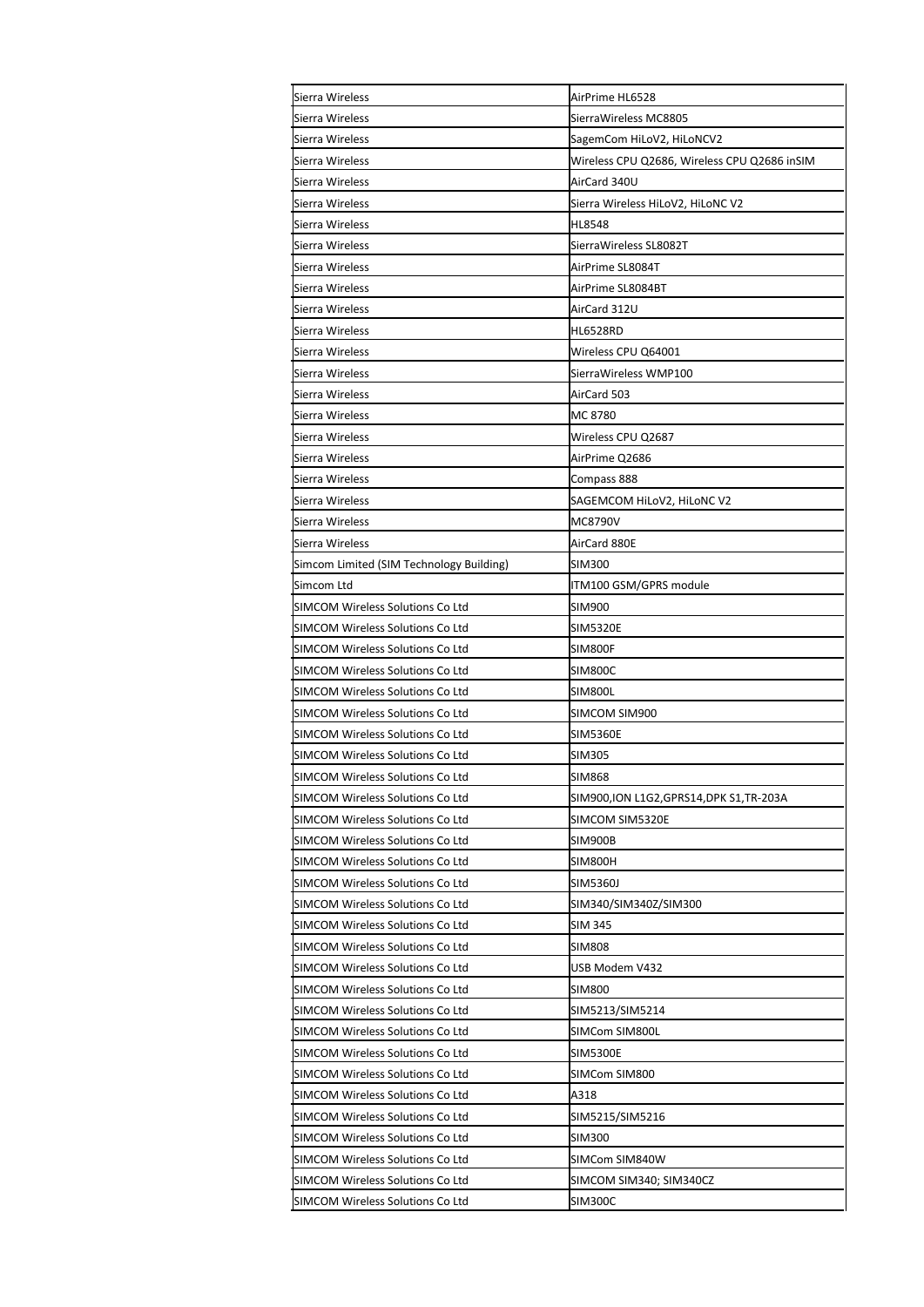| SIMCOM Wireless Solutions Co Ltd       | SIM300, SIM340                                                                       |
|----------------------------------------|--------------------------------------------------------------------------------------|
| SIMCOM Wireless Solutions Co Ltd       | <b>SIM840W</b>                                                                       |
| SIMCOM Wireless Solutions Co Ltd       | Wacke                                                                                |
| SIMCOM Wireless Solutions Co Ltd       | SIM300W                                                                              |
| SIMCOM Wireless Solutions Co Ltd       | SIMCOM SIM900R                                                                       |
| SIMCOM Wireless Solutions Co Ltd       | SIMCom SIM900A                                                                       |
| SIMCOM Wireless Solutions Co Ltd       | <b>SIM900D</b>                                                                       |
| SIMCOM Wireless Solutions Co Ltd       | <b>SIM800G</b>                                                                       |
| SIMCOM Wireless Solutions Co Ltd       | FW2012P USB Modem                                                                    |
| SIMCOM Wireless Solutions Co Ltd       | <b>SIM5360A</b>                                                                      |
| Sky Open (Shenzhen) Technology Co Ltd  | Citycall X900                                                                        |
| Sky Phone LLC                          | PLATINUM 4.0                                                                         |
| Sky Phone LLC                          | PLATINUM 5.5                                                                         |
| Sky Tel Lanka (Pvt) Ltd                | SKY 4121                                                                             |
| Skypioneer Technology                  | WiMe NanoSmart                                                                       |
| Skyworth Wireless Technology Co Ltd    | IQ 6.7 DTV                                                                           |
|                                        |                                                                                      |
| Sonaki Corporation S.A.                | CROWN JAPAN CR-MP3003<br>Ex-Handy 08.0 - E, Ex-Handy 08.1 - E, Ex-Handy 08.2 - E, E: |
| Sonim Technologies Inc                 |                                                                                      |
| Sony Ericsson                          | J108a (AAD-3880096-BV)                                                               |
| Sony Ericsson                          | J20i (AAD-3880063-BV)                                                                |
| Sony Ericsson                          | W20i (AAD-3880083-BV)                                                                |
| Sony Ericsson                          | LT15a (AAD-3880098-BV)                                                               |
| Sony Ericsson                          | W995 (AAD-3880023-BV)                                                                |
| Sony Ericsson                          | E10a (AAD-3880068-BV)                                                                |
| Sony Ericsson                          | E10i (AAD-3880069-BV)                                                                |
| Sony Ericsson                          | J105i (AAD-3880052-BV)                                                               |
| Sony Ericsson                          | E15a (AAD-3880092-BV)                                                                |
| Sony Ericsson                          | J108i (AAD-3880095-BV)                                                               |
| Sony Ericsson                          | W20 (AAD-3880084-BV)                                                                 |
| Sony Ericsson                          | E15i (AAD-3880091-BV)                                                                |
| Sony Ericsson                          | U20i (AAD-3880072-BV)                                                                |
| Sony Ericsson                          | U10i (AAD-3880032-BV)                                                                |
| Sony Ericsson                          | U5a (AAD-3880059-BV)                                                                 |
| Sony Ericsson Mobile Communications AB | GM47                                                                                 |
| Sony Ericsson Mobile Communications AB | Sony Ericsson WT19a                                                                  |
| Sony Ericsson Mobile Communications AB | J105a                                                                                |
| Sony Ericsson Mobile Communications AB | Sony Ericsson LT18a                                                                  |
| Sony Ericsson Mobile Communications AB | W595                                                                                 |
| Sony Ericsson Mobile Communications AB | W995                                                                                 |
| Sony Ericsson Mobile Communications AB | J105i                                                                                |
| Sony Ericsson Mobile Communications AB | K660i                                                                                |
| Sony Ericsson Mobile Communications AB | K610i/K610c                                                                          |
| Sony Ericsson Mobile Communications AB | Sony Ericsson LT22i Xperia P                                                         |
| Sony Ericsson Mobile Communications AB | K800i                                                                                |
|                                        |                                                                                      |
| Sony Ericsson Mobile Communications AB | Z610i                                                                                |
| Sony Ericsson Mobile Communications AB | Sony Ericsson LT26i Xperia S                                                         |
| Sony Ericsson Mobile Communications AB | Sony Ericsson E15i                                                                   |
| Sony Ericsson Mobile Communications AB | W705                                                                                 |
| Sony Ericsson Mobile Communications AB | W995a                                                                                |
| Sony Ericsson Mobile Communications AB | Z750i                                                                                |
| Sony Ericsson Mobile Communications AB | Sony Ericsson MT11a                                                                  |
| Sony Ericsson Mobile Communications AB | Sony Ericsson ST17a                                                                  |
| Sony Ericsson Mobile Communications AB | W980                                                                                 |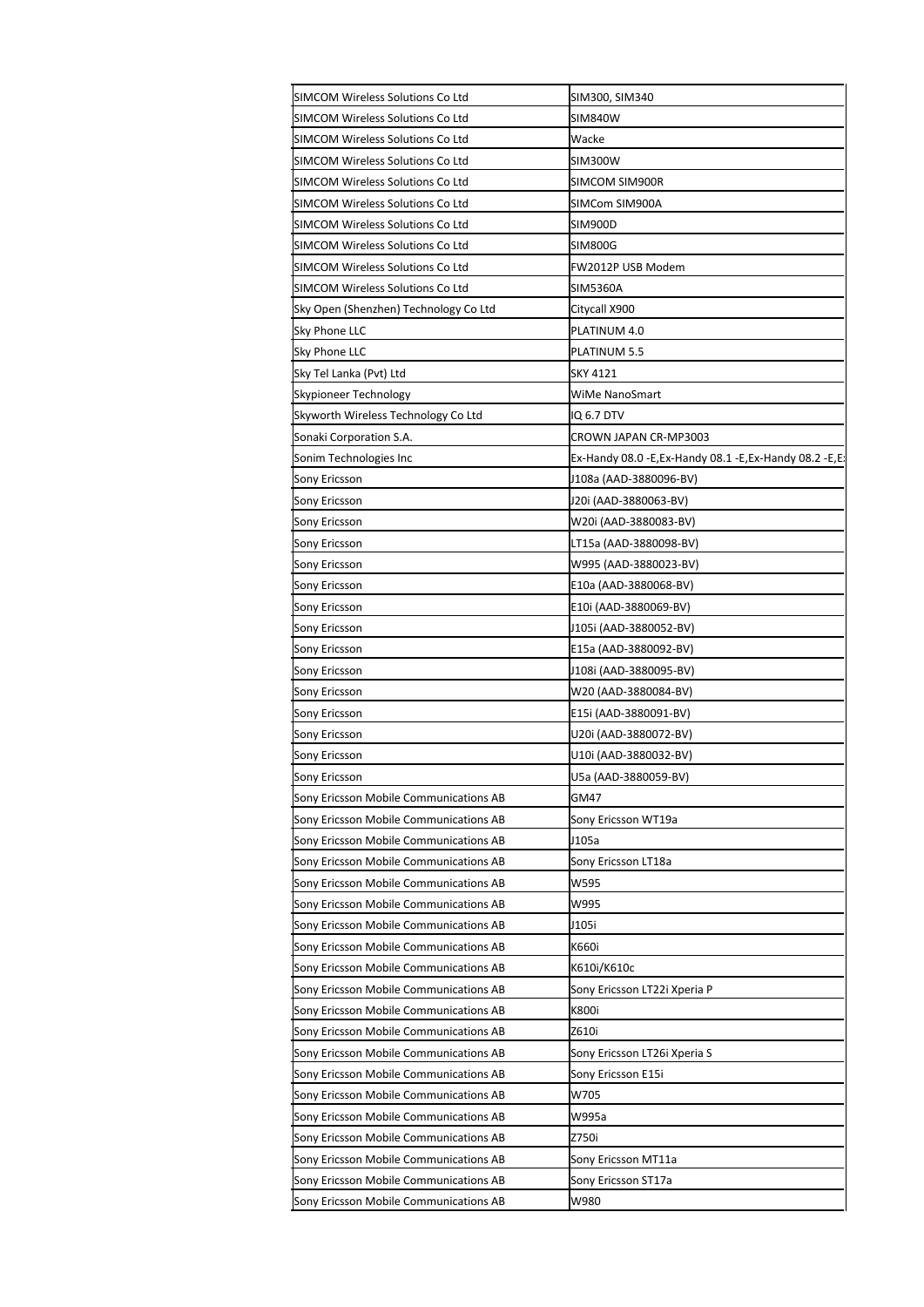| Sony Ericsson Mobile Communications AB                             | W660i and W610c              |
|--------------------------------------------------------------------|------------------------------|
| Sony Ericsson Mobile Communications AB                             | Sony Ericsson J20i           |
| Sony Ericsson Mobile Communications AB                             | K530i                        |
| Sony Ericsson Mobile Communications AB                             | C902                         |
| Sony Ericsson Mobile Communications AB                             | Sony Ericsson MT11i          |
| Sony Ericsson Mobile Communications AB                             | K800i/K880c                  |
| Sony Ericsson Mobile Communications AB                             | T707a                        |
| Sony Ericsson Mobile Communications AB                             | Sony Ericsson LT15i          |
| Sony Ericsson Mobile Communications AB                             | K610i                        |
| Sony Ericsson Mobile Communications AB                             | W760i/a                      |
| Sony Ericsson Mobile Communications AB                             | W205                         |
| Sony Ericsson Mobile Communications AB                             | Sony Ericsson ST18i          |
| Sony Ericsson Mobile Communications AB                             | T650i                        |
| Sony Ericsson Mobile Communications AB                             | Z530i/Z530c                  |
| Sony Ericsson Mobile Communications AB                             | K800i and K800c              |
| Sony Ericsson Mobile Communications AB                             | K610i and K610c              |
| Sony Ericsson Mobile Communications AB                             | K800i/K800c                  |
| Sony Ericsson Mobile Communications AB                             | Sony Ericsson LT26ii         |
| Sony Ericsson Mobile Communications AB                             | W902                         |
| Sony Ericsson Mobile Communications AB                             | W300i                        |
| Sony Ericsson Mobile Communications AB                             | K810i                        |
| Sony Ericsson Mobile Communications AB                             | C510                         |
| Sony Ericsson Mobile Communications AB                             | K320i                        |
| Sony Ericsson Mobile Communications AB                             | W760c                        |
| Sony Ericsson Mobile Communications AB                             | K750i/c                      |
| Sony Ericsson Mobile Communications AB                             | Z520a                        |
| Sony Ericsson Mobile Communications AB                             | Sony Ericsson ST18a          |
| Sony Ericsson Mobile Communications AB                             | Sony Ericsson ST25i Xperia U |
| Sony Ericsson Mobile Communications AB                             | Z310i/Z310c                  |
| Sony Ericsson Mobile Communications AB                             | G502                         |
| Sony Ericsson Mobile Communications AB                             | Sony Ericsson CK15i          |
| Sony Ericsson Mobile Communications AB                             | K310i/K310c                  |
| Sony Ericsson Mobile Communications AB                             | Sony Ericsson LT18i          |
| Sony Ericsson Mobile Communications AB                             | S312                         |
| Sony Ericsson Mobile Communications AB                             | U1a                          |
| Sony Ericsson Mobile Communications AB                             | W200i/c                      |
| Sony Ericsson Mobile Communications AB                             | TM506                        |
| Sony Ericsson Mobile Communications AB                             | J132                         |
| Sony Ericsson Mobile Communications AB                             | TM717                        |
| Sony Ericsson Mobile Communications AB                             | PC300                        |
| Sony Ericsson Mobile Communications AB                             | T250i/c                      |
| Sony Ericsson Mobile Communications AB                             | K310i/c                      |
| Sony Ericsson Mobile Communications AB                             | C510a                        |
| Sony Ericsson Mobile Communications AB                             | Z550i/c                      |
| Sony Ericsson Mobile Communications AB                             | Sony Ericsson ST15i          |
| Sony Ericsson Mobile Communications AB                             | W580i                        |
| Sony Ericsson Mobile Communications AB                             | Z550                         |
| Sony Ericsson Mobile Communications AB (Nya Vatten GR64            |                              |
| Sony Ericsson Mobile Communications AB (Nya Vatten W800i and W800c |                              |
| Sony Ericsson Mobile Communications AB (Nya Vatten K750i/K750c     |                              |
| Sony Mobile Communications                                         | SONY C1504                   |
| Sony Mobile Communications                                         | SONY C6902, L39h             |
| Sony Mobile Communications                                         | Xperia E4                    |
|                                                                    |                              |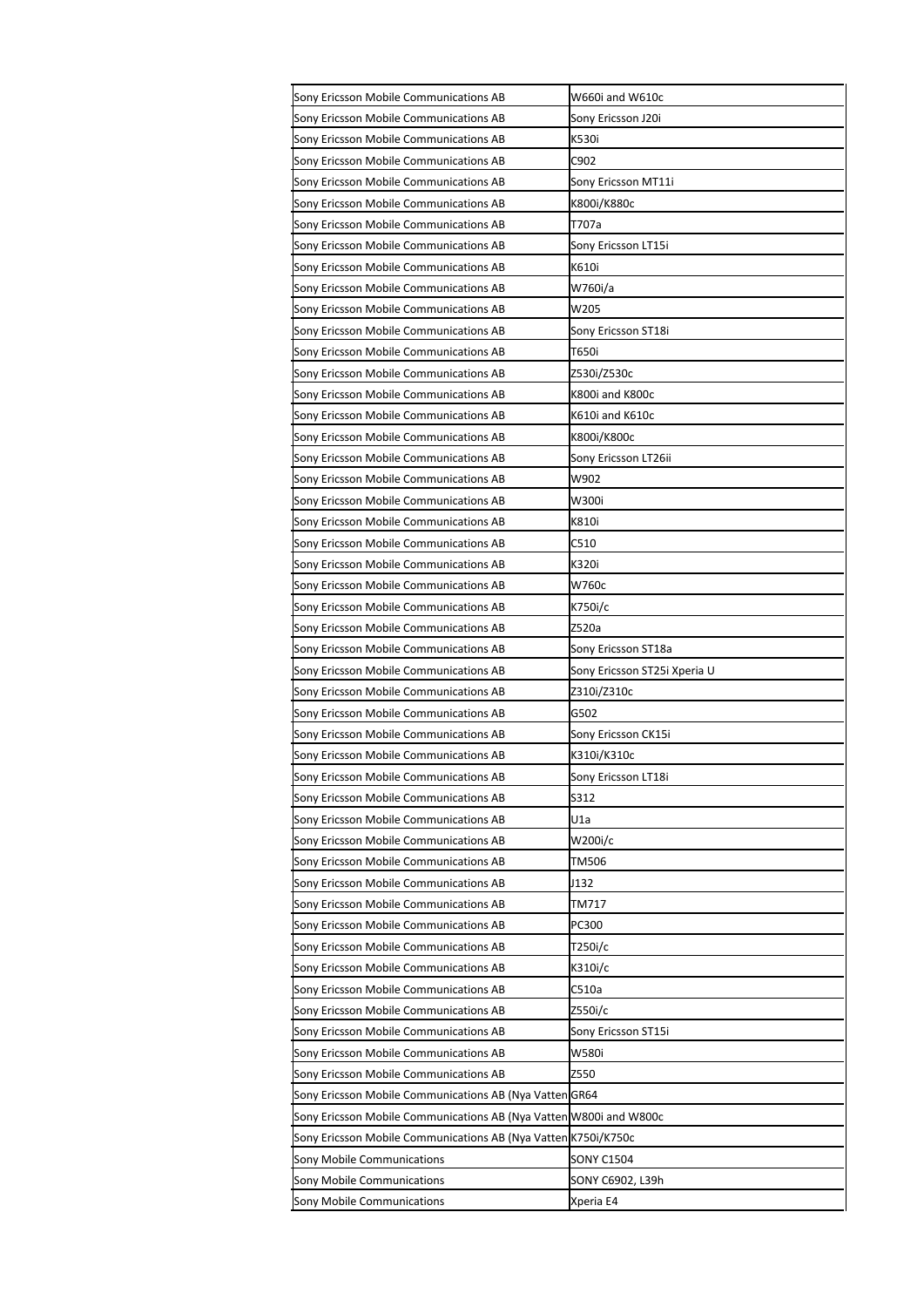| Sony Mobile Communications                  | SONY Xperia C3 Dual                              |
|---------------------------------------------|--------------------------------------------------|
| Sony Mobile Communications                  | Xperia                                           |
| Sony Mobile Communications                  | SONY ST26a                                       |
| Sony Mobile Communications                  | SONY ST21a                                       |
| <b>Sony Mobile Communications</b>           | SONY C2005 - Xperia M dual                       |
| Sony Mobile Communications                  | Sony ST26i                                       |
| Sony Mobile Communications                  | <b>SONY C1904</b>                                |
| Sony Mobile Communications                  | SONY M50w, D5102 - Xperia T3                     |
| Sony Mobile Communications                  | Xperia M4 Aqua Dual                              |
| <b>Sony Mobile Communications</b>           | SONY LT26w                                       |
| Sony Mobile Communications                  | SONY ST27a                                       |
| Sony Mobile Communications                  | SONY C6602/L36h                                  |
| Sony Mobile Communications                  | SONY ST21i Xperia Tipo                           |
| Sony Mobile Communications                  | SONY Xperia E1                                   |
| Sony Mobile Communications                  | Sony C5502, M36h                                 |
| <b>Sony Mobile Communications</b>           | SONY LT30p                                       |
| Sony Mobile Communications                  | SONY ST26i Xperia J                              |
| Sony Mobile Communications                  | Xperia C3 Dual                                   |
| <b>Sony Mobile Communications</b>           | Xperia E4 Dual                                   |
| Sony Mobile Communications                  | SONY S36h, C2105 - Xperia L                      |
| Sony Mobile Communications Inc.             | Sony D2004                                       |
| Sopeg                                       | TM 130 COSI                                      |
| Source (HK) Ltd                             | J-MAX ZARA-ZARA                                  |
| Soyea Mobile Communication Equipment Co Ltd | SOYEA M02                                        |
| Spa Condor Electronics                      | <b>F-TRIOS</b>                                   |
| Spa Condor Electronics                      | F6                                               |
| Spa Condor Electronics                      | F-FLIP                                           |
| Spectra Technologies Holdings Co Ltd        | CREON                                            |
| Star Cells (Pvt) Ltd                        | STAR S100+,S20,S200,S6                           |
| Star Cells (Pvt) Ltd                        | POWER                                            |
| Star Cells (Pvt) Ltd                        | SK1                                              |
| Sun Cupid Technology (Shenzhen) Co Ltd      | NUU NU-3,NUU NU-2,NUU NU-4                       |
| Superdigital Technology Co Limited          | Superinworld G2                                  |
| Superdigital Technology Co Limited          | superinworld G37                                 |
| Superdigital Technology Co Limited          | Superinworld G13                                 |
| Superdigital Technology Co Limited          | Superinworld i8                                  |
| Symbol Technologies Ltd                     | Model: MC7094 and MC7004 (same but without 802.1 |
| TCL Mobile Communication Co Ltd             | Silverstone                                      |
| TCL & Alcatel Mobile Phones                 | OT-C758                                          |
| <b>TCL Communication Ltd</b>                |                                                  |
|                                             | ALCATEL ONETOUCH 2045M                           |
| <b>TCL Communication Ltd</b>                | 2003                                             |
| <b>TCL Communication Ltd</b>                | ALCATEL 2067                                     |
| <b>TCL Communication Ltd</b>                | 2051D                                            |
| <b>TCL Communication Ltd</b>                | 1054D                                            |
| <b>TCL Communication Ltd</b>                | ALCATEL 2002D                                    |
| <b>TCL Communication Ltd</b>                | ALCATEL ONETOUCH 1050D                           |
| <b>TCL Communication Ltd</b>                | Alcatel 2008G                                    |
| <b>TCL Communication Ltd</b>                | ALCATEL ONETOUCH 2045X                           |
| <b>TCL Communication Ltd</b>                | 2008                                             |
| <b>TCL Communication Ltd</b>                | ALCATEL 1066D                                    |
| <b>TCL Communication Ltd</b>                | 2053                                             |
| <b>TCL Communication Ltd</b>                | ALCATEL 2038X                                    |
| <b>TCL Communication Ltd</b>                | ALCATEL ONETOUCH 1016G                           |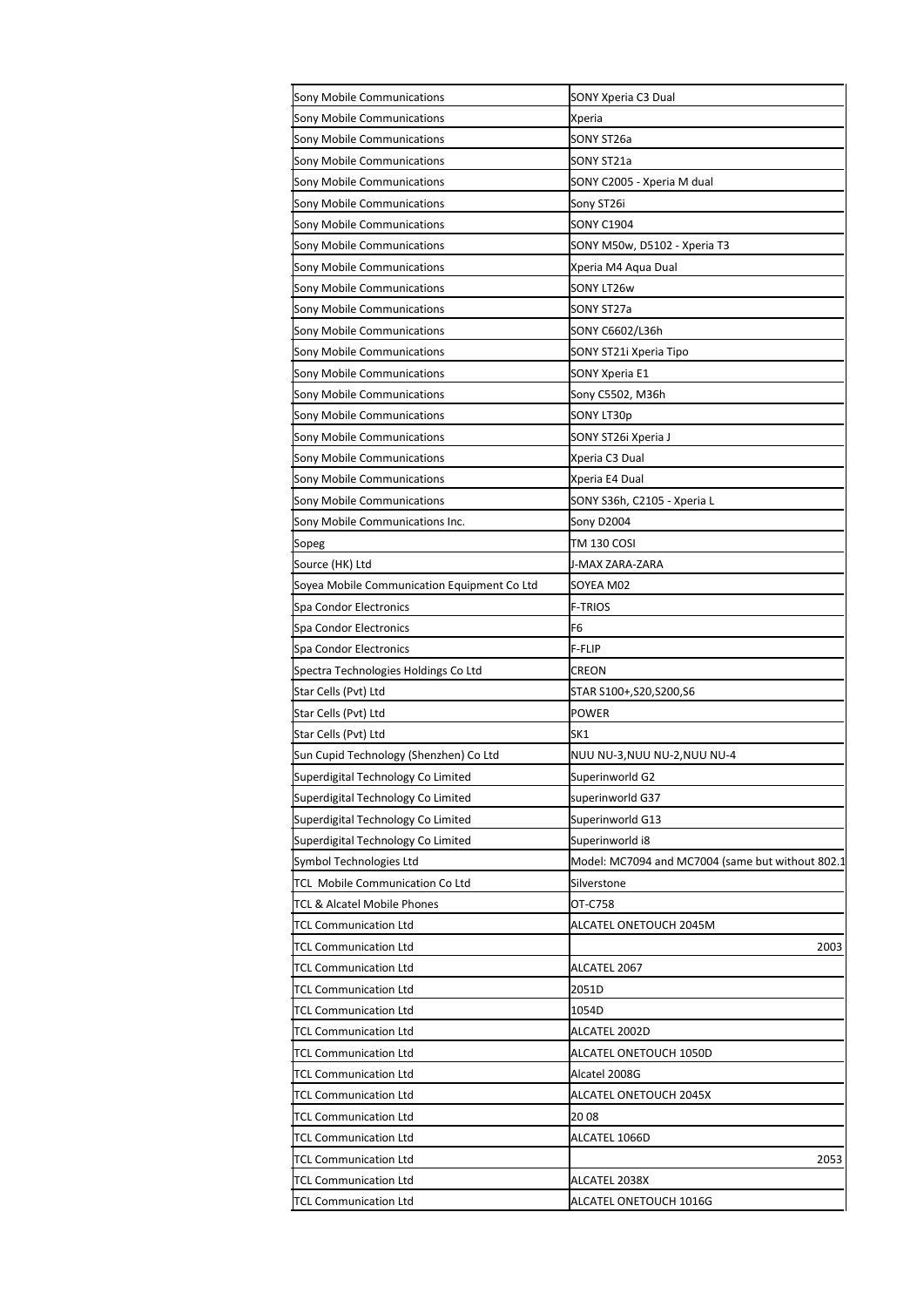| <b>TCL Communication Ltd</b> | PIXI 4 PLUS POWER                   |
|------------------------------|-------------------------------------|
| <b>TCL Communication Ltd</b> | 1054X                               |
| <b>TCL Communication Ltd</b> | ALCATEL ONETOUCH 1013D              |
| <b>TCL Communication Ltd</b> | ALCATEL PIXI 4 (4) 4034F            |
| <b>TCL Communication Ltd</b> | <b>U33G</b>                         |
| <b>TCL Communication Ltd</b> | ALCATEL ONETOUCH PIXI 3 (3.5) 4009X |
| TCL Communication Ltd        | ALCATEL PIXI 4 (5) 5010X            |
| TCL Communication Ltd        | ALCATEL PIXI 4 (5) 5010U            |
| TCL Communication Ltd        | PIXI 4 7" 3G Android                |
| <b>TCL Communication Ltd</b> | 2051X                               |
| <b>TCL Communication Ltd</b> | ALCATEL PIXI 4 (5.5)                |
| <b>TCL Communication Ltd</b> | ALCATEL ONETOUCH 5022D              |
| <b>TCL Communication Ltd</b> | ALCATEL ONETOUCH 1016D              |
| TCL Communication Ltd        | ALCATEL ONETOUCH PIXI 3 (4.5)       |
| TCL Communication Ltd        | ALCATEL 3C                          |
| <b>TCL Communication Ltd</b> | ALCATEL 1T 7 3G                     |
| <b>TCL Communication Ltd</b> | ALCATEL ONETOUCH PIXI 3 (3.5) 4009D |
| <b>TCL Communication Ltd</b> | ALCATEL ONETOUCH 5025D              |
| <b>TCL Communication Ltd</b> | ALCATEL ONETOUCH 2030X              |
| <b>TCL Communication Ltd</b> | PIXI 4 6" 3G Android                |
| TCL Communication Ltd        | ALCATEL 1066G                       |
| <b>TCL Communication Ltd</b> | U5                                  |
| <b>TCL Communication Ltd</b> | ALCATEL ONETOUCH PIXI 3 (4)         |
| <b>TCL Communication Ltd</b> | Alcatel 1E                          |
| TCL Communication Ltd        | ALCATEL PIXI 4 (4) 4034D            |
| TCT Mobile Limited           | ALCATEL one touch CP100             |
| TCT Mobile Limited           | ALCATEL CP200                       |
| <b>TCT Mobile Limited</b>    | ALCATEL One Touch X500M             |
| TCT Mobile Limited           | ALCATEL One Touch X220Y             |
| <b>TCT Mobile Limited</b>    | 1035D                               |
| <b>TCT Mobile Limited</b>    | ALCATEL OT-565K                     |
| <b>TCT Mobile Limited</b>    | ALCATEL one touch 918M              |
| <b>TCT Mobile Limited</b>    | 2012D                               |
| <b>TCT Mobile Limited</b>    | ALCATEL One Touch X200              |
| <b>TCT Mobile Limited</b>    | ALCATEL 1010D                       |
| TCT Mobile Limited           | 2007D                               |
| <b>TCT Mobile Limited</b>    | <b>ALCATEL One Touch X220L</b>      |
| <b>TCT Mobile Limited</b>    | ALCATEL one touch X230M             |
| TCT Mobile Limited           | ALCATEL One Touch X500D             |
| TCT Mobile Limited           | ALCATEL One Touch X080S             |
| <b>TCT Mobile Limited</b>    | OT510A                              |
| TCT Mobile Limited           | ALCATEL one touch X230D             |
| TCT Mobile Limited           | ALCATEL ONE TOUCH 5020A             |
| <b>TCT Mobile Limited</b>    | ALCATEL 1042X, ALCATEL 1042D,BIC V6 |
| TCT Mobile Limited           | ALCATEL ONE TOUCH 6033M             |
| TCT Mobile Limited           | ALCATEL One Touch X220D             |
| TCT Mobile Limited           | ALCATEL 2001X                       |
| <b>TCT Mobile Limited</b>    | ALCATEL 1011D                       |
| TCT Mobile Limited           | ALCATEL OT-565                      |
| TCT Mobile Limited           | ALCATEL 1030D                       |
| <b>TCT Mobile Limited</b>    | ALCATEL OT-710, OT-710K             |
| <b>TCT Mobile Limited</b>    | ALCATEL OT-222                      |
| <b>TCT Mobile Limited</b>    | ALCATEL ONE TOUCH 6012A             |
|                              |                                     |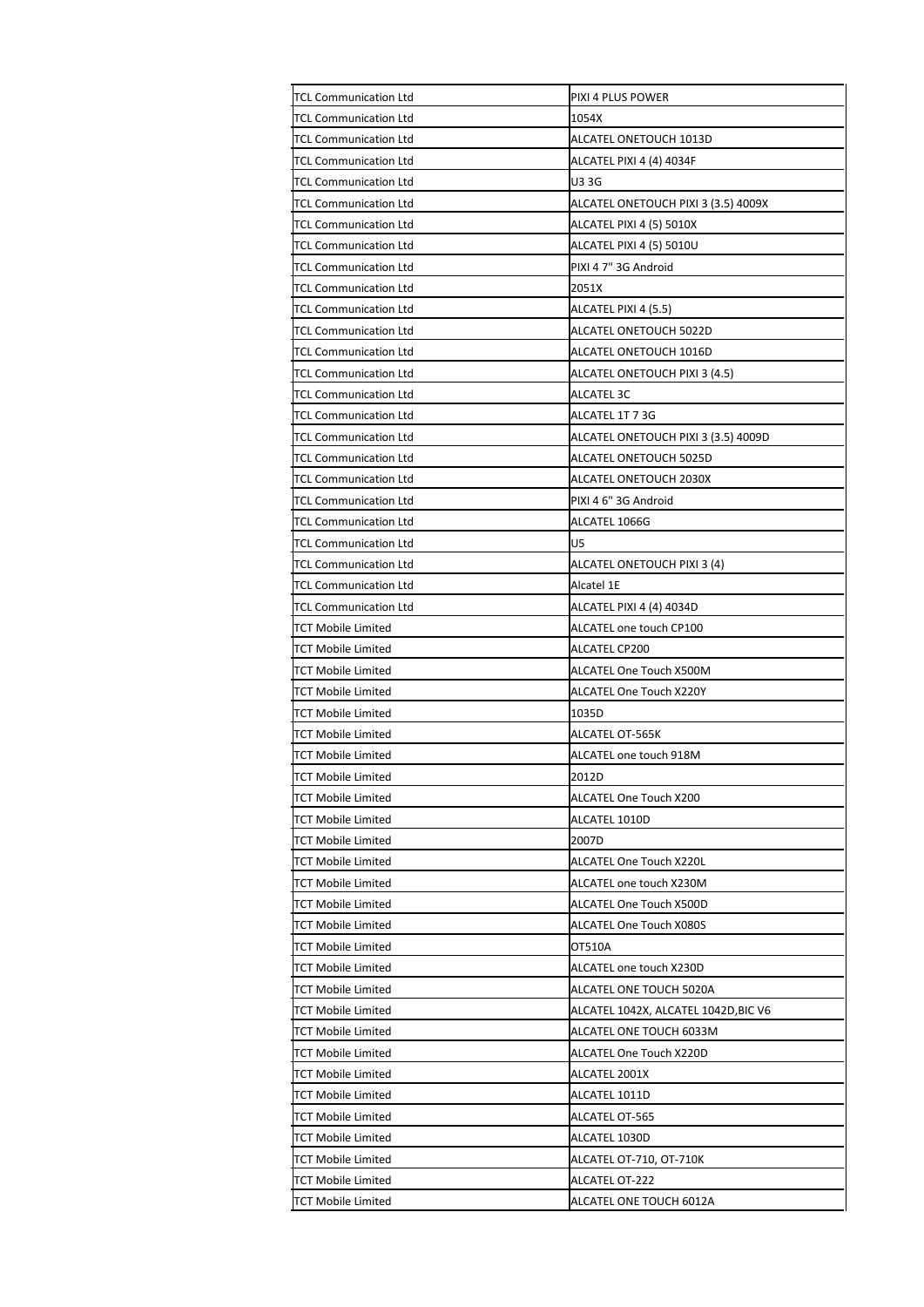| <b>TCT Mobile Limited</b> | ALCATEL OT-208                                |  |
|---------------------------|-----------------------------------------------|--|
| <b>TCT Mobile Limited</b> | ALCATEL ONE TOUCH 8008X                       |  |
| <b>TCT Mobile Limited</b> | ALCATEL ONE TOUCH 5036A                       |  |
| <b>TCT Mobile Limited</b> | ALCATEL ONE TOUCH POP C5                      |  |
| <b>TCT Mobile Limited</b> | ALCATEL OT-215                                |  |
| <b>TCT Mobile Limited</b> | ALCATEL 3040D                                 |  |
|                           |                                               |  |
| <b>TCT Mobile Limited</b> | ALCATEL ONE TOUCH 6040A                       |  |
| <b>TCT Mobile Limited</b> | Alcatel Onetouch 2004C                        |  |
| <b>TCT Mobile Limited</b> | ALCATEL ONETOUCH 2004G                        |  |
| <b>TCT Mobile Limited</b> | 2012D                                         |  |
| <b>TCT Mobile Limited</b> | <b>ALCATEL OT-223</b>                         |  |
| <b>TCT Mobile Limited</b> | ALCATEL 1011X                                 |  |
| <b>TCT Mobile Limited</b> | ALCATEL ONETOUCH POP D3                       |  |
| <b>TCT Mobile Limited</b> | Alcatel Onetouch 2007X                        |  |
| <b>TCT Mobile Limited</b> | ALCATEL One Touch X220F                       |  |
| <b>TCT Mobile Limited</b> | ALCATEL OT-S120                               |  |
| <b>TCT Mobile Limited</b> | ALCATEL ONE TOUCH 5035D                       |  |
| <b>TCT Mobile Limited</b> | ALCATEL OT-505                                |  |
| <b>TCT Mobile Limited</b> | ALCATEL 2000X                                 |  |
| <b>TCT Mobile Limited</b> | ALCATEL one touch 996-SFR                     |  |
| <b>TCT Mobile Limited</b> | ALCATEL ONETOUCH 2012G                        |  |
|                           |                                               |  |
| <b>TCT Mobile Limited</b> | ALCATEL 2010D                                 |  |
| <b>TCT Mobile Limited</b> | ALCATEL 2005X                                 |  |
| <b>TCT Mobile Limited</b> | OT-E101                                       |  |
| <b>TCT Mobile Limited</b> | ALCATEL ONE TOUCH 6010D                       |  |
| <b>TCT Mobile Limited</b> | ALCATEL ONETOUCH POP C1,ALCATEL ONETOUCH POI  |  |
| <b>TCT Mobile Limited</b> | ALCATEL ONETOUCH PIXI 7                       |  |
| <b>TCT Mobile Limited</b> | OT-C701                                       |  |
| <b>TCT Mobile Limited</b> | ALCATEL one touch 318D                        |  |
| <b>TCT Mobile Limited</b> | ALCATEL OT-305                                |  |
| <b>TCT Mobile Limited</b> | ALCATEL ONE TOUCH 5020T, ONE TOUCH 5020N      |  |
| <b>TCT Mobile Limited</b> | ALCATEL 2005D                                 |  |
| <b>TCT Mobile Limited</b> | ALCATEL 1010X                                 |  |
| <b>TCT Mobile Limited</b> | ALCATEL OT871A                                |  |
| <b>TCT Mobile Limited</b> | ALCATEL one touch 918N                        |  |
|                           |                                               |  |
| <b>TCT Mobile Limited</b> | ALCATEL OT-505K                               |  |
| <b>TCT Mobile Limited</b> | ALCATEL one touch 910                         |  |
| <b>TCT Mobile Limited</b> | ALCATEL ONE TOUCH 4007D                       |  |
| <b>TCT Mobile Limited</b> | ALCATEL ONETOUCH POP C7                       |  |
| <b>TCT Mobile Limited</b> | ALCATEL ONE TOUCH POP C1,ALCATEL ONE TOUCH P( |  |
| <b>TCT Mobile Limited</b> | ALCATEL 1030X                                 |  |
| <b>TCT Mobile Limited</b> | ALCATEL OT-103                                |  |
| <b>TCT Mobile Limited</b> | Alcatel Onetouch 1035X                        |  |
| <b>TCT Mobile Limited</b> | Alcatel one touch 117                         |  |
| <b>TCT Mobile Limited</b> | ONETOUCH IDOL X+                              |  |
| <b>TCT Mobile Limited</b> | ALCATEL ISLAND                                |  |
| <b>TCT Mobile Limited</b> | ALCATEL OT-S211                               |  |
| <b>TCT Mobile Limited</b> | ALCATEL ONE TOUCH 4030Y                       |  |
| <b>TCT Mobile Limited</b> | ONE TOUCH 7047D, ONE TOUCH POP C9             |  |
| <b>TCT Mobile Limited</b> | ALCATEL ONE TOUCH 4010D                       |  |
|                           |                                               |  |
| <b>TCT Mobile Limited</b> | Alcatel one touch 217                         |  |
| <b>TCT Mobile Limited</b> | ALCATEL ONE TOUCH 991                         |  |
| <b>TCT Mobile Limited</b> | ALCATEL OT-105                                |  |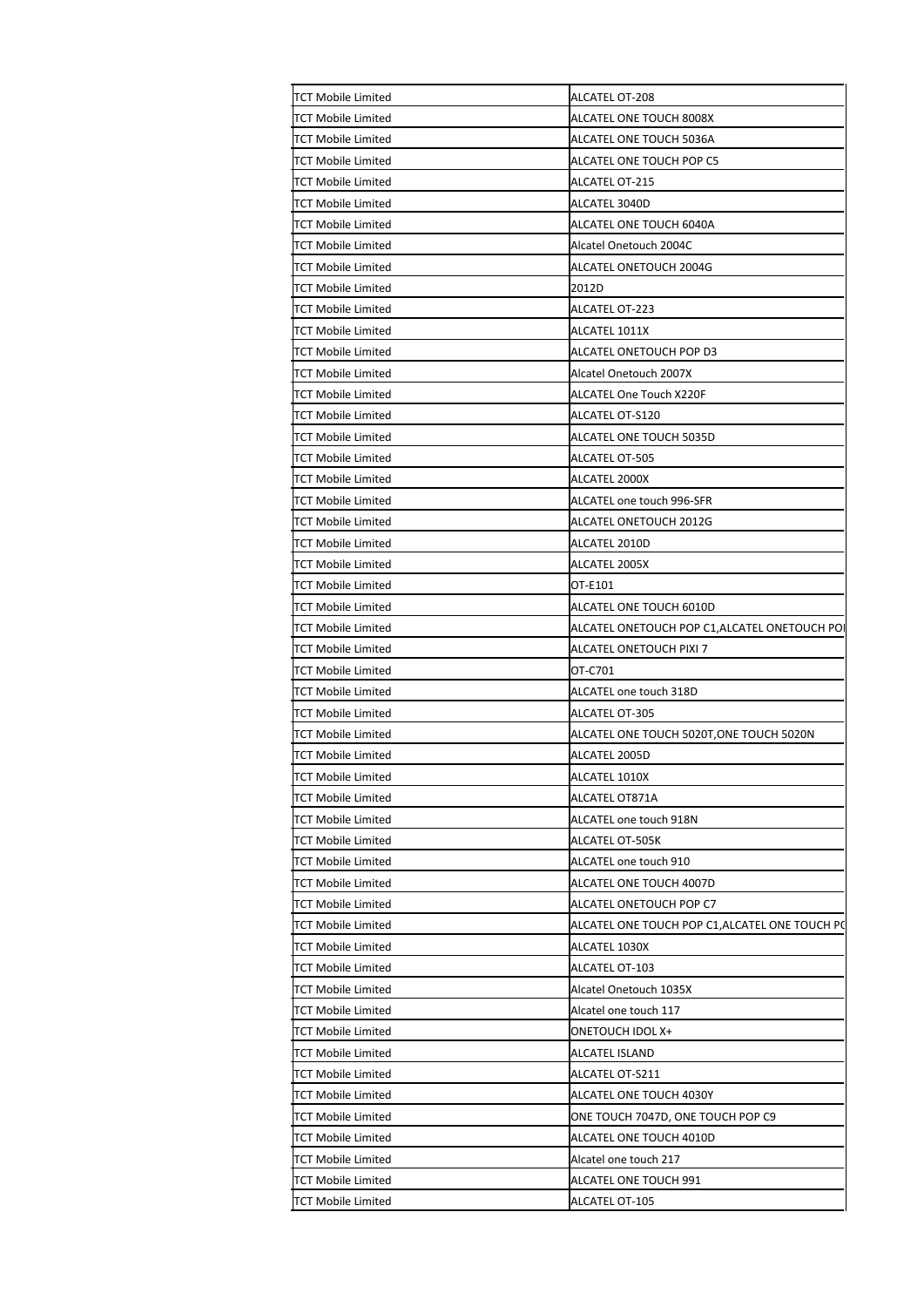| <b>TCT Mobile Limited</b>                       | Alcatel one touch 217D                          |
|-------------------------------------------------|-------------------------------------------------|
| <b>TCT Mobile Limited</b>                       | ALCATEL ONE TOUCH POP C1,ALCATEL ONE TOUCH PI   |
| <b>TCT Mobile Limited</b>                       | <b>ALCATEL ONE TOUCH 875T</b>                   |
| Tec Sync Electronics Trading L.L.C              | XTOUCH QF71                                     |
| Tec Sync Electronics Trading L.L.C              | Z1 Plus 3G                                      |
| Techempire Technology (Shenyang) Limited        | DA118                                           |
| Techempire Technology (Shenyang) Limited        | QIGI FLY160G                                    |
| Techempire Technology (Shenyang) Limited        | QIGI J-5                                        |
| Techfaith Technology (Hangzhou) Co Ltd          | 17vee 17vee V1000                               |
| Techno Group Fzc                                | DIGIPHONE F888                                  |
| Tecno Telecom (HK) Limited                      | it1507                                          |
| Tecno Telecom (HK) Limited                      | T528                                            |
| Tecno Telecom (HK) Limited                      | <b>SPARK Plus</b>                               |
| Tecno Telecom (HK) Limited                      | T454                                            |
| Tecno Telecom (HK) Limited                      | POP 2 Power                                     |
| Tecno Telecom (HK) Limited                      | POP 2 Plus                                      |
| Tecno Telecom (HK) Limited                      | T349                                            |
| Tecno Telecom (HK) Limited                      | C8                                              |
| Tecno Telecom (HK) Limited                      | T473                                            |
| Tecno Telecom (HK) Limited                      | F1                                              |
| Tecno Telecom (HK) Limited                      | L9 Plus                                         |
| Tecno Telecom (HK) Limited                      | T431                                            |
| Tecno Telecom (HK) Limited                      | F3                                              |
| Tecno Telecom (HK) Limited                      | SPARK 3                                         |
| <b>Tecno Telecom (HK) Limited</b>               | W5 Lite                                         |
| Tecno Telecom (HK) Limited                      | POP 3                                           |
| Tecno Telecom (HK) Limited                      | SPARK 2                                         |
| Tecno Telecom (HK) Limited                      | L8 Lite                                         |
| Tecno Telecom (HK) Limited                      | Itel it2090                                     |
| Tecno Telecom (HK) Limited                      | SPARK                                           |
| Tecno Telecom (HK) Limited                      | TECNO T384                                      |
| Teda Star Digital Communications Limited        | TETHIN S1280                                    |
| <b>Teda Star Digital Communications Limited</b> | TETHIN C5                                       |
| Telit Communications SpA                        | Telit GL865-QUAD V3                             |
| Telit Communications SpA                        | GE910-QUAD V3                                   |
| Telit Communications SpA                        | Telit GE910-QUAD V3                             |
| Telit Communications SpA                        | GE864-QUAD Automotive V2                        |
| Telit Communications SpA                        | Telit GE864-QUAD V2                             |
| Telit Communications SpA                        | Telit GE865-QUAD                                |
| Telit Communications SpA                        | Telit GE864-GPS                                 |
| Telit Communications SpA                        | GE863-QUAD                                      |
| <b>Telit Communications SpA</b>                 | GE866-QUAD                                      |
| Telit Communications SpA                        | Telit GE866-QUAD (formerly known as GE866-DUAL) |
| Telit Communications SpA                        | Telit HE910-EUD                                 |
| Telit Communications SpA                        | GE865-QUAD                                      |
| Telit Communications SpA                        | GE864-QUAD Automotive                           |
|                                                 | Telit HE910-GL                                  |
| Telit Communications SpA                        |                                                 |
| Telit Communications SpA                        | Telit G24E formerly known as Motorola G24       |
| Telit Communications SpA                        | Telit UE910-NAR                                 |
| Telit Communications SpA                        | Telit UL865-EUD                                 |
| Telit Communications SpA                        | UE910-GL                                        |
| <b>Telit Communications SpA</b>                 | HE910-EUD                                       |
| Telit Communications SpA                        | GC864-QUAD                                      |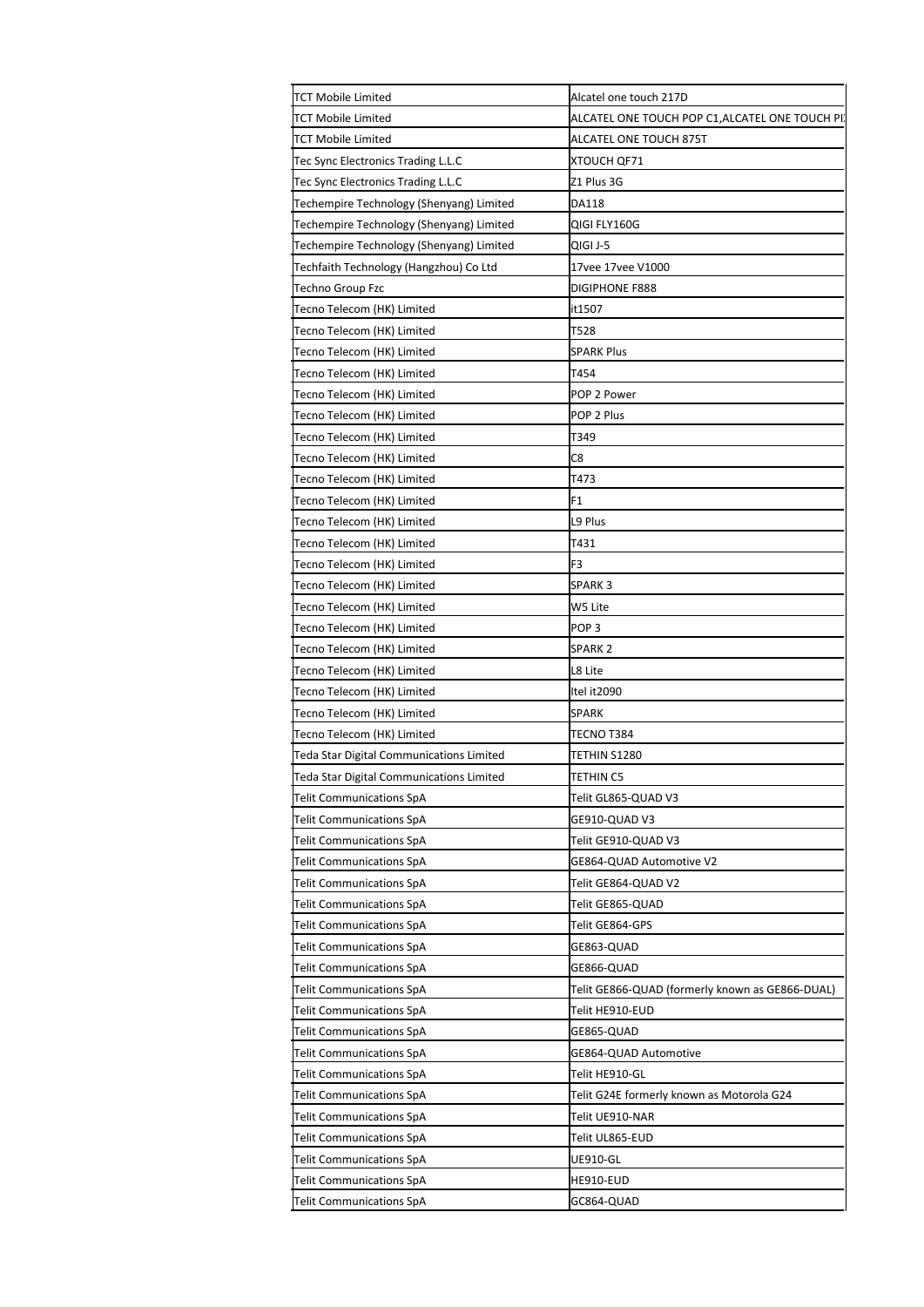| Telit G30 (formerly known as Motorola G30)          |
|-----------------------------------------------------|
| Telit HE910-EUG                                     |
| GE864-QUAD                                          |
| UE910-NAR                                           |
| <b>HE910-D</b>                                      |
| Telit GM862-QUAD-PY, Telit GM862-QUAD               |
| GE864-QUAD V2                                       |
| GC864-QUAD V2                                       |
| Telit GL865-QUAD                                    |
| GL865-DUAL                                          |
| Telit HE910, HE910-G, HE910-DG                      |
| Telit HE910-D                                       |
| Telit UE910-EUD                                     |
| GM862-QUAD                                          |
| Telit GE863-PY, GE863-QUAD                          |
| Telit GC864-QUAD, Telit GC864-PY                    |
| Telit GC864-QUAD V2                                 |
| Telit UE910-EUR                                     |
| Telit GE910-QUAD (also known as Telit GE910)        |
| GE863-PRO3                                          |
| GE863-GPS                                           |
| Telit HE910-EUD, HE910-EUR                          |
| GM01                                                |
| Telit GE910-QUAD                                    |
| Telit H24 NA DB/2100 (formerly known as Motorola H. |
| UC864-E                                             |
| UC864-G                                             |
| GE910-QUAD                                          |
| UE910-EUD                                           |
|                                                     |
|                                                     |
| HE863-AUD, HE863-AUR                                |
| Telit GE863-GPS, Telit GE863-PY, Telit GE863-QUAD   |
| Telit G24 E J (formerly known as Motorola G24 E J)  |
| Telit HE910-NAD                                     |
| Telit HE910 G, HE910                                |
| UE910-NAD                                           |
| Telit UE910-EU                                      |
| GC864-QUAD SIM H                                    |
| Telit G24 (formerly known as Motorola G24)          |
| HE910-EUR                                           |
| Telit HE910-EUR                                     |
| UC864-E-AUTO                                        |
| Telit G24 PMCW01 (formerly known as Motorola G24    |
| GL865-QUAD V3                                       |
| Telit UE910-NAD                                     |
| Telit UL865-EU                                      |
| GC864-DUAL V2                                       |
| Telit UE866-EU                                      |
| Telit G24( formerly known as Motorola G24)          |
| Telit HE910 DG                                      |
| HE910-NAD                                           |
| GM862-QUAD-PY                                       |
| GM862-GPS                                           |
|                                                     |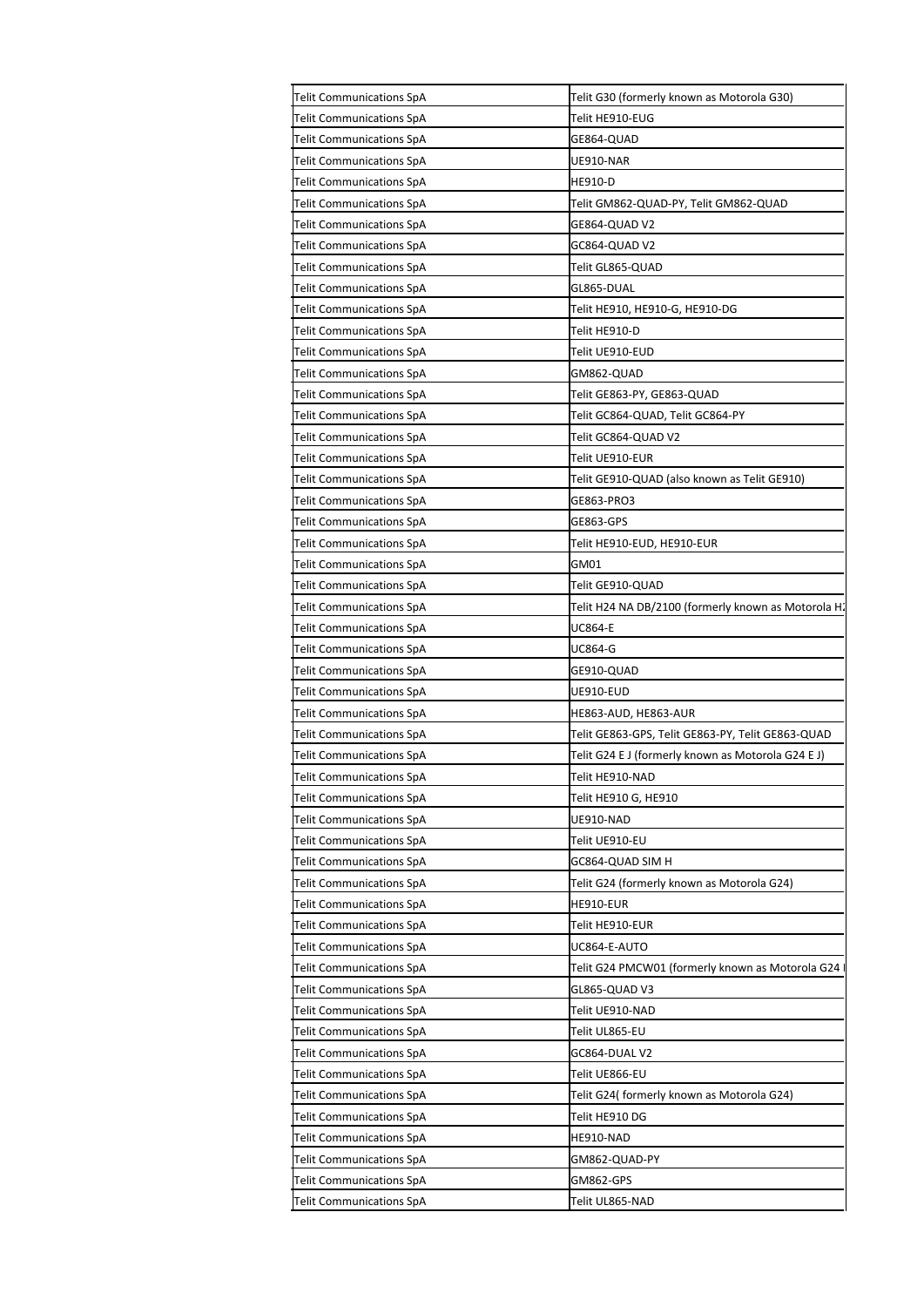| Telit Communications SpA                                  | Telit G24 L (formerly known as Motorola G24 L)         |
|-----------------------------------------------------------|--------------------------------------------------------|
| <b>Telit Communications SpA</b>                           | GE863-PY                                               |
| Telit Communications SpA                                  | Telit GE910-GNSS                                       |
| <b>Telit Communications SpA</b>                           | Telit GM862-GPS                                        |
| Telit Communications SpA                                  | GL865-DUAL V3.1                                        |
| Telit Communications SpA                                  | Telit G24-L (formerly known as Motorola G24-L)         |
| Telit Communications SpA                                  | Telit H24 EU SB (formerly known as Motorola H24 EU S   |
| Telit Mobile Terminals SPA                                | GM862GPRS (Data Module)                                |
| Telsda Mobile Communication Industry Development (SG-4500 |                                                        |
| Teltonika                                                 | TM2500                                                 |
| Teltonika                                                 | Teltonika TM11Q                                        |
| Teltonika                                                 | UM5x00                                                 |
|                                                           |                                                        |
| Teltonika                                                 | TM11Q                                                  |
| Teltonika                                                 | TM1Q                                                   |
| TeXet impex Ltd                                           | TM-308                                                 |
| TeXet impex Ltd                                           | TM-B226                                                |
| TeXet impex Ltd                                           | TM                                                     |
| TeXet impex Ltd                                           | TM-519R                                                |
| ГеХеt impex Ltd                                           | TM-5075                                                |
| Texim-Europe BV                                           | MO200                                                  |
| Thales Dis Ais Deutschland GmbH                           | Cinterion TC63i                                        |
| The Profile of Kingtech Smart (Shenzhen) Co Ltd           | <b>GFIVE X2</b>                                        |
| The Profile of Kingtech Smart (Shenzhen) Co Ltd           | GFIVE President smart 1, GFIVE President smart 2, GFIV |
| The Profile of Kingtech Smart (Shenzhen) Co Ltd           | <b>SURE P608</b>                                       |
| Tianlong International (HK) Co Ltd                        | uphone S922,uphone S930                                |
| Tinmo Technology (HK) Limited                             | F388                                                   |
|                                                           | TINMO F11                                              |
| Tinmo Technology (HK) Limited                             |                                                        |
| Tinmo Technology (HK) Limited                             | Α1                                                     |
| Tinmo Technology (HK) Limited                             | TINMO F12,F12+                                         |
| Tinmo Technology (HK) Limited                             | TINMO F21                                              |
| Tinmo Technology (HK) Limited                             | TINMO X1                                               |
| Tiptop Development (Hong Kong) Limited                    | SIGMATEL EXD-E100                                      |
| Tonggqing Communication Equipment (Shenzhen) Co IVIM D52  |                                                        |
| Top Victory Investments Ltd.                              | AOC P45M                                               |
| Top Victory Investments Ltd.                              | <b>AOC 1740</b>                                        |
| TOPTEN ELECTRONICS TECHNOLOGY LIMITED                     | TK208                                                  |
| <b>Topwell Technology (HK) Company Limited</b>            | TopwellM524                                            |
| Topwell Technology (HK) Company Limited                   | M526                                                   |
| Topwell Technology (HK) Company Limited                   | Topwell M318A                                          |
| TP-Link Technologies Co Ltd                               | TP-LINK M5350                                          |
| TP-Link Technologies Co Ltd                               | TP-LINK MA180                                          |
|                                                           |                                                        |
| TP-Link Technologies Co Ltd                               | TP-LINK MA260                                          |
| TP-Link Technologies Co Ltd                               | TP-LINK M5360,TP-LINK M5250                            |
| TP-Link Technologies Co Ltd                               | C5A                                                    |
| TP-Link Technologies Co Ltd                               | TP-LINK TP801A                                         |
| TP-Link Technologies Co Ltd                               | C5 Plus                                                |
| Trigiants Technology Co Ltd                               | Trigiants T600                                         |
| Trigiants Technology Co Ltd                               | Trigiants T500                                         |
| Trimble                                                   | R10-2 (90912-60), R12 (90913-60), R12i (90914-60)      |
| TTM Iletisim Hizmetleri A.S.                              | BB Mobile B1280                                        |
| TTshine Mobile Technology Co Limited                      | TTSHINE C6, C7 ,C8                                     |
| TTshine Mobile Technology Co Limited                      | TTSHINE 1677, S7562, A306, S7070                       |
| Turkcell Iletisim Hizmetleri A.S.                         | TURKCELL VINN MF667                                    |
|                                                           |                                                        |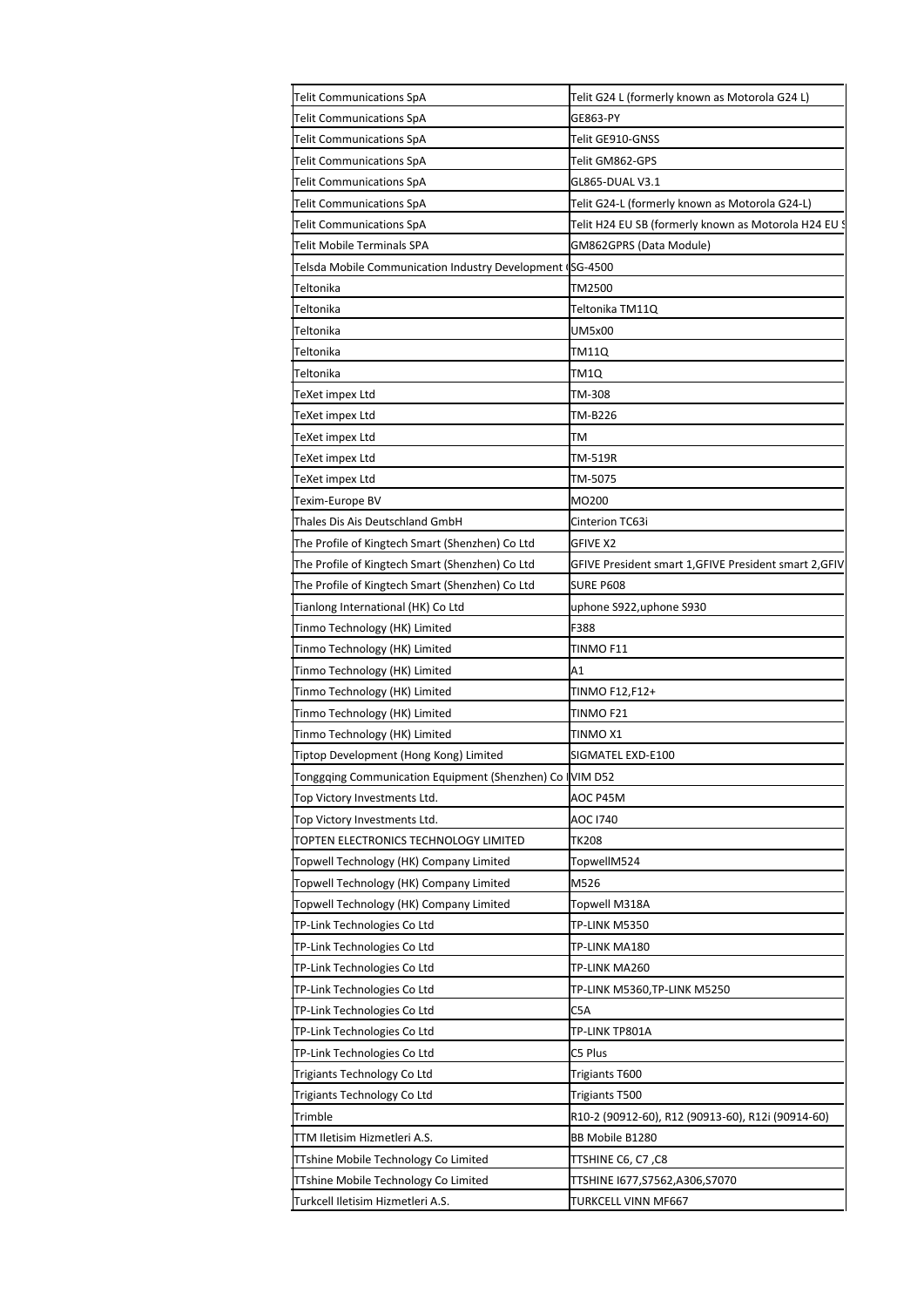| TWZ International Limited             | <b>TWZ Y53</b>                |
|---------------------------------------|-------------------------------|
| u-blox AG                             | SARA-U201                     |
| u-blox AG                             | SARA-U270                     |
| u-blox AG                             | u-blox SARA-U270              |
| u-blox AG                             | <b>SARA-G350</b>              |
| u-blox AG                             | u-blox AG LISA-U230           |
| u-blox AG                             | u-blox LEON-G100              |
| u-blox AG                             | u-blox AG SARA-G300           |
| u-blox AG                             | u-blox SARA-G350              |
| u-blox AG                             | LISA-U200                     |
| u-blox AG                             | u-blox LISA-U201              |
| u-blox AG                             | LISA-U200-01                  |
| u-blox AG                             | u-blox LISA-U200              |
| u-blox AG                             | u-blox SARA-G340              |
| Ufone Electronix S.A.S                | U509                          |
| <b>Ufone Electronix S.A.S</b>         | U508                          |
| <b>UMEOX Innovations Co Ltd</b>       | Kidfit K15                    |
| Umeox Mobile Limited                  | UMEOX V2                      |
| Umeox Mobile Limited                  | C <sub>20</sub>               |
| Umi Network Technology Co Limited     | ROOTJOY PLUS                  |
| Umi Network Technology Co Limited     | UMIDIGI LONDON                |
| Umi Network Technology Co Limited     | UMIDIGI CRYSTAL               |
| Unikoid Electronics Private Limited   | Vobizen wise5                 |
| Uniscope Technologies (Qidong) Co Ltd | U W2014D                      |
| Uniscope Technologies (Qidong) Co Ltd | Uniscope U1203                |
| Unis-Hitech Co Ltd                    | M2108                         |
| United Telelinks (Bangalore) Ltd      | Karbonn KT61                  |
| United Telelinks (Bangalore) Ltd      | Karbonn K202                  |
| United Time Hong Kong Ltd             | UTime G26E                    |
| Unitronic AG                          | Socket GSM/GPRS Modem UNSGSM  |
| <b>Uoshon Telecom Group Limited</b>   | S300                          |
| UT Group Limited                      | Jinga Start                   |
| <b>UT Group Limited</b>               | Jinga Simple F140             |
| Utcom Technology Co Limited           | ULTIMATE                      |
| UTStarcom Inc                         | UT GF251                      |
| UTStarcom Telecom Co Ltd              | UT568                         |
| Vaal Trading S.A.S                    | NET MAX                       |
| VeriFone                              | VX520                         |
| VeriFone                              | VeriFone VX520, VX680         |
| VeriFone                              | VeriFone VX520                |
| VeriFone                              | Verifone VX520 and VX680      |
| VeriFone                              | Verifone VX680                |
| VeriFone                              | VX680                         |
| VeriFone                              | VX675                         |
| VeriFone                              | VX510                         |
| Vida Resources PTE Ltd                | GINI FLIP                     |
| Videocon Industries Limited           | Videocon V1303                |
| Videocon Industries Limited           | Videocon ZEST FLASH           |
| Viettel Group                         | Viettel 3G V8511              |
| Viewsonic Europe Ltd                  | ViewSonic ViewTab7 3G G702P-X |
| ViewSonic Mobile China Limited        | ViewSonic ViewSonic A8+       |
| Vmate (PVT) Ltd                       | VGOTEL i550                   |
|                                       |                               |
| Vodafone Group Services Ltd           | Vodafone Mobile WiFi R207     |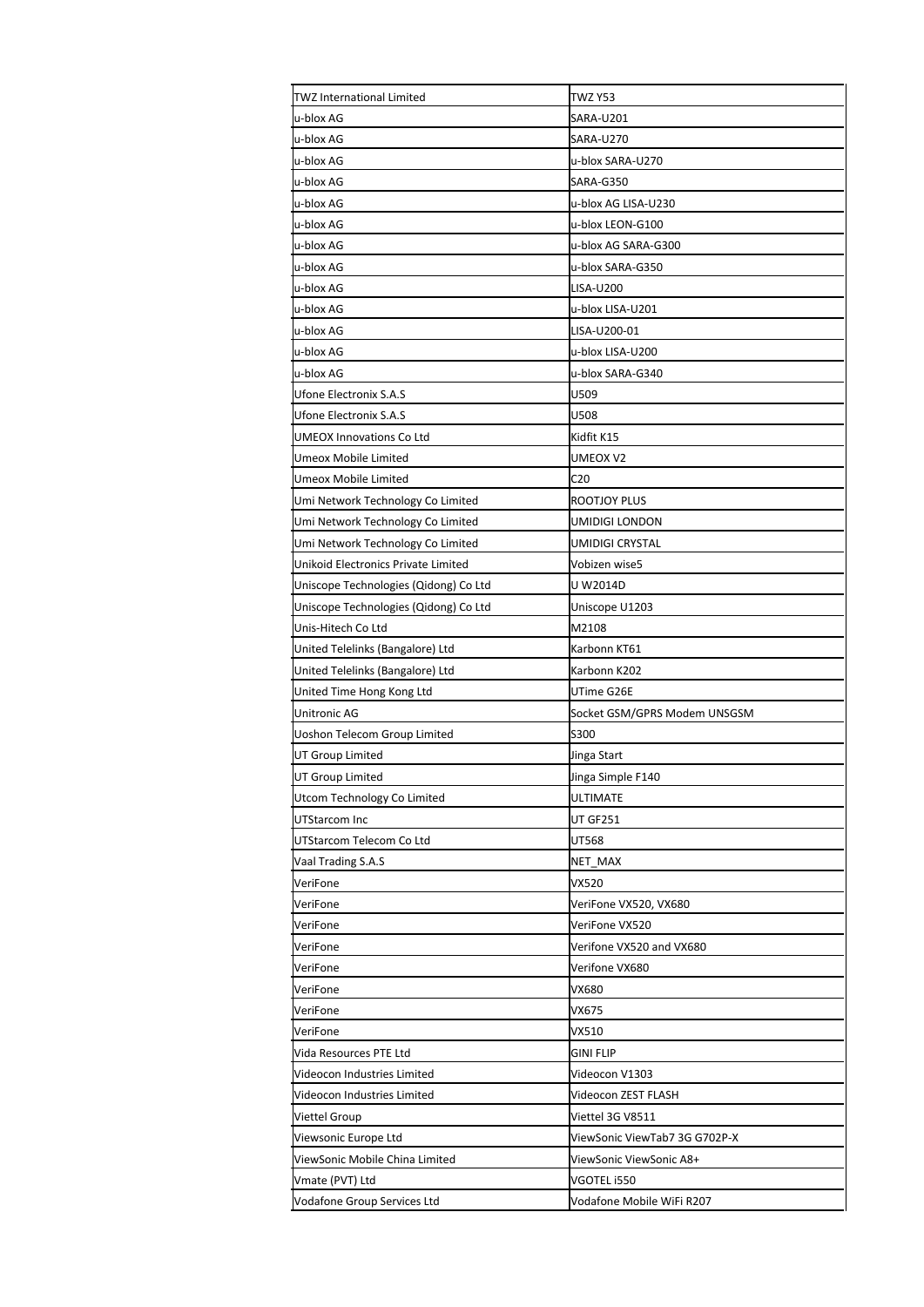| Vodafone Group Services Ltd                   | Vodafone Tab grand, Vodacom Power Tab 10 |
|-----------------------------------------------|------------------------------------------|
| Vodafone Group Services Ltd                   | Vodafone Mobile WiFi R206                |
| Vsun Communication Technology Limited         | Vsun DNA                                 |
| Vtion Information Technology (Fujian) Co Ltd  | G1818                                    |
| <b>Watret Technology Corporation Limited</b>  | Ultra-Large Capacity GPS Tracker         |
| Wavecom SA                                    | M1306B                                   |
| Wavecom SA                                    | Q2400A                                   |
| Wavecom SA                                    | Q2406B                                   |
| Weipai Communication Co Ltd                   | U515                                     |
| Wiko                                          | Jerry4                                   |
| Wiko                                          | Sunny3                                   |
| Wiko                                          | Sunny3 Plus                              |
| Wiko Global SASU                              | WIKO LUBI 3                              |
| Wiko Global SASU                              | Wiko LENNY3                              |
| Wiko Global SASU                              | Lubi5 Plus                               |
| Wiko Global SASU                              | Sunny3 Plus                              |
| Wiko Global SASU                              | WIKO RIFF                                |
| Wiko Global SASU                              | Wiko Lenny4 Plus                         |
| Wiko Global SASU                              | Lenny 5                                  |
| Wiko Global SASU                              | Wiko ROBBY                               |
| Wiko Global SASU                              | Jerry3                                   |
| Wiko Global SASU                              | WIKO DARKSIDE                            |
| Wiko Global SASU                              | Wiko Sunny2 Plus                         |
| Wiko Global SASU                              | Sunny3                                   |
| Wiko Global SASU                              | WIKO lubi2, MINZ+                        |
| Wiko Global SASU                              | Riff3 Plus                               |
| Wiko Global SASU                              | WIKO GOA                                 |
| Wiko Global SASU                              | Wiko LUBI4                               |
| Wiko Global SASU                              | Wiko Jerry2                              |
| Wiko Global SASU                              | Wiko Lubi5                               |
| Wiko Global SASU                              | Wiko SUNSET2                             |
| Wiko Global SASU                              | Wiko Sunny2                              |
| Wileyfox Mobile DMCC                          | K <sub>2</sub>                           |
| Wileyfox Mobile DMCC                          | К1                                       |
| Wingtech Group                                | 6192                                     |
| Wizarpos International Co                     | WIZARHAND Q1                             |
| World Mobile (HK) Ltd                         | ROCKER DREAM                             |
| World Mobile Technology Holdings Co Ltd       | WMCC X5                                  |
| Xiaomi Communications Co Ltd                  | MI 4                                     |
| Xiaomi Communications Co Ltd                  | MI 2S, MI 3, Redmi                       |
| Xiaomi Communications Co Ltd                  | MI 2013121,2014012                       |
| Xiaomi Communications Co Ltd                  | MI 2012121,2013021                       |
| Xiaomi Communications Co Ltd                  | Redmi 1S                                 |
| Xiaomi Communications Co Ltd                  | MI 2014018,2013121,Redmi 1s              |
| Xiaomi Communications Co Ltd                  | <b>MI 2S</b>                             |
| Xiaomi Communications Co Ltd                  | MI 2012061                               |
| Xiaomi Communications Co Ltd                  | MI 2S, MI 3,Redmi 1s                     |
| Xima (HK) International Trading Co Limted     | GilD 6230                                |
| Xinchuangxin International Co., Limited       | CORN C55                                 |
| Xinchuangxin International Co., Limited       | KG1000                                   |
| Xinchuangxin International Limited Co Limited | kgtel K2100                              |
| Xinchuangxin International Limited Co Limited | CORN KG500                               |
| Xinchuangxin International Limited Co Limited | CXTEL F5                                 |
|                                               |                                          |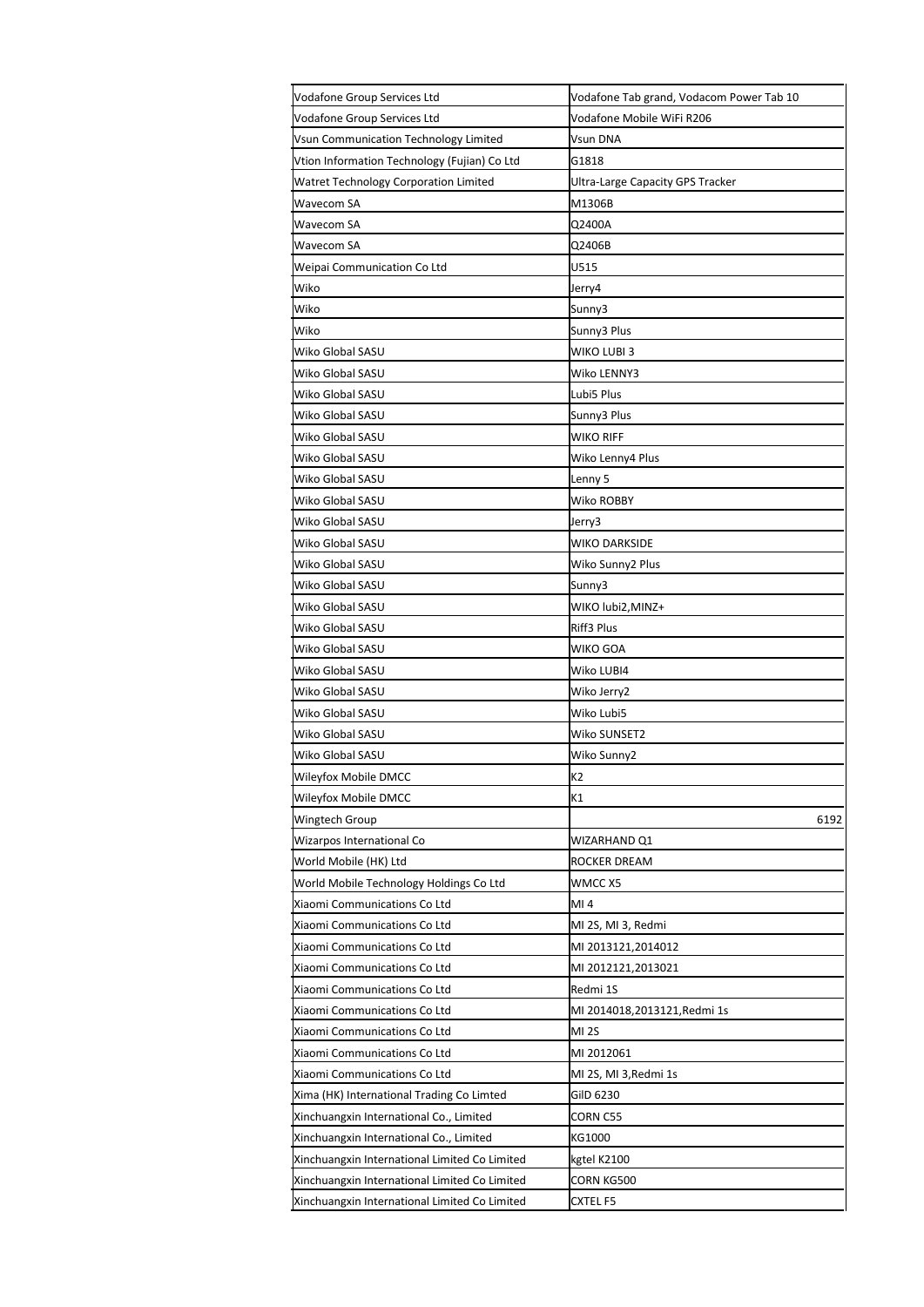| Xinchuangxin International Limited Co Limited                            | CORN MiniX2-02, F1, C112, C6500                        |
|--------------------------------------------------------------------------|--------------------------------------------------------|
| Xinchuangxin International Limited Co Limited                            | PX2440                                                 |
| Yi Sheng Technology International (HK) Co Limited                        | Gretel A7                                              |
| Yifangtong Communication Co Limited                                      | KGTEL K20                                              |
| Yifangtong Communication Co Limited                                      | KGTEL K30                                              |
| Ying Tai Electronics Co Ltd                                              | T30                                                    |
| Ying Tai Electronics Co Ltd                                              | T31                                                    |
| Ying Tai Electronics Co Ltd                                              | T22                                                    |
| Ying Tai Electronics Co Ltd                                              | YingTai T03,T08                                        |
| Ying Tai Electronics Co Ltd                                              | YINGTAI T08,T09                                        |
| Ying Tai Electronics Co Ltd                                              | T25                                                    |
| Yongwan Technology (H.K.) Co Ltd                                         | YBZ phone C2-05                                        |
| Yongwan Technology (H.K.) Co Ltd                                         | VINOVO X6-05,X3-05,N8000,N7100                         |
| Youare Sola (HK) Limited                                                 | TOMMYCOM989                                            |
| Yuge Information Technology Co Ltd                                       | YUGE CWM900                                            |
| Yuge Information Technology Co Ltd                                       | YUGE CWM630                                            |
| Yulong Computer Telecommunication Scientific (Shenz Coolpad Coolpad 7290 |                                                        |
| Yulong Computer Telecommunication Scientific (Shenz Coolpad 6166TD       |                                                        |
| Yulong Computer Telecommunication Scientific (Shenz Coolpad Coolpad 5213 |                                                        |
| Yulongda (Hong Kong) Technology Limited                                  | H09                                                    |
| Z 2 Corporation                                                          | Z9                                                     |
| Z.T.S International Industrial Co Ltd                                    | G-tide G05,G08,D3                                      |
| Z.T.S International Industrial Co Ltd                                    | G-tide G08E                                            |
| Z.T.S International Industrial Co Ltd                                    | G-tide X5                                              |
| Z.T.S International Industrial Co Ltd                                    | G-tide M10,S8,G300                                     |
| Z.T.S International Industrial Co Ltd                                    | G-tide Vans 8                                          |
| Z.T.S International Industrial Co Ltd                                    | G-tide Shining 7                                       |
|                                                                          |                                                        |
|                                                                          |                                                        |
| Z.T.S International Industrial Co Ltd                                    | G-tide P733,G100i,P725,P750,P9013                      |
| Zao Electronic Systems Alkotel                                           | TEXET TM-1046,TM-7046,TM-7059,TM-7066,TM-7856<br>A6301 |
| Zao Electronic Systems Alkotel                                           | MC659B                                                 |
| Zebra Technologies Corp.                                                 |                                                        |
| Zebra Technologies Corp.                                                 | Motorola ET1N2                                         |
| Zebra Technologies Corp.                                                 | Motorola MC4597-A                                      |
| Zebra Technologies Corp.                                                 | MC75A6                                                 |
| Zebra Technologies Corp.                                                 | MC67NA                                                 |
| Zebra Technologies Corp.                                                 | Symbol TC55BH                                          |
| Zhejiang Holley Communications Group Co Ltd                              | T3                                                     |
| Zhejiang Tyloo Optical Co Ltd                                            | TYLOO D500                                             |
| ZhongShan GuoXinTong Science and Technology InforrSICT A900              |                                                        |
| Zhongshan Highyes Electronics Company Limited                            | TK10SDC                                                |
| Zini Mobiles Limited                                                     | EUROPEAN                                               |
| <b>ZTE Corporation</b>                                                   | ZTE MF70                                               |
| <b>ZTE Corporation</b>                                                   | ZTE MF669                                              |
| <b>ZTE Corporation</b>                                                   | ZTE F327                                               |
| <b>ZTE Corporation</b>                                                   | ZTE MF190                                              |
| <b>ZTE Corporation</b>                                                   | ZTE MW3650                                             |
| <b>ZTE Corporation</b>                                                   | MF710M                                                 |
| <b>ZTE Corporation</b>                                                   | ZTE ZTE MG3732                                         |
| <b>ZTE Corporation</b>                                                   | MF636                                                  |
| <b>ZTE Corporation</b>                                                   | ZTE MG2639_V3                                          |
| <b>ZTE Corporation</b>                                                   | ZTE MG2639                                             |
| <b>ZTE Corporation</b><br><b>ZTE Corporation</b>                         | MF667<br>ZTE MF710                                     |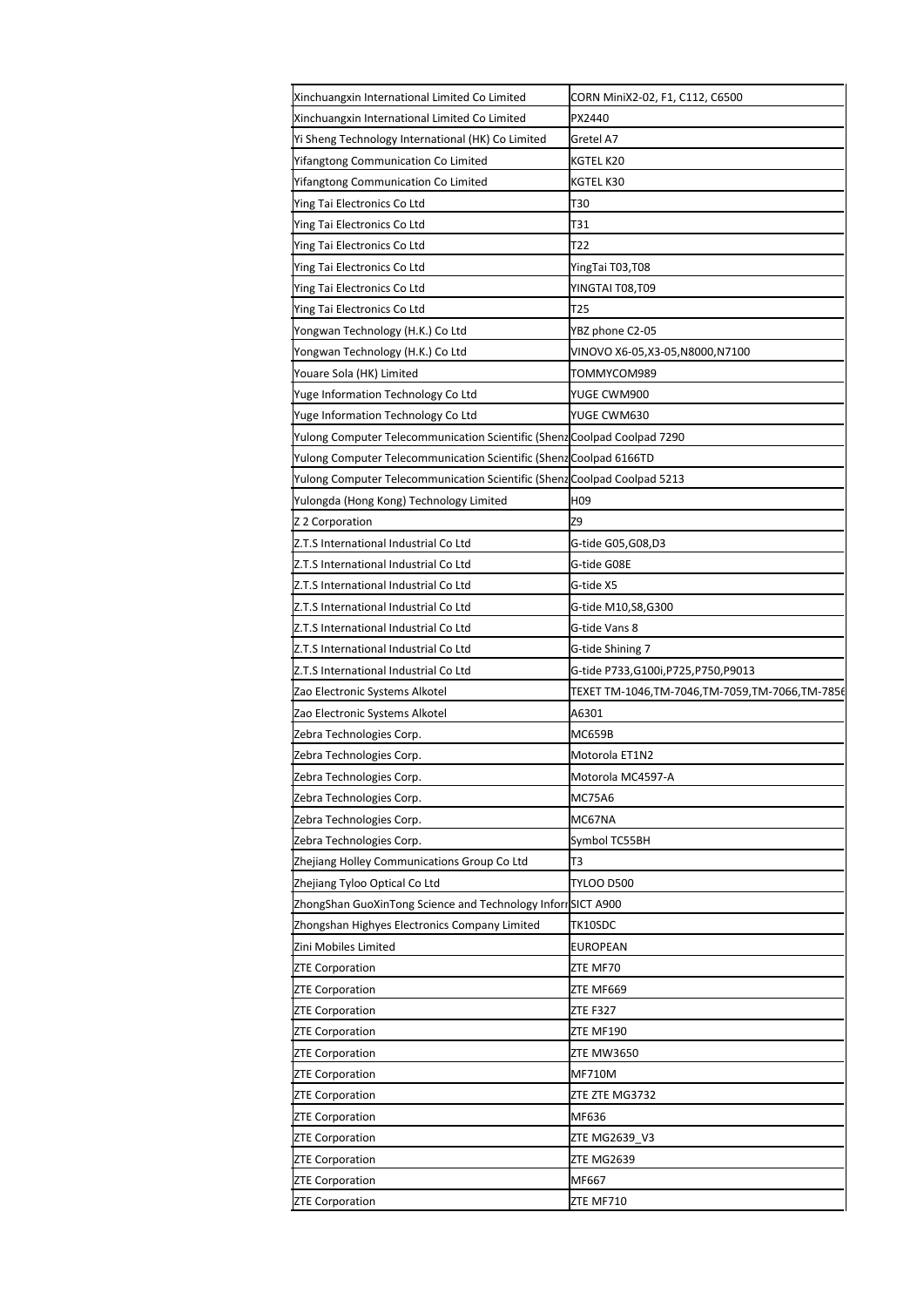| <b>ZTE Corporation</b> | MF170                                              |
|------------------------|----------------------------------------------------|
| <b>ZTE Corporation</b> | ZTE ZTE MF29A                                      |
| <b>ZTE Corporation</b> | ZTE ZTE MF197                                      |
| <b>ZTE Corporation</b> | ZTE BLADE III_IL                                   |
| <b>ZTE Corporation</b> | ZTE MF190, AveaJet MF190, Avea Fenercell MF190, Av |
| <b>ZTE Corporation</b> | R90                                                |
| <b>ZTE Corporation</b> | ZTE MG2639_V1,ZTE MG2639_V2,ZTE MG2639_V3,ZT       |
|                        | ZTE MF190, AveaJet MF190, Avea Fenercell MF190, Av |
| <b>ZTE Corporation</b> | ZTE MF612                                          |
| <b>ZTE Corporation</b> |                                                    |
| <b>ZTE Corporation</b> | ZTE MF65                                           |
| <b>ZTE Corporation</b> | MF190                                              |
| <b>ZTE Corporation</b> | ZTE MF667                                          |
| <b>ZTE Corporation</b> | ZTE K3806-Z                                        |
| <b>ZTE Corporation</b> | <b>ZTE F327S</b>                                   |
| <b>ZTE Corporation</b> | ZTE MF665C                                         |
| <b>ZTE Corporation</b> | ZTE F327, ZTE F327S                                |
| <b>ZTE Corporation</b> | ZTE MF730M                                         |
| <b>ZTE Corporation</b> | ZTE MF667, AveaJet MF667, Avea Fenercell MF667, Av |
| <b>ZTE Corporation</b> | K3806-Z                                            |
| <b>ZTE Corporation</b> | ZTE MF60, AvaeJet WiFi MF60                        |
| <b>ZTE Corporation</b> | <b>MF190S</b>                                      |
| <b>ZTE Corporation</b> | <b>MF68</b>                                        |
| <b>ZTE Corporation</b> | MW3650                                             |
| <b>ZTE Corporation</b> | ZTE MF60                                           |
|                        |                                                    |
| <b>ZTE Corporation</b> | ZTE ZTE MF193A                                     |
| <b>ZTE Corporation</b> | MF112                                              |
| <b>ZTE Corporation</b> | Z222                                               |
| <b>ZTE Corporation</b> | ZTE MF193                                          |
| <b>ZTE Corporation</b> | Z755                                               |
| <b>ZTE Corporation</b> | ZTE MF190S                                         |
| <b>ZTE Corporation</b> | <b>MF58</b>                                        |
| <b>ZTE Corporation</b> | MF110                                              |
| <b>ZTE Corporation</b> | ZTE BASE Lutea 2                                   |
| <b>ZTE Corporation</b> | <b>MF30</b>                                        |
| <b>ZTE Corporation</b> | <b>ZTE A215</b>                                    |
| <b>ZTE Corporation</b> | MF637                                              |
| <b>ZTE Corporation</b> | MF691                                              |
| <b>ZTE Corporation</b> | ZTE BEELINE E400                                   |
| <b>ZTE Corporation</b> | ZTE Blade L8                                       |
| <b>ZTE Corporation</b> | MF70M, MF65                                        |
| <b>ZTE Corporation</b> | ZTE Turkcell Maxi Plus 5                           |
|                        | ZTE Kis 3, Open C, ZTE Blade C2, V811, V8411       |
| <b>ZTE Corporation</b> |                                                    |
| <b>ZTE Corporation</b> | MF668                                              |
| <b>ZTE Corporation</b> | ZTE Blade III                                      |
| <b>ZTE Corporation</b> | ZTE S by SFR 116                                   |
| <b>ZTE Corporation</b> | ZTE R340E                                          |
| <b>ZTE Corporation</b> | F160                                               |
| <b>ZTE Corporation</b> | <b>MF210V</b>                                      |
| <b>ZTE Corporation</b> | Z223                                               |
| <b>ZTE Corporation</b> | <b>ZTE R261</b>                                    |
| <b>ZTE Corporation</b> | <b>ZTE MF100</b>                                   |
| <b>ZTE Corporation</b> | MF65M                                              |
| <b>ZTE Corporation</b> | ZTE MU350                                          |
|                        |                                                    |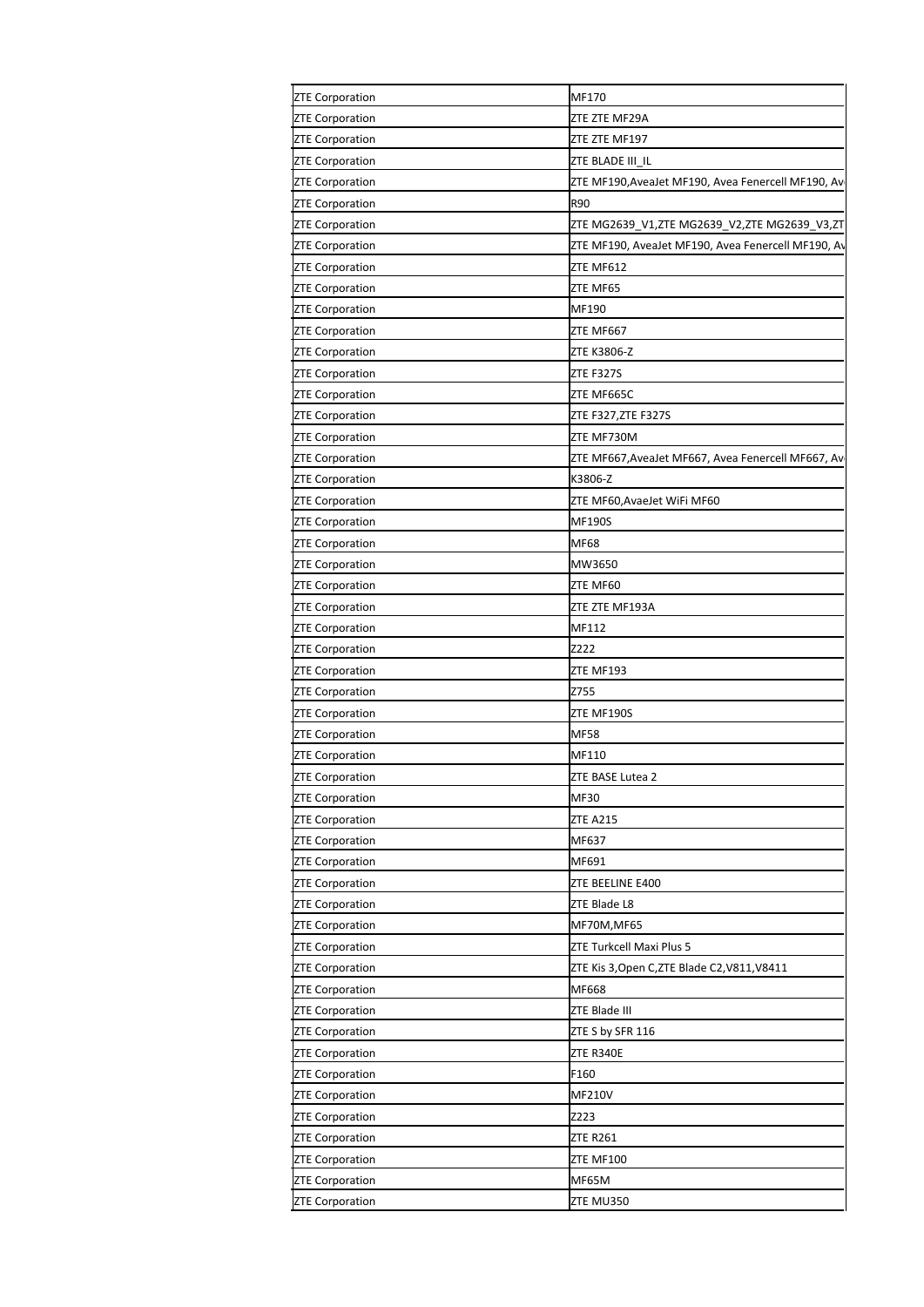| <b>ZTE Corporation</b>       | MF100                                |
|------------------------------|--------------------------------------|
| <b>ZTE Corporation</b>       | <b>MF668A</b>                        |
| <b>ZTE Corporation</b>       | ZTE V831W,ZTE Blade G II,ZTE V811    |
| <b>ZTE Corporation</b>       | ZTE San Francisco                    |
| <b>ZTE Corporation</b>       | ZTE MF65M                            |
| <b>ZTE Corporation</b>       | <b>ZTE Dallas</b>                    |
| <b>ZTE Corporation</b>       | ZTE P929B                            |
| <b>ZTE Corporation</b>       | ZTE Taiwan Mobile myPad P1           |
| <b>ZTE Corporation</b>       | MF626                                |
| <b>ZTE Corporation</b>       | ZTE MF110                            |
| <b>ZTE Corporation</b>       | ZTE MF681, AVEAJet MF681             |
| <b>ZTE Corporation</b>       | F253                                 |
| <b>ZTE Corporation</b>       | ZTE ZTE V768                         |
| <b>ZTE Corporation</b>       | <b>ZTE R341</b>                      |
| <b>ZTE Corporation</b>       | ZTE ZTE LEO M1,F533,N765,V769M,V982M |
| <b>ZTE Corporation</b>       | ZTE R550, ZTE S752                   |
| <b>ZTS Electronics L.L.C</b> | G-Tab P789                           |
| ZTS Electronics L.L.C        | G-Tab S10                            |
| ZTS Electronics L.L.C        | G-Tab G9                             |
| <b>ZTS Electronics L.L.C</b> | W201                                 |
| ZyXEL Communications Corp    | WAH1004                              |